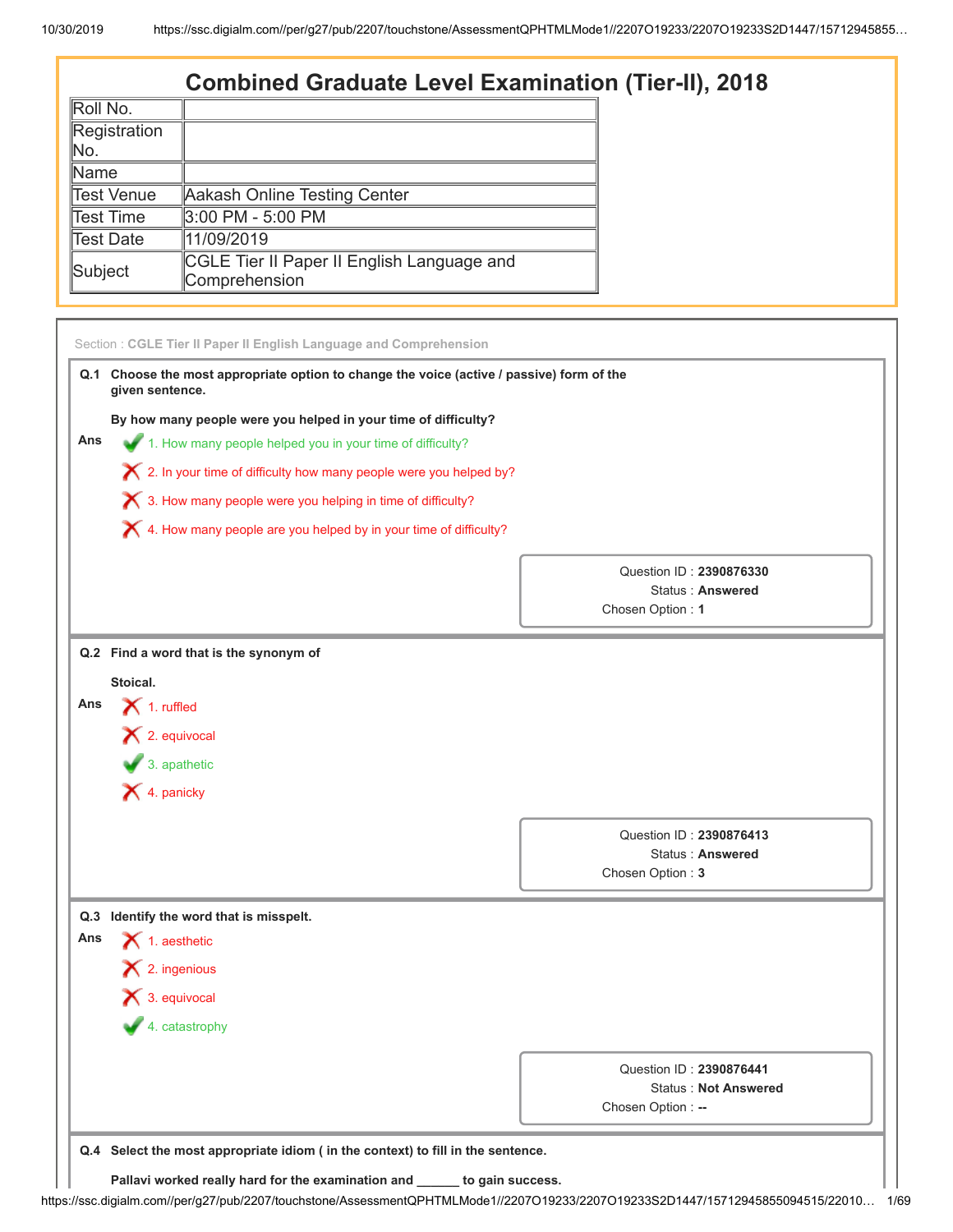10/30/2019 https://ssc.digialm.com//per/g27/pub/2207/touchstone/AssessmentQPHTMLMode1//2207O19233/2207O19233S2D1447/15712945855… Ans  $\bigtimes$  1. struck a sour note 2. hit the bull's eye 3. left no stone unturned 4. beat about the bush Question ID : **2390876420** Status : **Answered** Chosen Option : **3 Q.5 Find a word that is the synonym of Philanthropist.** Ans **X** 1. misanthropist 2. humanitarian 3. humanist 4. philosopher Question ID : **2390876411** Status : **Answered** Chosen Option : **2 Q.6 Identify the best way to improve the underlined part of the given sentence. If there is no improvement required, select 'no improvement'. Please switch on all the lights in the room as it's getting very dark now.** Ans  $\bigtimes$  1. when it will get 2. as it were getting 3. no improvement  $\times$  4. as it was getting Question ID : **2390876301** Status : **Answered** Chosen Option : **3 Q.7 Identify the segment in the sentence, which contains the grammatical error. She is a great cook, has her own blog on YouTube and was followed by one lakh viewers.** Ans  $\bigtimes$  1. has her own blog 2. was followed 3. She is  $\times$  4. a great cook Question ID : **2390876285** Status : **Answered** Chosen Option : **2 Q.8 Identify the segment in the sentence, which contains the grammatical error. High level security arrangements were made for the forthcoming visit to a Japanese Prime Minister.** Ans  $\bigtimes$  1. for the forthcoming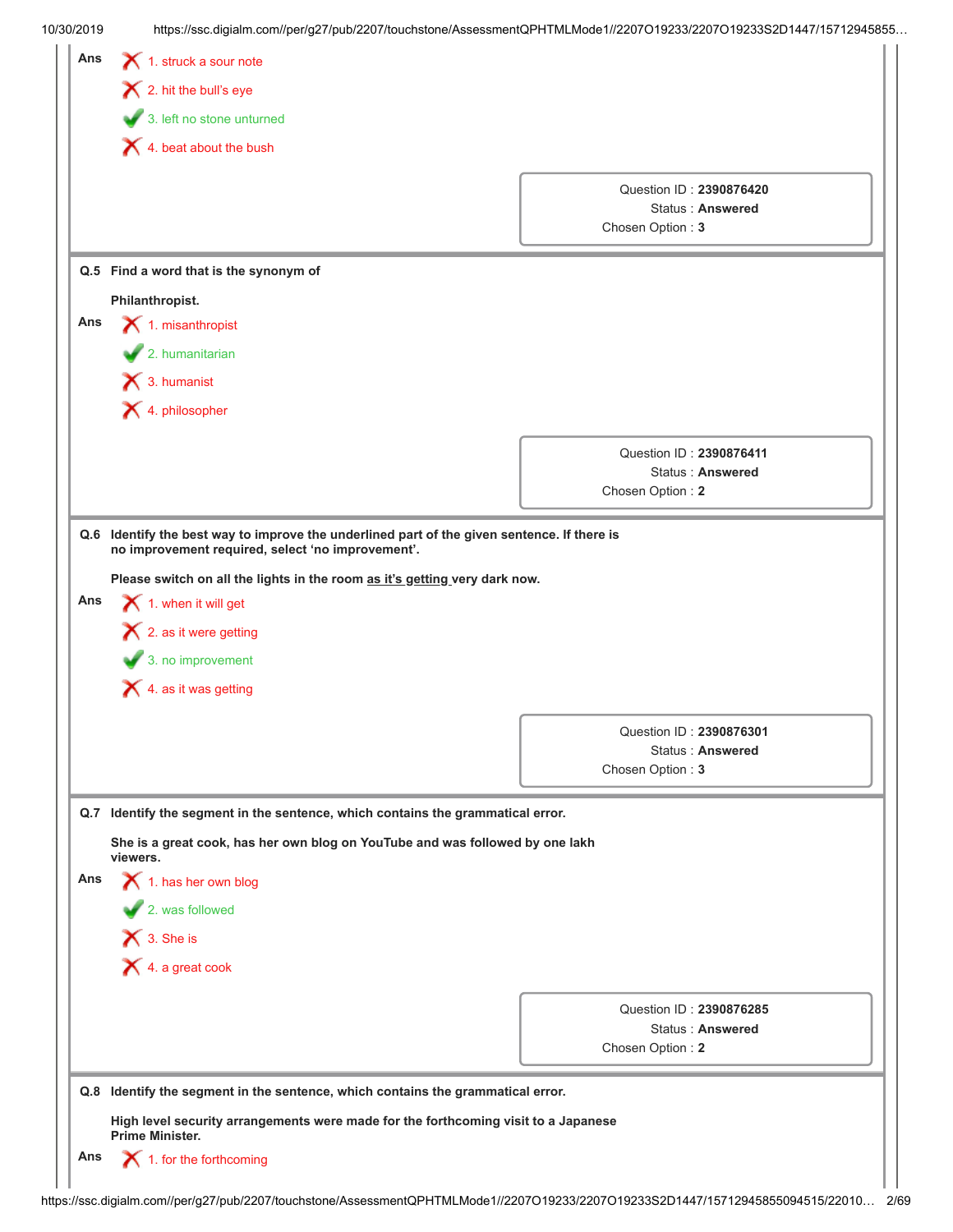| 10/30/2019 | https://ssc.digialm.com//per/g27/pub/2207/touchstone/AssessmentQPHTMLMode1//2207O19233/2207O19233S2D1447/15712945855                                |                  |                         |
|------------|-----------------------------------------------------------------------------------------------------------------------------------------------------|------------------|-------------------------|
|            | 2. visit to a                                                                                                                                       |                  |                         |
|            | $\blacktriangleright$ 3. were made                                                                                                                  |                  |                         |
|            | $\blacktriangleright$ 4. security arrangements                                                                                                      |                  |                         |
|            |                                                                                                                                                     |                  | Question ID: 2390876279 |
|            |                                                                                                                                                     |                  | Status: Answered        |
|            |                                                                                                                                                     | Chosen Option: 2 |                         |
|            | Q.9 Identify the segment in the sentence, which contains the grammatical error.                                                                     |                  |                         |
|            | Why should always we have to wait for her to join us?                                                                                               |                  |                         |
| Ans        | $\blacktriangleright$ 1. always we                                                                                                                  |                  |                         |
|            | 2. Why should                                                                                                                                       |                  |                         |
|            | 3. have to wait                                                                                                                                     |                  |                         |
|            | $\blacktriangleright$ 4. for her to join her                                                                                                        |                  |                         |
|            |                                                                                                                                                     |                  | Question ID: 2390876270 |
|            |                                                                                                                                                     |                  | Status: Answered        |
|            |                                                                                                                                                     | Chosen Option: 1 |                         |
|            | Q.10 Choose the most appropriate option to change the narration (direct / indirect) of the<br>given sentence.                                       |                  |                         |
|            | The salesman said to me, "All the gift items are new. We received this consignment                                                                  |                  |                         |
| Ans        | yesterday."<br>$\chi$ 1. The salesman told me that all the gift items are new. He further said we received                                          |                  |                         |
|            | this consignment yesterday.                                                                                                                         |                  |                         |
|            | 2. The salesman informed me that all the gift items were new. He further said they had<br>received that consignment the day before.                 |                  |                         |
|            | $\blacktriangleright$ 3. The salesman informed to me about all the gift items that they were new. They<br>received that consignment the day before. |                  |                         |
|            | 4. The salesman said to me that all the gift items are new. We received that<br>consignment yesterday.                                              |                  |                         |
|            |                                                                                                                                                     |                  | Question ID: 2390876353 |
|            |                                                                                                                                                     |                  | Status: Answered        |
|            |                                                                                                                                                     | Chosen Option: 2 |                         |
|            |                                                                                                                                                     |                  |                         |
|            | Q.11 Select the most appropriate idiom ( in the context) to fill in the sentence.                                                                   |                  |                         |
|            | Making the final paper was a really difficult task but by the end of the week, I was able<br>to                                                     |                  |                         |
|            | 1. cry my eyes out                                                                                                                                  |                  |                         |
|            |                                                                                                                                                     |                  |                         |
|            | $\blacktriangleright$ 2. bark up the wrong tree                                                                                                     |                  |                         |
|            | 3. run out of steam<br>4. wrap my head around it                                                                                                    |                  |                         |
| Ans        |                                                                                                                                                     |                  | Question ID: 2390876419 |
|            |                                                                                                                                                     | Chosen Option: 4 | Status: Answered        |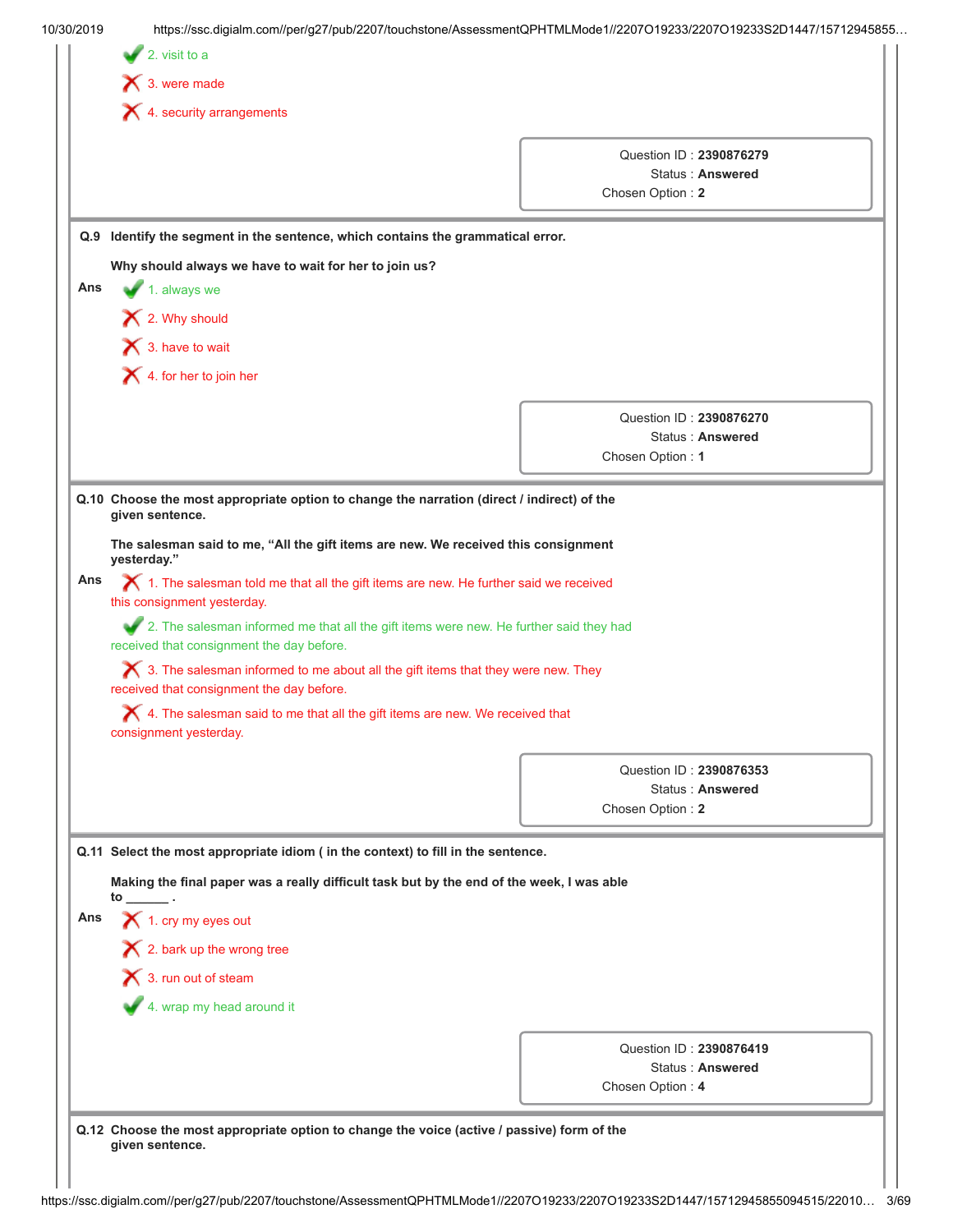|     |                                                                                                                                                                                                                                                                                                                                                                                                  |                  | https://ssc.digialm.com//per/g27/pub/2207/touchstone/AssessmentQPHTMLMode1//2207O19233/2207O19233S2D1447/15712945855 |
|-----|--------------------------------------------------------------------------------------------------------------------------------------------------------------------------------------------------------------------------------------------------------------------------------------------------------------------------------------------------------------------------------------------------|------------------|----------------------------------------------------------------------------------------------------------------------|
|     | The play on environment issues was performed with great professionalism by our<br>students.                                                                                                                                                                                                                                                                                                      |                  |                                                                                                                      |
| Ans | $\blacktriangleright$ 1. Our students have been performing the play on environment issues with great<br>professionalism.                                                                                                                                                                                                                                                                         |                  |                                                                                                                      |
|     | $\blacktriangleright$ 2. Our students were to perform with great professionalism the play on environment<br>issue.                                                                                                                                                                                                                                                                               |                  |                                                                                                                      |
|     | 3. Our students performed the play on environment issues with great professionalism.                                                                                                                                                                                                                                                                                                             |                  |                                                                                                                      |
|     | $\bigtimes$ 4. The play on environment issues was being performed with great professionalism by                                                                                                                                                                                                                                                                                                  |                  |                                                                                                                      |
|     | our students.                                                                                                                                                                                                                                                                                                                                                                                    |                  |                                                                                                                      |
|     |                                                                                                                                                                                                                                                                                                                                                                                                  |                  | Question ID: 2390876325                                                                                              |
|     |                                                                                                                                                                                                                                                                                                                                                                                                  |                  | Status: Answered                                                                                                     |
|     |                                                                                                                                                                                                                                                                                                                                                                                                  | Chosen Option: 3 |                                                                                                                      |
|     | Q.13 Identify the segment in the sentence, which contains the grammatical error.                                                                                                                                                                                                                                                                                                                 |                  |                                                                                                                      |
|     | I had to go to the doctor because I was not bear the pain in my tooth.                                                                                                                                                                                                                                                                                                                           |                  |                                                                                                                      |
| Ans | $\blacktriangleright$ 1. had to go                                                                                                                                                                                                                                                                                                                                                               |                  |                                                                                                                      |
|     | $\bigtimes$ 2. in my tooth                                                                                                                                                                                                                                                                                                                                                                       |                  |                                                                                                                      |
|     | $\bigtimes$ 3. to the doctor                                                                                                                                                                                                                                                                                                                                                                     |                  |                                                                                                                      |
|     | 4. was not bear                                                                                                                                                                                                                                                                                                                                                                                  |                  |                                                                                                                      |
|     |                                                                                                                                                                                                                                                                                                                                                                                                  |                  | Question ID: 2390876283                                                                                              |
|     |                                                                                                                                                                                                                                                                                                                                                                                                  |                  | Status: Answered                                                                                                     |
|     |                                                                                                                                                                                                                                                                                                                                                                                                  | Chosen Option: 4 |                                                                                                                      |
|     | A Therefore, I firmly believe that this curriculum be extended to all schools.<br>B I believe that India as a country needs the happiness curriculum.                                                                                                                                                                                                                                            |                  |                                                                                                                      |
| Ans | C They are a dejected lot and will definitely benefit from this curriculum.<br>D It is really needed for the younger generation.<br>$\blacktriangleright$ 1. ABDC                                                                                                                                                                                                                                |                  |                                                                                                                      |
|     | $\bigtimes$ 2. BCAD                                                                                                                                                                                                                                                                                                                                                                              |                  |                                                                                                                      |
|     | $\mathsf{\times}$ 3. CDAB                                                                                                                                                                                                                                                                                                                                                                        |                  |                                                                                                                      |
|     | 4. BDCA                                                                                                                                                                                                                                                                                                                                                                                          |                  |                                                                                                                      |
|     |                                                                                                                                                                                                                                                                                                                                                                                                  |                  | Question ID: 2390876396                                                                                              |
|     |                                                                                                                                                                                                                                                                                                                                                                                                  | Chosen Option: 4 | Status: Answered                                                                                                     |
|     |                                                                                                                                                                                                                                                                                                                                                                                                  |                  |                                                                                                                      |
|     | Comprehension:<br>Read the following passage and fill in each blank with words chosen from options given-                                                                                                                                                                                                                                                                                        |                  |                                                                                                                      |
|     | I was friends with the artist Bhupen Khakar. He was one of the (1)<br>have ever met. I learnt (2) _______ from him. When we were in Baroda we (3) ______ meals<br>together all the time. I ______ (4) ______ remember how his caretaker (5) ______ family to<br>mathematics. His studio was in the (8) _______ of the house and (9) ______ for anyone to<br>come in $(10)$ ________ at his work. | human beings I   |                                                                                                                      |
|     | <b>SubQuestion No: 15</b>                                                                                                                                                                                                                                                                                                                                                                        |                  |                                                                                                                      |
|     | Q.15 Select the most appropriate option to fill in blank No.1                                                                                                                                                                                                                                                                                                                                    |                  |                                                                                                                      |
| Ans | $\blacksquare$ 1. finest                                                                                                                                                                                                                                                                                                                                                                         |                  |                                                                                                                      |
|     | $\bigtimes$ 2. fine<br>$\times$ 3. few                                                                                                                                                                                                                                                                                                                                                           |                  |                                                                                                                      |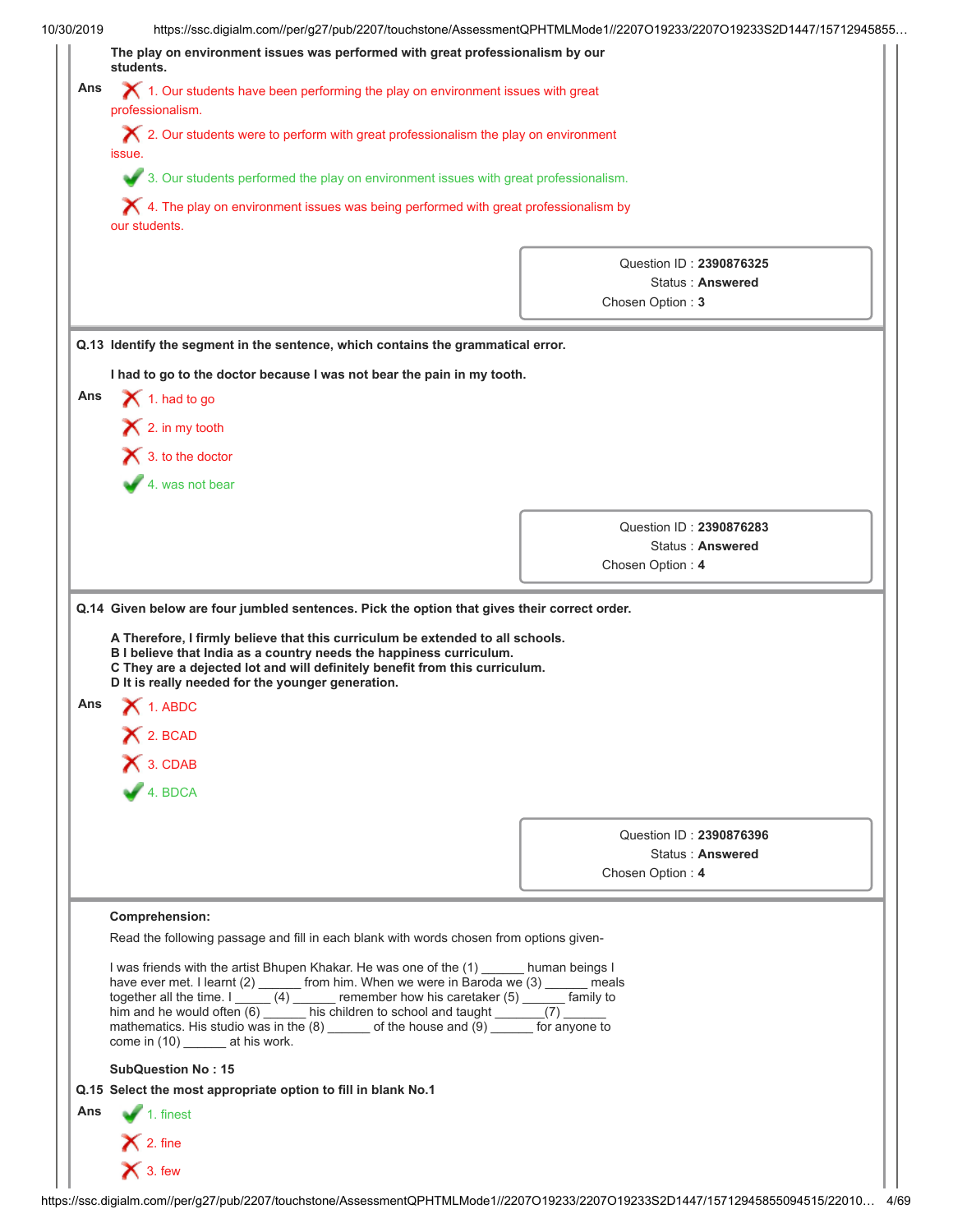|     |                                                                                                                                                                                                                                                                                                                     | Question ID: 2390876370 |
|-----|---------------------------------------------------------------------------------------------------------------------------------------------------------------------------------------------------------------------------------------------------------------------------------------------------------------------|-------------------------|
|     |                                                                                                                                                                                                                                                                                                                     | Status: Answered        |
|     |                                                                                                                                                                                                                                                                                                                     | Chosen Option: 1        |
|     | Comprehension:                                                                                                                                                                                                                                                                                                      |                         |
|     | Read the following passage and fill in each blank with words chosen from options given-                                                                                                                                                                                                                             |                         |
|     | I was friends with the artist Bhupen Khakar. He was one of the (1) human beings I<br>have ever met. I learnt (2) ______ from him. When we were in Baroda we (3) ______ meals<br>together all the time. I _____ (4) ______ remember how his caretaker (5) ______ family to                                           |                         |
|     | him and he would often (6) ______ his children to school and taught _______(7) _<br>mathematics. His studio was in the (8) ______ of the house and (9) _____ for anyone to<br>come in (10) _______ at his work.                                                                                                     |                         |
|     | <b>SubQuestion No: 16</b>                                                                                                                                                                                                                                                                                           |                         |
|     | Q.16 Select the most appropriate option to fill in blank No.2                                                                                                                                                                                                                                                       |                         |
| Ans | $\blacksquare$ 1. a lot                                                                                                                                                                                                                                                                                             |                         |
|     | $\bigtimes$ 2. the less                                                                                                                                                                                                                                                                                             |                         |
|     | 1 3. the more                                                                                                                                                                                                                                                                                                       |                         |
|     | $\bigtimes$ 4. a lots                                                                                                                                                                                                                                                                                               |                         |
|     |                                                                                                                                                                                                                                                                                                                     | Question ID: 2390876371 |
|     |                                                                                                                                                                                                                                                                                                                     | Status: Answered        |
|     |                                                                                                                                                                                                                                                                                                                     | Chosen Option: 1        |
|     | together all the time. I ______ (4) _______ remember how his caretaker (5) ______ family to<br>him and he would often $(6)$ _______ his children to school and taught _______(7) _<br>mathematics. His studio was in the (8) _______ of the house and (9) ______ for anyone to<br>come in (10) _______ at his work. |                         |
|     | <b>SubQuestion No: 17</b>                                                                                                                                                                                                                                                                                           |                         |
|     | Q.17 Select the most appropriate option to fill in blank No.3                                                                                                                                                                                                                                                       |                         |
| Ans | 1. would have                                                                                                                                                                                                                                                                                                       |                         |
|     | × 2. would had                                                                                                                                                                                                                                                                                                      |                         |
|     | $\bigtimes$ 3. has had                                                                                                                                                                                                                                                                                              |                         |
|     | X 4. having had                                                                                                                                                                                                                                                                                                     |                         |
|     |                                                                                                                                                                                                                                                                                                                     |                         |
|     |                                                                                                                                                                                                                                                                                                                     | Question ID: 2390876372 |
|     |                                                                                                                                                                                                                                                                                                                     | Status: Answered        |
|     |                                                                                                                                                                                                                                                                                                                     | Chosen Option: 2        |
|     | Comprehension:                                                                                                                                                                                                                                                                                                      |                         |
|     | Read the following passage and fill in each blank with words chosen from options given-                                                                                                                                                                                                                             |                         |
|     | I was friends with the artist Bhupen Khakar. He was one of the (1) ______ human beings I<br>have ever met. I learnt (2) ______ from him. When we were in Baroda we (3) ______ meals<br>together all the time. $1 \tbinom{(4)}{4}$ remember how his caretaker (5) ______ family to                                   |                         |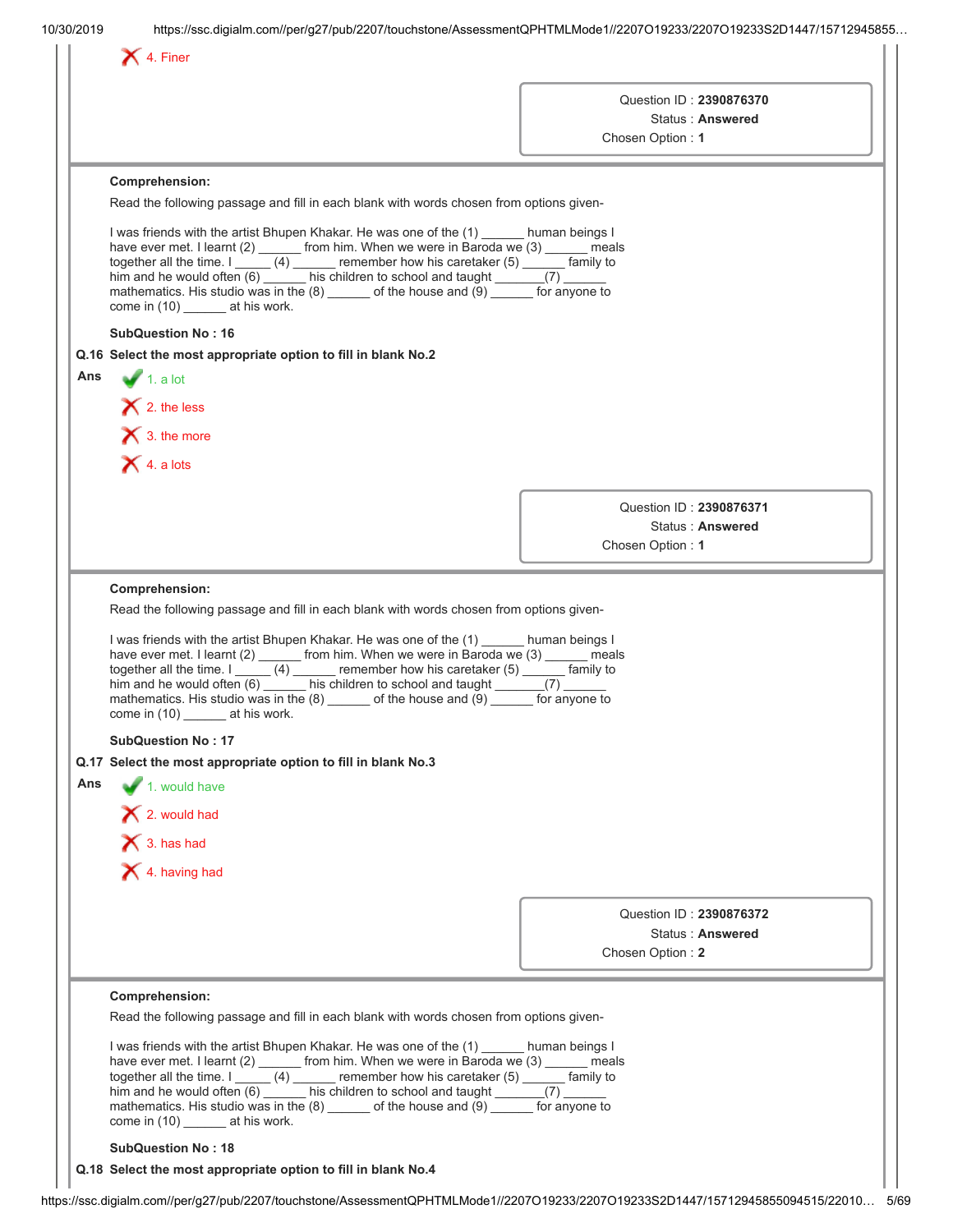10/30/2019 https://ssc.digialm.com//per/g27/pub/2207/touchstone/AssessmentQPHTMLMode1//2207O19233/2207O19233S2D1447/15712945855… Ans  $\mathsf{X}$  1. until 2. alone 3. still  $\times$  4. never Question ID : **2390876373** Status : **Answered** Chosen Option : **3 Comprehension:** Read the following passage and fill in each blank with words chosen from options given-I was friends with the artist Bhupen Khakar. He was one of the (1) \_\_\_\_\_\_ human beings I have ever met. I learnt (2) \_\_\_\_\_\_\_ from him. When we were in Baroda we (3) \_\_\_\_\_\_\_ meals together all the time.  $I = (4)$  remember how his caretaker  $(5)$  family to him and he would often  $(6)$  \_\_\_\_\_\_ his children to school and taught \_\_\_\_\_\_\_(7) \_\_\_\_\_\_ mathematics. His studio was in the  $(8)$  \_\_\_\_\_\_ of the house and  $(9)$  \_\_\_\_\_\_ for anyone to come in (10) \_\_\_\_\_\_\_ at his work. **SubQuestion No : 19 Q.19 Select the most appropriate option to fill in blank No.5** Ans  $\bigtimes$  1. be 2. was  $\mathsf{\tilde{X}}$  3. were  $\mathsf{\tilde{X}}$  4. is Question ID : **2390876374** Status : **Answered** Chosen Option : **2 Comprehension:** Read the following passage and fill in each blank with words chosen from options given-I was friends with the artist Bhupen Khakar. He was one of the (1) \_\_\_\_\_\_ human beings I have ever met. I learnt  $(2)$  \_\_\_\_\_\_ from him. When we were in Baroda we  $(3)$  \_\_\_\_\_\_ meals together all the time. I \_\_\_\_\_  $(4)$  \_\_\_\_\_ remember how his caretaker  $(5)$  \_\_\_\_\_\_ family to together all the time.  $I_{\text{max}}(4)$  degrees remember how his caretaker (5) and family to him and he would often  $(6)$  \_\_\_\_\_\_ his children to school and taught \_\_\_\_\_\_\_(7) \_\_\_\_\_\_ mathematics. His studio was in the  $(8)$  \_\_\_\_\_\_ of the house and  $(9)$  \_\_\_\_\_\_ for anyone to come in (10) \_\_\_\_\_\_\_ at his work. **SubQuestion No : 20 Q.20 Select the most appropriate option to fill in blank No.6** Ans **X** 1. dropped 2. to drop 3. drop 4. dropping Question ID : **2390876375** Status : **Answered** Chosen Option : **1 Comprehension:** Read the following passage and fill in each blank with words chosen from options given-

I was friends with the artist Bhupen Khakar. He was one of the (1) \_\_\_\_\_\_ human beings I have ever met. I learnt  $(2)$  \_\_\_\_\_\_ from him. When we were in Baroda we  $(3)$  \_\_\_\_\_\_ meals<br>together all the time. I \_\_\_\_\_\_  $(4)$  \_\_\_\_\_\_ remember how his caretaker  $(5)$  \_\_\_\_\_\_ family to together all the time.  $1 \quad \overbrace{)}$  (4) \_\_\_\_\_\_\_ remember how his caretaker (5) \_\_\_\_\_ him and he would often  $(6)$  \_\_\_\_\_\_\_\_\_ his children to school and taught  $(7)$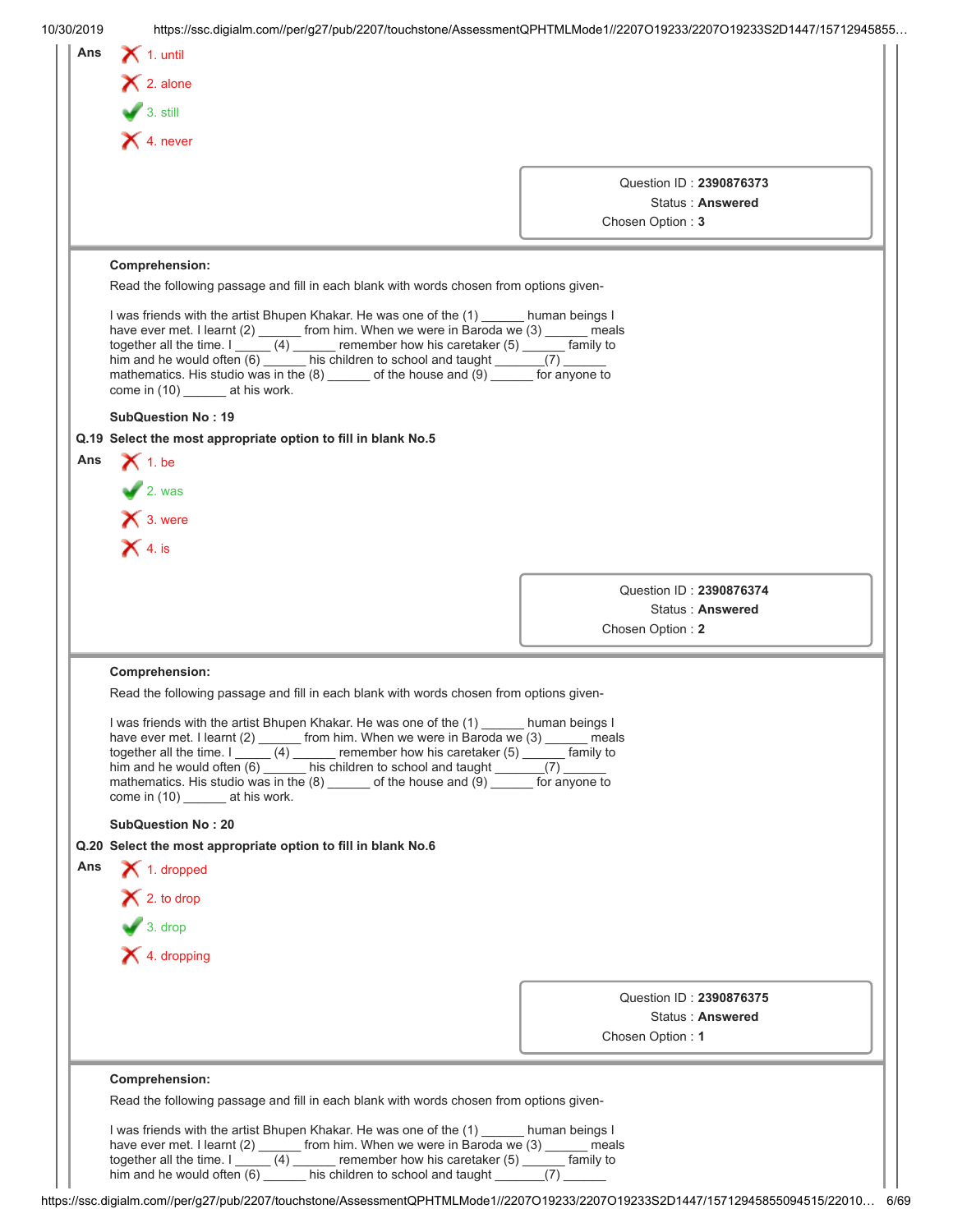| 10/30/2019 |                                                                                                                                                                                                 |  |                  |                         |
|------------|-------------------------------------------------------------------------------------------------------------------------------------------------------------------------------------------------|--|------------------|-------------------------|
|            | mathematics. His studio was in the (8) ______ of the house and (9) _____ for anyone to<br>come in (10) at his work.                                                                             |  |                  |                         |
|            | <b>SubQuestion No: 21</b>                                                                                                                                                                       |  |                  |                         |
|            | Q.21 Select the most appropriate option to fill in blank No.7                                                                                                                                   |  |                  |                         |
| Ans        | $\blacksquare$ 1. them                                                                                                                                                                          |  |                  |                         |
|            | $\bigtimes$ 2. those                                                                                                                                                                            |  |                  |                         |
|            | $\bigtimes$ 3. they                                                                                                                                                                             |  |                  |                         |
|            | $\bigtimes$ 4. their                                                                                                                                                                            |  |                  |                         |
|            |                                                                                                                                                                                                 |  |                  |                         |
|            |                                                                                                                                                                                                 |  |                  | Question ID: 2390876376 |
|            |                                                                                                                                                                                                 |  |                  | Status: Answered        |
|            |                                                                                                                                                                                                 |  | Chosen Option: 1 |                         |
|            | Comprehension:                                                                                                                                                                                  |  |                  |                         |
|            | Read the following passage and fill in each blank with words chosen from options given-                                                                                                         |  |                  |                         |
|            |                                                                                                                                                                                                 |  |                  |                         |
|            | I was friends with the artist Bhupen Khakar. He was one of the (1) human beings I<br>have ever met. I learnt (2) _______ from him. When we were in Baroda we (3) ______                         |  | meals            |                         |
|            | together all the time. $1\overline{(4)}$ remember how his caretaker (5) $\overline{2}$ family to him and he would often (6) $\overline{2}$ his children to school and taught $\overline{2}$ (7) |  |                  |                         |
|            | mathematics. His studio was in the (8) ______ of the house and (9) _____ for anyone to                                                                                                          |  |                  |                         |
|            | come in (10) _______ at his work.                                                                                                                                                               |  |                  |                         |
|            | <b>SubQuestion No: 22</b>                                                                                                                                                                       |  |                  |                         |
| Ans        | Q.22 Select the most appropriate option to fill in blank No.8                                                                                                                                   |  |                  |                         |
|            | $\blacktriangleright$ 1. centering                                                                                                                                                              |  |                  |                         |
|            |                                                                                                                                                                                                 |  |                  |                         |
|            | $\mathsf{\times}$ 2. centralized                                                                                                                                                                |  |                  |                         |
|            | $\bullet$ 3. centre                                                                                                                                                                             |  |                  |                         |
|            | $\blacktriangleright$ 4. central                                                                                                                                                                |  |                  |                         |
|            |                                                                                                                                                                                                 |  |                  |                         |
|            |                                                                                                                                                                                                 |  |                  | Question ID: 2390876377 |
|            |                                                                                                                                                                                                 |  |                  | Status: Answered        |
|            |                                                                                                                                                                                                 |  | Chosen Option: 3 |                         |
|            | <b>Comprehension:</b>                                                                                                                                                                           |  |                  |                         |
|            | Read the following passage and fill in each blank with words chosen from options given-                                                                                                         |  |                  |                         |
|            |                                                                                                                                                                                                 |  |                  |                         |
|            | I was friends with the artist Bhupen Khakar. He was one of the (1) ______ human beings I<br>have ever met. I learnt (2) ______ from him. When we were in Baroda we (3) ______ meals             |  |                  |                         |
|            | together all the time. $1 \t(4)$ remember how his caretaker (5) ______ family to<br>him and he would often $(6)$ his children to school and taught $(7)$ $(7)$                                  |  |                  |                         |
|            | mathematics. His studio was in the (8) ______ of the house and (9) _____ for anyone to                                                                                                          |  |                  |                         |
|            | come in (10) _______ at his work.                                                                                                                                                               |  |                  |                         |
|            | <b>SubQuestion No: 23</b>                                                                                                                                                                       |  |                  |                         |
| Ans        | Q.23 Select the most appropriate option to fill in blank No.9                                                                                                                                   |  |                  |                         |
|            | $\bigtimes$ 1. was opening                                                                                                                                                                      |  |                  |                         |
|            | $\bigtimes$ 2. opens                                                                                                                                                                            |  |                  |                         |
|            | $\bigtimes$ 3. opening                                                                                                                                                                          |  |                  |                         |
|            | $4.$ open                                                                                                                                                                                       |  |                  |                         |
|            |                                                                                                                                                                                                 |  |                  |                         |
|            |                                                                                                                                                                                                 |  |                  | Question ID: 2390876378 |
|            |                                                                                                                                                                                                 |  | Chosen Option: 4 | Status: Answered        |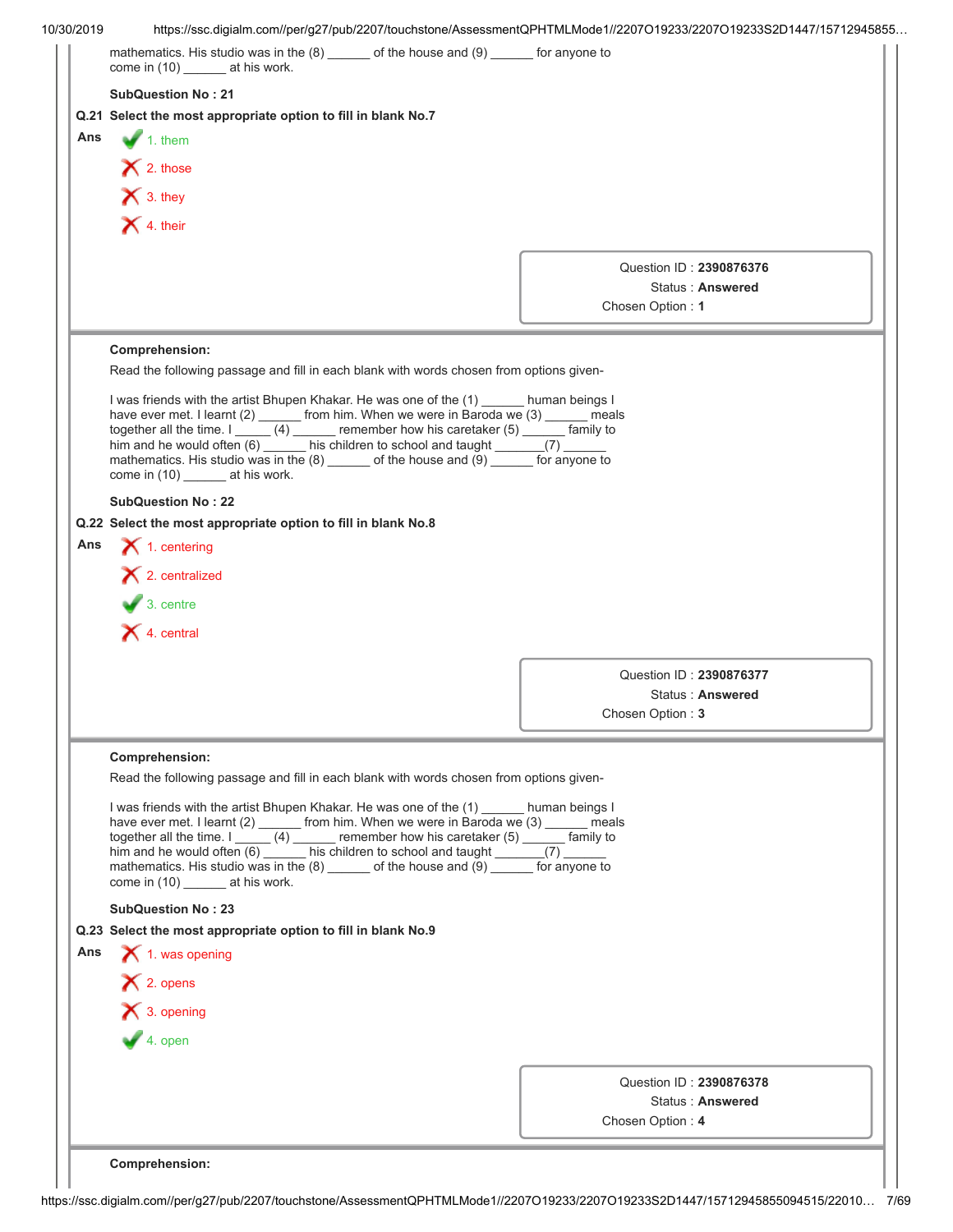| 10/30/2019 | https://ssc.digialm.com//per/g27/pub/2207/touchstone/AssessmentQPHTMLMode1//2207O19233/2207O19233S2D1447/15712945855                                                                                                                                                                                                                                                                                                                                          |                  |                         |
|------------|---------------------------------------------------------------------------------------------------------------------------------------------------------------------------------------------------------------------------------------------------------------------------------------------------------------------------------------------------------------------------------------------------------------------------------------------------------------|------------------|-------------------------|
|            | Read the following passage and fill in each blank with words chosen from options given-                                                                                                                                                                                                                                                                                                                                                                       |                  |                         |
|            | I was friends with the artist Bhupen Khakar. He was one of the (1)<br>have ever met. I learnt (2) _______ from him. When we were in Baroda we (3) ______ meals<br>together all the time. $1 \t(4)$ remember how his caretaker (5) $\t{1}$ family to<br>him and he would often $(6)$ his children to school and taught $(7)$<br>mathematics. His studio was in the (8) ______ of the house and (9) _____ for anyone to<br>come in $(10)$ ________ at his work. | human beings I   |                         |
|            | <b>SubQuestion No: 24</b>                                                                                                                                                                                                                                                                                                                                                                                                                                     |                  |                         |
|            | Q.24 Select the most appropriate option to fill in blank No.10                                                                                                                                                                                                                                                                                                                                                                                                |                  |                         |
| Ans        | $\blacktriangleright$ 1. to watch                                                                                                                                                                                                                                                                                                                                                                                                                             |                  |                         |
|            | $\blacktriangleright$ 2. for looking                                                                                                                                                                                                                                                                                                                                                                                                                          |                  |                         |
|            | $\bullet$ 3. to look                                                                                                                                                                                                                                                                                                                                                                                                                                          |                  |                         |
|            | X 4. looking upon                                                                                                                                                                                                                                                                                                                                                                                                                                             |                  |                         |
|            |                                                                                                                                                                                                                                                                                                                                                                                                                                                               |                  | Question ID: 2390876379 |
|            |                                                                                                                                                                                                                                                                                                                                                                                                                                                               |                  | Status: Answered        |
|            |                                                                                                                                                                                                                                                                                                                                                                                                                                                               | Chosen Option: 3 |                         |
|            | Q.25 Choose the most appropriate option to change the narration (direct / indirect) of the<br>given sentence.                                                                                                                                                                                                                                                                                                                                                 |                  |                         |
|            | The lawyer says, "My client is innocent."                                                                                                                                                                                                                                                                                                                                                                                                                     |                  |                         |
| Ans        | 1. The lawyer said that his client is innocent.                                                                                                                                                                                                                                                                                                                                                                                                               |                  |                         |
|            | 2. The lawyer says my client was innocent.                                                                                                                                                                                                                                                                                                                                                                                                                    |                  |                         |
|            | 3. The lawyer said that my client is innocent.                                                                                                                                                                                                                                                                                                                                                                                                                |                  |                         |
|            | 4. The lawyer says that his client is innocent.                                                                                                                                                                                                                                                                                                                                                                                                               |                  |                         |
|            |                                                                                                                                                                                                                                                                                                                                                                                                                                                               |                  |                         |
|            |                                                                                                                                                                                                                                                                                                                                                                                                                                                               |                  | Question ID: 2390876351 |
|            |                                                                                                                                                                                                                                                                                                                                                                                                                                                               |                  | Status: Answered        |
|            |                                                                                                                                                                                                                                                                                                                                                                                                                                                               | Chosen Option: 4 |                         |
|            | Q.26 Identify the best way to improve the underlined part of the given sentence. If there is<br>no improvement required, select 'no improvement'.                                                                                                                                                                                                                                                                                                             |                  |                         |
|            | I have an invite from a friend to visit the Canada and United States next month.                                                                                                                                                                                                                                                                                                                                                                              |                  |                         |
| Ans        | 1. Canada and the United States                                                                                                                                                                                                                                                                                                                                                                                                                               |                  |                         |
|            | 2. to the Canada and United States                                                                                                                                                                                                                                                                                                                                                                                                                            |                  |                         |
|            | $\mathsf{\times}$ 3. no improvement                                                                                                                                                                                                                                                                                                                                                                                                                           |                  |                         |
|            | X 4. to Canada or the united states                                                                                                                                                                                                                                                                                                                                                                                                                           |                  |                         |
|            |                                                                                                                                                                                                                                                                                                                                                                                                                                                               |                  |                         |
|            |                                                                                                                                                                                                                                                                                                                                                                                                                                                               |                  | Question ID: 2390876294 |
|            |                                                                                                                                                                                                                                                                                                                                                                                                                                                               |                  | Status: Answered        |
|            |                                                                                                                                                                                                                                                                                                                                                                                                                                                               | Chosen Option: 1 |                         |
|            | Q.27 Identify the best way to improve the underlined part of the given sentence. If there is<br>no improvement required, select 'no improvement'.                                                                                                                                                                                                                                                                                                             |                  |                         |
|            | When I was a child I do not like going out to play in the park.                                                                                                                                                                                                                                                                                                                                                                                               |                  |                         |
| Ans        | 1. did not like                                                                                                                                                                                                                                                                                                                                                                                                                                               |                  |                         |
|            | $\mathsf{\times}$ 2. no improvement                                                                                                                                                                                                                                                                                                                                                                                                                           |                  |                         |
|            | 3. don't likes                                                                                                                                                                                                                                                                                                                                                                                                                                                |                  |                         |
|            | 4. did not liked                                                                                                                                                                                                                                                                                                                                                                                                                                              |                  |                         |
|            |                                                                                                                                                                                                                                                                                                                                                                                                                                                               |                  |                         |
|            |                                                                                                                                                                                                                                                                                                                                                                                                                                                               |                  |                         |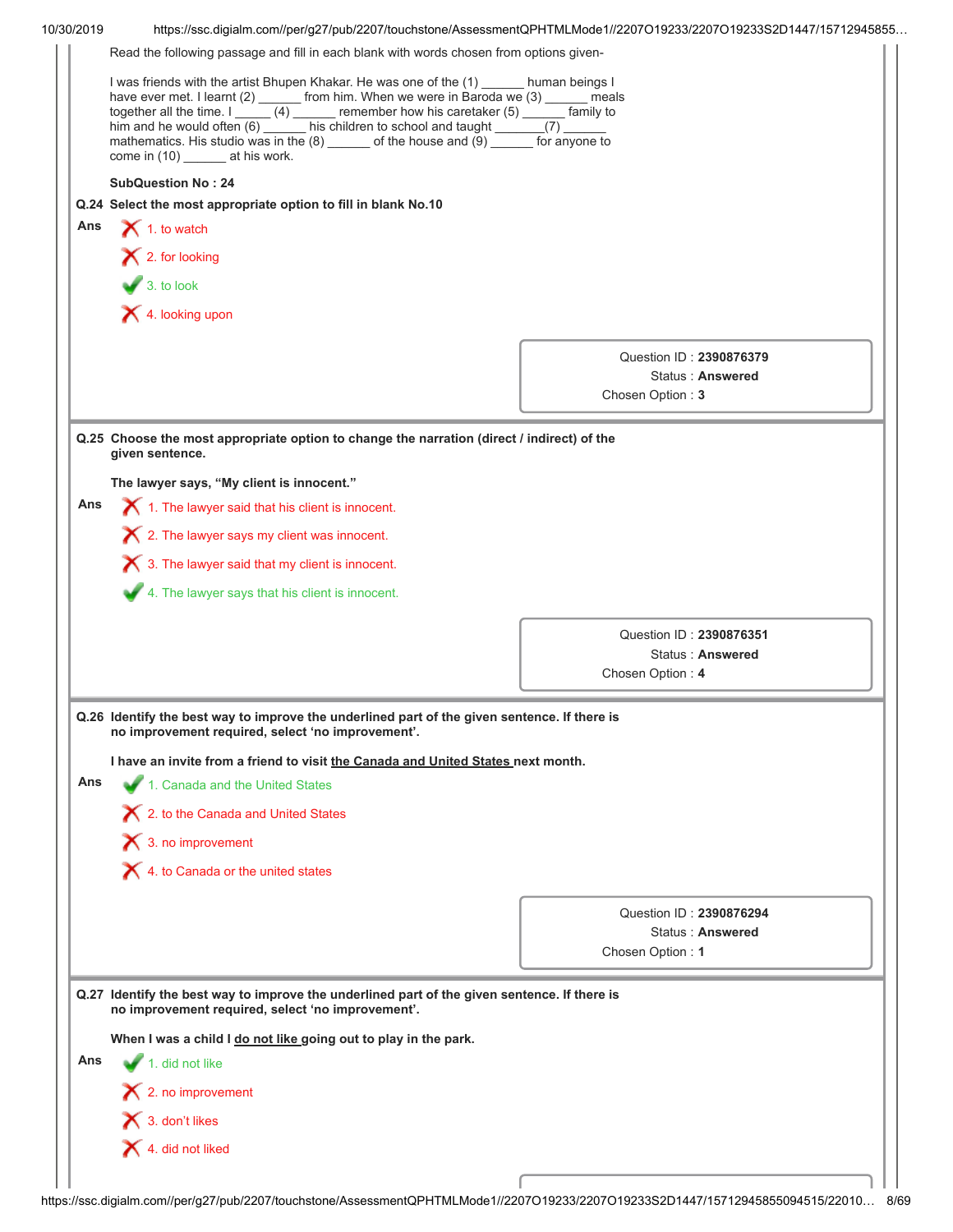|     |                                                                                                                                                                    | Question ID: 2390876305<br>Status: Answered |
|-----|--------------------------------------------------------------------------------------------------------------------------------------------------------------------|---------------------------------------------|
|     |                                                                                                                                                                    | Chosen Option: 1                            |
|     | Q.28 Given below are four jumbled sentences. Pick the option that gives their correct order.                                                                       |                                             |
|     | A As soon as she was given the slippers, she broke into a dance strutting around in                                                                                |                                             |
|     | her first ever pair of slippers.<br>B This story may seem strange but it is a fact that, in many villages of India, people                                         |                                             |
|     | don't have anything to put on their feet.<br>C Goonj, a leading NGO of India, runs a Cloth for Work Scheme and gives clothes and                                   |                                             |
|     | useful items in exchange for work done.<br>D Recently, as part of the scheme, an old lady in a Madhya Pradesh village was given a                                  |                                             |
|     | pair of slippers.                                                                                                                                                  |                                             |
| Ans | 1. CDAB                                                                                                                                                            |                                             |
|     | X 2. CABD                                                                                                                                                          |                                             |
|     | X 3. DACB                                                                                                                                                          |                                             |
|     | X 4. DBAC                                                                                                                                                          |                                             |
|     |                                                                                                                                                                    | Question ID: 2390876394                     |
|     |                                                                                                                                                                    | Status: Answered                            |
|     |                                                                                                                                                                    | Chosen Option: 1                            |
|     | Q.29 Identify the best way to improve the underlined part of the given sentence. If there is                                                                       |                                             |
|     | no improvement required, select 'no improvement'.                                                                                                                  |                                             |
| Ans | I couldn't visit my aunt as there were the traffic jam due to an accident.                                                                                         |                                             |
|     |                                                                                                                                                                    |                                             |
|     | $\blacktriangleright$ 1. were a traffic jam                                                                                                                        |                                             |
|     | 2. was a traffic jam                                                                                                                                               |                                             |
|     | $\bigtimes$ 3. are a traffic jam                                                                                                                                   |                                             |
|     | $\blacktriangleright$ 4. no improvement                                                                                                                            |                                             |
|     |                                                                                                                                                                    | Question ID: 2390876310                     |
|     |                                                                                                                                                                    | <b>Status: Answered</b>                     |
|     |                                                                                                                                                                    | Chosen Option: 2                            |
|     | Q.30 Given below are four jumbled sentences. Pick the option that gives their correct order.                                                                       |                                             |
|     |                                                                                                                                                                    |                                             |
| it. | A The most helpful thing you can do is to hold someone's hand when they most need                                                                                  |                                             |
|     | B Also, jotting down notes for your seniors on ward rounds is probably not the most<br>important thing.                                                            |                                             |
|     | C My first year as a doctor in U.K. is over and this is what I have learnt.<br>D No matter what anyone tells you, writing that urgent discharge summary is not the |                                             |
|     | most important thing you will do today.                                                                                                                            |                                             |
|     | $\blacktriangleright$ 1. ABDC                                                                                                                                      |                                             |
|     | $\sqrt{2}$ . CDBA                                                                                                                                                  |                                             |
|     | $\mathsf{X}$ 3. DBAC                                                                                                                                               |                                             |
|     | X 4. CBAD                                                                                                                                                          |                                             |
|     |                                                                                                                                                                    | Question ID: 2390876393                     |
| Ans |                                                                                                                                                                    | Status: Answered<br>Chosen Option: 2        |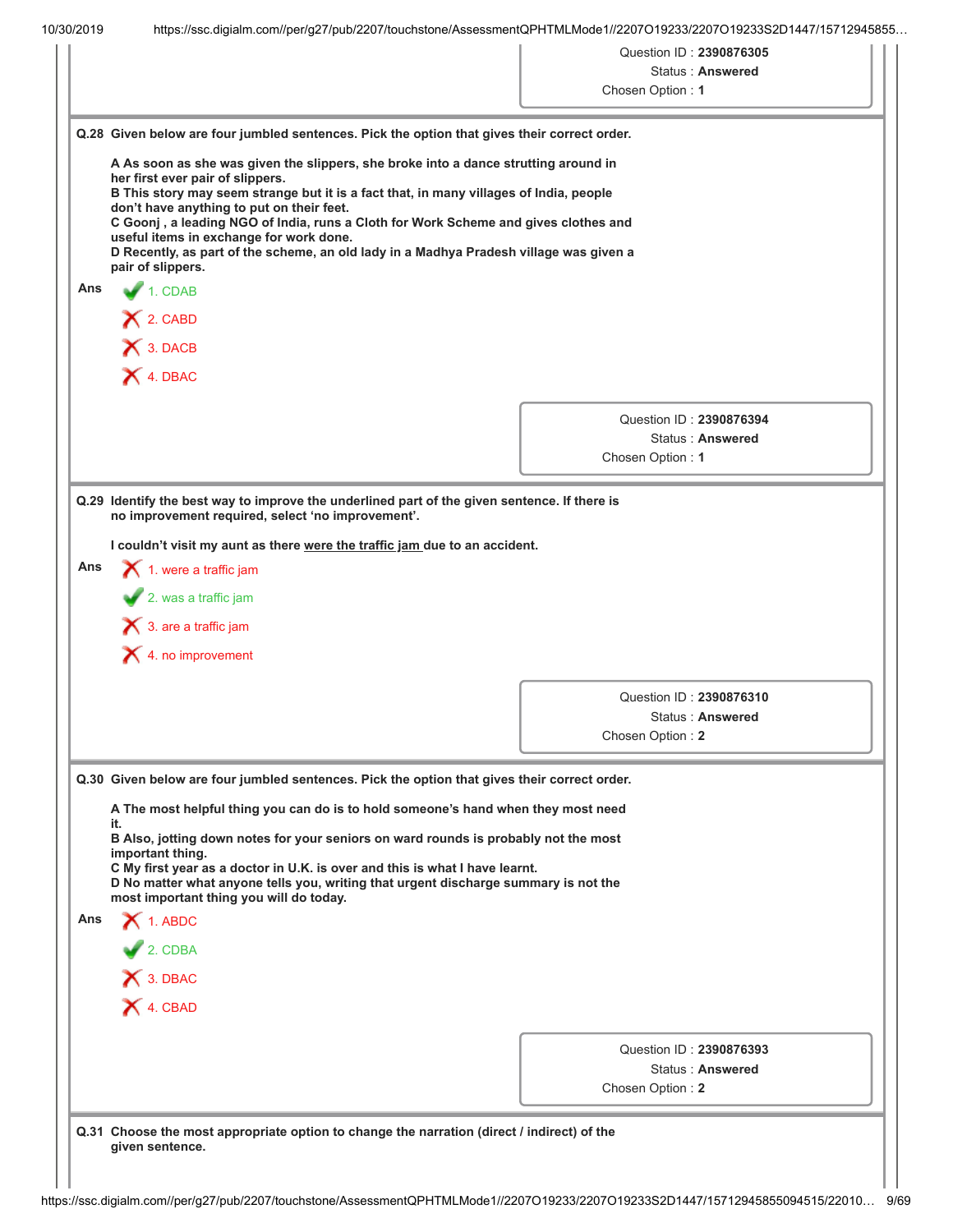| 10/30/2019 |                                                                                                                                                                                                                                                                      | https://ssc.digialm.com//per/g27/pub/2207/touchstone/AssessmentQPHTMLMode1//2207O19233/2207O19233S2D1447/15712945855 |  |  |
|------------|----------------------------------------------------------------------------------------------------------------------------------------------------------------------------------------------------------------------------------------------------------------------|----------------------------------------------------------------------------------------------------------------------|--|--|
|            | The airline official said, "We are extremely sorry that the flight has been delayed due to<br>heavy floods."                                                                                                                                                         |                                                                                                                      |  |  |
| Ans        | $\blacktriangleright$ 1. The airline official announced that we are extremely sorry that the flight has been<br>delayed due to heavy floods.                                                                                                                         |                                                                                                                      |  |  |
|            | 2. The airline official announced that they were extremely sorry that the flight had been<br>delayed due to heavy floods.                                                                                                                                            |                                                                                                                      |  |  |
|            | $\boldsymbol{\times}$ 3. The airline official announced the airline is extremely sorry that the flight will be                                                                                                                                                       |                                                                                                                      |  |  |
|            | delayed due to heavy floods.                                                                                                                                                                                                                                         |                                                                                                                      |  |  |
|            | $\blacktriangleright$ 4. The airline official announces they are extremely sorry that the flight has been                                                                                                                                                            |                                                                                                                      |  |  |
|            | delayed due to heavy floods.                                                                                                                                                                                                                                         |                                                                                                                      |  |  |
|            |                                                                                                                                                                                                                                                                      | Question ID: 2390876350                                                                                              |  |  |
|            |                                                                                                                                                                                                                                                                      | Status: Answered<br>Chosen Option: 2                                                                                 |  |  |
|            |                                                                                                                                                                                                                                                                      |                                                                                                                      |  |  |
|            | Q.32 Select the word which means the same as the group of words given.                                                                                                                                                                                               |                                                                                                                      |  |  |
|            | continuing for a very long time                                                                                                                                                                                                                                      |                                                                                                                      |  |  |
| Ans        | $\blacktriangleright$ 1. laconic                                                                                                                                                                                                                                     |                                                                                                                      |  |  |
|            | $\mathsf{X}$ 2. concise                                                                                                                                                                                                                                              |                                                                                                                      |  |  |
|            | $\bullet$ 3. interminable                                                                                                                                                                                                                                            |                                                                                                                      |  |  |
|            | $\blacktriangleright$ 4. interim                                                                                                                                                                                                                                     |                                                                                                                      |  |  |
|            |                                                                                                                                                                                                                                                                      |                                                                                                                      |  |  |
|            |                                                                                                                                                                                                                                                                      |                                                                                                                      |  |  |
|            |                                                                                                                                                                                                                                                                      | Question ID: 2390876429<br>Status: Answered                                                                          |  |  |
|            | Q.33 Select the word which means the same as the group of words given.<br>causing great damage or suffering                                                                                                                                                          | Chosen Option: 1                                                                                                     |  |  |
| Ans        | 1. Spasmodic<br>$\times$ 2. Chasm<br>$\bigtimes$ 3. Catatonic                                                                                                                                                                                                        |                                                                                                                      |  |  |
|            | 4. Catastrophic                                                                                                                                                                                                                                                      |                                                                                                                      |  |  |
|            |                                                                                                                                                                                                                                                                      | Question ID: 2390876431                                                                                              |  |  |
|            |                                                                                                                                                                                                                                                                      | Status: Answered                                                                                                     |  |  |
|            |                                                                                                                                                                                                                                                                      | Chosen Option: 4                                                                                                     |  |  |
|            | Q.34 Given below are four jumbled sentences. Pick the option that gives their correct order.                                                                                                                                                                         |                                                                                                                      |  |  |
|            | A But a sprig was taken and planted in one of the hills of Sri Lanka.<br>B The original tree is no longer there.<br>C That sprig grew into a tree and is called Maha Bodhi tree.<br>D Gautam Buddha attained enlightenment under a peepal tree in Bodhgaya in Bihar. |                                                                                                                      |  |  |
| Ans        | $\blacktriangleright$ 1. CABD                                                                                                                                                                                                                                        |                                                                                                                      |  |  |
|            | 2. DBAC                                                                                                                                                                                                                                                              |                                                                                                                      |  |  |
|            | $\bigtimes$ 3. BCAD                                                                                                                                                                                                                                                  |                                                                                                                      |  |  |
|            | X 4. ACBD                                                                                                                                                                                                                                                            |                                                                                                                      |  |  |
|            |                                                                                                                                                                                                                                                                      |                                                                                                                      |  |  |
|            |                                                                                                                                                                                                                                                                      | Question ID: 2390876405<br>Status: Answered                                                                          |  |  |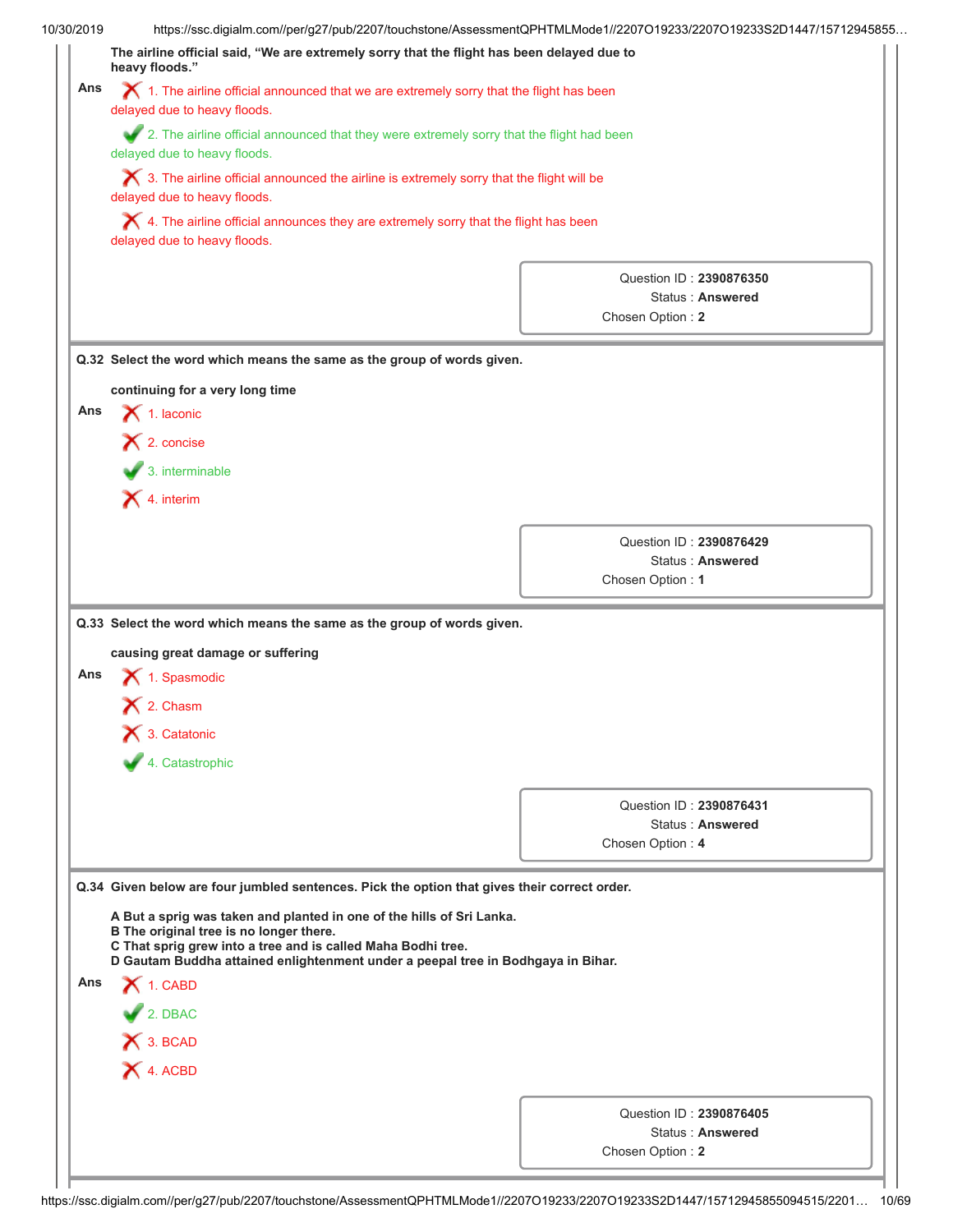| 10/30/2019 | https://ssc.digialm.com//per/g27/pub/2207/touchstone/AssessmentQPHTMLMode1//2207O19233/2207O19233S2D1447/15712945855                                                                                      |                                             |
|------------|-----------------------------------------------------------------------------------------------------------------------------------------------------------------------------------------------------------|---------------------------------------------|
|            | Q.35 Choose the most appropriate option to change the narration (direct / indirect) of the<br>given sentence.                                                                                             |                                             |
|            | Kiran said, "I will reach Patna tomorrow morning."                                                                                                                                                        |                                             |
| Ans        | 1. Kiran said that she will reach Patna tomorrow morning.                                                                                                                                                 |                                             |
|            | X 2. Kiran said that I will reach Patna the next morning.                                                                                                                                                 |                                             |
|            | X 3. Kiran says that she will reach Patna tomorrow morning.                                                                                                                                               |                                             |
|            | 4. Kiran said that she would reach Patna the next morning.                                                                                                                                                |                                             |
|            |                                                                                                                                                                                                           |                                             |
|            |                                                                                                                                                                                                           | Question ID: 2390876354                     |
|            |                                                                                                                                                                                                           | Status: Answered<br>Chosen Option: 4        |
|            |                                                                                                                                                                                                           |                                             |
|            | Q.36 Given below are four jumbled sentences. Pick the option that gives their correct order.                                                                                                              |                                             |
|            | A Unfortunately this resulted in his going to jail.<br>B As a child he always landed in trouble.<br>C Louis Armstrong was a famous jazz musician.<br>D Once he found a pistol and fired it in the street. |                                             |
| Ans        | 1. CBAD                                                                                                                                                                                                   |                                             |
|            | $X$ 2. BCAD                                                                                                                                                                                               |                                             |
|            | <b>X</b> 3. DABC                                                                                                                                                                                          |                                             |
|            | $4.$ CBDA                                                                                                                                                                                                 |                                             |
|            |                                                                                                                                                                                                           |                                             |
|            |                                                                                                                                                                                                           | Question ID: 2390876404<br>Status: Answered |
|            |                                                                                                                                                                                                           | Chosen Option: 4                            |
| Ans        | no improvement required, select 'no improvement'.<br>My daughter fell asleep while she been reading.<br>$\blacktriangleright$ 1. no improvement                                                           |                                             |
|            | $\boldsymbol{\times}$ 2. whenever she has reading                                                                                                                                                         |                                             |
|            | $\blacktriangleright$ 3. while she is reading                                                                                                                                                             |                                             |
|            | 4. while she was reading                                                                                                                                                                                  |                                             |
|            |                                                                                                                                                                                                           | Question ID: 2390876307                     |
|            |                                                                                                                                                                                                           | Status: Answered                            |
|            |                                                                                                                                                                                                           | Chosen Option: 4                            |
|            | Q.38 Choose the most appropriate option to change the narration (direct / indirect) of the<br>given sentence.                                                                                             |                                             |
|            | "Don't overspeed at night," I said to Irina.                                                                                                                                                              |                                             |
| Ans        | 1. Over speeding at night is not good, I said to Irina.                                                                                                                                                   |                                             |
|            | 2. I warned Irina not to overspeed at night.                                                                                                                                                              |                                             |
|            | 3. I warn to Irina not to overspeed at night.                                                                                                                                                             |                                             |
|            | X 4. I had been warning Irina not to overspeed at night.                                                                                                                                                  |                                             |
|            |                                                                                                                                                                                                           |                                             |
|            |                                                                                                                                                                                                           | Question ID: 2390876340<br>Status: Answered |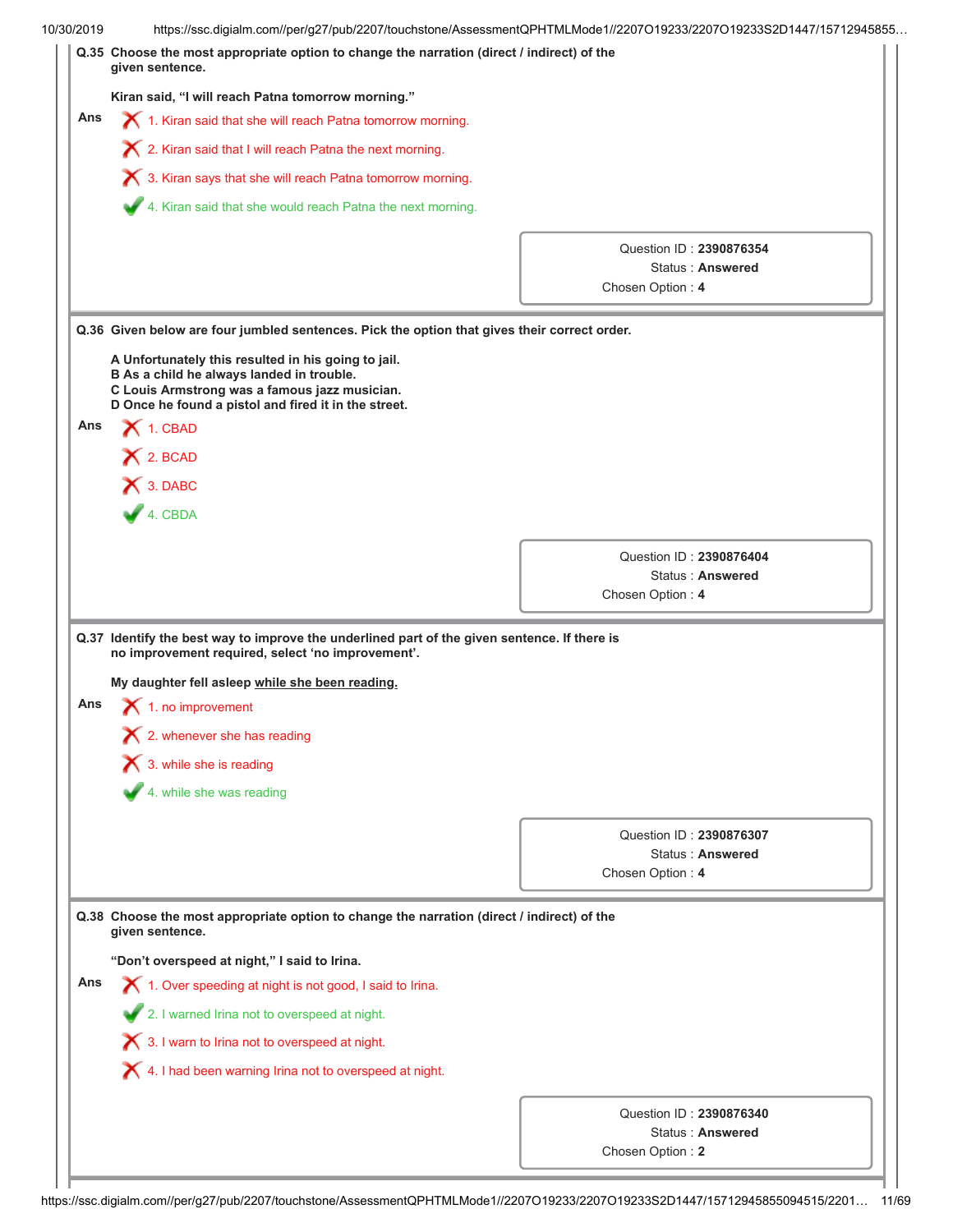| 10/30/2019 | https://ssc.digialm.com//per/g27/pub/2207/touchstone/AssessmentQPHTMLMode1//2207O19233/2207O19233S2D1447/15712945855<br>Q.39 Select the most appropriate idiom (in the context) to fill in the sentence.                                                                         |                                             |  |
|------------|----------------------------------------------------------------------------------------------------------------------------------------------------------------------------------------------------------------------------------------------------------------------------------|---------------------------------------------|--|
|            |                                                                                                                                                                                                                                                                                  |                                             |  |
| Ans        | Listen, you need to prioritize. You can't have your _____!                                                                                                                                                                                                                       |                                             |  |
|            | $\blacktriangleright$ 1. paint the town red                                                                                                                                                                                                                                      |                                             |  |
|            | 2. Achilles'heel                                                                                                                                                                                                                                                                 |                                             |  |
|            | 3. finger in every pie                                                                                                                                                                                                                                                           |                                             |  |
|            | $\blacktriangleright$ 4. heebie-jeebies                                                                                                                                                                                                                                          |                                             |  |
|            |                                                                                                                                                                                                                                                                                  |                                             |  |
|            |                                                                                                                                                                                                                                                                                  | Question ID: 2390876424<br>Status: Answered |  |
|            |                                                                                                                                                                                                                                                                                  | Chosen Option: 3                            |  |
|            | Q.40 Identify the best way to improve the underlined part of the given sentence. If there is<br>no improvement required, select 'no improvement'.                                                                                                                                |                                             |  |
|            | We waited till 10 pm for our guests but they never turned up.                                                                                                                                                                                                                    |                                             |  |
| Ans        | 1. no improvement                                                                                                                                                                                                                                                                |                                             |  |
|            | $\blacktriangleright$ 2. are waiting                                                                                                                                                                                                                                             |                                             |  |
|            | $\blacktriangleright$ 3. have been waited                                                                                                                                                                                                                                        |                                             |  |
|            | X 4. was waiting                                                                                                                                                                                                                                                                 |                                             |  |
|            |                                                                                                                                                                                                                                                                                  |                                             |  |
|            |                                                                                                                                                                                                                                                                                  | Question ID: 2390876309                     |  |
|            |                                                                                                                                                                                                                                                                                  | Status: Answered                            |  |
|            |                                                                                                                                                                                                                                                                                  | Chosen Option: 1                            |  |
| Ans        | I am writing a story after a long time.<br>1. A story is being written by me after a long time.<br>$\boldsymbol{\times}$ 2. A story had been written by me after a long time.<br>3. A story after a long time was written by me.<br>4. I have written a story after a long time. |                                             |  |
|            |                                                                                                                                                                                                                                                                                  |                                             |  |
|            |                                                                                                                                                                                                                                                                                  |                                             |  |
|            |                                                                                                                                                                                                                                                                                  | Question ID: 2390876322                     |  |
|            |                                                                                                                                                                                                                                                                                  | Status: Answered                            |  |
|            |                                                                                                                                                                                                                                                                                  | Chosen Option: 1                            |  |
|            | Q.42 Choose the most appropriate option to change the narration (direct / indirect) of the<br>given sentence.                                                                                                                                                                    |                                             |  |
|            | Reena said, "What a lovely scene! I wish I could stay here forever!"                                                                                                                                                                                                             |                                             |  |
|            | X 1. Reena said what a lovely scene! She wished she could stay here forever.                                                                                                                                                                                                     |                                             |  |
| Ans        | $\bigtimes$ 2. Reena says this is a lovely scene. I wish I could stay there forever.                                                                                                                                                                                             |                                             |  |
|            | 3. Reena exclaimed that it was a lovely scene. She further wished that she could stay<br>there forever.                                                                                                                                                                          |                                             |  |
|            | $\blacktriangleright$ 4. Reena said with happiness that was a lovely scene. She wishes to stay there<br>forever.                                                                                                                                                                 |                                             |  |
|            |                                                                                                                                                                                                                                                                                  | Question ID: 2390876357                     |  |
|            |                                                                                                                                                                                                                                                                                  | Status: Answered<br>Chosen Option: 3        |  |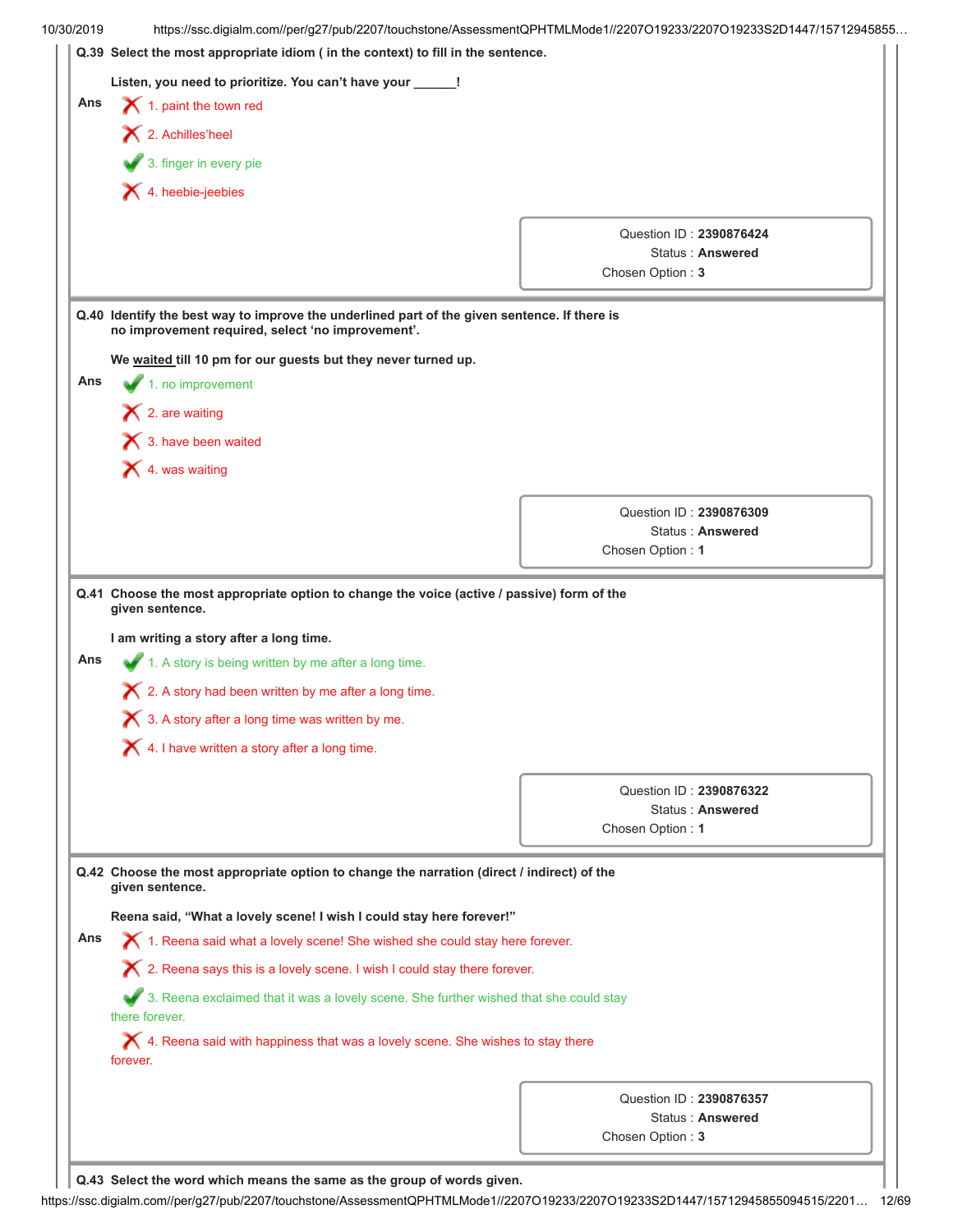|            | Seeming reasonable                                                                                                                                                                                                                                                                                                                                                                                    |                                             |
|------------|-------------------------------------------------------------------------------------------------------------------------------------------------------------------------------------------------------------------------------------------------------------------------------------------------------------------------------------------------------------------------------------------------------|---------------------------------------------|
| Ans        | $\blacktriangleright$ 1. versatile                                                                                                                                                                                                                                                                                                                                                                    |                                             |
|            | $\mathsf{\times}$ 2. volatile                                                                                                                                                                                                                                                                                                                                                                         |                                             |
|            | 3. plausible                                                                                                                                                                                                                                                                                                                                                                                          |                                             |
|            | $\blacktriangleright$ 4. permeable                                                                                                                                                                                                                                                                                                                                                                    |                                             |
|            |                                                                                                                                                                                                                                                                                                                                                                                                       |                                             |
|            |                                                                                                                                                                                                                                                                                                                                                                                                       | Question ID: 2390876436<br>Status: Answered |
|            |                                                                                                                                                                                                                                                                                                                                                                                                       | Chosen Option: 3                            |
|            |                                                                                                                                                                                                                                                                                                                                                                                                       |                                             |
|            | Q.44 Choose the most appropriate option to change the voice (active / passive) form of the<br>given sentence.                                                                                                                                                                                                                                                                                         |                                             |
|            | Teenagers don't like being told what to do.                                                                                                                                                                                                                                                                                                                                                           |                                             |
| Ans        | 1. Teenagers are not liking being told what to do.                                                                                                                                                                                                                                                                                                                                                    |                                             |
|            | X 2. Teenagers should not be told what to do.                                                                                                                                                                                                                                                                                                                                                         |                                             |
|            | 3. Being told what to do is not liked by teenagers.                                                                                                                                                                                                                                                                                                                                                   |                                             |
|            | X 4. Being told what to do was not being liked by teenagers.                                                                                                                                                                                                                                                                                                                                          |                                             |
|            |                                                                                                                                                                                                                                                                                                                                                                                                       |                                             |
|            |                                                                                                                                                                                                                                                                                                                                                                                                       | Question ID: 2390876316                     |
|            |                                                                                                                                                                                                                                                                                                                                                                                                       |                                             |
|            | Q.45 Given below are four jumbled sentences. Pick the option that gives their correct order.<br>A Furthermore, make sure that you give some vivid details of the city making it as real<br>as you can.<br>B For example, if it begins in a city, give details about the city.<br>C First of all make it as specific as possible.<br>D While writing a story or a novel the setting is very important. | Status: Answered<br>Chosen Option: 3        |
|            | 1. DABC<br>2. DCBA                                                                                                                                                                                                                                                                                                                                                                                    |                                             |
|            |                                                                                                                                                                                                                                                                                                                                                                                                       |                                             |
|            |                                                                                                                                                                                                                                                                                                                                                                                                       |                                             |
|            | X 3. CABD<br>X 4. ACBD                                                                                                                                                                                                                                                                                                                                                                                |                                             |
|            |                                                                                                                                                                                                                                                                                                                                                                                                       | Question ID: 2390876392                     |
|            |                                                                                                                                                                                                                                                                                                                                                                                                       | <b>Status: Answered</b><br>Chosen Option: 2 |
|            |                                                                                                                                                                                                                                                                                                                                                                                                       |                                             |
|            | Q.46 Identify the best way to improve the underlined part of the given sentence. If there is<br>no improvement required, select 'no improvement'.                                                                                                                                                                                                                                                     |                                             |
|            | I think that capitalism is not a better economic system for our country.                                                                                                                                                                                                                                                                                                                              |                                             |
|            | $\blacktriangleright$ 1. is not a good                                                                                                                                                                                                                                                                                                                                                                |                                             |
|            | $\blacktriangleright$ 2. was not the good                                                                                                                                                                                                                                                                                                                                                             |                                             |
|            | $\boldsymbol{\times}$ 3. no improvement                                                                                                                                                                                                                                                                                                                                                               |                                             |
| Ans<br>Ans | $\blacktriangleright$ 4. is not better                                                                                                                                                                                                                                                                                                                                                                |                                             |
|            |                                                                                                                                                                                                                                                                                                                                                                                                       |                                             |
|            |                                                                                                                                                                                                                                                                                                                                                                                                       | Question ID: 2390876306<br>Status: Answered |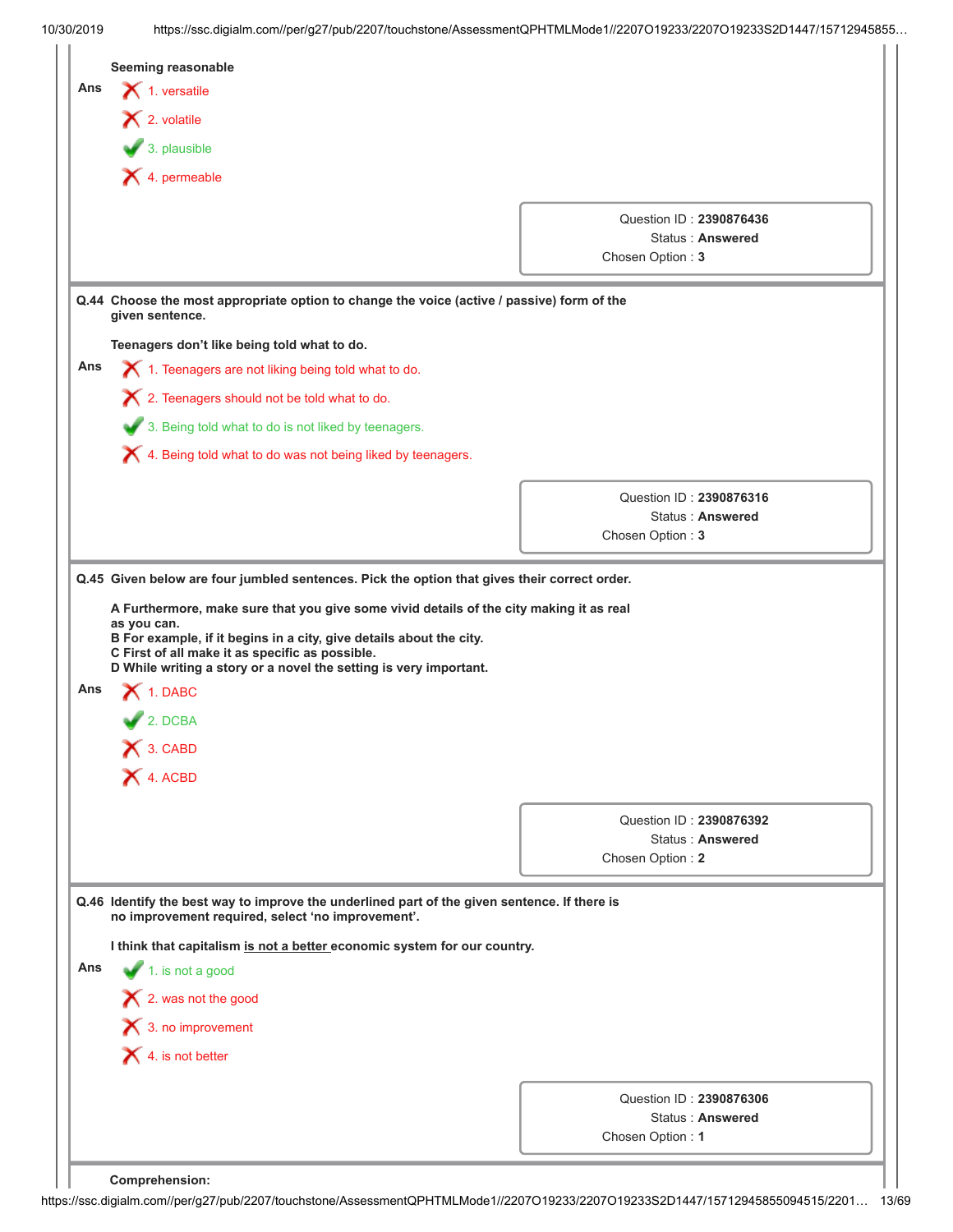Read the following passage and answer the questions that follow.

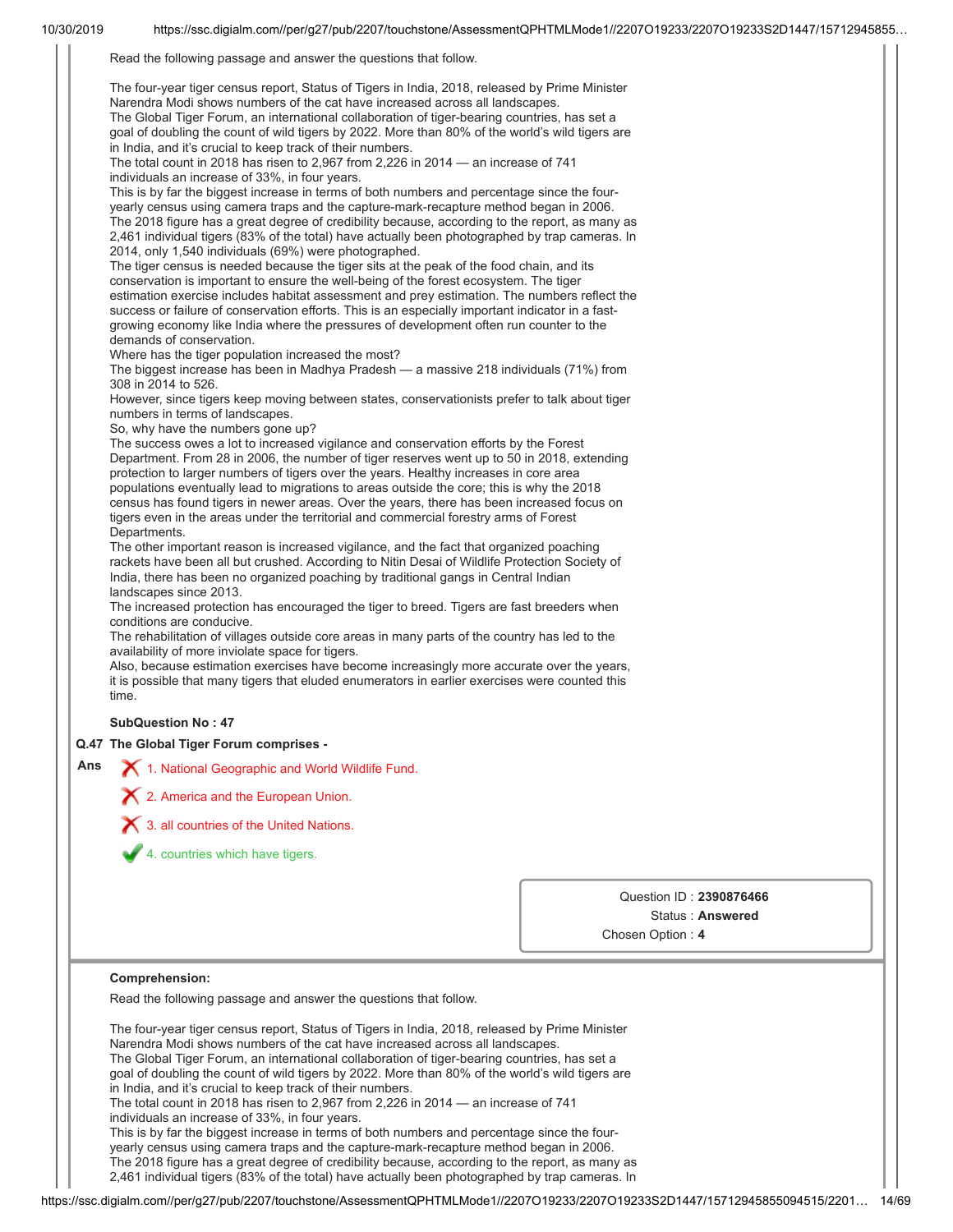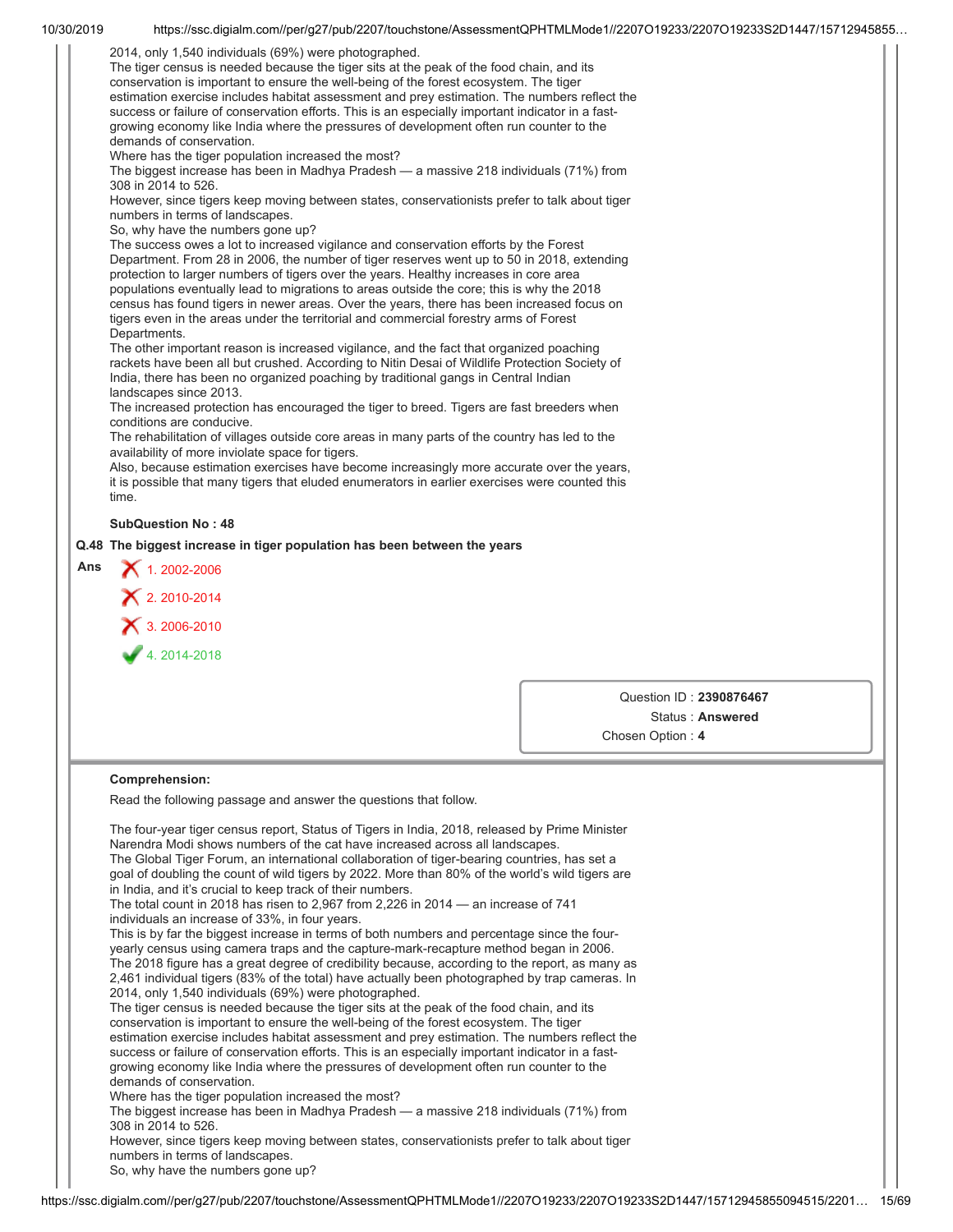| The success owes a lot to increased vigilance and conservation efforts by the Forest<br>Department. From 28 in 2006, the number of tiger reserves went up to 50 in 2018, extending<br>protection to larger numbers of tigers over the years. Healthy increases in core area<br>populations eventually lead to migrations to areas outside the core; this is why the 2018<br>census has found tigers in newer areas. Over the years, there has been increased focus on<br>tigers even in the areas under the territorial and commercial forestry arms of Forest                                                                                                                                                                                                                                                                                                                                                                                                                                                                                                                                                                                                                                                                                                                                                                                                                                                                                                                                                                                                                                                                                                                                                                                                                                                                                                                                                                                                                                                                                                                                                                                                                                                 |
|----------------------------------------------------------------------------------------------------------------------------------------------------------------------------------------------------------------------------------------------------------------------------------------------------------------------------------------------------------------------------------------------------------------------------------------------------------------------------------------------------------------------------------------------------------------------------------------------------------------------------------------------------------------------------------------------------------------------------------------------------------------------------------------------------------------------------------------------------------------------------------------------------------------------------------------------------------------------------------------------------------------------------------------------------------------------------------------------------------------------------------------------------------------------------------------------------------------------------------------------------------------------------------------------------------------------------------------------------------------------------------------------------------------------------------------------------------------------------------------------------------------------------------------------------------------------------------------------------------------------------------------------------------------------------------------------------------------------------------------------------------------------------------------------------------------------------------------------------------------------------------------------------------------------------------------------------------------------------------------------------------------------------------------------------------------------------------------------------------------------------------------------------------------------------------------------------------------|
| The other important reason is increased vigilance, and the fact that organized poaching<br>rackets have been all but crushed. According to Nitin Desai of Wildlife Protection Society of<br>India, there has been no organized poaching by traditional gangs in Central Indian<br>The increased protection has encouraged the tiger to breed. Tigers are fast breeders when<br>The rehabilitation of villages outside core areas in many parts of the country has led to the<br>Also, because estimation exercises have become increasingly more accurate over the years,<br>it is possible that many tigers that eluded enumerators in earlier exercises were counted this                                                                                                                                                                                                                                                                                                                                                                                                                                                                                                                                                                                                                                                                                                                                                                                                                                                                                                                                                                                                                                                                                                                                                                                                                                                                                                                                                                                                                                                                                                                                    |
|                                                                                                                                                                                                                                                                                                                                                                                                                                                                                                                                                                                                                                                                                                                                                                                                                                                                                                                                                                                                                                                                                                                                                                                                                                                                                                                                                                                                                                                                                                                                                                                                                                                                                                                                                                                                                                                                                                                                                                                                                                                                                                                                                                                                                |
|                                                                                                                                                                                                                                                                                                                                                                                                                                                                                                                                                                                                                                                                                                                                                                                                                                                                                                                                                                                                                                                                                                                                                                                                                                                                                                                                                                                                                                                                                                                                                                                                                                                                                                                                                                                                                                                                                                                                                                                                                                                                                                                                                                                                                |
|                                                                                                                                                                                                                                                                                                                                                                                                                                                                                                                                                                                                                                                                                                                                                                                                                                                                                                                                                                                                                                                                                                                                                                                                                                                                                                                                                                                                                                                                                                                                                                                                                                                                                                                                                                                                                                                                                                                                                                                                                                                                                                                                                                                                                |
|                                                                                                                                                                                                                                                                                                                                                                                                                                                                                                                                                                                                                                                                                                                                                                                                                                                                                                                                                                                                                                                                                                                                                                                                                                                                                                                                                                                                                                                                                                                                                                                                                                                                                                                                                                                                                                                                                                                                                                                                                                                                                                                                                                                                                |
|                                                                                                                                                                                                                                                                                                                                                                                                                                                                                                                                                                                                                                                                                                                                                                                                                                                                                                                                                                                                                                                                                                                                                                                                                                                                                                                                                                                                                                                                                                                                                                                                                                                                                                                                                                                                                                                                                                                                                                                                                                                                                                                                                                                                                |
|                                                                                                                                                                                                                                                                                                                                                                                                                                                                                                                                                                                                                                                                                                                                                                                                                                                                                                                                                                                                                                                                                                                                                                                                                                                                                                                                                                                                                                                                                                                                                                                                                                                                                                                                                                                                                                                                                                                                                                                                                                                                                                                                                                                                                |
| Question ID: 2390876468                                                                                                                                                                                                                                                                                                                                                                                                                                                                                                                                                                                                                                                                                                                                                                                                                                                                                                                                                                                                                                                                                                                                                                                                                                                                                                                                                                                                                                                                                                                                                                                                                                                                                                                                                                                                                                                                                                                                                                                                                                                                                                                                                                                        |
| Status: Answered                                                                                                                                                                                                                                                                                                                                                                                                                                                                                                                                                                                                                                                                                                                                                                                                                                                                                                                                                                                                                                                                                                                                                                                                                                                                                                                                                                                                                                                                                                                                                                                                                                                                                                                                                                                                                                                                                                                                                                                                                                                                                                                                                                                               |
| Chosen Option: 4                                                                                                                                                                                                                                                                                                                                                                                                                                                                                                                                                                                                                                                                                                                                                                                                                                                                                                                                                                                                                                                                                                                                                                                                                                                                                                                                                                                                                                                                                                                                                                                                                                                                                                                                                                                                                                                                                                                                                                                                                                                                                                                                                                                               |
| The four-year tiger census report, Status of Tigers in India, 2018, released by Prime Minister<br>Narendra Modi shows numbers of the cat have increased across all landscapes.<br>The Global Tiger Forum, an international collaboration of tiger-bearing countries, has set a<br>goal of doubling the count of wild tigers by 2022. More than 80% of the world's wild tigers are<br>The total count in 2018 has risen to 2,967 from 2,226 in 2014 – an increase of 741<br>This is by far the biggest increase in terms of both numbers and percentage since the four-<br>yearly census using camera traps and the capture-mark-recapture method began in 2006.<br>The 2018 figure has a great degree of credibility because, according to the report, as many as<br>2,461 individual tigers (83% of the total) have actually been photographed by trap cameras. In<br>The tiger census is needed because the tiger sits at the peak of the food chain, and its<br>conservation is important to ensure the well-being of the forest ecosystem. The tiger<br>estimation exercise includes habitat assessment and prey estimation. The numbers reflect the<br>success or failure of conservation efforts. This is an especially important indicator in a fast-<br>growing economy like India where the pressures of development often run counter to the<br>The biggest increase has been in Madhya Pradesh — a massive 218 individuals (71%) from<br>However, since tigers keep moving between states, conservationists prefer to talk about tiger<br>The success owes a lot to increased vigilance and conservation efforts by the Forest<br>Department. From 28 in 2006, the number of tiger reserves went up to 50 in 2018, extending<br>protection to larger numbers of tigers over the years. Healthy increases in core area<br>populations eventually lead to migrations to areas outside the core; this is why the 2018<br>census has found tigers in newer areas. Over the years, there has been increased focus on<br>tigers even in the areas under the territorial and commercial forestry arms of Forest<br>The other important reason is increased vigilance, and the fact that organized poaching |
|                                                                                                                                                                                                                                                                                                                                                                                                                                                                                                                                                                                                                                                                                                                                                                                                                                                                                                                                                                                                                                                                                                                                                                                                                                                                                                                                                                                                                                                                                                                                                                                                                                                                                                                                                                                                                                                                                                                                                                                                                                                                                                                                                                                                                |
| Read the following passage and answer the questions that follow.                                                                                                                                                                                                                                                                                                                                                                                                                                                                                                                                                                                                                                                                                                                                                                                                                                                                                                                                                                                                                                                                                                                                                                                                                                                                                                                                                                                                                                                                                                                                                                                                                                                                                                                                                                                                                                                                                                                                                                                                                                                                                                                                               |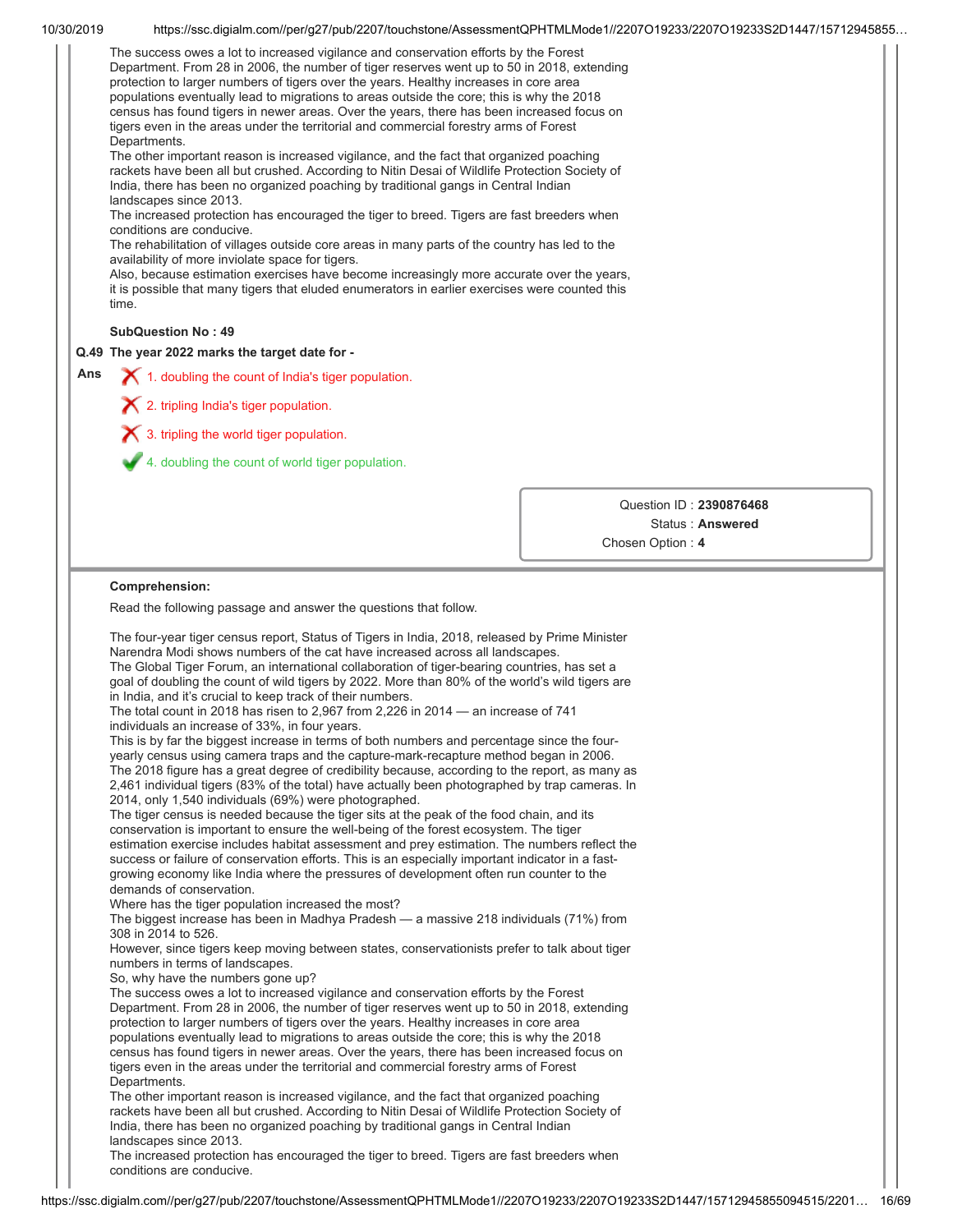| 10/30/2019 | https://ssc.digialm.com//per/g27/pub/2207/touchstone/AssessmentQPHTMLMode1//2207O19233/2207O19233S2D1447/15712945855                                                                |                         |  |
|------------|-------------------------------------------------------------------------------------------------------------------------------------------------------------------------------------|-------------------------|--|
|            | The rehabilitation of villages outside core areas in many parts of the country has led to the                                                                                       |                         |  |
|            | availability of more inviolate space for tigers.                                                                                                                                    |                         |  |
|            | Also, because estimation exercises have become increasingly more accurate over the years,                                                                                           |                         |  |
|            | it is possible that many tigers that eluded enumerators in earlier exercises were counted this                                                                                      |                         |  |
|            | time.                                                                                                                                                                               |                         |  |
|            | <b>SubQuestion No: 50</b>                                                                                                                                                           |                         |  |
|            | Q.50 2018 census on the big cat has been the most reliable because-                                                                                                                 |                         |  |
|            |                                                                                                                                                                                     |                         |  |
| Ans        | 1. it photographed 83% of the tigers.                                                                                                                                               |                         |  |
|            | 2. it photographed 1540 tigers.                                                                                                                                                     |                         |  |
|            |                                                                                                                                                                                     |                         |  |
|            | X 3. it photographed all living tigers of India.                                                                                                                                    |                         |  |
|            | 4. it only uses the capture-mark-recapture method.                                                                                                                                  |                         |  |
|            |                                                                                                                                                                                     |                         |  |
|            |                                                                                                                                                                                     | Question ID: 2390876469 |  |
|            |                                                                                                                                                                                     | Status: Answered        |  |
|            |                                                                                                                                                                                     | Chosen Option: 1        |  |
|            |                                                                                                                                                                                     |                         |  |
|            |                                                                                                                                                                                     |                         |  |
|            | <b>Comprehension:</b>                                                                                                                                                               |                         |  |
|            | Read the following passage and answer the questions that follow.                                                                                                                    |                         |  |
|            |                                                                                                                                                                                     |                         |  |
|            | The four-year tiger census report, Status of Tigers in India, 2018, released by Prime Minister<br>Narendra Modi shows numbers of the cat have increased across all landscapes.      |                         |  |
|            | The Global Tiger Forum, an international collaboration of tiger-bearing countries, has set a                                                                                        |                         |  |
|            | goal of doubling the count of wild tigers by 2022. More than 80% of the world's wild tigers are                                                                                     |                         |  |
|            | in India, and it's crucial to keep track of their numbers.<br>The total count in 2018 has risen to 2,967 from 2,226 in 2014 - an increase of 741                                    |                         |  |
|            | individuals an increase of 33%, in four years.                                                                                                                                      |                         |  |
|            | This is by far the biggest increase in terms of both numbers and percentage since the four-                                                                                         |                         |  |
|            | yearly census using camera traps and the capture-mark-recapture method began in 2006.                                                                                               |                         |  |
|            | The 2018 figure has a great degree of credibility because, according to the report, as many as                                                                                      |                         |  |
|            | 2,461 individual tigers (83% of the total) have actually been photographed by trap cameras. In<br>2014, only 1,540 individuals (69%) were photographed.                             |                         |  |
|            | The tiger census is needed because the tiger sits at the peak of the food chain, and its                                                                                            |                         |  |
|            | conservation is important to ensure the well-being of the forest ecosystem. The tiger                                                                                               |                         |  |
|            | estimation exercise includes habitat assessment and prey estimation. The numbers reflect the                                                                                        |                         |  |
|            | success or failure of conservation efforts. This is an especially important indicator in a fast-                                                                                    |                         |  |
|            | growing economy like India where the pressures of development often run counter to the<br>demands of conservation.                                                                  |                         |  |
|            | Where has the tiger population increased the most?                                                                                                                                  |                         |  |
|            | The biggest increase has been in Madhya Pradesh - a massive 218 individuals (71%) from                                                                                              |                         |  |
|            | 308 in 2014 to 526.                                                                                                                                                                 |                         |  |
|            | However, since tigers keep moving between states, conservationists prefer to talk about tiger<br>numbers in terms of landscapes.                                                    |                         |  |
|            | So, why have the numbers gone up?                                                                                                                                                   |                         |  |
|            | The success owes a lot to increased vigilance and conservation efforts by the Forest                                                                                                |                         |  |
|            | Department. From 28 in 2006, the number of tiger reserves went up to 50 in 2018, extending                                                                                          |                         |  |
|            | protection to larger numbers of tigers over the years. Healthy increases in core area<br>populations eventually lead to migrations to areas outside the core; this is why the 2018  |                         |  |
|            | census has found tigers in newer areas. Over the years, there has been increased focus on                                                                                           |                         |  |
|            | tigers even in the areas under the territorial and commercial forestry arms of Forest                                                                                               |                         |  |
|            | Departments.                                                                                                                                                                        |                         |  |
|            | The other important reason is increased vigilance, and the fact that organized poaching                                                                                             |                         |  |
|            | rackets have been all but crushed. According to Nitin Desai of Wildlife Protection Society of<br>India, there has been no organized poaching by traditional gangs in Central Indian |                         |  |
|            | landscapes since 2013.                                                                                                                                                              |                         |  |
|            | The increased protection has encouraged the tiger to breed. Tigers are fast breeders when                                                                                           |                         |  |
|            | conditions are conducive.                                                                                                                                                           |                         |  |
|            | The rehabilitation of villages outside core areas in many parts of the country has led to the<br>availability of more inviolate space for tigers.                                   |                         |  |
|            | Also, because estimation exercises have become increasingly more accurate over the years,                                                                                           |                         |  |
|            | it is possible that many tigers that eluded enumerators in earlier exercises were counted this                                                                                      |                         |  |
|            | time.                                                                                                                                                                               |                         |  |
|            | <b>SubQuestion No: 51</b>                                                                                                                                                           |                         |  |
|            |                                                                                                                                                                                     |                         |  |
|            | Q.51 The survival of the tiger is vital today because-                                                                                                                              |                         |  |
| Ans        | 1. it promotes tourism in India and increases revenue.                                                                                                                              |                         |  |
|            | 2. it is central to the food chain and the eco system.                                                                                                                              |                         |  |
|            |                                                                                                                                                                                     |                         |  |
|            |                                                                                                                                                                                     |                         |  |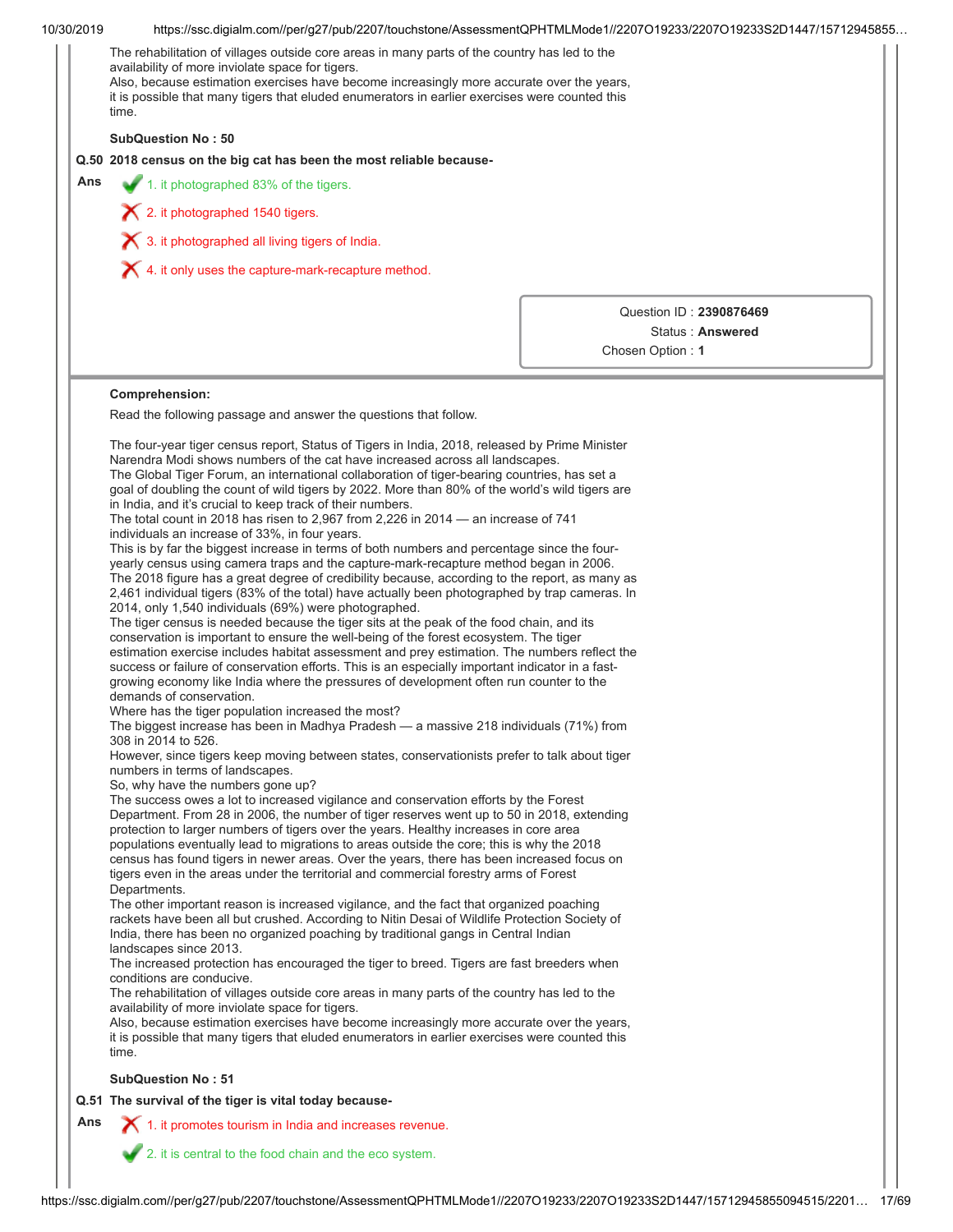|     | X 4. it is no longer a threat to the villagers' safety.                                                                                                                                                                                                                                                                                                                                                                                                                                                                                                                                                                                                                                                                                                                                                                                                                                                                                                                                                                                                                                                                                                                                                                                                                                                                                                                                                                                                                                                                                                                                                                                                                                                                                                                                                                                                                                                                                                                                                                                                                                                                                                                                                                                                                                                                                                                                                                                                                                                                                                                                                                                                                                                                                                                                                                                                                                                                                                                                                                                                                                                                                                                                                                                                                                                                                                                                                                                                            |                                             |                  |
|-----|--------------------------------------------------------------------------------------------------------------------------------------------------------------------------------------------------------------------------------------------------------------------------------------------------------------------------------------------------------------------------------------------------------------------------------------------------------------------------------------------------------------------------------------------------------------------------------------------------------------------------------------------------------------------------------------------------------------------------------------------------------------------------------------------------------------------------------------------------------------------------------------------------------------------------------------------------------------------------------------------------------------------------------------------------------------------------------------------------------------------------------------------------------------------------------------------------------------------------------------------------------------------------------------------------------------------------------------------------------------------------------------------------------------------------------------------------------------------------------------------------------------------------------------------------------------------------------------------------------------------------------------------------------------------------------------------------------------------------------------------------------------------------------------------------------------------------------------------------------------------------------------------------------------------------------------------------------------------------------------------------------------------------------------------------------------------------------------------------------------------------------------------------------------------------------------------------------------------------------------------------------------------------------------------------------------------------------------------------------------------------------------------------------------------------------------------------------------------------------------------------------------------------------------------------------------------------------------------------------------------------------------------------------------------------------------------------------------------------------------------------------------------------------------------------------------------------------------------------------------------------------------------------------------------------------------------------------------------------------------------------------------------------------------------------------------------------------------------------------------------------------------------------------------------------------------------------------------------------------------------------------------------------------------------------------------------------------------------------------------------------------------------------------------------------------------------------------------------|---------------------------------------------|------------------|
|     |                                                                                                                                                                                                                                                                                                                                                                                                                                                                                                                                                                                                                                                                                                                                                                                                                                                                                                                                                                                                                                                                                                                                                                                                                                                                                                                                                                                                                                                                                                                                                                                                                                                                                                                                                                                                                                                                                                                                                                                                                                                                                                                                                                                                                                                                                                                                                                                                                                                                                                                                                                                                                                                                                                                                                                                                                                                                                                                                                                                                                                                                                                                                                                                                                                                                                                                                                                                                                                                                    | Question ID: 2390876470<br>Chosen Option: 2 | Status: Answered |
|     | <b>Comprehension:</b>                                                                                                                                                                                                                                                                                                                                                                                                                                                                                                                                                                                                                                                                                                                                                                                                                                                                                                                                                                                                                                                                                                                                                                                                                                                                                                                                                                                                                                                                                                                                                                                                                                                                                                                                                                                                                                                                                                                                                                                                                                                                                                                                                                                                                                                                                                                                                                                                                                                                                                                                                                                                                                                                                                                                                                                                                                                                                                                                                                                                                                                                                                                                                                                                                                                                                                                                                                                                                                              |                                             |                  |
|     | Read the following passage and answer the questions that follow.                                                                                                                                                                                                                                                                                                                                                                                                                                                                                                                                                                                                                                                                                                                                                                                                                                                                                                                                                                                                                                                                                                                                                                                                                                                                                                                                                                                                                                                                                                                                                                                                                                                                                                                                                                                                                                                                                                                                                                                                                                                                                                                                                                                                                                                                                                                                                                                                                                                                                                                                                                                                                                                                                                                                                                                                                                                                                                                                                                                                                                                                                                                                                                                                                                                                                                                                                                                                   |                                             |                  |
| Ans | The four-year tiger census report, Status of Tigers in India, 2018, released by Prime Minister<br>Narendra Modi shows numbers of the cat have increased across all landscapes.<br>The Global Tiger Forum, an international collaboration of tiger-bearing countries, has set a<br>goal of doubling the count of wild tigers by 2022. More than 80% of the world's wild tigers are<br>in India, and it's crucial to keep track of their numbers.<br>The total count in 2018 has risen to 2,967 from 2,226 in 2014 $-$ an increase of 741<br>individuals an increase of 33%, in four years.<br>This is by far the biggest increase in terms of both numbers and percentage since the four-<br>yearly census using camera traps and the capture-mark-recapture method began in 2006.<br>The 2018 figure has a great degree of credibility because, according to the report, as many as<br>2,461 individual tigers (83% of the total) have actually been photographed by trap cameras. In<br>2014, only 1,540 individuals (69%) were photographed.<br>The tiger census is needed because the tiger sits at the peak of the food chain, and its<br>conservation is important to ensure the well-being of the forest ecosystem. The tiger<br>estimation exercise includes habitat assessment and prey estimation. The numbers reflect the<br>success or failure of conservation efforts. This is an especially important indicator in a fast-<br>growing economy like India where the pressures of development often run counter to the<br>demands of conservation.<br>Where has the tiger population increased the most?<br>The biggest increase has been in Madhya Pradesh — a massive 218 individuals (71%) from<br>308 in 2014 to 526.<br>However, since tigers keep moving between states, conservationists prefer to talk about tiger<br>numbers in terms of landscapes.<br>So, why have the numbers gone up?<br>The success owes a lot to increased vigilance and conservation efforts by the Forest<br>Department. From 28 in 2006, the number of tiger reserves went up to 50 in 2018, extending<br>protection to larger numbers of tigers over the years. Healthy increases in core area<br>populations eventually lead to migrations to areas outside the core; this is why the 2018<br>census has found tigers in newer areas. Over the years, there has been increased focus on<br>tigers even in the areas under the territorial and commercial forestry arms of Forest<br>Departments.<br>The other important reason is increased vigilance, and the fact that organized poaching<br>rackets have been all but crushed. According to Nitin Desai of Wildlife Protection Society of<br>India, there has been no organized poaching by traditional gangs in Central Indian<br>landscapes since 2013.<br>The increased protection has encouraged the tiger to breed. Tigers are fast breeders when<br>conditions are conducive.<br>The rehabilitation of villages outside core areas in many parts of the country has led to the<br>availability of more inviolate space for tigers.<br>Also, because estimation exercises have become increasingly more accurate over the years,<br>it is possible that many tigers that eluded enumerators in earlier exercises were counted this<br>time.<br><b>SubQuestion No: 52</b><br>Q.52 Researchers refer to places where tigers are found not by states but by the term-<br>$\blacktriangleright$ 1. deep forests |                                             |                  |
|     | $\blacktriangleright$ 2. ecosystems                                                                                                                                                                                                                                                                                                                                                                                                                                                                                                                                                                                                                                                                                                                                                                                                                                                                                                                                                                                                                                                                                                                                                                                                                                                                                                                                                                                                                                                                                                                                                                                                                                                                                                                                                                                                                                                                                                                                                                                                                                                                                                                                                                                                                                                                                                                                                                                                                                                                                                                                                                                                                                                                                                                                                                                                                                                                                                                                                                                                                                                                                                                                                                                                                                                                                                                                                                                                                                |                                             |                  |
|     | 3. landscapes                                                                                                                                                                                                                                                                                                                                                                                                                                                                                                                                                                                                                                                                                                                                                                                                                                                                                                                                                                                                                                                                                                                                                                                                                                                                                                                                                                                                                                                                                                                                                                                                                                                                                                                                                                                                                                                                                                                                                                                                                                                                                                                                                                                                                                                                                                                                                                                                                                                                                                                                                                                                                                                                                                                                                                                                                                                                                                                                                                                                                                                                                                                                                                                                                                                                                                                                                                                                                                                      |                                             |                  |
|     | X 4. green belts                                                                                                                                                                                                                                                                                                                                                                                                                                                                                                                                                                                                                                                                                                                                                                                                                                                                                                                                                                                                                                                                                                                                                                                                                                                                                                                                                                                                                                                                                                                                                                                                                                                                                                                                                                                                                                                                                                                                                                                                                                                                                                                                                                                                                                                                                                                                                                                                                                                                                                                                                                                                                                                                                                                                                                                                                                                                                                                                                                                                                                                                                                                                                                                                                                                                                                                                                                                                                                                   |                                             |                  |
|     |                                                                                                                                                                                                                                                                                                                                                                                                                                                                                                                                                                                                                                                                                                                                                                                                                                                                                                                                                                                                                                                                                                                                                                                                                                                                                                                                                                                                                                                                                                                                                                                                                                                                                                                                                                                                                                                                                                                                                                                                                                                                                                                                                                                                                                                                                                                                                                                                                                                                                                                                                                                                                                                                                                                                                                                                                                                                                                                                                                                                                                                                                                                                                                                                                                                                                                                                                                                                                                                                    |                                             |                  |
|     |                                                                                                                                                                                                                                                                                                                                                                                                                                                                                                                                                                                                                                                                                                                                                                                                                                                                                                                                                                                                                                                                                                                                                                                                                                                                                                                                                                                                                                                                                                                                                                                                                                                                                                                                                                                                                                                                                                                                                                                                                                                                                                                                                                                                                                                                                                                                                                                                                                                                                                                                                                                                                                                                                                                                                                                                                                                                                                                                                                                                                                                                                                                                                                                                                                                                                                                                                                                                                                                                    | Question ID: 2390876471                     |                  |
|     |                                                                                                                                                                                                                                                                                                                                                                                                                                                                                                                                                                                                                                                                                                                                                                                                                                                                                                                                                                                                                                                                                                                                                                                                                                                                                                                                                                                                                                                                                                                                                                                                                                                                                                                                                                                                                                                                                                                                                                                                                                                                                                                                                                                                                                                                                                                                                                                                                                                                                                                                                                                                                                                                                                                                                                                                                                                                                                                                                                                                                                                                                                                                                                                                                                                                                                                                                                                                                                                                    |                                             | Status: Answered |
|     |                                                                                                                                                                                                                                                                                                                                                                                                                                                                                                                                                                                                                                                                                                                                                                                                                                                                                                                                                                                                                                                                                                                                                                                                                                                                                                                                                                                                                                                                                                                                                                                                                                                                                                                                                                                                                                                                                                                                                                                                                                                                                                                                                                                                                                                                                                                                                                                                                                                                                                                                                                                                                                                                                                                                                                                                                                                                                                                                                                                                                                                                                                                                                                                                                                                                                                                                                                                                                                                                    | Chosen Option: 3                            |                  |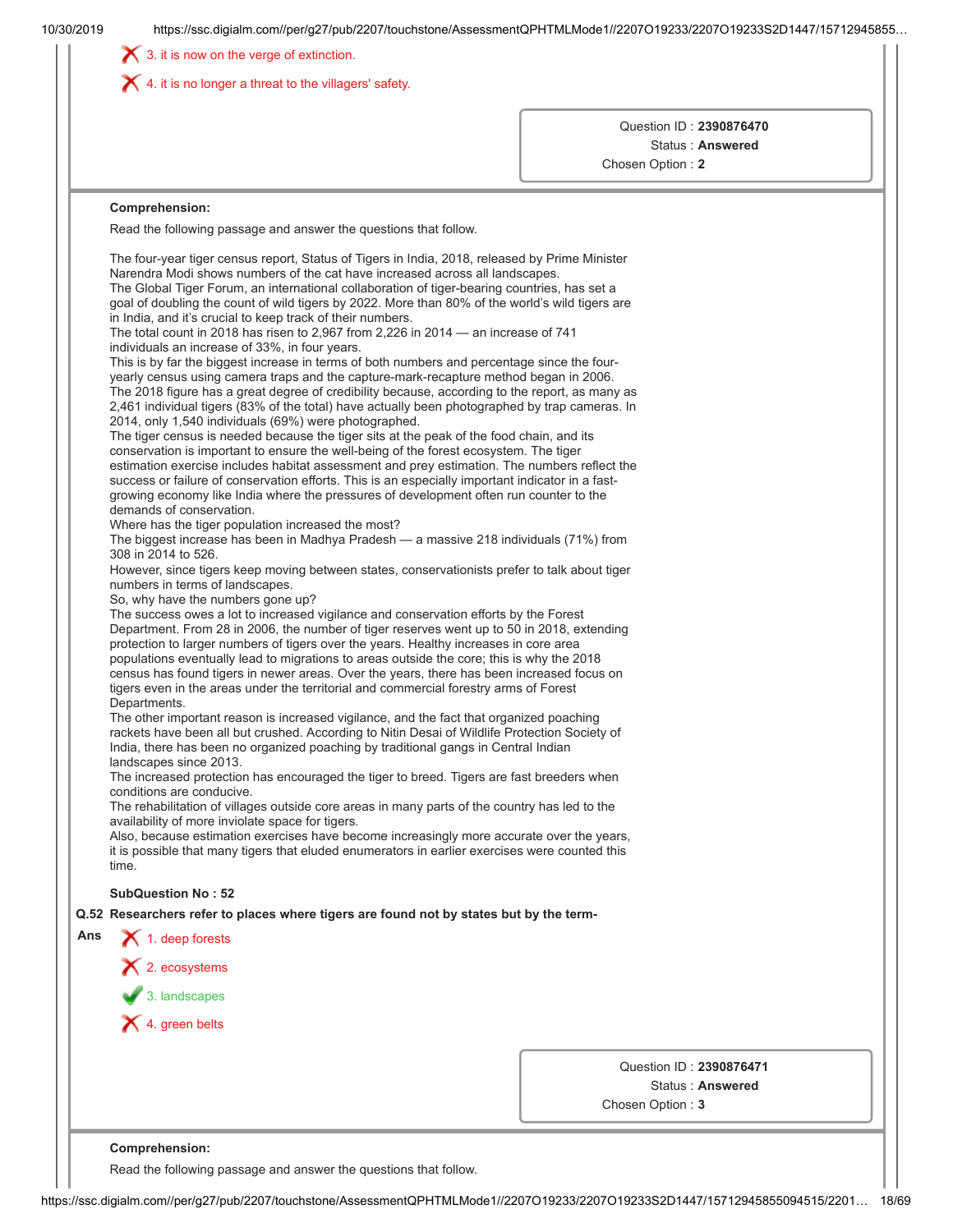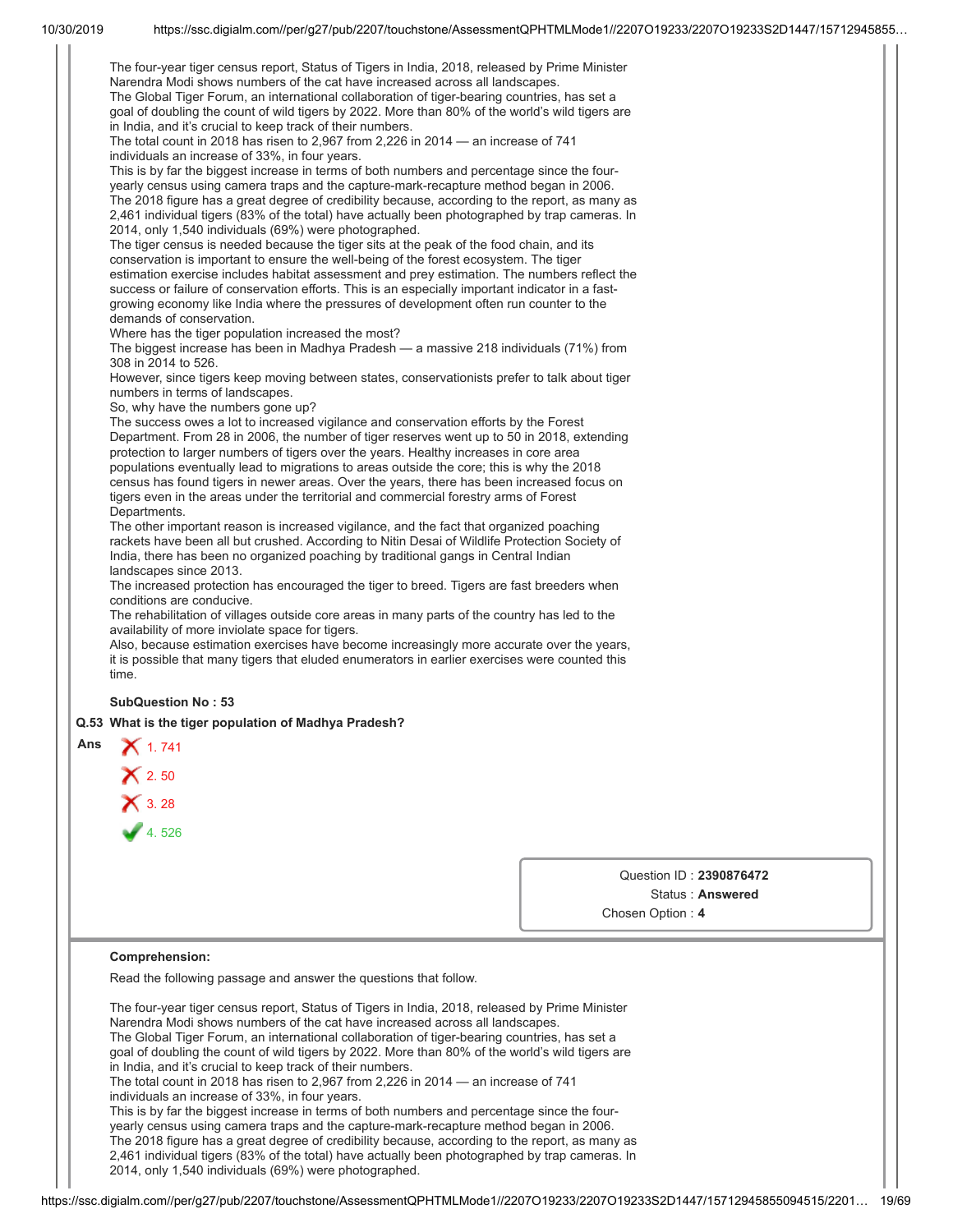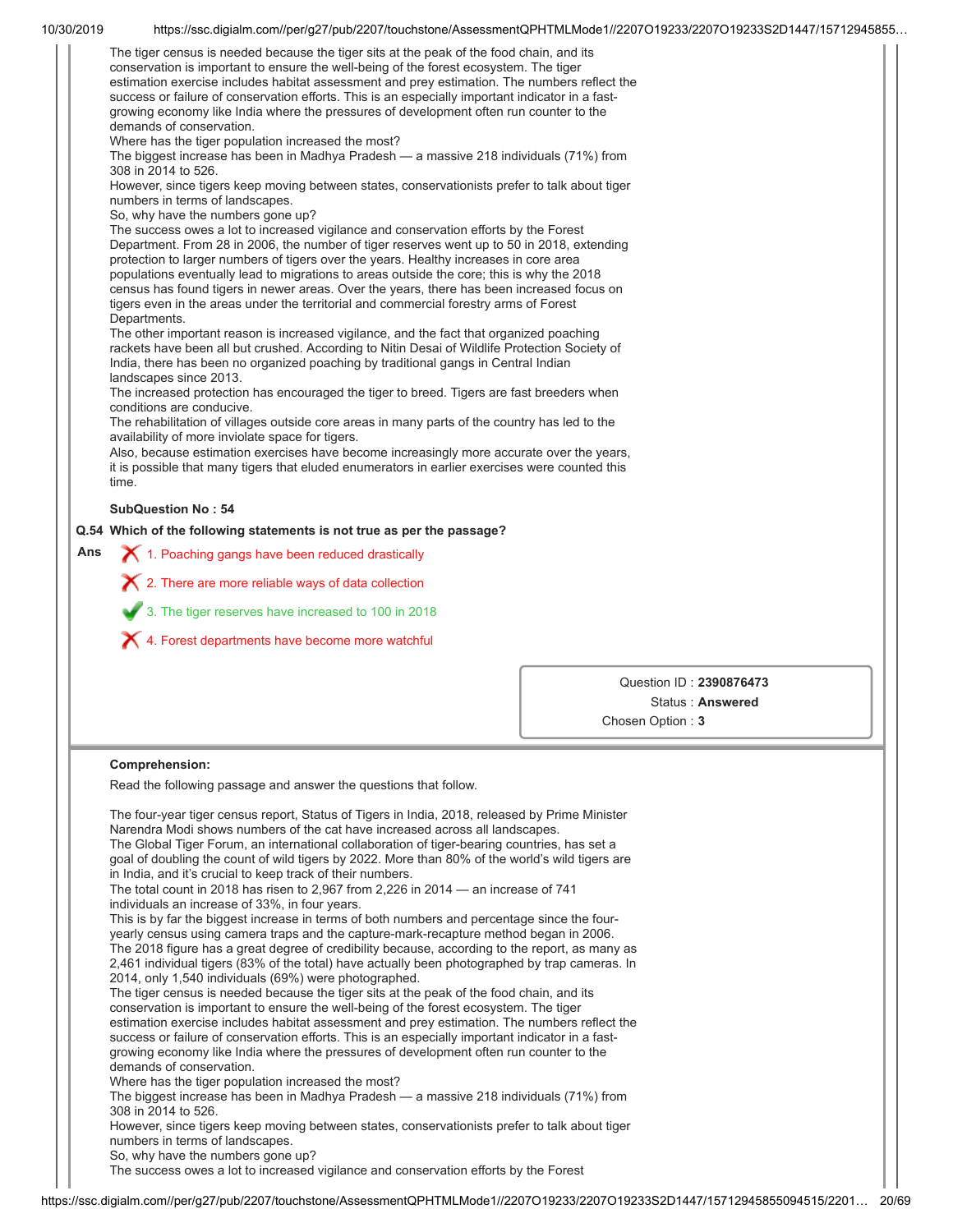| 10/30/2019 | https://ssc.digialm.com//per/g27/pub/2207/touchstone/AssessmentQPHTMLMode1//2207O19233/2207O19233S2D1447/15712945855.                                                                                                                                                                                                                                                                                                                                                                                                                                                             |                         |                  |
|------------|-----------------------------------------------------------------------------------------------------------------------------------------------------------------------------------------------------------------------------------------------------------------------------------------------------------------------------------------------------------------------------------------------------------------------------------------------------------------------------------------------------------------------------------------------------------------------------------|-------------------------|------------------|
|            | Department. From 28 in 2006, the number of tiger reserves went up to 50 in 2018, extending<br>protection to larger numbers of tigers over the years. Healthy increases in core area<br>populations eventually lead to migrations to areas outside the core; this is why the 2018<br>census has found tigers in newer areas. Over the years, there has been increased focus on<br>tigers even in the areas under the territorial and commercial forestry arms of Forest<br>Departments.<br>The other important reason is increased vigilance, and the fact that organized poaching |                         |                  |
|            | rackets have been all but crushed. According to Nitin Desai of Wildlife Protection Society of<br>India, there has been no organized poaching by traditional gangs in Central Indian<br>landscapes since 2013.<br>The increased protection has encouraged the tiger to breed. Tigers are fast breeders when                                                                                                                                                                                                                                                                        |                         |                  |
|            | conditions are conducive.<br>The rehabilitation of villages outside core areas in many parts of the country has led to the<br>availability of more inviolate space for tigers.<br>Also, because estimation exercises have become increasingly more accurate over the years,<br>it is possible that many tigers that eluded enumerators in earlier exercises were counted this<br>time.                                                                                                                                                                                            |                         |                  |
|            |                                                                                                                                                                                                                                                                                                                                                                                                                                                                                                                                                                                   |                         |                  |
|            | <b>SubQuestion No: 55</b>                                                                                                                                                                                                                                                                                                                                                                                                                                                                                                                                                         |                         |                  |
|            | Q.55 What has been the impact of providing inviolate spaces for tigers?                                                                                                                                                                                                                                                                                                                                                                                                                                                                                                           |                         |                  |
| Ans        | 1. Tiger numbers have increased due to safe breeding places.                                                                                                                                                                                                                                                                                                                                                                                                                                                                                                                      |                         |                  |
|            | $\blacktriangleright$ 2. The poachers have been caught in these spaces very easily.                                                                                                                                                                                                                                                                                                                                                                                                                                                                                               |                         |                  |
|            | X 3. Tigers have moved from Uttar Pradesh to Madhya Pradesh.                                                                                                                                                                                                                                                                                                                                                                                                                                                                                                                      |                         |                  |
|            | X 4. The number of villagers killed by man eater tigers has increased.                                                                                                                                                                                                                                                                                                                                                                                                                                                                                                            |                         |                  |
|            |                                                                                                                                                                                                                                                                                                                                                                                                                                                                                                                                                                                   |                         |                  |
|            |                                                                                                                                                                                                                                                                                                                                                                                                                                                                                                                                                                                   | Question ID: 2390876474 |                  |
|            |                                                                                                                                                                                                                                                                                                                                                                                                                                                                                                                                                                                   | Chosen Option: 1        | Status: Answered |
|            |                                                                                                                                                                                                                                                                                                                                                                                                                                                                                                                                                                                   |                         |                  |
|            | Read the following passage and answer the questions that follow.<br>The four-year tiger census report, Status of Tigers in India, 2018, released by Prime Minister<br>Narendra Modi shows numbers of the cat have increased across all landscapes.<br>The Global Tiger Forum, an international collaboration of tiger-bearing countries, has set a<br>goal of doubling the count of wild tigers by 2022. More than 80% of the world's wild tigers are<br>in India, and it's crucial to keep track of their numbers.                                                               |                         |                  |
|            | The total count in 2018 has risen to 2,967 from 2,226 in 2014 $-$ an increase of 741<br>individuals an increase of 33%, in four years.                                                                                                                                                                                                                                                                                                                                                                                                                                            |                         |                  |
|            | This is by far the biggest increase in terms of both numbers and percentage since the four-                                                                                                                                                                                                                                                                                                                                                                                                                                                                                       |                         |                  |
|            | yearly census using camera traps and the capture-mark-recapture method began in 2006.<br>The 2018 figure has a great degree of credibility because, according to the report, as many as<br>2,461 individual tigers (83% of the total) have actually been photographed by trap cameras. In                                                                                                                                                                                                                                                                                         |                         |                  |
|            | 2014, only 1,540 individuals (69%) were photographed.<br>The tiger census is needed because the tiger sits at the peak of the food chain, and its                                                                                                                                                                                                                                                                                                                                                                                                                                 |                         |                  |
|            | conservation is important to ensure the well-being of the forest ecosystem. The tiger                                                                                                                                                                                                                                                                                                                                                                                                                                                                                             |                         |                  |
|            | estimation exercise includes habitat assessment and prey estimation. The numbers reflect the<br>success or failure of conservation efforts. This is an especially important indicator in a fast-                                                                                                                                                                                                                                                                                                                                                                                  |                         |                  |
|            | growing economy like India where the pressures of development often run counter to the<br>demands of conservation.                                                                                                                                                                                                                                                                                                                                                                                                                                                                |                         |                  |
|            | Where has the tiger population increased the most?<br>The biggest increase has been in Madhya Pradesh — a massive 218 individuals (71%) from<br>308 in 2014 to 526.                                                                                                                                                                                                                                                                                                                                                                                                               |                         |                  |
|            | However, since tigers keep moving between states, conservationists prefer to talk about tiger<br>numbers in terms of landscapes.                                                                                                                                                                                                                                                                                                                                                                                                                                                  |                         |                  |
|            | So, why have the numbers gone up?<br>The success owes a lot to increased vigilance and conservation efforts by the Forest<br>Department. From 28 in 2006, the number of tiger reserves went up to 50 in 2018, extending                                                                                                                                                                                                                                                                                                                                                           |                         |                  |
|            | protection to larger numbers of tigers over the years. Healthy increases in core area<br>populations eventually lead to migrations to areas outside the core; this is why the 2018<br>census has found tigers in newer areas. Over the years, there has been increased focus on                                                                                                                                                                                                                                                                                                   |                         |                  |
|            | tigers even in the areas under the territorial and commercial forestry arms of Forest<br>Departments.<br>The other important reason is increased vigilance, and the fact that organized poaching                                                                                                                                                                                                                                                                                                                                                                                  |                         |                  |
|            | rackets have been all but crushed. According to Nitin Desai of Wildlife Protection Society of<br>India, there has been no organized poaching by traditional gangs in Central Indian<br>landscapes since 2013.                                                                                                                                                                                                                                                                                                                                                                     |                         |                  |
|            | The increased protection has encouraged the tiger to breed. Tigers are fast breeders when<br>conditions are conducive.<br>The rehabilitation of villages outside core areas in many parts of the country has led to the                                                                                                                                                                                                                                                                                                                                                           |                         |                  |
|            |                                                                                                                                                                                                                                                                                                                                                                                                                                                                                                                                                                                   |                         |                  |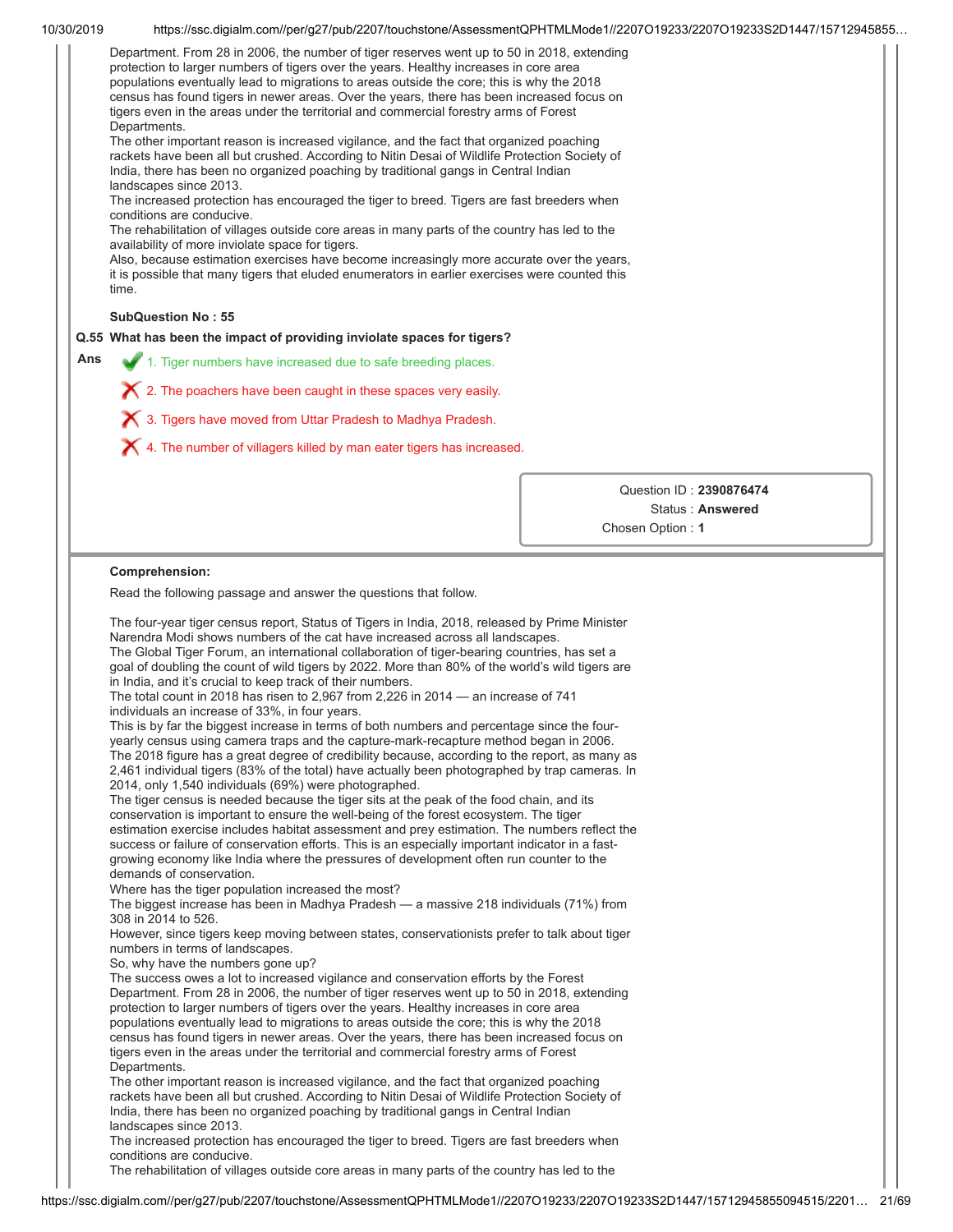| 10/30/2019 | https://ssc.digialm.com//per/g27/pub/2207/touchstone/AssessmentQPHTMLMode1//2207O19233/2207O19233S2D1447/15712945855                                                                                 |                                             |                                      |  |
|------------|------------------------------------------------------------------------------------------------------------------------------------------------------------------------------------------------------|---------------------------------------------|--------------------------------------|--|
|            | availability of more inviolate space for tigers.                                                                                                                                                     |                                             |                                      |  |
|            | Also, because estimation exercises have become increasingly more accurate over the years,<br>it is possible that many tigers that eluded enumerators in earlier exercises were counted this<br>time. |                                             |                                      |  |
|            | <b>SubQuestion No: 56</b>                                                                                                                                                                            |                                             |                                      |  |
|            | Q.56 Pick out a word that is similar in meaning to:                                                                                                                                                  |                                             |                                      |  |
| Ans        | <b>CONDUCIVE</b><br>$\blacktriangleright$ 1. reclusive                                                                                                                                               |                                             |                                      |  |
|            | $\blacktriangleright$ 2. hindering                                                                                                                                                                   |                                             |                                      |  |
|            | $\bullet$ 3. helpful                                                                                                                                                                                 |                                             |                                      |  |
|            | X 4. unfavorable                                                                                                                                                                                     |                                             |                                      |  |
|            |                                                                                                                                                                                                      | Question ID: 2390876475                     |                                      |  |
|            |                                                                                                                                                                                                      | <b>Status: Answered</b>                     |                                      |  |
|            |                                                                                                                                                                                                      | Chosen Option: 3                            |                                      |  |
|            | Q.57 Choose the most appropriate option to change the narration (direct / indirect) of the<br>given sentence.                                                                                        |                                             |                                      |  |
|            | "You speak such good English!" said Mary.                                                                                                                                                            |                                             |                                      |  |
| Ans        | 1. Mary exclaimed that I speak so much good English.                                                                                                                                                 |                                             |                                      |  |
|            | X 2. Mary exclaimed that I was speaking very good English.                                                                                                                                           |                                             |                                      |  |
|            | X 3. Mary told me I was speaking much good English.                                                                                                                                                  |                                             |                                      |  |
|            | 4. Mary exclaimed that I spoke very good English.                                                                                                                                                    |                                             |                                      |  |
|            |                                                                                                                                                                                                      |                                             |                                      |  |
|            |                                                                                                                                                                                                      | Question ID: 2390876344<br>Status: Answered |                                      |  |
|            |                                                                                                                                                                                                      | Chosen Option: 4                            |                                      |  |
|            |                                                                                                                                                                                                      |                                             |                                      |  |
| Ans        | Q.58 Identify the word that is misspelt.<br>1. Prophesy                                                                                                                                              |                                             |                                      |  |
|            | 2. Accomodation                                                                                                                                                                                      |                                             |                                      |  |
|            |                                                                                                                                                                                                      |                                             |                                      |  |
|            | $\blacktriangleright$ 3. Umbilical<br>X 4. Miscellaneous                                                                                                                                             |                                             |                                      |  |
|            |                                                                                                                                                                                                      |                                             |                                      |  |
|            |                                                                                                                                                                                                      | Question ID: 2390876440                     |                                      |  |
|            |                                                                                                                                                                                                      |                                             |                                      |  |
|            |                                                                                                                                                                                                      |                                             | Status: Answered<br>Chosen Option: 1 |  |
|            | Q.59 Identify the segment in the sentence, which contains the grammatical error.                                                                                                                     |                                             |                                      |  |
| Ans        | I am really bored of this movie! When was it end?                                                                                                                                                    |                                             |                                      |  |
|            | 1. I am really bored                                                                                                                                                                                 |                                             |                                      |  |
|            | $\bigtimes$ 2. of this movie                                                                                                                                                                         |                                             |                                      |  |
|            | $\bullet$ 3. When was                                                                                                                                                                                |                                             |                                      |  |
|            | $\bigtimes$ 4. it end?                                                                                                                                                                               |                                             |                                      |  |
|            |                                                                                                                                                                                                      | Question ID: 2390876273                     |                                      |  |
|            |                                                                                                                                                                                                      |                                             |                                      |  |
|            |                                                                                                                                                                                                      | Status: Answered                            |                                      |  |
|            |                                                                                                                                                                                                      | Chosen Option: 3                            |                                      |  |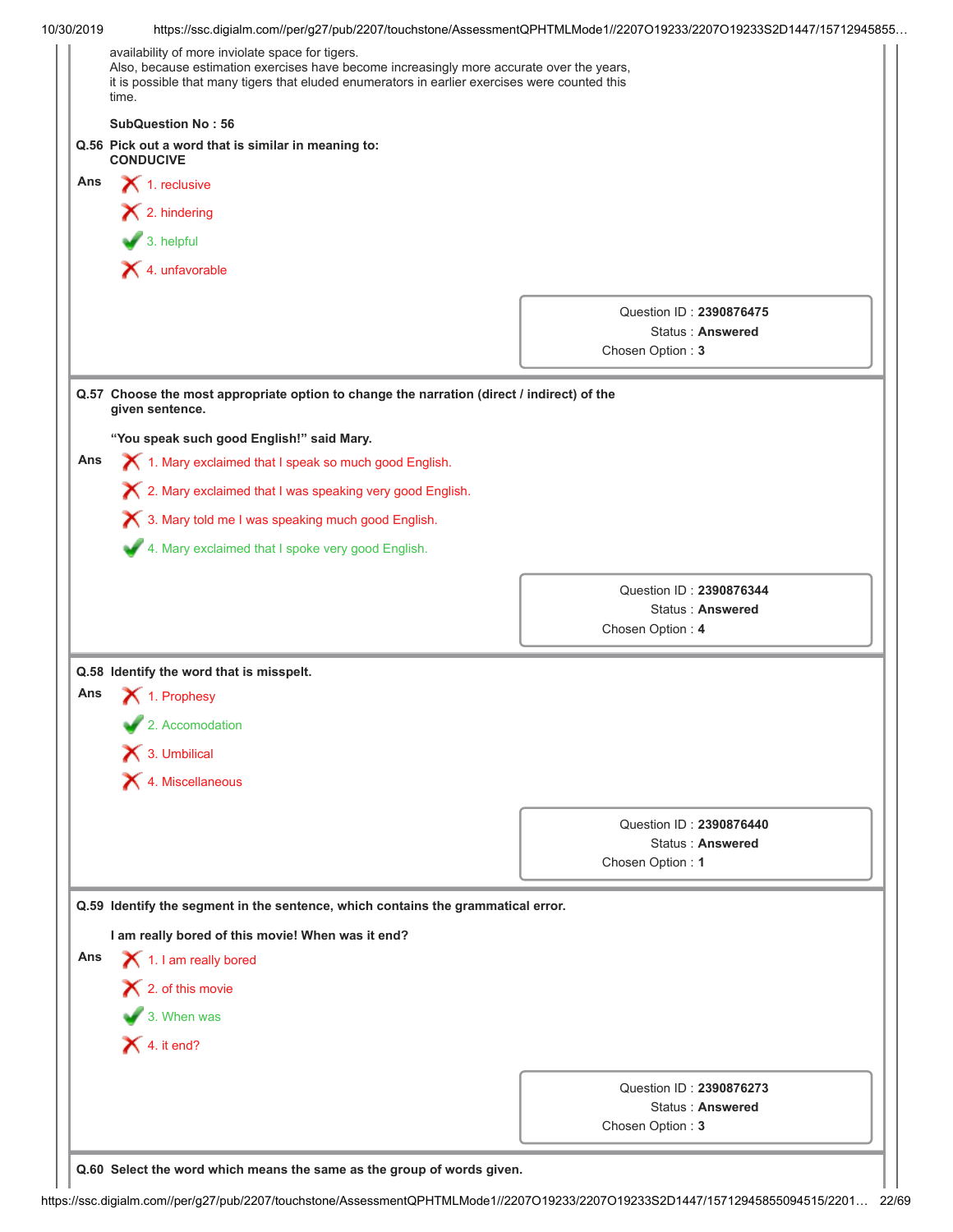|     | $\blacktriangleright$ 2. remarkable                                                                                                                                            |                                             |
|-----|--------------------------------------------------------------------------------------------------------------------------------------------------------------------------------|---------------------------------------------|
|     | $\blacktriangleright$ 3. appalling                                                                                                                                             |                                             |
|     | X 4. frivolous                                                                                                                                                                 |                                             |
|     |                                                                                                                                                                                |                                             |
|     |                                                                                                                                                                                | Question ID: 2390876433                     |
|     |                                                                                                                                                                                | <b>Status: Answered</b><br>Chosen Option: 3 |
|     |                                                                                                                                                                                |                                             |
|     | Q.61 Choose the most appropriate option to change the narration (direct / indirect) of the<br>given sentence.                                                                  |                                             |
|     | The priest said to me, "You have committed a cardinal sin."                                                                                                                    |                                             |
| Ans | 1. The priest told me I am committing a cardinal sin.                                                                                                                          |                                             |
|     | 2. The priest told me that I had committed a cardinal sin.                                                                                                                     |                                             |
|     | X 3. The priest is saying I have committed a cardinal sin.                                                                                                                     |                                             |
|     | X 4. The priest said if I will be committing a cardinal sin.                                                                                                                   |                                             |
|     |                                                                                                                                                                                | Question ID: 2390876339                     |
|     |                                                                                                                                                                                | Status: Answered                            |
|     |                                                                                                                                                                                | Chosen Option: 2                            |
|     | Q.62 Select the word which means the same as the group of words given<br>lacking in variety and interest<br>$\blacktriangleright$ 1. exclamatory<br>$\mathsf{\times}$ 2. fresh |                                             |
| Ans | × 3. vibrant<br>4. monotonous                                                                                                                                                  |                                             |
|     |                                                                                                                                                                                |                                             |
|     |                                                                                                                                                                                | Question ID: 2390876432<br>Status: Answered |
|     |                                                                                                                                                                                | Chosen Option: 4                            |
|     | Q.63 Identify the segment in the sentence, which contains the grammatical error.                                                                                               |                                             |
|     | I use to going for a morning walk when I was living in Dehradun.                                                                                                               |                                             |
|     | 1. living in Dehradun                                                                                                                                                          |                                             |
| Ans | $\blacktriangleright$ 2. for a morning walk                                                                                                                                    |                                             |
|     | $\bigtimes$ 3. when I was                                                                                                                                                      |                                             |
|     | $\blacktriangleright$ 4. use to going                                                                                                                                          |                                             |
|     |                                                                                                                                                                                | Question ID: 2390876281                     |
|     |                                                                                                                                                                                | Status: Answered                            |
|     |                                                                                                                                                                                | Chosen Option: 4                            |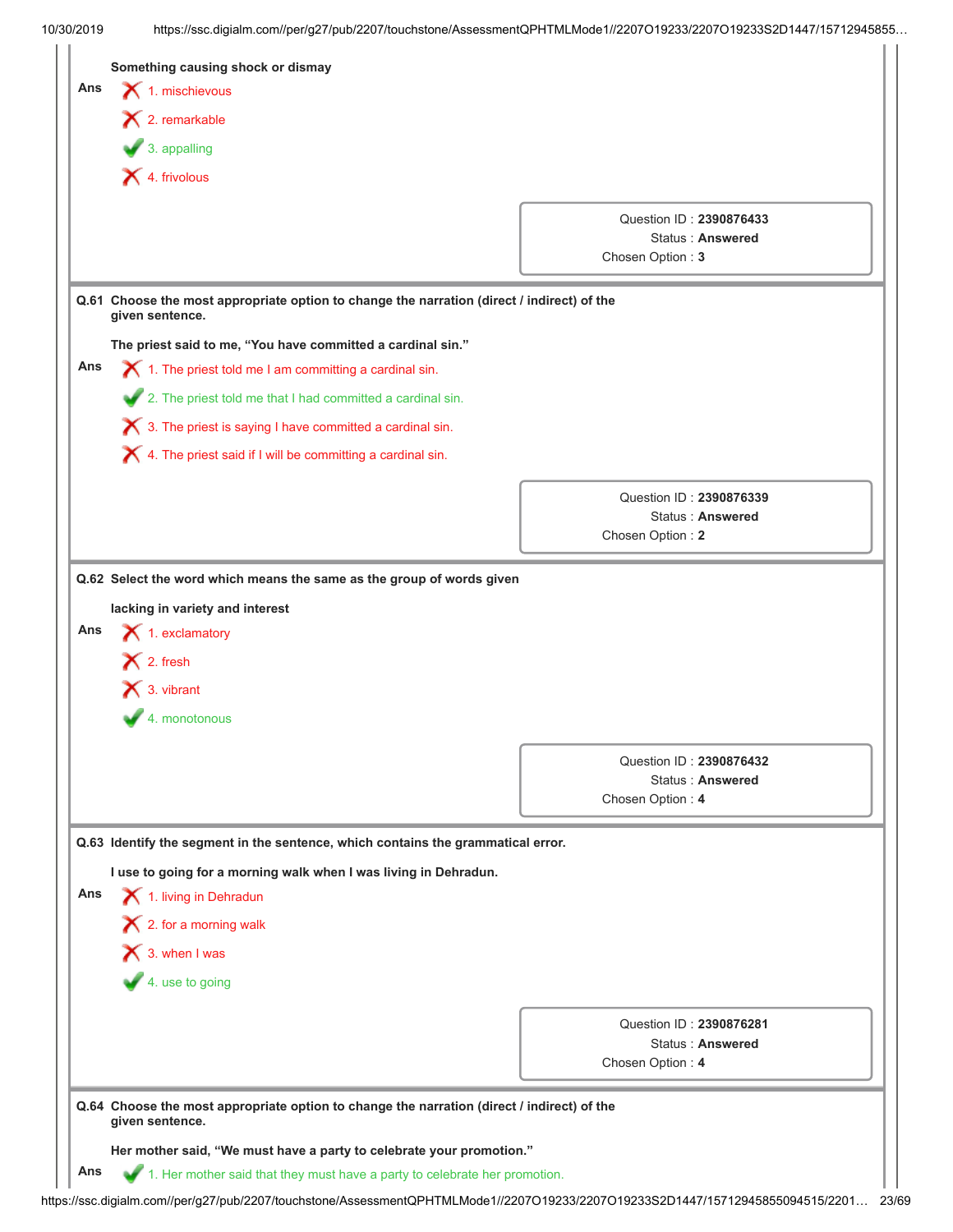| 10/30/2019 |                                                                                                                                                   |                                                                                       |
|------------|---------------------------------------------------------------------------------------------------------------------------------------------------|---------------------------------------------------------------------------------------|
|            | $\boldsymbol{\times}$ 2. Her mother said she had been planning a party for celebrating her promotion.                                             |                                                                                       |
|            | $\boldsymbol{\times}$ 3. Her mother says that they should plan a party to celebrate her promotion.                                                |                                                                                       |
|            | $\blacktriangleright$ 4. Her mother told that they would be having a party to celebrate her promotion.                                            |                                                                                       |
|            |                                                                                                                                                   | Question ID: 2390876343                                                               |
|            |                                                                                                                                                   | Status: Answered                                                                      |
|            |                                                                                                                                                   | Chosen Option: 1                                                                      |
|            | Q.65 Choose the most appropriate option to change the narration (direct / indirect) of the<br>given sentence.                                     |                                                                                       |
|            | Rohan smiled and said that he thought Jojo liked him.                                                                                             |                                                                                       |
| Ans        | X 1. Rohan smiled and asked, "Do you think Jojo likes me?"                                                                                        |                                                                                       |
|            | X 2. Rohan smiled and said, "They think Jojo likes me!"                                                                                           |                                                                                       |
|            | 3. Rohan smiled and said, "I think Jojo likes me!"                                                                                                |                                                                                       |
|            | X 4. Rohan smiled and said he thought, "Jojo likes me!"                                                                                           |                                                                                       |
|            |                                                                                                                                                   | Question ID: 2390876348                                                               |
|            |                                                                                                                                                   | Status: Answered                                                                      |
|            |                                                                                                                                                   | Chosen Option: 3                                                                      |
| Ans        | of doctors working in government hospitals.<br>1. holding is the<br>$\blacktriangleright$ 2. to review                                            | The Prime Minister holding is the important meeting to review the security and safety |
|            | $\blacktriangleright$ 3. of doctors                                                                                                               |                                                                                       |
|            | X 4. working in                                                                                                                                   |                                                                                       |
|            |                                                                                                                                                   |                                                                                       |
|            |                                                                                                                                                   | Question ID: 2390876282<br>Status: Answered                                           |
|            |                                                                                                                                                   | Chosen Option: 1                                                                      |
|            | Q.67 Identify the best way to improve the underlined part of the given sentence. If there is no<br>improvement required, select 'no improvement'. |                                                                                       |
|            | Don't stay in school after 2 p.m. All the teachers have been leaving by then.                                                                     |                                                                                       |
| Ans        | 1. will have left                                                                                                                                 |                                                                                       |
|            | $\blacktriangleright$ 2. are leave                                                                                                                |                                                                                       |
|            | × 3. No improvement                                                                                                                               |                                                                                       |
|            | X 4. must left                                                                                                                                    |                                                                                       |
|            |                                                                                                                                                   | Question ID: 2390876289                                                               |
|            |                                                                                                                                                   | Status: Answered                                                                      |
|            |                                                                                                                                                   | Chosen Option: 1                                                                      |
|            | Q.68 Identify the best way to improve the underlined part of the given sentence. If there is<br>no improvement required, select 'no improvement'. |                                                                                       |
|            | Ravi can't come to the meeting as he was not well.                                                                                                |                                                                                       |
| Ans        | $\blacktriangleright$ 1. couldn't came                                                                                                            |                                                                                       |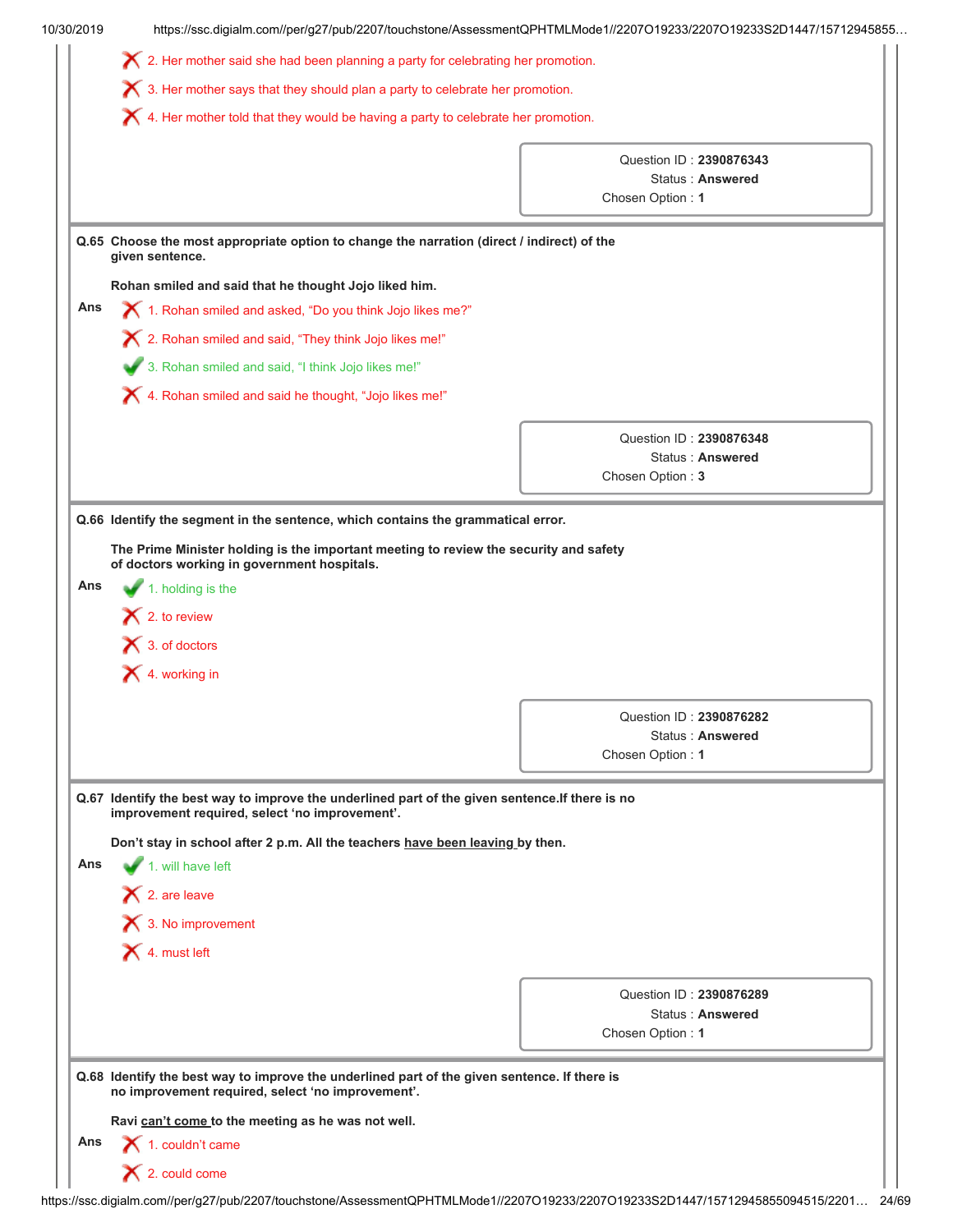|            | $\blacktriangleright$ 4. no improvement                                                                                                                                                                                                                                                                           |                                             |                         |
|------------|-------------------------------------------------------------------------------------------------------------------------------------------------------------------------------------------------------------------------------------------------------------------------------------------------------------------|---------------------------------------------|-------------------------|
|            |                                                                                                                                                                                                                                                                                                                   | Question ID: 2390876304<br>Chosen Option: 3 | <b>Status: Answered</b> |
|            | Q.69 Given below are four jumbled sentences. Pick the option that gives their correct order.                                                                                                                                                                                                                      |                                             |                         |
|            | A These tribes believe that they can communicate with dead ancestors only through<br>this language.<br>B Today, linguists call such a language an "isolated" language.<br>C Zuni is a language spoken only by the Zuni tribes.<br>D It is remarkable that these tribes have been able to preserve their language. |                                             |                         |
| Ans        | $\bigtimes$ 1. BCDA                                                                                                                                                                                                                                                                                               |                                             |                         |
|            | $\bigtimes$ 2. DABC                                                                                                                                                                                                                                                                                               |                                             |                         |
|            | 3. CADB                                                                                                                                                                                                                                                                                                           |                                             |                         |
|            | X 4. ADCB                                                                                                                                                                                                                                                                                                         |                                             |                         |
|            |                                                                                                                                                                                                                                                                                                                   | Question ID: 2390876400<br>Chosen Option: 3 | Status: Answered        |
|            | Q.70 Select the most appropriate idiom ( in the context) to fill in the sentence.                                                                                                                                                                                                                                 |                                             |                         |
|            | That student of yours has such sound values. She's indeed a ______.                                                                                                                                                                                                                                               |                                             |                         |
| Ans        | 1. pot calling the kettle black                                                                                                                                                                                                                                                                                   |                                             |                         |
|            |                                                                                                                                                                                                                                                                                                                   |                                             |                         |
|            |                                                                                                                                                                                                                                                                                                                   |                                             |                         |
|            | $\mathsf{\times}$ 2. barrel of laughs                                                                                                                                                                                                                                                                             |                                             |                         |
|            | $\blacktriangleright$ 3. pain in the neck                                                                                                                                                                                                                                                                         |                                             |                         |
|            | 4. rare bird                                                                                                                                                                                                                                                                                                      |                                             |                         |
|            |                                                                                                                                                                                                                                                                                                                   | Question ID: 2390876426                     |                         |
|            |                                                                                                                                                                                                                                                                                                                   |                                             | <b>Status: Answered</b> |
|            |                                                                                                                                                                                                                                                                                                                   | Chosen Option: 4                            |                         |
|            | Q.71 Find a word that is the synonym of                                                                                                                                                                                                                                                                           |                                             |                         |
|            | impoverished.                                                                                                                                                                                                                                                                                                     |                                             |                         |
|            | $\blacktriangleright$ 1. penniless                                                                                                                                                                                                                                                                                |                                             |                         |
|            | $\blacktriangleright$ 2. wealthy                                                                                                                                                                                                                                                                                  |                                             |                         |
|            | $\bigtimes$ 3. generous                                                                                                                                                                                                                                                                                           |                                             |                         |
|            | $\blacktriangleright$ 4. spendthrift                                                                                                                                                                                                                                                                              |                                             |                         |
|            |                                                                                                                                                                                                                                                                                                                   |                                             |                         |
|            |                                                                                                                                                                                                                                                                                                                   | Question ID: 2390876412                     |                         |
|            |                                                                                                                                                                                                                                                                                                                   | Chosen Option: 1                            | <b>Status: Answered</b> |
|            |                                                                                                                                                                                                                                                                                                                   |                                             |                         |
|            | Q.72 Select the most appropriate idiom ( in the context) to fill in the sentence.                                                                                                                                                                                                                                 |                                             |                         |
| Ans<br>Ans | In my parents' time, we mostly ate at home and family outings happened ______.<br>1. once in a blue moon                                                                                                                                                                                                          |                                             |                         |

https://ssc.digialm.com//per/g27/pub/2207/touchstone/AssessmentQPHTMLMode1//2207O19233/2207O19233S2D1447/15712945855094515/2201… 25/69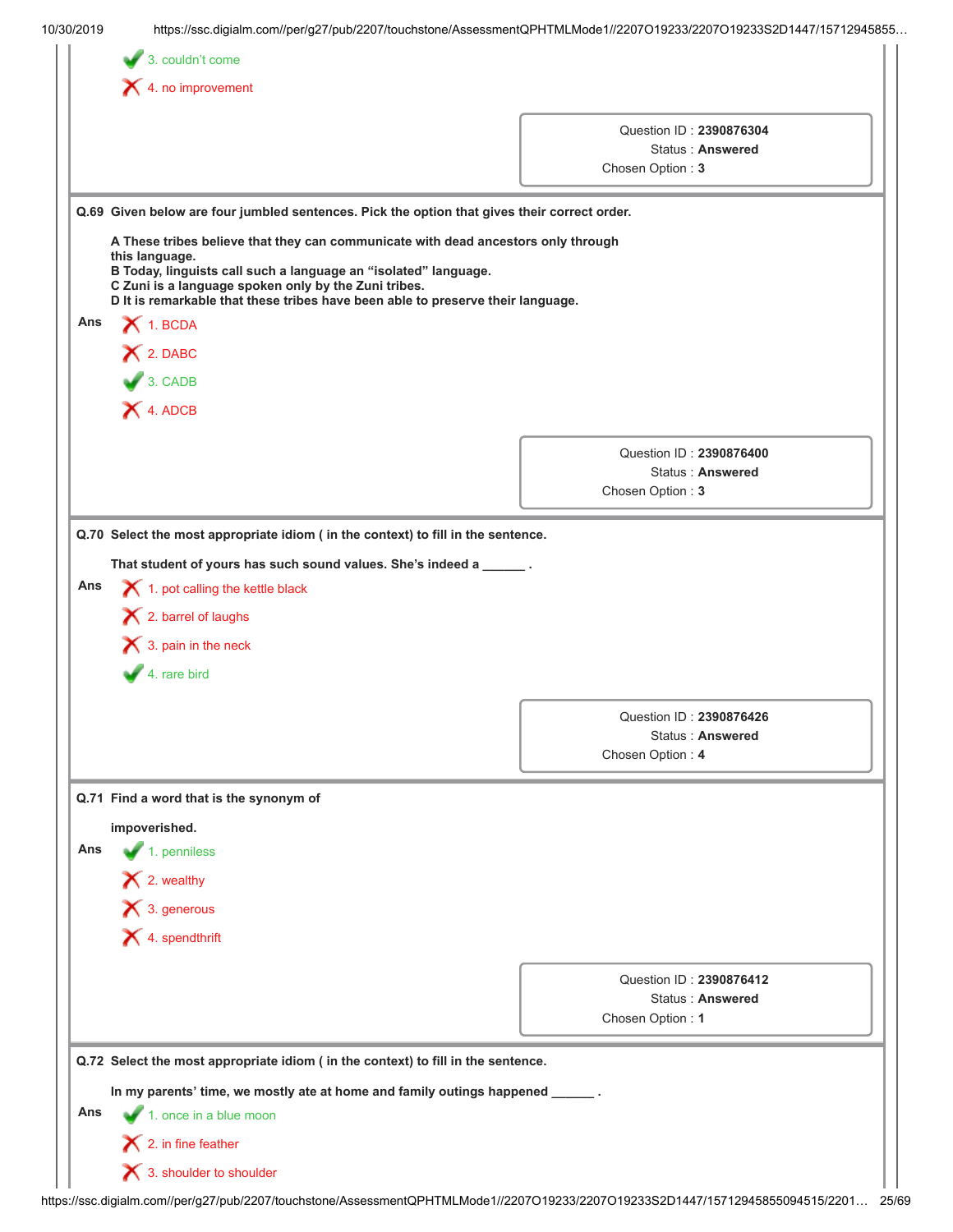|     |                                                                                                                                                      | Question ID: 2390876417<br>Status: Answered |
|-----|------------------------------------------------------------------------------------------------------------------------------------------------------|---------------------------------------------|
|     |                                                                                                                                                      | Chosen Option: 1                            |
|     | Q.73 Choose the most appropriate option to change the narration (direct / indirect) of the<br>given sentence.                                        |                                             |
|     | The teacher said to Rana, "Have you completed the project?"                                                                                          |                                             |
| Ans | 1. The teacher asks Rana will you complete the project.                                                                                              |                                             |
|     | 2. The teacher asked Rana whether he had completed the project.                                                                                      |                                             |
|     | 3. The teacher asks Rana have you completed the project.                                                                                             |                                             |
|     | X 4. The teacher asked Rana that if Rana has completed the project.                                                                                  |                                             |
|     |                                                                                                                                                      |                                             |
|     |                                                                                                                                                      | Question ID: 2390876347                     |
|     |                                                                                                                                                      | Status: Answered                            |
|     |                                                                                                                                                      | Chosen Option: 2                            |
|     | Q.74 Identify the best way to improve the underlined part of the given sentence. If there is<br>no improvement required, select 'no improvement'.    |                                             |
|     | The metro service is so good that one doesn't have to wait since a few minutes.                                                                      |                                             |
| Ans | $\blacktriangleright$ 1. for some few minutes                                                                                                        |                                             |
|     | 2. beyond a few minutes                                                                                                                              |                                             |
|     | $\blacktriangleright$ 3. No improvement                                                                                                              |                                             |
|     | $\blacktriangleright$ 4. up to a few minutes                                                                                                         |                                             |
|     |                                                                                                                                                      |                                             |
|     |                                                                                                                                                      | Question ID: 2390876293                     |
|     |                                                                                                                                                      | Status: Answered                            |
|     |                                                                                                                                                      | Chosen Option: 2                            |
|     | Q.75 Given below are four jumbled sentences. Pick the option that gives their correct order.                                                         |                                             |
|     | A Next, step by step from the shallow waters you are gradually guided to dive in safe                                                                |                                             |
|     | areas.<br>B This 'dry' lesson is followed by wearing the gear and then entering shallow waters to                                                    |                                             |
|     | practice basic scuba diving skills.                                                                                                                  |                                             |
|     | C The Discover Scuba Diving tour starts with a 30 minute lesson on teaching basic<br>skills outside water.                                           |                                             |
|     | D Finally, what is most reassuring about the whole tour is that your instructor is<br>always by your side to monitor you ill the end of the session. |                                             |
| Ans | X 1. ABCD                                                                                                                                            |                                             |
|     | $\bigtimes$ 2. ABDC                                                                                                                                  |                                             |
|     | $\bullet$ 3. CBAD                                                                                                                                    |                                             |
|     |                                                                                                                                                      |                                             |
|     | X 4. CABD                                                                                                                                            |                                             |
|     |                                                                                                                                                      | Question ID: 2390876391                     |
|     |                                                                                                                                                      | Status: Answered                            |
|     |                                                                                                                                                      | Chosen Option: 3                            |
|     |                                                                                                                                                      |                                             |
|     | Q.76 Select the most appropriate option to fill in the blank.                                                                                        |                                             |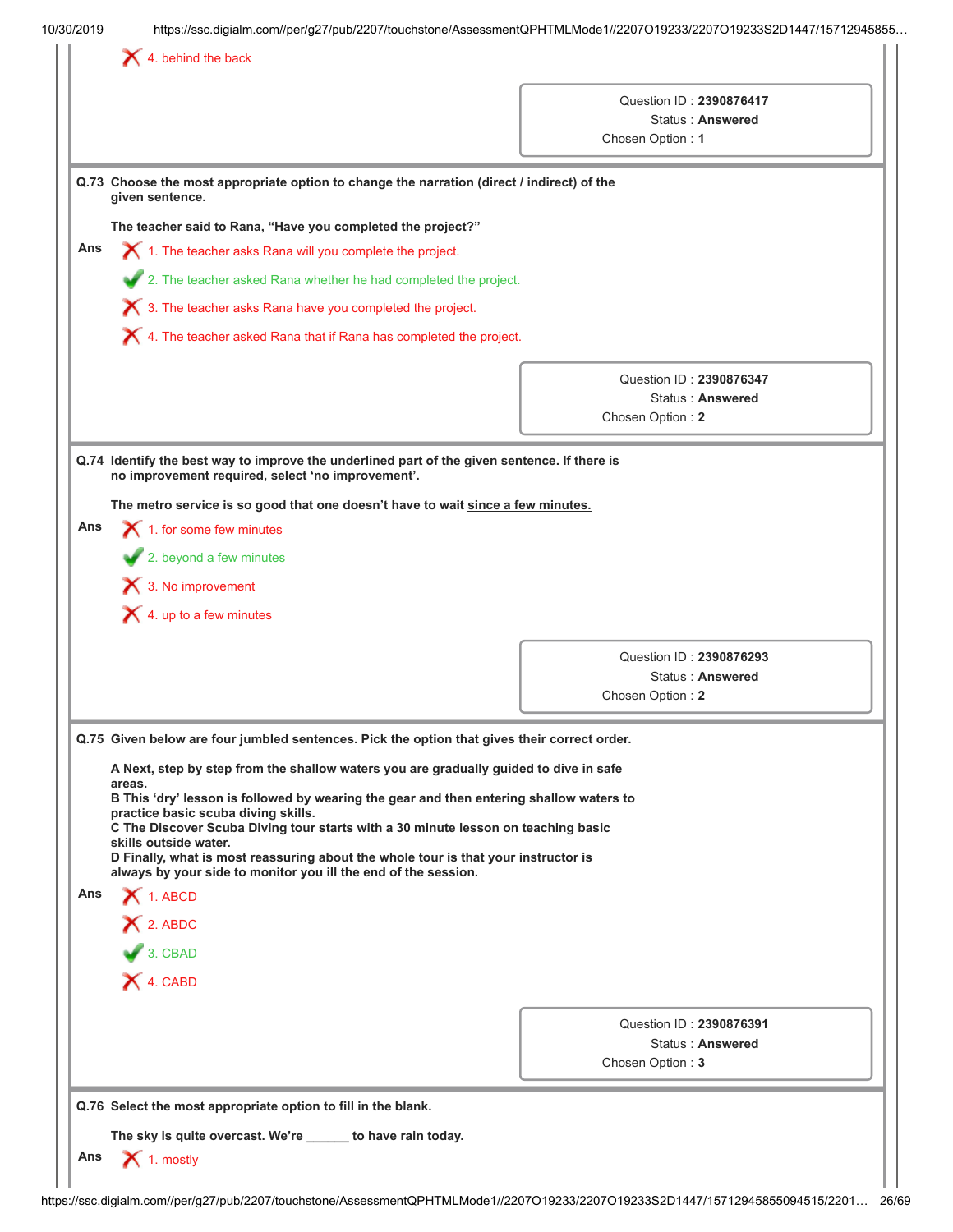|     | $\mathsf{\times}$ 3. surely                                                                                                                                                                        |                   |                                                        |  |
|-----|----------------------------------------------------------------------------------------------------------------------------------------------------------------------------------------------------|-------------------|--------------------------------------------------------|--|
|     | $4.$ likely                                                                                                                                                                                        |                   |                                                        |  |
|     |                                                                                                                                                                                                    |                   | Question ID: 2390876360                                |  |
|     |                                                                                                                                                                                                    |                   | Status: Answered                                       |  |
|     |                                                                                                                                                                                                    | Chosen Option: 4  |                                                        |  |
|     | Q.77 Identify the best way to improve the underlined part of the given sentence. If there is<br>no improvement required, select 'no improvement'.                                                  |                   |                                                        |  |
|     | Whenever we go out we spend a lot money on food.                                                                                                                                                   |                   |                                                        |  |
| Ans | $\bigtimes$ 1. much of                                                                                                                                                                             |                   |                                                        |  |
|     | 2. a lot of                                                                                                                                                                                        |                   |                                                        |  |
|     | X 3. most of                                                                                                                                                                                       |                   |                                                        |  |
|     | $\blacktriangleright$ 4. no improvement                                                                                                                                                            |                   |                                                        |  |
|     |                                                                                                                                                                                                    |                   |                                                        |  |
|     |                                                                                                                                                                                                    |                   | Question ID: 2390876291<br><b>Status: Not Answered</b> |  |
|     |                                                                                                                                                                                                    | Chosen Option: -- |                                                        |  |
|     |                                                                                                                                                                                                    |                   |                                                        |  |
| Ans | Suman really has ______. She moved to a new house just a month back but already<br>has a lovely garden.<br>$\blacktriangleright$ 1. a heart of gold<br>$\blacktriangleright$ 2. a foot in the door |                   |                                                        |  |
|     | 3. green fingers<br>$\blacktriangleright$ 4. a bad hair day                                                                                                                                        |                   |                                                        |  |
|     |                                                                                                                                                                                                    |                   |                                                        |  |
|     |                                                                                                                                                                                                    |                   | Question ID: 2390876423<br>Status: Answered            |  |
|     |                                                                                                                                                                                                    | Chosen Option: 3  |                                                        |  |
|     | Q.79 Choose the most appropriate option to change the narration (direct / indirect) of the<br>given sentence.                                                                                      |                   |                                                        |  |
|     | Sumit said, "I will be leaving for London this summer so I can meet you only when I<br>return."                                                                                                    |                   |                                                        |  |
| Ans | $\chi$ 1. Sumit said he will have gone to London that summer and could meet me only when<br>he returned.                                                                                           |                   |                                                        |  |
|     | $\chi$ 2. Sumit said he will be leaving for London this summer and he could meet him only<br>when he returned.                                                                                     |                   |                                                        |  |
|     | 3. Sumit said that he would be leaving for London that summer and he could meet me<br>only when he returned.                                                                                       |                   |                                                        |  |
|     | X 4. Sumit said he will go to London this summer and he would meet me only when he<br>will be returning.                                                                                           |                   |                                                        |  |
|     |                                                                                                                                                                                                    |                   | Question ID: 2390876332                                |  |
|     |                                                                                                                                                                                                    | Chosen Option: 3  | Status: Answered                                       |  |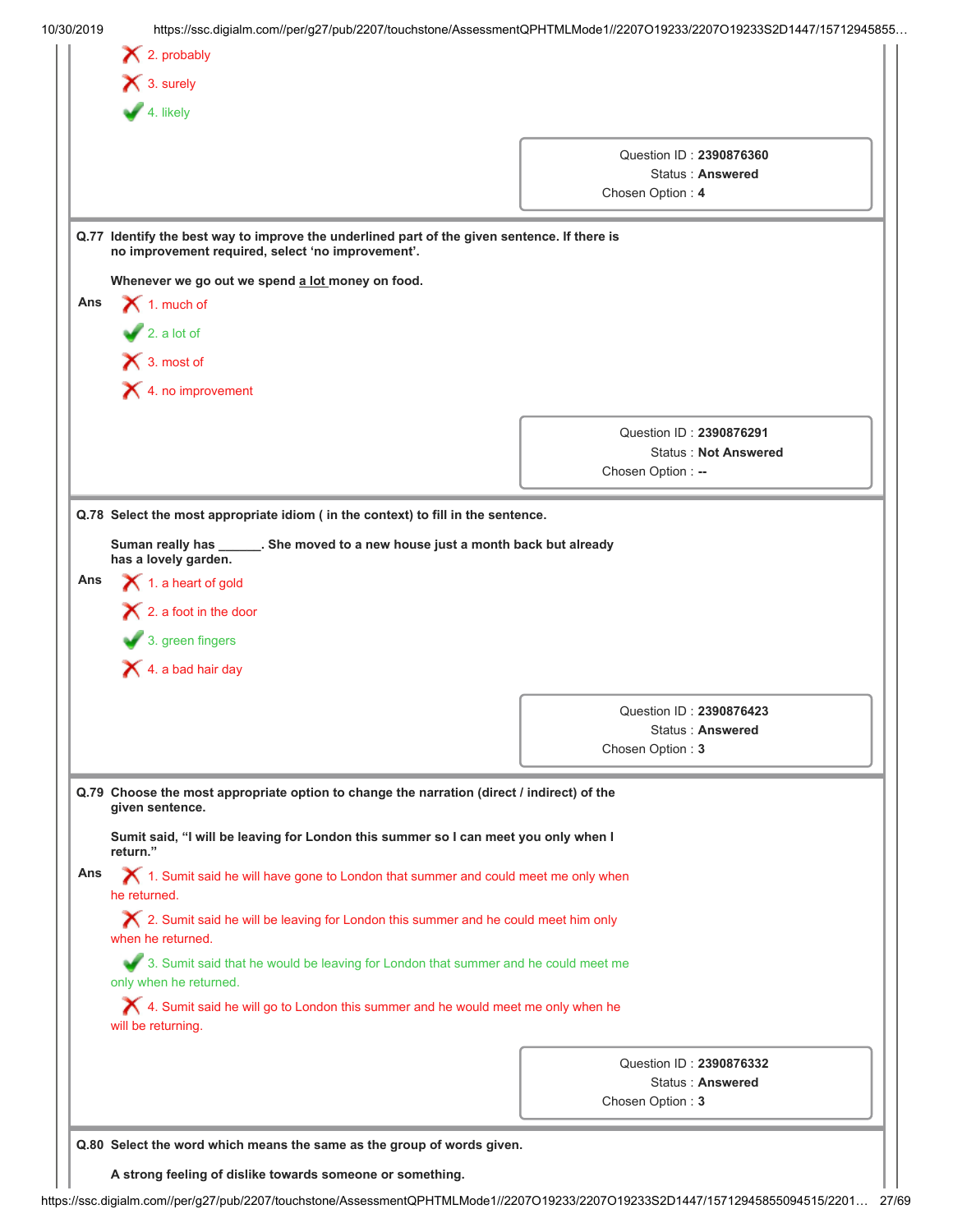|                                                                               | $\blacktriangleright$ 2. sympathy                                                                                                                                                                                                                    |                         |                  |
|-------------------------------------------------------------------------------|------------------------------------------------------------------------------------------------------------------------------------------------------------------------------------------------------------------------------------------------------|-------------------------|------------------|
|                                                                               | $\bullet$ 3. antipathy                                                                                                                                                                                                                               |                         |                  |
|                                                                               | $\blacktriangleright$ 4. telepathy                                                                                                                                                                                                                   |                         |                  |
|                                                                               |                                                                                                                                                                                                                                                      |                         |                  |
|                                                                               |                                                                                                                                                                                                                                                      | Question ID: 2390876428 |                  |
|                                                                               |                                                                                                                                                                                                                                                      | Chosen Option: 3        | Status: Answered |
|                                                                               |                                                                                                                                                                                                                                                      |                         |                  |
|                                                                               | Q.81 Given below are four jumbled sentences. Pick the option that gives their correct order.                                                                                                                                                         |                         |                  |
|                                                                               | A This record of migration is one of the greatest natural events on earth.<br>B Each Autumn, millions of Monarch butterflies leave their breeding grounds in US<br>and Canada.<br>C The migration of the Monarch butterfly is an amazing phenomenon. |                         |                  |
| Ans                                                                           | D They travel over 3000 miles to reach their winter habitat in Mexico.<br>1. CBDA                                                                                                                                                                    |                         |                  |
|                                                                               |                                                                                                                                                                                                                                                      |                         |                  |
|                                                                               | $\bigtimes$ 2. ADBC                                                                                                                                                                                                                                  |                         |                  |
|                                                                               | X 3. DCBA                                                                                                                                                                                                                                            |                         |                  |
|                                                                               | X 4. ABDC                                                                                                                                                                                                                                            |                         |                  |
|                                                                               |                                                                                                                                                                                                                                                      | Question ID: 2390876401 |                  |
|                                                                               |                                                                                                                                                                                                                                                      |                         | Status: Answered |
|                                                                               |                                                                                                                                                                                                                                                      | Chosen Option: 1        |                  |
| Q.82 Select the word which means the same as the group of words given.<br>Ans | The fear of water<br>1. pyrophobia                                                                                                                                                                                                                   |                         |                  |
|                                                                               | 2. hydrophobia                                                                                                                                                                                                                                       |                         |                  |
|                                                                               | $\blacktriangleright$ 3. autophobia                                                                                                                                                                                                                  |                         |                  |
|                                                                               | $\blacktriangleright$ 4. claustrophobia                                                                                                                                                                                                              |                         |                  |
|                                                                               |                                                                                                                                                                                                                                                      | Question ID: 2390876427 |                  |
|                                                                               |                                                                                                                                                                                                                                                      |                         | Status: Answered |
|                                                                               |                                                                                                                                                                                                                                                      | Chosen Option: 2        |                  |
|                                                                               | Q.83 Choose the most appropriate option to change the narration (direct / indirect) of the<br>given sentence.                                                                                                                                        |                         |                  |
|                                                                               | "I'm so sorry! I totally forgot about the meeting," he said.                                                                                                                                                                                         |                         |                  |
|                                                                               | $\chi$ 1. He is being sorry for having totally forgotten about the meeting.                                                                                                                                                                          |                         |                  |
|                                                                               | 2. He apologized and said he had totally forgotten about the meeting.                                                                                                                                                                                |                         |                  |
|                                                                               | X 3. He was so sorry that he had forgot totally about the meeting.                                                                                                                                                                                   |                         |                  |
|                                                                               | X 4. Having forgotten totally about the meeting he is very sorry.                                                                                                                                                                                    |                         |                  |
|                                                                               |                                                                                                                                                                                                                                                      |                         |                  |
|                                                                               |                                                                                                                                                                                                                                                      | Question ID: 2390876342 |                  |
|                                                                               |                                                                                                                                                                                                                                                      |                         | Status: Answered |
| Ans                                                                           |                                                                                                                                                                                                                                                      | Chosen Option: 2        |                  |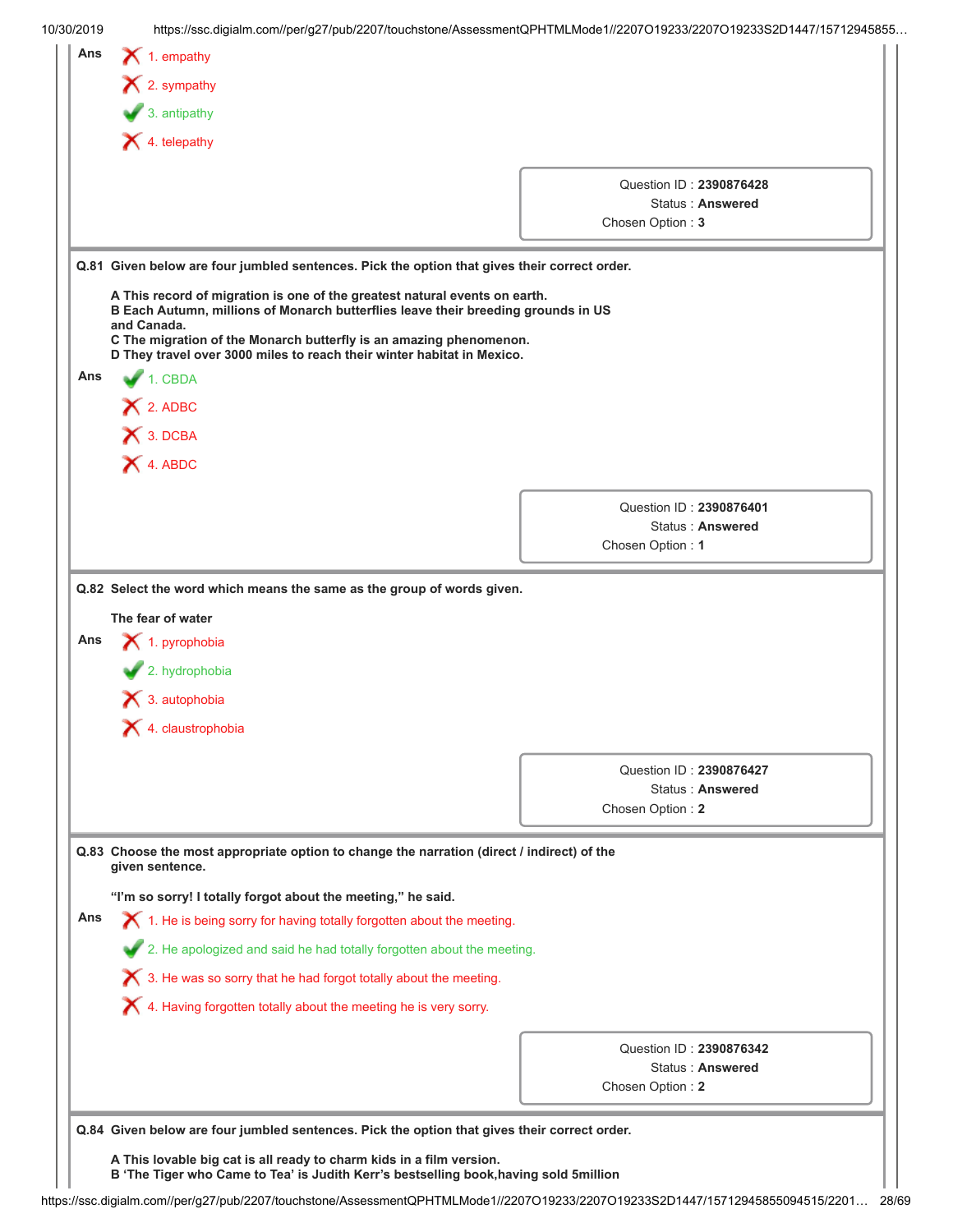|     | D The story is about a tiger who pops by for tea.                                                                                                 |                                             |
|-----|---------------------------------------------------------------------------------------------------------------------------------------------------|---------------------------------------------|
| Ans | $\bigtimes$ 1. ACDB                                                                                                                               |                                             |
|     | 2. BDCA                                                                                                                                           |                                             |
|     | X 3. CDBA                                                                                                                                         |                                             |
|     | X 4. BCAD                                                                                                                                         |                                             |
|     |                                                                                                                                                   | Question ID: 2390876407                     |
|     |                                                                                                                                                   | Status: Answered                            |
|     |                                                                                                                                                   | Chosen Option: 2                            |
|     | Q.85 Identify the segment in the sentence, which contains the grammatical error.                                                                  |                                             |
|     | I'm going to the airport to receives my friend.                                                                                                   |                                             |
| Ans | $\blacktriangleright$ 1. I'm going                                                                                                                |                                             |
|     | $\bigtimes$ 2. to the airport                                                                                                                     |                                             |
|     | 1 3. my friend                                                                                                                                    |                                             |
|     | $\blacktriangleright$ 4. to receives                                                                                                              |                                             |
|     |                                                                                                                                                   |                                             |
|     |                                                                                                                                                   | Question ID: 2390876287<br>Status: Answered |
|     |                                                                                                                                                   | Chosen Option: 4                            |
|     |                                                                                                                                                   |                                             |
|     | Q.86 Identify the best way to improve the underlined part of the given sentence. If there is<br>no improvement required, select 'no improvement'. |                                             |
| Ans | It has been two years that I have see Meena.<br>$\blacktriangleright$ 1. No improvement                                                           |                                             |
|     | 2. since I have seen                                                                                                                              |                                             |
|     | $\bigtimes$ 3. that I saw                                                                                                                         |                                             |
|     |                                                                                                                                                   |                                             |
|     | 4. since I didn't saw                                                                                                                             |                                             |
|     |                                                                                                                                                   | Question ID: 2390876298                     |
|     |                                                                                                                                                   | Status: Answered                            |
|     |                                                                                                                                                   | Chosen Option: 2                            |
|     | Q.87 Choose the most appropriate option to change the voice (active / passive) form of the<br>given sentence.                                     |                                             |
|     | We have written all the library rules on the notice-board.                                                                                        |                                             |
| Ans | 1. All the library rules were written on the notice-board.                                                                                        |                                             |
|     | X 2. All the library rules are being written on the notice-board.                                                                                 |                                             |
|     | X 3. We are writing all the library rules on the notice-board.                                                                                    |                                             |
|     | 4. All the library rules have been written on the notice-board.                                                                                   |                                             |
|     |                                                                                                                                                   | Question ID: 2390876321                     |
|     |                                                                                                                                                   | Status: Answered                            |
|     |                                                                                                                                                   | Chosen Option: 4                            |
|     |                                                                                                                                                   |                                             |

https://ssc.digialm.com//per/g27/pub/2207/touchstone/AssessmentQPHTMLMode1//2207O19233/2207O19233S2D1447/15712945855094515/2201… 29/69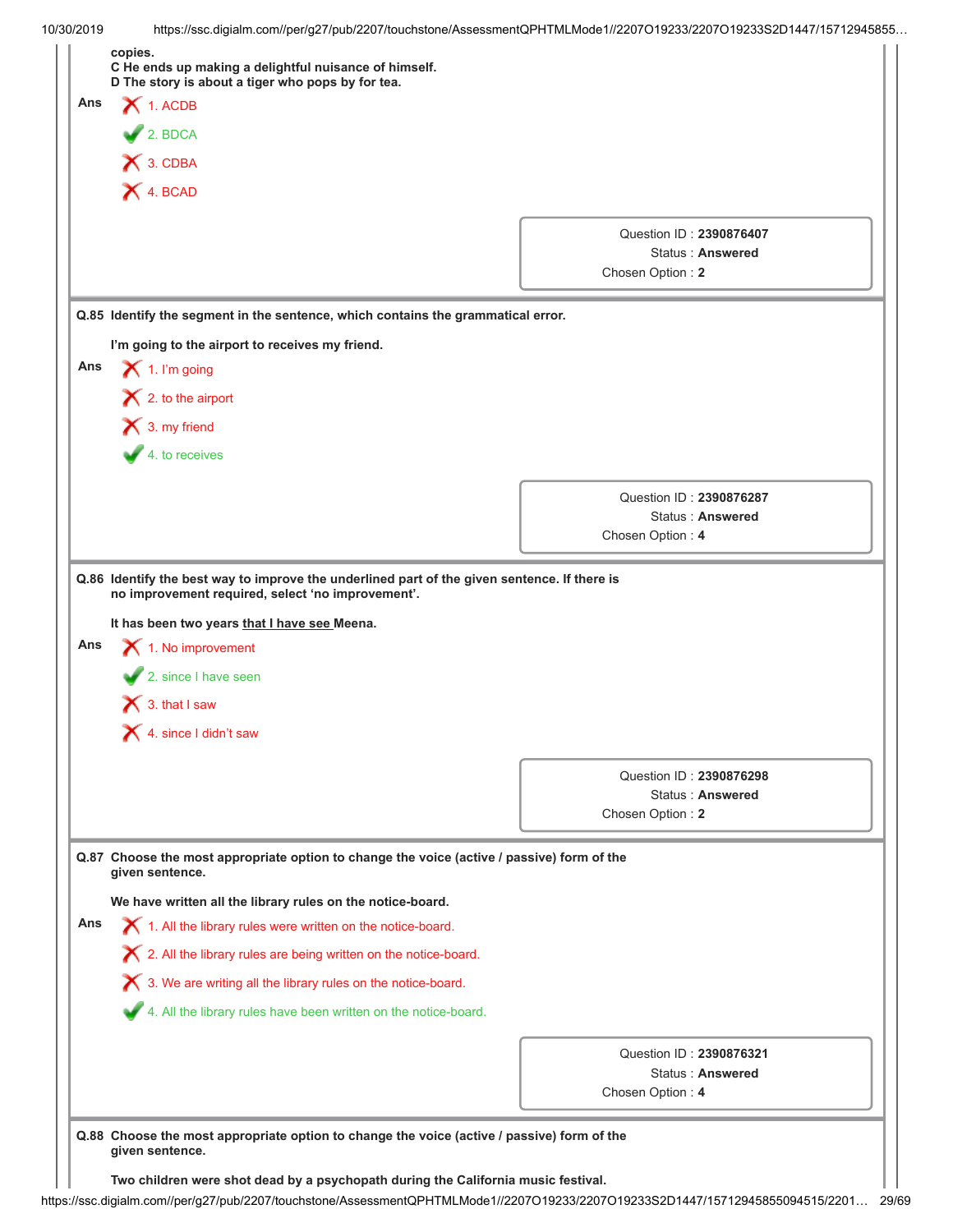|     | festival.                                                                                                                                                 |                                      |  |  |  |
|-----|-----------------------------------------------------------------------------------------------------------------------------------------------------------|--------------------------------------|--|--|--|
|     | X 2. A psychopath during the California music festival was shooting dead two children.                                                                    |                                      |  |  |  |
|     | 3. A psychopath shot dead two children during the California music festival.                                                                              |                                      |  |  |  |
|     | $\blacktriangleright$ 4. Two children are shot dead by a psychopath during the California music festival.                                                 |                                      |  |  |  |
|     |                                                                                                                                                           | Question ID: 2390876314              |  |  |  |
|     |                                                                                                                                                           | Status: Answered                     |  |  |  |
|     |                                                                                                                                                           | Chosen Option: 3                     |  |  |  |
|     | Q.89 Identify the segment in the sentence, which contains the grammatical error.                                                                          |                                      |  |  |  |
|     | He likes to put all the garbage ino a black small bag.                                                                                                    |                                      |  |  |  |
|     | Ans 1. all the garbage                                                                                                                                    |                                      |  |  |  |
|     | 2. He like to put                                                                                                                                         |                                      |  |  |  |
|     | 3. black small bag                                                                                                                                        |                                      |  |  |  |
|     | 4. into a                                                                                                                                                 |                                      |  |  |  |
|     | Note: For this question, discrepancy is found in question/answer. Full Marks is being<br>awarded to all candidates.                                       |                                      |  |  |  |
|     |                                                                                                                                                           | Question ID: 2390876276              |  |  |  |
|     |                                                                                                                                                           | Status: Answered                     |  |  |  |
|     |                                                                                                                                                           | Chosen Option: 3                     |  |  |  |
| Ans | 1. They are sealing all unauthorized farms on the highway.<br>$\boldsymbol{\times}$ 2. All unauthorized farms on the highway have sealed the authorities. |                                      |  |  |  |
|     | 3. All unauthorized farms on the highway were sealed.                                                                                                     |                                      |  |  |  |
|     | $\boldsymbol{\times}$ 4. The authorities were sealing all unauthorized farms on the highway.                                                              |                                      |  |  |  |
|     |                                                                                                                                                           |                                      |  |  |  |
|     |                                                                                                                                                           | Question ID: 2390876328              |  |  |  |
|     |                                                                                                                                                           | Status: Answered                     |  |  |  |
|     |                                                                                                                                                           | Chosen Option: 3                     |  |  |  |
|     | Q.91 Choose the most appropriate option to change the narration (direct / indirect) of the<br>given sentence.                                             |                                      |  |  |  |
|     | Sonia says, "I love the monsoons."                                                                                                                        |                                      |  |  |  |
|     | X 1. Sonia said that she loved the monsoons.                                                                                                              |                                      |  |  |  |
|     | X 2. Sonia said that she was loving the monsoons.                                                                                                         |                                      |  |  |  |
|     | 3. Sonia says that she is loving the monsoons.                                                                                                            |                                      |  |  |  |
| Ans | 4. Sonia says that she loves the monsoons.                                                                                                                |                                      |  |  |  |
|     |                                                                                                                                                           |                                      |  |  |  |
|     |                                                                                                                                                           | Question ID: 2390876333              |  |  |  |
|     |                                                                                                                                                           | Status: Answered<br>Chosen Option: 4 |  |  |  |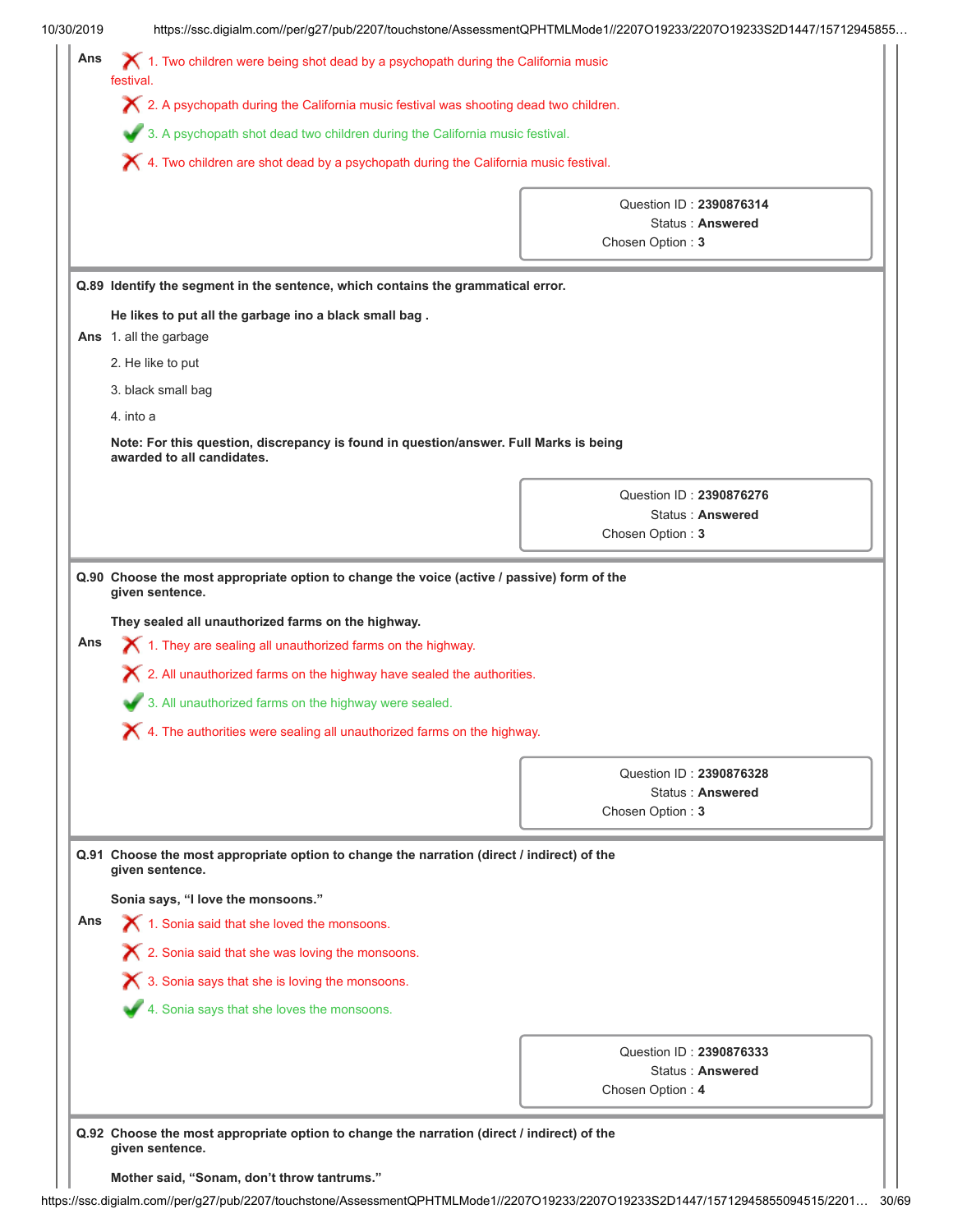| Ans | 1. Mother says to Sonam not to throw tantrums.                                                                                                                                                                                                                                                                                                                                                              |                                             |  |  |  |
|-----|-------------------------------------------------------------------------------------------------------------------------------------------------------------------------------------------------------------------------------------------------------------------------------------------------------------------------------------------------------------------------------------------------------------|---------------------------------------------|--|--|--|
|     | 2. Mother told Sonam not to throw tantrums.                                                                                                                                                                                                                                                                                                                                                                 |                                             |  |  |  |
|     | 3. Mother warns Sonam not to throw tantrums.                                                                                                                                                                                                                                                                                                                                                                |                                             |  |  |  |
|     | X 4. Mother said that Sonam is not to throw tantrums.                                                                                                                                                                                                                                                                                                                                                       |                                             |  |  |  |
|     |                                                                                                                                                                                                                                                                                                                                                                                                             | Question ID: 2390876346                     |  |  |  |
|     |                                                                                                                                                                                                                                                                                                                                                                                                             | Status: Answered<br>Chosen Option: 2        |  |  |  |
|     | <b>Comprehension:</b>                                                                                                                                                                                                                                                                                                                                                                                       |                                             |  |  |  |
|     | Read the following passage and fill in each blank with words chosen from options given.                                                                                                                                                                                                                                                                                                                     |                                             |  |  |  |
|     | As he started his speech, Harsh was aware that people were listening to him quite (1)<br>Things seemed to be going quite well. (2) _______ , halfway through the talk, he saw his<br>friend, Ravi look (3) ______ his pal Sunil, roll his eyes and whisper in his ear. Harsh (4)<br>understood that Ravi , who had been upset ever since his promotion, was now (5)<br>disturbance intentionally.           |                                             |  |  |  |
|     | <b>SubQuestion No: 93</b>                                                                                                                                                                                                                                                                                                                                                                                   |                                             |  |  |  |
|     | Q.93 Select the most appropriate option to fill in blank No.1.                                                                                                                                                                                                                                                                                                                                              |                                             |  |  |  |
| Ans | $\blacktriangleright$ 1. intently                                                                                                                                                                                                                                                                                                                                                                           |                                             |  |  |  |
|     | $\mathsf{\times}$ 2. clearly                                                                                                                                                                                                                                                                                                                                                                                |                                             |  |  |  |
|     | $\mathsf{X}$ 3. evenly                                                                                                                                                                                                                                                                                                                                                                                      |                                             |  |  |  |
|     | X 4. smoothly                                                                                                                                                                                                                                                                                                                                                                                               |                                             |  |  |  |
|     |                                                                                                                                                                                                                                                                                                                                                                                                             |                                             |  |  |  |
|     |                                                                                                                                                                                                                                                                                                                                                                                                             | Question ID: 2390876364<br>Status: Answered |  |  |  |
|     |                                                                                                                                                                                                                                                                                                                                                                                                             | Chosen Option: 1                            |  |  |  |
|     | Comprehension:                                                                                                                                                                                                                                                                                                                                                                                              |                                             |  |  |  |
|     | Read the following passage and fill in each blank with words chosen from options given.                                                                                                                                                                                                                                                                                                                     |                                             |  |  |  |
|     | As he started his speech, Harsh was aware that people were listening to him quite (1)<br>. Things seemed to be going quite well. (2) $\frac{1}{\sqrt{2}}$ , halfway through the talk, he saw his<br>friend, Ravi look (3)<br>his pal Sunil, roll his eyes and whisper in his ear. Harsh (4)<br>understood that Ravi, who had been upset ever since his promotion, was now (5)<br>disturbance intentionally. |                                             |  |  |  |
|     | <b>SubQuestion No: 94</b>                                                                                                                                                                                                                                                                                                                                                                                   |                                             |  |  |  |
|     | Q.94 Select the most appropriate option to fill in blank No.2.                                                                                                                                                                                                                                                                                                                                              |                                             |  |  |  |
| Ans | 1. Whenever                                                                                                                                                                                                                                                                                                                                                                                                 |                                             |  |  |  |
|     | 2. However                                                                                                                                                                                                                                                                                                                                                                                                  |                                             |  |  |  |
|     | 13. Wherever                                                                                                                                                                                                                                                                                                                                                                                                |                                             |  |  |  |
|     | 4. Moreover                                                                                                                                                                                                                                                                                                                                                                                                 |                                             |  |  |  |
|     |                                                                                                                                                                                                                                                                                                                                                                                                             |                                             |  |  |  |
|     |                                                                                                                                                                                                                                                                                                                                                                                                             | Question ID: 2390876365<br>Status: Answered |  |  |  |
|     |                                                                                                                                                                                                                                                                                                                                                                                                             | Chosen Option: 2                            |  |  |  |
|     | Comprehension:<br>Read the following passage and fill in each blank with words chosen from options given.                                                                                                                                                                                                                                                                                                   |                                             |  |  |  |
|     | As he started his speech, Harsh was aware that people were listening to him quite (1)<br>. Things seemed to be going quite well. (2) _______, halfway through the talk, he saw his<br>his pal Sunil, roll his eyes and whisper in his ear. Harsh (4)<br>friend, Ravi look (3)<br>understood that Ravi, who had been upset ever since his promotion, was now (5)                                             |                                             |  |  |  |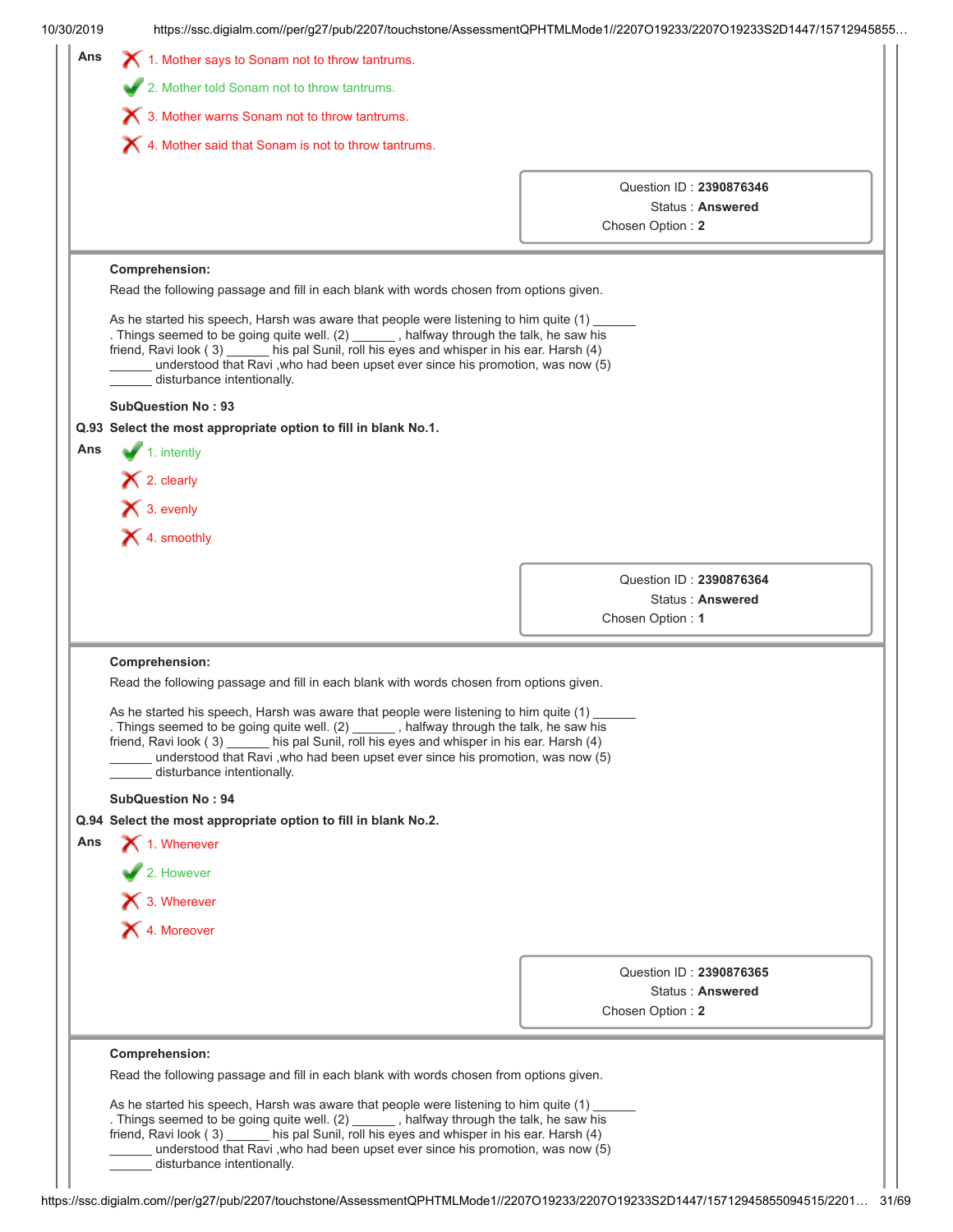|     | https://ssc.digialm.com//per/g27/pub/2207/touchstone/AssessmentQPHTMLMode1//2207O19233/2207O19233S2D1447/15712945855<br><b>SubQuestion No: 95</b>                                                                                                                                                                                                                                          |                  |                                             |  |  |
|-----|--------------------------------------------------------------------------------------------------------------------------------------------------------------------------------------------------------------------------------------------------------------------------------------------------------------------------------------------------------------------------------------------|------------------|---------------------------------------------|--|--|
|     | Q.95 Select the most appropriate option to fill in blank No.3.                                                                                                                                                                                                                                                                                                                             |                  |                                             |  |  |
| Ans | $\mathsf{X}$ 1. in                                                                                                                                                                                                                                                                                                                                                                         |                  |                                             |  |  |
|     | $\blacktriangleright$ 2. opposite                                                                                                                                                                                                                                                                                                                                                          |                  |                                             |  |  |
|     |                                                                                                                                                                                                                                                                                                                                                                                            |                  |                                             |  |  |
|     | X 3. through                                                                                                                                                                                                                                                                                                                                                                               |                  |                                             |  |  |
|     | 4.at                                                                                                                                                                                                                                                                                                                                                                                       |                  |                                             |  |  |
|     |                                                                                                                                                                                                                                                                                                                                                                                            |                  | Question ID: 2390876366                     |  |  |
|     |                                                                                                                                                                                                                                                                                                                                                                                            |                  | Status: Answered                            |  |  |
|     |                                                                                                                                                                                                                                                                                                                                                                                            | Chosen Option: 4 |                                             |  |  |
|     |                                                                                                                                                                                                                                                                                                                                                                                            |                  |                                             |  |  |
|     | Comprehension:                                                                                                                                                                                                                                                                                                                                                                             |                  |                                             |  |  |
|     | Read the following passage and fill in each blank with words chosen from options given.                                                                                                                                                                                                                                                                                                    |                  |                                             |  |  |
|     | As he started his speech, Harsh was aware that people were listening to him quite (1)<br>. Things seemed to be going quite well. (2) _______, halfway through the talk, he saw his<br>friend, Ravi look (3) his pal Sunil, roll his eyes and whisper in his ear. Harsh (4)<br>understood that Ravi, who had been upset ever since his promotion, was now (5)<br>disturbance intentionally. |                  |                                             |  |  |
|     | <b>SubQuestion No: 96</b>                                                                                                                                                                                                                                                                                                                                                                  |                  |                                             |  |  |
|     | Q.96 Select the most appropriate option to fill in blank No.4                                                                                                                                                                                                                                                                                                                              |                  |                                             |  |  |
| Ans | 1. immediately                                                                                                                                                                                                                                                                                                                                                                             |                  |                                             |  |  |
|     | $\bigtimes$ 2. cleverly                                                                                                                                                                                                                                                                                                                                                                    |                  |                                             |  |  |
|     | 13. keenly                                                                                                                                                                                                                                                                                                                                                                                 |                  |                                             |  |  |
|     | $\blacktriangleright$ 4. urgently                                                                                                                                                                                                                                                                                                                                                          |                  |                                             |  |  |
|     |                                                                                                                                                                                                                                                                                                                                                                                            |                  |                                             |  |  |
|     |                                                                                                                                                                                                                                                                                                                                                                                            |                  | Question ID: 2390876367                     |  |  |
|     |                                                                                                                                                                                                                                                                                                                                                                                            |                  | Status: Answered                            |  |  |
|     |                                                                                                                                                                                                                                                                                                                                                                                            | Chosen Option: 1 |                                             |  |  |
|     |                                                                                                                                                                                                                                                                                                                                                                                            |                  |                                             |  |  |
|     | <b>Comprehension:</b><br>Read the following passage and fill in each blank with words chosen from options given.                                                                                                                                                                                                                                                                           |                  |                                             |  |  |
|     | As he started his speech, Harsh was aware that people were listening to him quite (1)                                                                                                                                                                                                                                                                                                      |                  |                                             |  |  |
|     | . Things seemed to be going quite well. (2) _______, halfway through the talk, he saw his<br>friend, Ravi look (3) _____ his pal Sunil, roll his eyes and whisper in his ear. Harsh (4)<br>understood that Ravi, who had been upset ever since his promotion, was now (5)<br>disturbance intentionally.                                                                                    |                  |                                             |  |  |
|     | <b>SubQuestion No: 97</b>                                                                                                                                                                                                                                                                                                                                                                  |                  |                                             |  |  |
|     | Q.97 Select the most appropriate option to fill in blank No.5.                                                                                                                                                                                                                                                                                                                             |                  |                                             |  |  |
| Ans | $\blacktriangleright$ 1. creating                                                                                                                                                                                                                                                                                                                                                          |                  |                                             |  |  |
|     | $\blacktriangleright$ 2. created                                                                                                                                                                                                                                                                                                                                                           |                  |                                             |  |  |
|     | $\bigtimes$ 3. create                                                                                                                                                                                                                                                                                                                                                                      |                  |                                             |  |  |
|     |                                                                                                                                                                                                                                                                                                                                                                                            |                  |                                             |  |  |
|     | $\bigtimes$ 4. creates                                                                                                                                                                                                                                                                                                                                                                     |                  |                                             |  |  |
|     |                                                                                                                                                                                                                                                                                                                                                                                            |                  |                                             |  |  |
|     |                                                                                                                                                                                                                                                                                                                                                                                            |                  | Question ID: 2390876368<br>Status: Answered |  |  |
|     |                                                                                                                                                                                                                                                                                                                                                                                            | Chosen Option: 1 |                                             |  |  |
|     |                                                                                                                                                                                                                                                                                                                                                                                            |                  |                                             |  |  |
|     | Q.98 Choose the most appropriate option to change the voice (active / passive) form of the                                                                                                                                                                                                                                                                                                 |                  |                                             |  |  |
|     | given sentence.                                                                                                                                                                                                                                                                                                                                                                            |                  |                                             |  |  |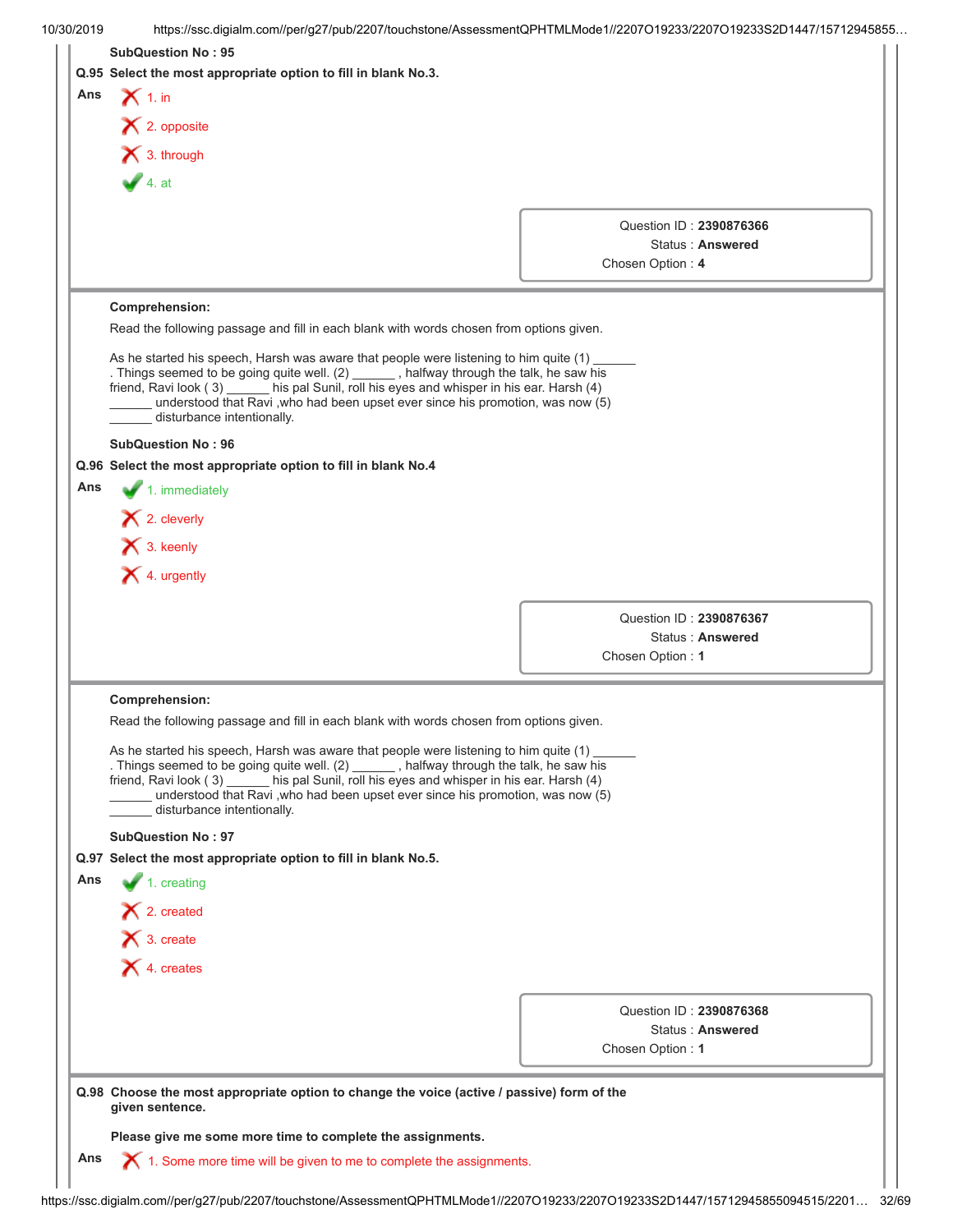| 10/30/2019 | https://ssc.digialm.com//per/g27/pub/2207/touchstone/AssessmentQPHTMLMode1//2207O19233/2207O19233S2D1447/15712945855                               |                                      |  |  |  |
|------------|----------------------------------------------------------------------------------------------------------------------------------------------------|--------------------------------------|--|--|--|
|            | 2. I may please be given some more time to complete the assignments.                                                                               |                                      |  |  |  |
|            | X 3. You may please give me some more time to complete the assignments.                                                                            |                                      |  |  |  |
|            | X 4. I am requesting you to give me some more time to complete the assignments.                                                                    |                                      |  |  |  |
|            |                                                                                                                                                    | Question ID: 2390876329              |  |  |  |
|            |                                                                                                                                                    | <b>Status: Answered</b>              |  |  |  |
|            |                                                                                                                                                    | Chosen Option: 4                     |  |  |  |
|            | Q.99 Identify the segment in the sentence, which contains the grammatical error.                                                                   |                                      |  |  |  |
|            | The birth of a girl bring great joy to Neha's family.                                                                                              |                                      |  |  |  |
| Ans        | $\blacktriangleright$ 1. The birth                                                                                                                 |                                      |  |  |  |
|            | $\bigtimes$ 2. of a girl                                                                                                                           |                                      |  |  |  |
|            | 3. to Neha's family                                                                                                                                |                                      |  |  |  |
|            | 4. bring great joy                                                                                                                                 |                                      |  |  |  |
|            |                                                                                                                                                    |                                      |  |  |  |
|            |                                                                                                                                                    | Question ID: 2390876280              |  |  |  |
|            |                                                                                                                                                    | Status: Answered<br>Chosen Option: 4 |  |  |  |
|            |                                                                                                                                                    |                                      |  |  |  |
|            | Q.100 Pick a word opposite in meaning to                                                                                                           |                                      |  |  |  |
|            | Lackadaisical.                                                                                                                                     |                                      |  |  |  |
| Ans        | 1. lukewarm                                                                                                                                        |                                      |  |  |  |
|            | $\mathsf{\times}$ 2. jocular                                                                                                                       |                                      |  |  |  |
|            | 13. indifferent                                                                                                                                    |                                      |  |  |  |
|            | $4.$ enthusiastic                                                                                                                                  |                                      |  |  |  |
|            |                                                                                                                                                    |                                      |  |  |  |
|            |                                                                                                                                                    |                                      |  |  |  |
|            |                                                                                                                                                    | Question ID: 2390876414              |  |  |  |
|            |                                                                                                                                                    | <b>Status: Not Answered</b>          |  |  |  |
|            |                                                                                                                                                    | Chosen Option: --                    |  |  |  |
|            | Q.101 Select the word which means the same as the group of words given.                                                                            |                                      |  |  |  |
| Ans        | something happening by chance in a happy and beneficial way                                                                                        |                                      |  |  |  |
|            | $\blacktriangleright$ 1. serendipity                                                                                                               |                                      |  |  |  |
|            | $\mathsf{\times}$ 2. misadventure                                                                                                                  |                                      |  |  |  |
|            | $\blacktriangleright$ 3. fortitude                                                                                                                 |                                      |  |  |  |
|            | X 4. serenity                                                                                                                                      |                                      |  |  |  |
|            |                                                                                                                                                    | Question ID: 2390876430              |  |  |  |
|            |                                                                                                                                                    | <b>Status: Marked For Review</b>     |  |  |  |
|            |                                                                                                                                                    | Chosen Option: 1                     |  |  |  |
|            | Q.102 Identify the best way to improve the underlined part of the given sentence. If there is<br>no improvement required, select 'no improvement'. |                                      |  |  |  |
|            | These houses which were built 20 years ago are now in need of repairs.                                                                             |                                      |  |  |  |
| Ans        | $\blacktriangleright$ 1. which was build                                                                                                           |                                      |  |  |  |
|            | $\blacktriangleright$ 2. no improvement                                                                                                            |                                      |  |  |  |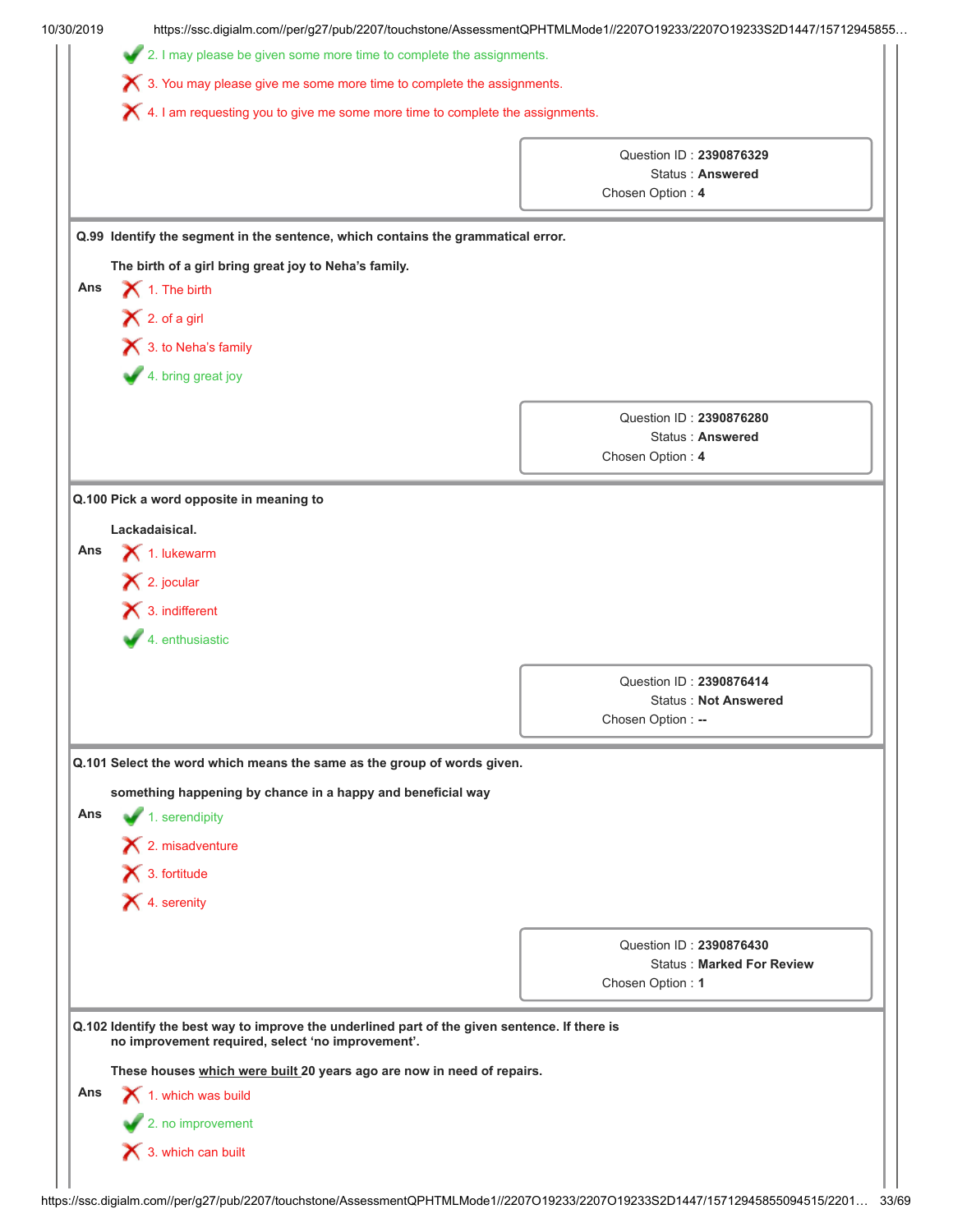|     |                                                                                                                                                                                                                                                          | Question ID: 2390876308 |
|-----|----------------------------------------------------------------------------------------------------------------------------------------------------------------------------------------------------------------------------------------------------------|-------------------------|
|     |                                                                                                                                                                                                                                                          | Status: Answered        |
|     |                                                                                                                                                                                                                                                          | Chosen Option: 2        |
|     | Q.103 Given below are four jumbled sentences. Pick the option that gives their correct order.                                                                                                                                                            |                         |
|     | A His death was a cause of great speculation.<br>B Edgar Allan Poe was a famous American author.<br>C Within a few days of being found, he died mysteriously on Oct 7, 1849.<br>D He had gone missing on October 3, 1849 and was found a few days later. |                         |
| Ans | 1. DBCA                                                                                                                                                                                                                                                  |                         |
|     | $\bigtimes$ 2. CDBA                                                                                                                                                                                                                                      |                         |
|     | $\bullet$ 3. BADC                                                                                                                                                                                                                                        |                         |
|     | X 4. BCDA                                                                                                                                                                                                                                                |                         |
|     |                                                                                                                                                                                                                                                          | Question ID: 2390876402 |
|     |                                                                                                                                                                                                                                                          | Status: Answered        |
|     |                                                                                                                                                                                                                                                          | Chosen Option: 3        |
|     | Q.104 Choose the most appropriate option to change the narration (direct / indirect) of the<br>given sentence.                                                                                                                                           |                         |
|     | The Queen said to the ministers, "Cut off the prisoner's head!"                                                                                                                                                                                          |                         |
| Ans | 1. The Queen ordered the ministers to cut off the prisoner's head.                                                                                                                                                                                       |                         |
|     | $\chi$ 2. Screaming at the ministers the Queen is ordering to cut off the prisoner's head.                                                                                                                                                               |                         |
|     | X 3. The Queen told the ministers that to cut off the prisoner's head.                                                                                                                                                                                   |                         |
|     | $\chi$ 4. The prisoner's head would be cut off screamed the queen to the ministers.                                                                                                                                                                      |                         |
|     |                                                                                                                                                                                                                                                          | Question ID: 2390876334 |
|     |                                                                                                                                                                                                                                                          | Status: Answered        |
|     |                                                                                                                                                                                                                                                          | Chosen Option: 1        |
|     | Q.105 Given below are four jumbled sentences. Pick the option that gives their correct order.                                                                                                                                                            |                         |
|     | A Despite this, he was very good at delegating work.<br>B No wonder his films were universally acclaimed.<br>C A Satyajit Ray film was solely his film.<br>D Even after delegation, he was involved in every aspect of the film.                         |                         |
| Ans | 1. CADB                                                                                                                                                                                                                                                  |                         |
|     | $\bigtimes$ 2. ABDC                                                                                                                                                                                                                                      |                         |
|     | X 3. DACB                                                                                                                                                                                                                                                |                         |
|     | X 4. CDBA                                                                                                                                                                                                                                                |                         |
|     |                                                                                                                                                                                                                                                          | Question ID: 2390876403 |
|     |                                                                                                                                                                                                                                                          | Status: Answered        |
|     |                                                                                                                                                                                                                                                          | Chosen Option: 1        |
|     | Q.106 Identify the best way to improve the underlined part of the given sentence. If there is<br>no improvement required, select 'no improvement'.                                                                                                       |                         |
|     | If you wishes to participating at the National level games you'll have to start getting                                                                                                                                                                  |                         |

https://ssc.digialm.com//per/g27/pub/2207/touchstone/AssessmentQPHTMLMode1//2207O19233/2207O19233S2D1447/15712945855094515/2201… 34/69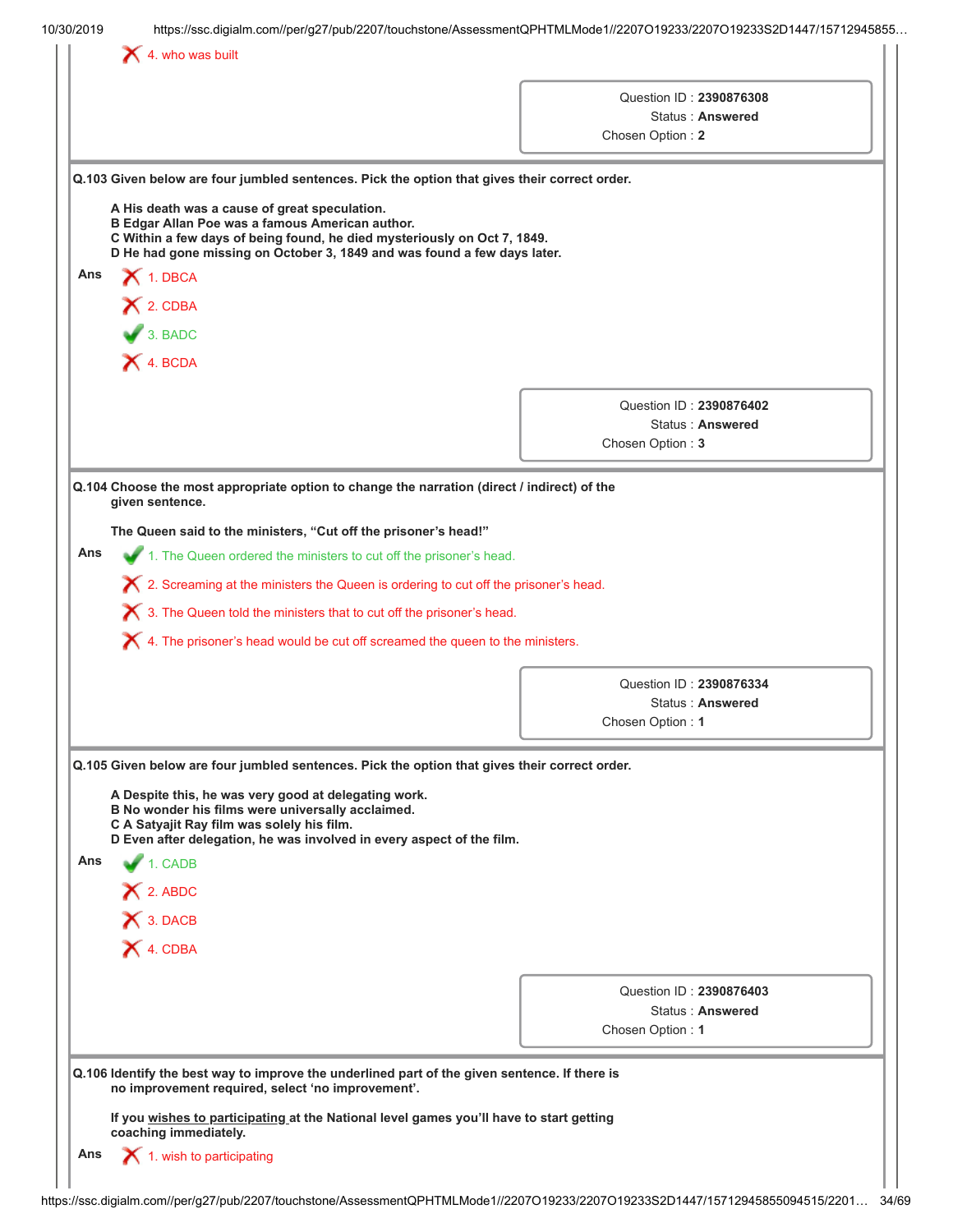| 10/30/2019 |                                                                                                                                                    | https://ssc.digialm.com//per/g27/pub/2207/touchstone/AssessmentQPHTMLMode1//2207O19233/2207O19233S2D1447/15712945855 |
|------------|----------------------------------------------------------------------------------------------------------------------------------------------------|----------------------------------------------------------------------------------------------------------------------|
|            | $\blacktriangleright$ 2. no improvement                                                                                                            |                                                                                                                      |
|            | $\boldsymbol{\times}$ 3. wished for participating                                                                                                  |                                                                                                                      |
|            | 4. wish to participate                                                                                                                             |                                                                                                                      |
|            |                                                                                                                                                    | Question ID: 2390876300                                                                                              |
|            |                                                                                                                                                    | Status: Answered                                                                                                     |
|            |                                                                                                                                                    | Chosen Option: 4                                                                                                     |
|            | Q.107 Identify the best way to improve the underlined part of the given sentence. If there is<br>no improvement required, select 'no improvement'. |                                                                                                                      |
|            | I am going to see a play tomorrow evening.                                                                                                         |                                                                                                                      |
| Ans        | $\blacktriangleright$ 1. to seeing                                                                                                                 |                                                                                                                      |
|            | $\bigtimes$ 2. to saw                                                                                                                              |                                                                                                                      |
|            | × 3. seeing                                                                                                                                        |                                                                                                                      |
|            | 4. no improvement                                                                                                                                  |                                                                                                                      |
|            |                                                                                                                                                    |                                                                                                                      |
|            |                                                                                                                                                    | Question ID: 2390876303<br>Status: Answered                                                                          |
|            |                                                                                                                                                    | Chosen Option: 4                                                                                                     |
|            |                                                                                                                                                    |                                                                                                                      |
|            | $\blacktriangleright$ 2. prefer to walking<br>3. preferring walking                                                                                |                                                                                                                      |
|            | 4. prefers to walk                                                                                                                                 |                                                                                                                      |
|            |                                                                                                                                                    | Question ID: 2390876292                                                                                              |
|            |                                                                                                                                                    | <b>Status: Answered</b>                                                                                              |
|            |                                                                                                                                                    | Chosen Option: 4                                                                                                     |
|            | Q.109 Choose the most appropriate option to change the narration (direct / indirect) of the<br>given sentence.                                     |                                                                                                                      |
|            | My boss said, "Do you think you can complete the report within five days?"                                                                         |                                                                                                                      |
| Ans        | 1. My boss asked me whether I thought I could complete the report within five days.                                                                |                                                                                                                      |
|            | X 2. My boss says do you think you can complete the report within five days?                                                                       |                                                                                                                      |
|            | X 3. My boss said to me do you think I can complete the report within five days?                                                                   |                                                                                                                      |
|            | X 4. My boss said to me if I think I can complete the report within five days.                                                                     |                                                                                                                      |
|            |                                                                                                                                                    |                                                                                                                      |
|            |                                                                                                                                                    | Question ID: 2390876352                                                                                              |
|            |                                                                                                                                                    | Status: Answered<br>Chosen Option: 1                                                                                 |
|            |                                                                                                                                                    |                                                                                                                      |
|            | Q.110 Select the most appropriate idiom ( in the context) to fill in the sentence.                                                                 |                                                                                                                      |
|            | Colleges cannot ______ to ragging because of the Anti Ragging Act.                                                                                 |                                                                                                                      |
| Ans        | 1. look someone in the eye                                                                                                                         |                                                                                                                      |
|            | $\blacktriangleright$ 2. add fuel to the fire                                                                                                      |                                                                                                                      |
|            |                                                                                                                                                    |                                                                                                                      |
|            |                                                                                                                                                    |                                                                                                                      |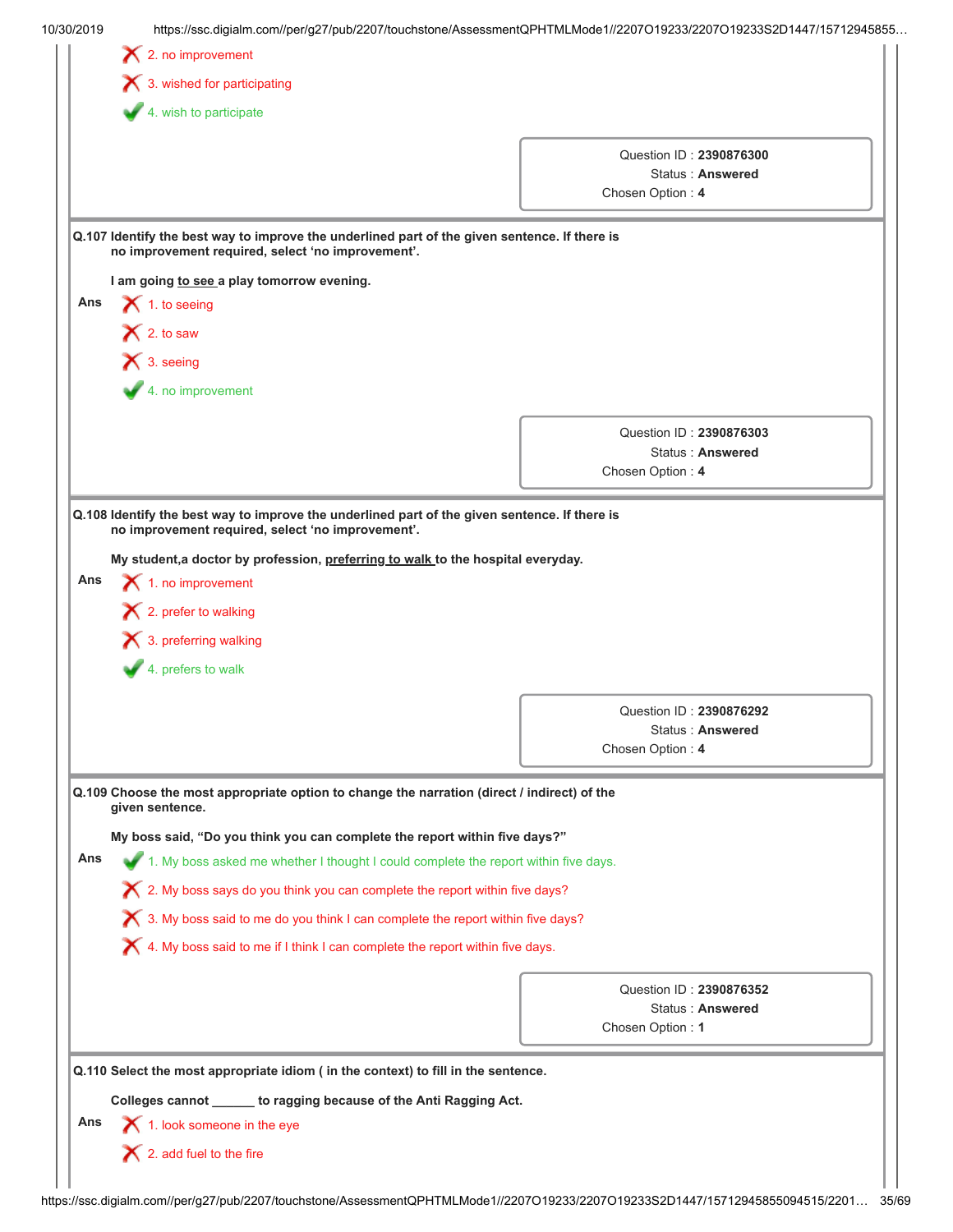| 10/30/2019 | https://ssc.digialm.com//per/g27/pub/2207/touchstone/AssessmentQPHTMLMode1//2207O19233/2207O19233S2D1447/15712945855 |                                             |                         |
|------------|----------------------------------------------------------------------------------------------------------------------|---------------------------------------------|-------------------------|
|            | 3. look forward                                                                                                      |                                             |                         |
|            | 4. turn a blind eye                                                                                                  |                                             |                         |
|            |                                                                                                                      | Question ID: 2390876422<br>Chosen Option: 4 | <b>Status: Answered</b> |
|            | Q.111 Identify the segment in the sentence, which contains the grammatical error.                                    |                                             |                         |
|            | It takes me one hour to get to work in the morning in week day.                                                      |                                             |                         |
| Ans        | $\blacktriangleright$ 1. in the morning                                                                              |                                             |                         |
|            | × 2. takes me                                                                                                        |                                             |                         |
|            | $\bullet$ 3. in week day                                                                                             |                                             |                         |
|            | 4. to get to work                                                                                                    |                                             |                         |
|            |                                                                                                                      |                                             |                         |
|            |                                                                                                                      | Question ID: 2390876286                     |                         |
|            |                                                                                                                      | Chosen Option: 3                            | <b>Status: Answered</b> |
|            |                                                                                                                      |                                             |                         |
|            | Q.112 Select the most appropriate option to fill in the blank.                                                       |                                             |                         |
|            | The car cleaner expressed his inability to continue cleaning my car from 1st July due                                |                                             |                         |
|            | to his $\_\_\_\_\$ .                                                                                                 |                                             |                         |
| Ans        | $\blacksquare$ 1. ill health                                                                                         |                                             |                         |
|            | × 2. disease                                                                                                         |                                             |                         |
|            | 1 3. ill feeling                                                                                                     |                                             |                         |
|            | X 4. disorder                                                                                                        |                                             |                         |
|            |                                                                                                                      | Question ID: 2390876358                     |                         |
|            |                                                                                                                      |                                             | Status: Answered        |
|            |                                                                                                                      | Chosen Option: 1                            |                         |
|            | Q.113 Choose the most appropriate option to change the narration (direct / indirect) of the<br>given sentence.       |                                             |                         |
|            | The commander ordered his battalion to march on.                                                                     |                                             |                         |
| Ans        | X 1. The commander says to his battalion, "March on!"                                                                |                                             |                         |
|            | X 2. The commander gives his battalion order, "March on!"                                                            |                                             |                         |
|            | X 3. The commander says to his battalion, "Please march on."                                                         |                                             |                         |
|            | 4. "March on!" the commander said to his battalion.                                                                  |                                             |                         |
|            |                                                                                                                      |                                             |                         |
|            |                                                                                                                      |                                             |                         |
|            |                                                                                                                      | Question ID: 2390876349                     |                         |
|            |                                                                                                                      | Chosen Option: 4                            | Status: Answered        |
|            |                                                                                                                      |                                             |                         |
|            | Q.114 Identify the segment in the sentence, which contains the grammatical error.                                    |                                             |                         |
|            | I had a hard time paying the driver as I had only hundreds rupee note.                                               |                                             |                         |
| Ans        | $\blacktriangleright$ 1. I had a hard time                                                                           |                                             |                         |
|            | $\bigtimes$ 2. as I had                                                                                              |                                             |                         |
|            | 3. only hundreds rupee note                                                                                          |                                             |                         |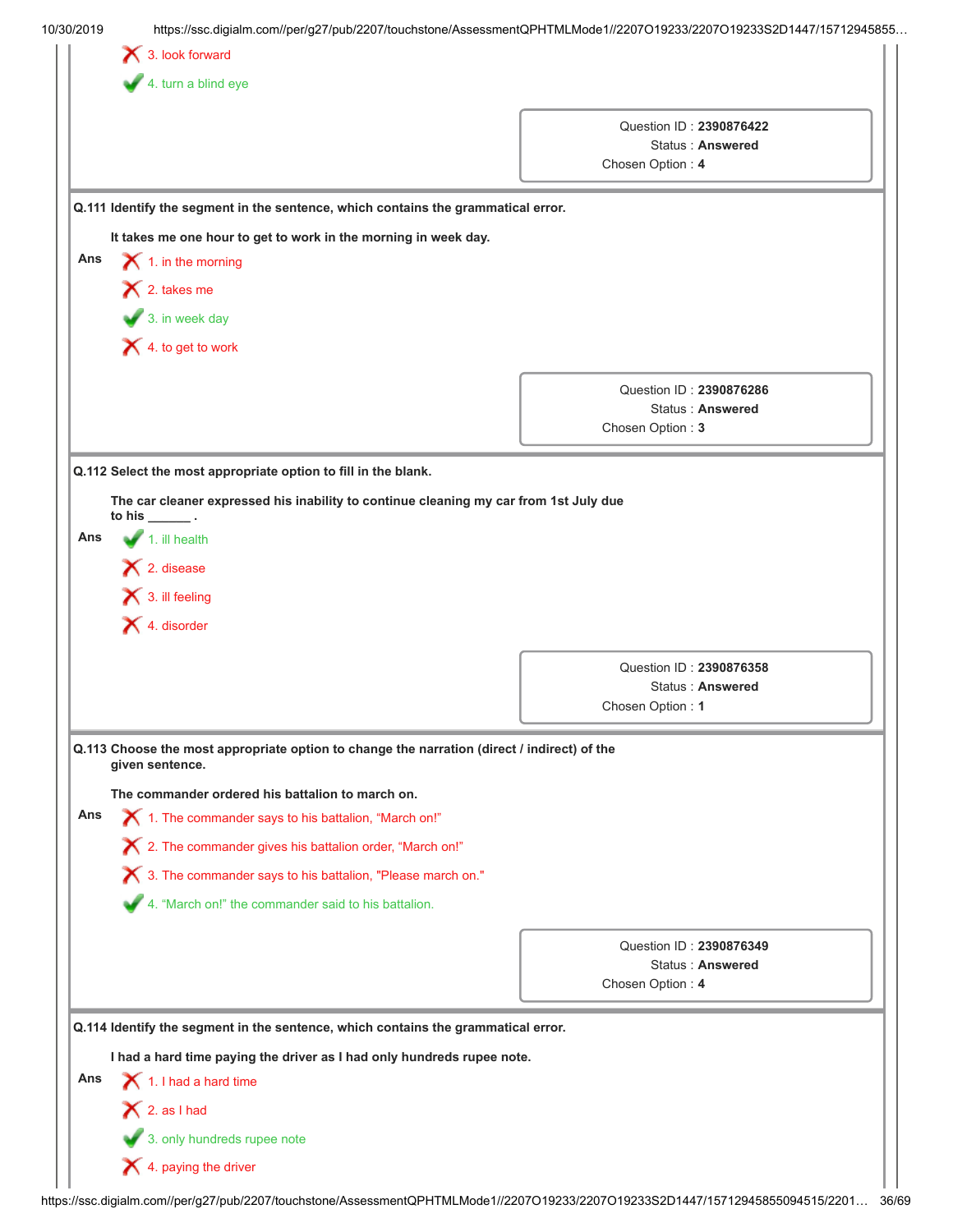|     |                                                                                                                                                    |                  | Question ID: 2390876278 |
|-----|----------------------------------------------------------------------------------------------------------------------------------------------------|------------------|-------------------------|
|     |                                                                                                                                                    |                  | Status: Answered        |
|     |                                                                                                                                                    | Chosen Option: 3 |                         |
|     | Q.115 Identify the best way to improve the underlined part of the given sentence. If there is<br>no improvement required, select 'no improvement'. |                  |                         |
|     | My guests doesn't wanted to eat anything since they weren't hungry after the party.                                                                |                  |                         |
| Ans | $\blacktriangleright$ 1. don't wants to eat                                                                                                        |                  |                         |
|     | 2. didn't want to eat                                                                                                                              |                  |                         |
|     | $\mathsf{\times}$ 3. no improvement                                                                                                                |                  |                         |
|     | 4. didn't wanted to eat                                                                                                                            |                  |                         |
|     |                                                                                                                                                    |                  |                         |
|     |                                                                                                                                                    |                  | Question ID: 2390876302 |
|     |                                                                                                                                                    |                  | Status: Answered        |
|     |                                                                                                                                                    | Chosen Option: 2 |                         |
|     | Q.116 Choose the most appropriate option to change the voice (active / passive) form of the<br>given sentence.                                     |                  |                         |
|     | Popular monuments will be kept open till 9 p.m.                                                                                                    |                  |                         |
| Ans | $\boldsymbol{\times}$ 1. They are keeping popular monuments open till 9 p.m.                                                                       |                  |                         |
|     | 2. They will keep popular monuments open till 9 p.m.                                                                                               |                  |                         |
|     | X 3. They had kept popular monuments open till 9 p.m.                                                                                              |                  |                         |
|     | $\blacktriangleright$ 4. They will be keeping popular monuments open till 9 p.m.                                                                   |                  |                         |
|     |                                                                                                                                                    |                  |                         |
|     |                                                                                                                                                    |                  | Question ID: 2390876312 |
|     |                                                                                                                                                    |                  | Status: Answered        |
|     |                                                                                                                                                    | Chosen Option: 2 |                         |
|     | Q.117 Select the word which means the same as the group of words given                                                                             |                  |                         |
|     | Impossible to satisfy                                                                                                                              |                  |                         |
| Ans | $\blacktriangleright$ 1. magnanimous                                                                                                               |                  |                         |
|     |                                                                                                                                                    |                  |                         |
|     |                                                                                                                                                    |                  |                         |
|     | $\mathsf{\times}$ 2. insane                                                                                                                        |                  |                         |
|     | $\bullet$ 3. insatiable                                                                                                                            |                  |                         |
|     | $\blacktriangleright$ 4. palatable                                                                                                                 |                  |                         |
|     |                                                                                                                                                    |                  | Question ID: 2390876434 |
|     |                                                                                                                                                    |                  | Status: Answered        |
|     |                                                                                                                                                    | Chosen Option: 3 |                         |
|     | Q.118 Choose the most appropriate option to change the narration (direct / indirect) of the<br>given sentence.                                     |                  |                         |
|     | He asked me if I would like to take that apartment on rent from the next day.                                                                      |                  |                         |
|     | $\chi$ 1. "Would you have taken this apartment on rent from the next day?" he said to me.                                                          |                  |                         |
|     | $\bigtimes$ 2. "Would you be liking to take this apartment on rent from tomorrow?" he said to me.                                                  |                  |                         |
|     |                                                                                                                                                    |                  |                         |
| Ans | $\boldsymbol{\times}$ 3. "Would you had taken this apartment on rent from tomorrow?" he said to me.                                                |                  |                         |
|     | 4. "Would you like to take this apartment on rent from tomorrow?" he said to me.                                                                   |                  |                         |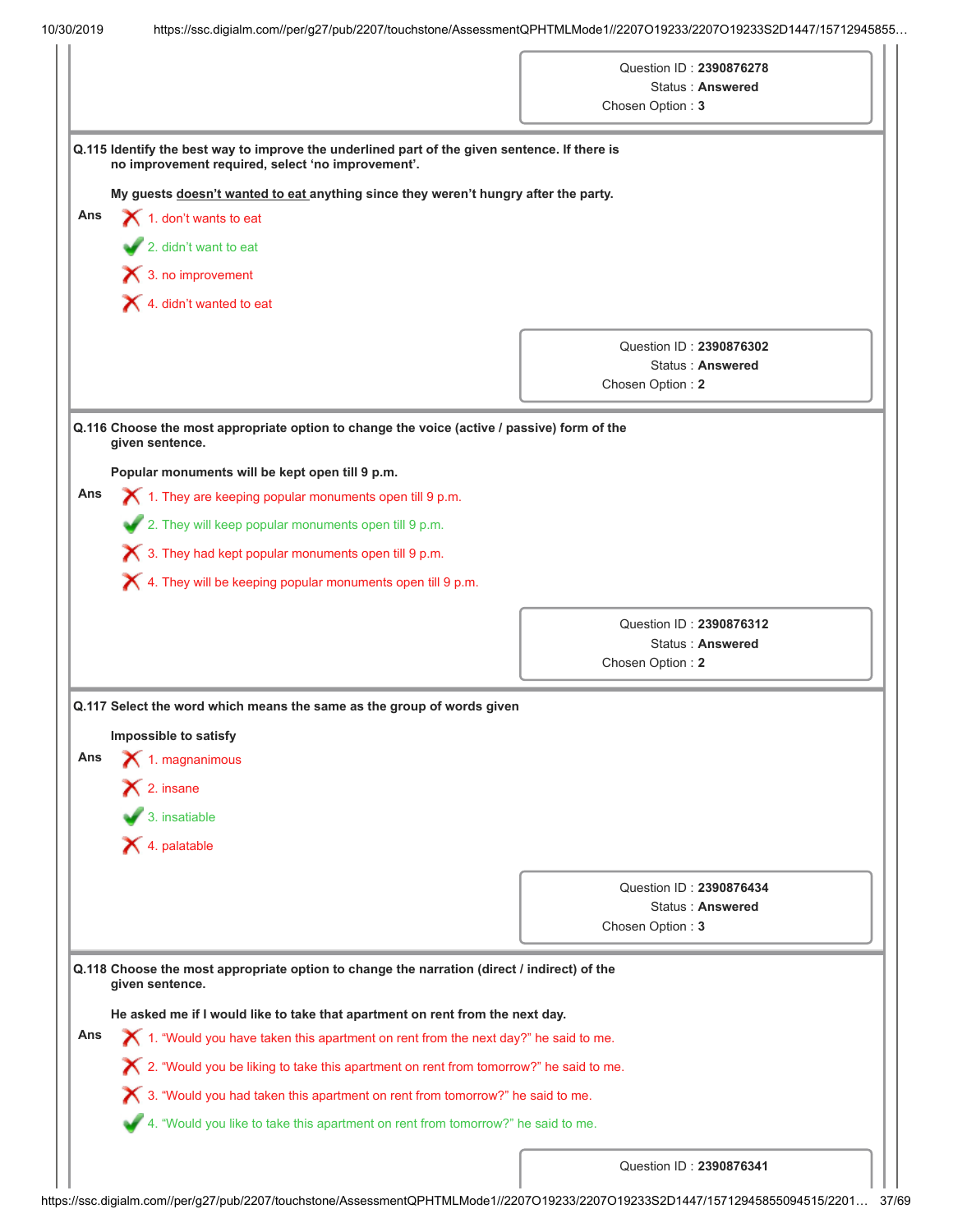|                                    | <b>Status: Answered</b><br>Chosen Option: 4                                                 |
|------------------------------------|---------------------------------------------------------------------------------------------|
| given sentence.                    | Q.119 Choose the most appropriate option to change the voice (active / passive) form of the |
|                                    | How many languages are spoken in India?                                                     |
| Ans                                | 1. How many languages do people in India speak?                                             |
|                                    | X 2. How many languages did the Indians speak?                                              |
|                                    | X 3. How many languages are Indians speaking?                                               |
|                                    | X 4. People have been speaking how many languages in India?                                 |
|                                    |                                                                                             |
|                                    | Question ID: 2390876315                                                                     |
|                                    | <b>Status: Answered</b><br>Chosen Option: 1                                                 |
|                                    |                                                                                             |
|                                    | Q.120 Identify the segment in the sentence, which contains the grammatical error.           |
|                                    | To write a poem I need a pen, a diary and also the quiet place.                             |
| Ans<br>$\bigtimes$ 1. I need       |                                                                                             |
| $\sqrt{2}$ . and also the          |                                                                                             |
| $\bigtimes$ 3. a diary             |                                                                                             |
| X 4. To write                      |                                                                                             |
|                                    |                                                                                             |
|                                    | Question ID: 2390876284<br><b>Status: Answered</b>                                          |
|                                    | Chosen Option: 2                                                                            |
|                                    | Q.121 Identify the segment in the sentence, which contains the grammatical error.           |
|                                    |                                                                                             |
| Ans                                | Instead of studying in home I went to my friend's house.<br>1. Instead of studying          |
|                                    |                                                                                             |
|                                    | 2. to my friend's house.                                                                    |
| $\bullet$ 3. in home               |                                                                                             |
| $X$ 4. I went                      |                                                                                             |
|                                    | Question ID: 2390876271                                                                     |
|                                    | <b>Status: Answered</b>                                                                     |
|                                    | Chosen Option: 3                                                                            |
|                                    | Q.122 Pick a word opposite in meaning to                                                    |
| Predecessor.                       |                                                                                             |
| Ans<br>$\bigtimes$ 1. lessor       |                                                                                             |
| $\blacktriangleright$ 2. successor |                                                                                             |
| × 3. oppressor                     |                                                                                             |
| X 4. processor                     |                                                                                             |
|                                    |                                                                                             |
|                                    | Question ID: 2390876415                                                                     |
|                                    | <b>Status: Answered</b><br>Chosen Option: 2                                                 |
|                                    |                                                                                             |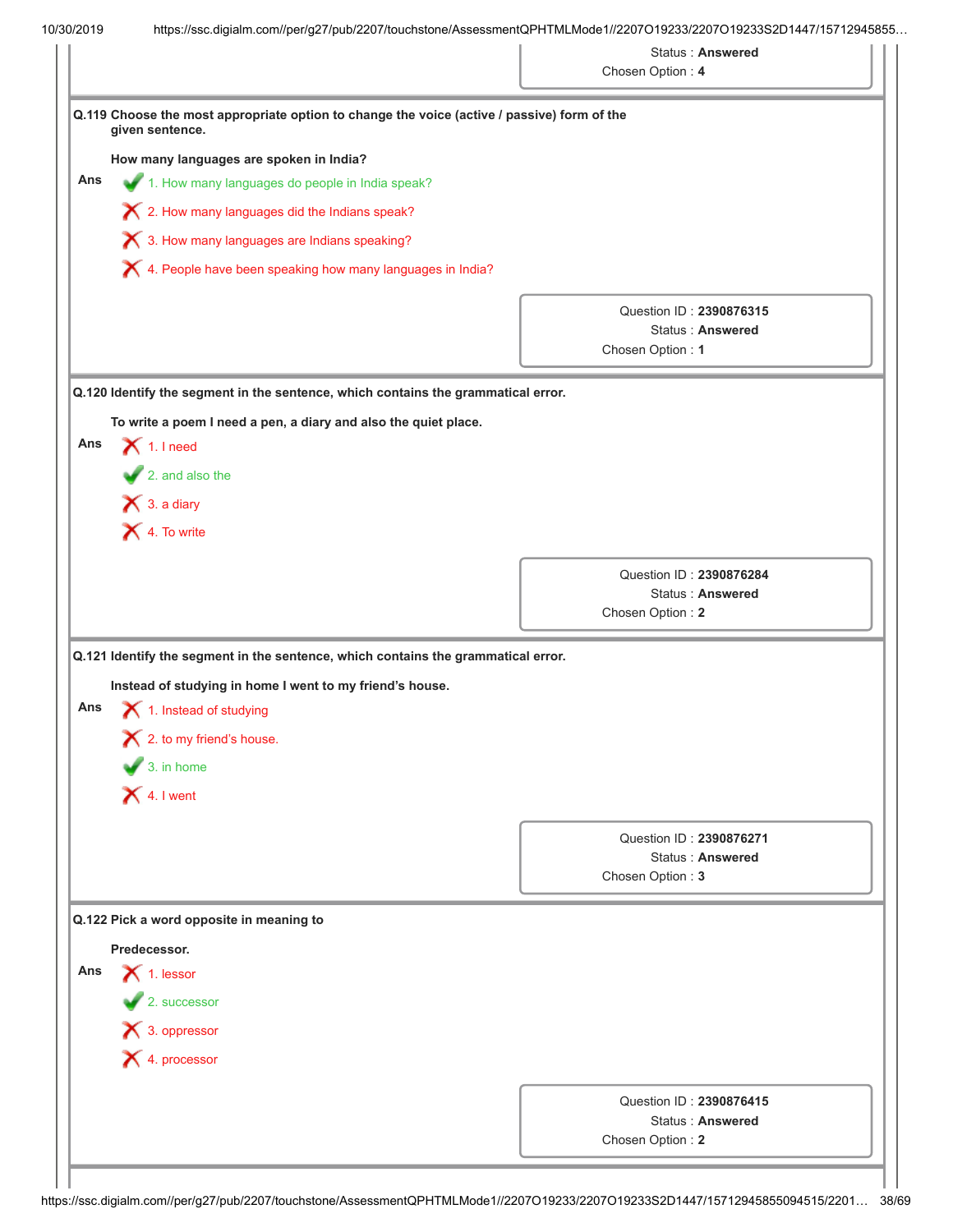|     | The company gave in to the demands of the employees as it found them ______.                                                                                     |                                                                                               |  |  |  |
|-----|------------------------------------------------------------------------------------------------------------------------------------------------------------------|-----------------------------------------------------------------------------------------------|--|--|--|
| Ans | $\blacktriangleright$ 1. illegal                                                                                                                                 |                                                                                               |  |  |  |
|     | $\mathsf{\times}$ 2. formidable                                                                                                                                  |                                                                                               |  |  |  |
|     | 3. legitimate                                                                                                                                                    |                                                                                               |  |  |  |
|     | X 4. irrational                                                                                                                                                  |                                                                                               |  |  |  |
|     |                                                                                                                                                                  |                                                                                               |  |  |  |
|     |                                                                                                                                                                  | Question ID: 2390876361<br><b>Status: Answered</b>                                            |  |  |  |
|     |                                                                                                                                                                  | Chosen Option: 3                                                                              |  |  |  |
|     | Q.124 Choose the most appropriate option to change the voice (active / passive) form of the<br>given sentence.                                                   |                                                                                               |  |  |  |
|     | Somebody feeds the stray dog daily.                                                                                                                              |                                                                                               |  |  |  |
| Ans | 1. The stray dog will be fed daily.                                                                                                                              |                                                                                               |  |  |  |
|     | $\boldsymbol{\times}$ 2. The stray dog was fed daily.                                                                                                            |                                                                                               |  |  |  |
|     | X 3. Daily somebody has fed the stray dog.                                                                                                                       |                                                                                               |  |  |  |
|     | 4. The stray dog is fed daily by somebody.                                                                                                                       |                                                                                               |  |  |  |
|     |                                                                                                                                                                  |                                                                                               |  |  |  |
|     |                                                                                                                                                                  | Question ID: 2390876319                                                                       |  |  |  |
|     |                                                                                                                                                                  | <b>Status: Answered</b><br>Chosen Option: 4                                                   |  |  |  |
|     |                                                                                                                                                                  |                                                                                               |  |  |  |
| Ans | no improvement required, select 'no improvement'.<br>When Veena returned to India she had to get use driving on the left.                                        | Q.125 Identify the best way to improve the underlined part of the given sentence. If there is |  |  |  |
|     | $\blacktriangleright$ 1. No improvement<br>$\mathsf{\times}$ 2. to get used to drives<br>$\blacktriangleright$ 3. to getting use to<br>4. to get used to driving |                                                                                               |  |  |  |
|     |                                                                                                                                                                  |                                                                                               |  |  |  |
|     |                                                                                                                                                                  | Question ID: 2390876296<br>Status: Answered                                                   |  |  |  |
|     |                                                                                                                                                                  | Chosen Option: 4                                                                              |  |  |  |
|     | Q.126 Identify the best way to improve the underlined part of the given sentence. If there is<br>no improvement required, select 'no improvement'.               |                                                                                               |  |  |  |
|     | She is a very good sprinter. I can't run as fast as she does.                                                                                                    |                                                                                               |  |  |  |
| Ans | $\blacktriangleright$ 1. no improvement                                                                                                                          |                                                                                               |  |  |  |
|     | $\bigtimes$ 2. as she do                                                                                                                                         |                                                                                               |  |  |  |
|     | 13. like she is doing                                                                                                                                            |                                                                                               |  |  |  |
|     | $\bigtimes$ 4. as she doing                                                                                                                                      |                                                                                               |  |  |  |
|     |                                                                                                                                                                  |                                                                                               |  |  |  |
|     |                                                                                                                                                                  | Question ID: 2390876290<br>Status: Answered                                                   |  |  |  |

https://ssc.digialm.com//per/g27/pub/2207/touchstone/AssessmentQPHTMLMode1//2207O19233/2207O19233S2D1447/15712945855094515/2201… 39/69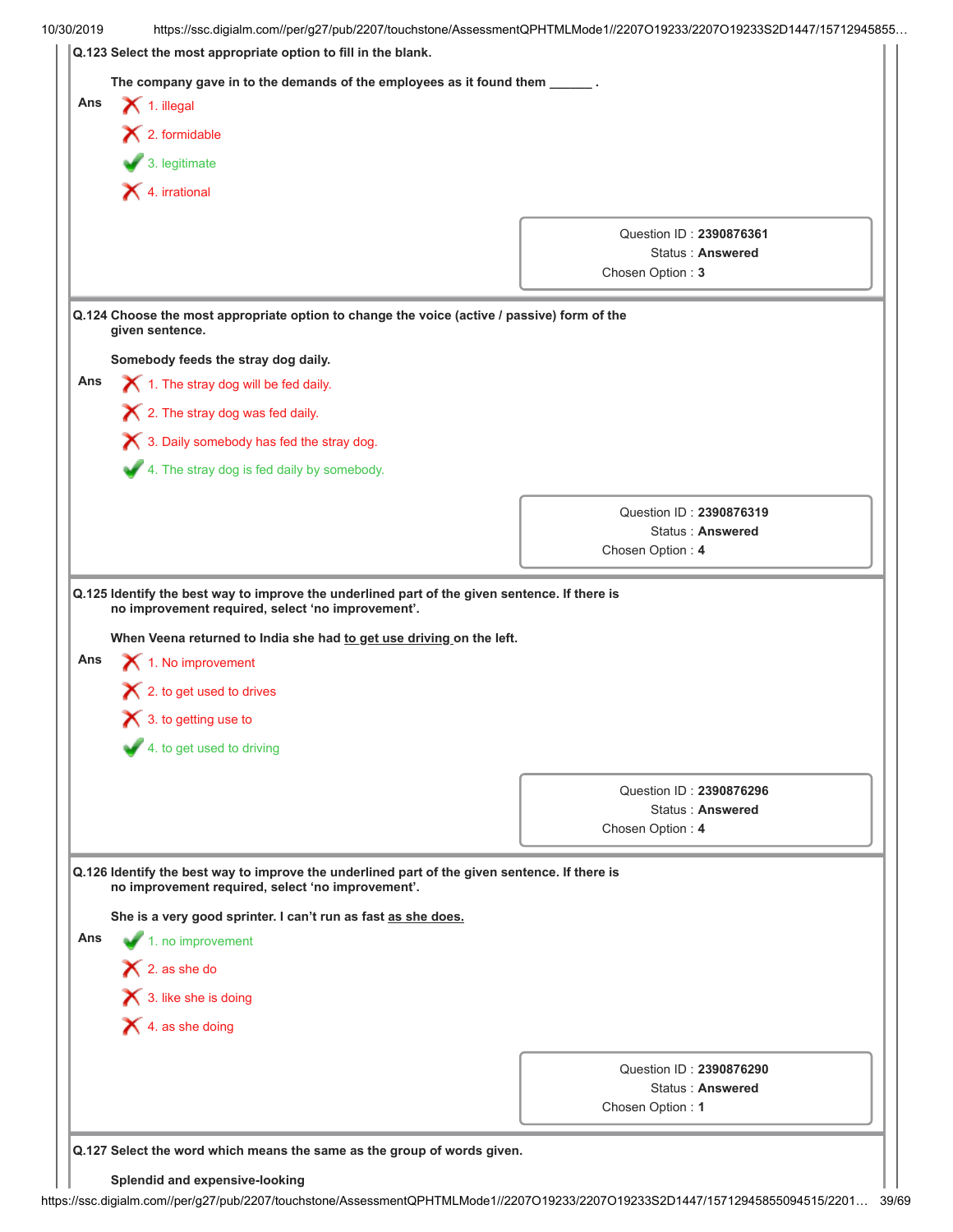| Ans |                                                                                                                                                                                      |  |                                      |  |  |
|-----|--------------------------------------------------------------------------------------------------------------------------------------------------------------------------------------|--|--------------------------------------|--|--|
|     | 1. sumptuous                                                                                                                                                                         |  |                                      |  |  |
|     | $\mathsf{X}$ 2. curious                                                                                                                                                              |  |                                      |  |  |
|     | $\mathsf{\times}$ 3. peculiar                                                                                                                                                        |  |                                      |  |  |
|     | $\blacktriangleright$ 4. malicious                                                                                                                                                   |  |                                      |  |  |
|     |                                                                                                                                                                                      |  |                                      |  |  |
|     |                                                                                                                                                                                      |  | Question ID: 2390876437              |  |  |
|     |                                                                                                                                                                                      |  | Status: Answered<br>Chosen Option: 1 |  |  |
|     |                                                                                                                                                                                      |  |                                      |  |  |
|     | Q.128 Given below are four jumbled sentences. Pick the option that gives their correct order.                                                                                        |  |                                      |  |  |
|     | A They also believe that one must not hold on to things if one doesn't use them and                                                                                                  |  |                                      |  |  |
|     | love them anymore.<br>B Finally it's a very good idea to give the things to someone who can and will use                                                                             |  |                                      |  |  |
|     | them.                                                                                                                                                                                |  |                                      |  |  |
|     | C They further advise that one can begin the process of decluttering by first checking<br>if the things one wishes to give away are still usable and valuable.                       |  |                                      |  |  |
|     | D Minimalists believe that clutter causes a lot of stress and wastes precious space.                                                                                                 |  |                                      |  |  |
| Ans | 1. DCBA                                                                                                                                                                              |  |                                      |  |  |
|     | $\bigtimes$ 2. CADB                                                                                                                                                                  |  |                                      |  |  |
|     | 3. DACB                                                                                                                                                                              |  |                                      |  |  |
|     | X 4. ABDC                                                                                                                                                                            |  |                                      |  |  |
|     |                                                                                                                                                                                      |  |                                      |  |  |
|     |                                                                                                                                                                                      |  |                                      |  |  |
|     |                                                                                                                                                                                      |  | Question ID: 2390876395              |  |  |
|     | Q.129 Given below are four jumbled sentences. Pick the option that gives their correct order.<br>A But today adults as well as a growing number of young parents are cutting down on |  | Status: Answered<br>Chosen Option: 3 |  |  |
|     | intake of sugar.<br>B Until about two decades ago, becoming careful about sugar was only for diabetics.<br>C Thus going zero on sugar is fast becoming a popular trend for all.      |  |                                      |  |  |
|     | D Before joining this trend doctors advise that we all need to find out whether all<br>sugars are harmful.                                                                           |  |                                      |  |  |
| Ans | $\bigtimes$ 1. ABDC                                                                                                                                                                  |  |                                      |  |  |
|     | $\blacktriangleright$ 2. DBAC                                                                                                                                                        |  |                                      |  |  |
|     |                                                                                                                                                                                      |  |                                      |  |  |
|     | $\mathsf{X}$ 3. CDAB                                                                                                                                                                 |  |                                      |  |  |
|     | 4. BACD                                                                                                                                                                              |  |                                      |  |  |
|     |                                                                                                                                                                                      |  | Question ID: 2390876409              |  |  |
|     |                                                                                                                                                                                      |  | Status: Answered<br>Chosen Option: 4 |  |  |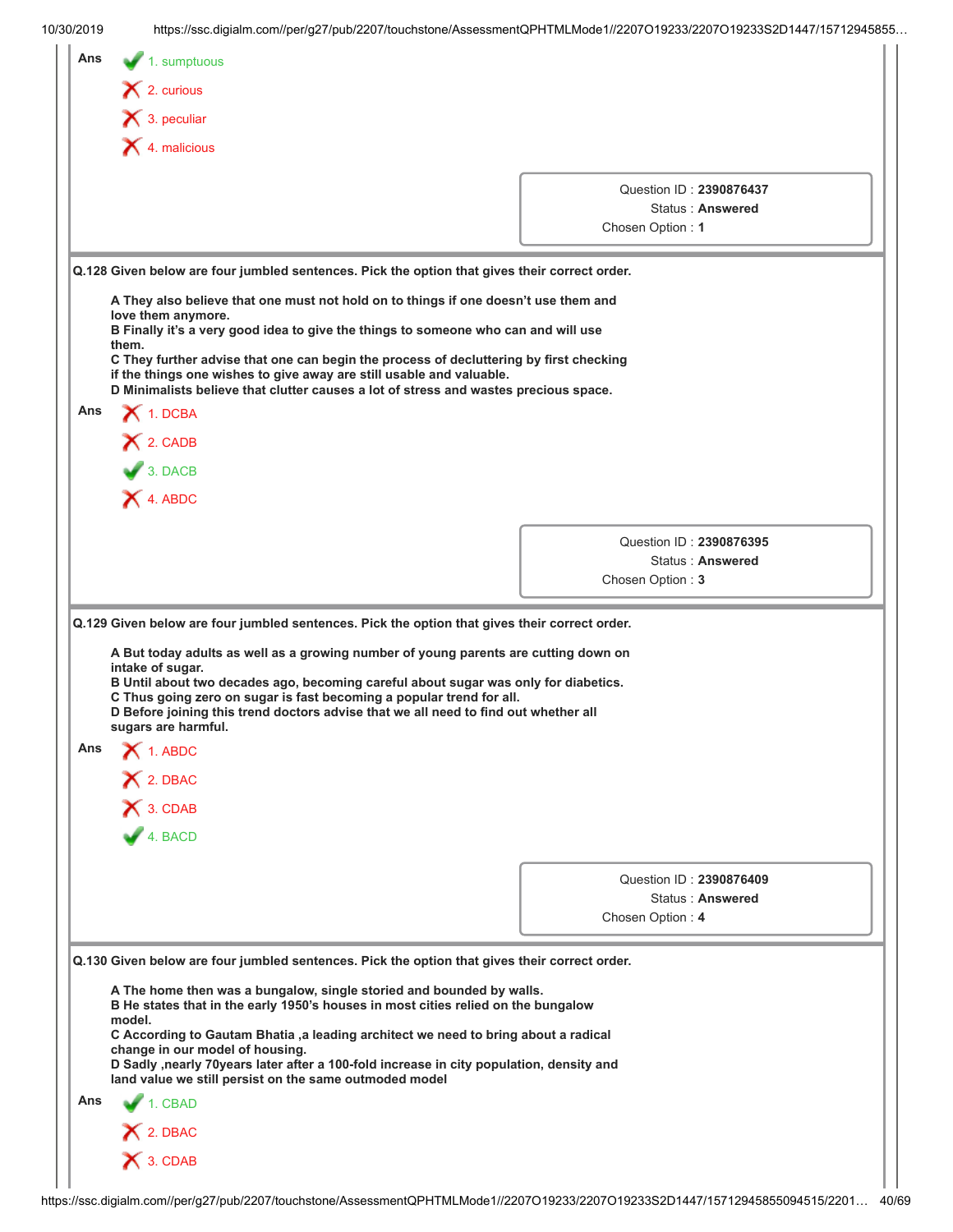| 10/30/2019 | https://ssc.digialm.com//per/g27/pub/2207/touchstone/AssessmentQPHTMLMode1//2207O19233/2207O19233S2D1447/15712945855                                                                   |                  |                                                                                               |  |  |  |  |
|------------|----------------------------------------------------------------------------------------------------------------------------------------------------------------------------------------|------------------|-----------------------------------------------------------------------------------------------|--|--|--|--|
|            | <b>X</b> 4. CDBA                                                                                                                                                                       |                  |                                                                                               |  |  |  |  |
|            |                                                                                                                                                                                        |                  | Question ID: 2390876398                                                                       |  |  |  |  |
|            |                                                                                                                                                                                        |                  | Status: Answered                                                                              |  |  |  |  |
|            |                                                                                                                                                                                        | Chosen Option: 1 |                                                                                               |  |  |  |  |
|            | Q.131 Identify the best way to improve the underlined part of the given sentence. If there is<br>no improvement required, select 'no improvement'-                                     |                  |                                                                                               |  |  |  |  |
|            | Have you any idea where is Anya?                                                                                                                                                       |                  |                                                                                               |  |  |  |  |
| Ans        | 1. where Anya is?                                                                                                                                                                      |                  |                                                                                               |  |  |  |  |
|            | 2. where Anya were?                                                                                                                                                                    |                  |                                                                                               |  |  |  |  |
|            | 1 3. No improvement                                                                                                                                                                    |                  |                                                                                               |  |  |  |  |
|            | 4. where was Anya?                                                                                                                                                                     |                  |                                                                                               |  |  |  |  |
|            |                                                                                                                                                                                        |                  |                                                                                               |  |  |  |  |
|            |                                                                                                                                                                                        |                  | Question ID: 2390876297                                                                       |  |  |  |  |
|            |                                                                                                                                                                                        |                  | Status: Answered                                                                              |  |  |  |  |
|            |                                                                                                                                                                                        | Chosen Option: 1 |                                                                                               |  |  |  |  |
|            | Q.132 Identify the segment in the sentence, which contains the grammatical error.                                                                                                      |                  |                                                                                               |  |  |  |  |
|            | I won't be here next week as I'm going to Mumbai to a conference.                                                                                                                      |                  |                                                                                               |  |  |  |  |
| Ans        | $\blacktriangleright$ 1. as I'm going                                                                                                                                                  |                  |                                                                                               |  |  |  |  |
|            | $\bigtimes$ 2. be here                                                                                                                                                                 |                  |                                                                                               |  |  |  |  |
|            | $\bigtimes$ 3. I won't                                                                                                                                                                 |                  |                                                                                               |  |  |  |  |
|            | $\blacktriangleright$ 4. to a conference                                                                                                                                               |                  |                                                                                               |  |  |  |  |
|            |                                                                                                                                                                                        |                  |                                                                                               |  |  |  |  |
|            |                                                                                                                                                                                        |                  | Question ID: 2390876288                                                                       |  |  |  |  |
|            |                                                                                                                                                                                        |                  | Status: Answered                                                                              |  |  |  |  |
|            |                                                                                                                                                                                        | Chosen Option: 4 |                                                                                               |  |  |  |  |
|            | Q.133 Choose the most appropriate option to change the voice (active / passive) form of the<br>given sentence.                                                                         |                  |                                                                                               |  |  |  |  |
|            | Do not take the coastal road during monsoons.                                                                                                                                          |                  |                                                                                               |  |  |  |  |
| Ans        | 1. Coastal road is not being taken during monsoons.                                                                                                                                    |                  |                                                                                               |  |  |  |  |
|            | X 2. You are not taking the coastal road during monsoons.                                                                                                                              |                  |                                                                                               |  |  |  |  |
|            | X 3. You will not take the coastal road during monsoons.                                                                                                                               |                  |                                                                                               |  |  |  |  |
|            | 4. Coastal roads should not be taken during monsoons.                                                                                                                                  |                  |                                                                                               |  |  |  |  |
|            |                                                                                                                                                                                        |                  |                                                                                               |  |  |  |  |
|            |                                                                                                                                                                                        |                  | Question ID: 2390876317                                                                       |  |  |  |  |
|            |                                                                                                                                                                                        | Chosen Option: 4 | Status: Answered                                                                              |  |  |  |  |
|            |                                                                                                                                                                                        |                  |                                                                                               |  |  |  |  |
|            | Comprehension:                                                                                                                                                                         |                  |                                                                                               |  |  |  |  |
|            | Read the following passage and answer the questions that follow.                                                                                                                       |                  |                                                                                               |  |  |  |  |
|            | The United Kingdom's Social Mobility Commission study reports that disadvantaged children                                                                                              |                  |                                                                                               |  |  |  |  |
|            |                                                                                                                                                                                        |                  | in England are being priced out of a cultural hinterland. Children aged 10-15 from low-income |  |  |  |  |
|            |                                                                                                                                                                                        |                  |                                                                                               |  |  |  |  |
|            | families are three times less likely than wealthier peers to engage in out-of-school musical<br>activities, such as learning an instrument etc.                                        |                  |                                                                                               |  |  |  |  |
|            | There were also differences according to race $-4\%$ of British Pakistani children took part in<br>music classes, compared with 28% of Indian children and 20% of white children – and |                  |                                                                                               |  |  |  |  |
|            | regional divides: 9% of children in north-east England played a musical instrument, compared<br>with 22% in the south-east.                                                            |                  |                                                                                               |  |  |  |  |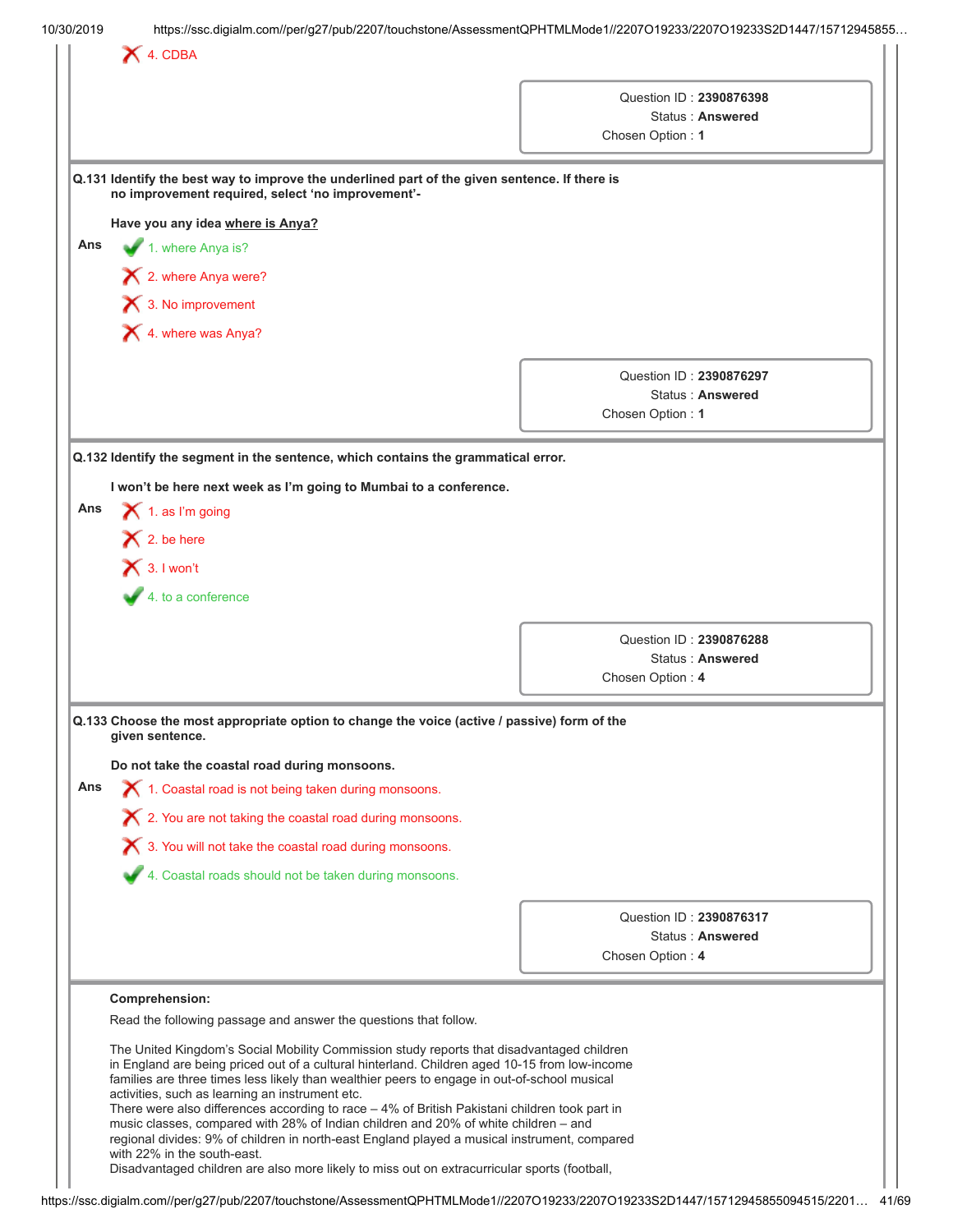

10/30/2019 https://ssc.digialm.com//per/g27/pub/2207/touchstone/AssessmentQPHTMLMode1//2207O19233/2207O19233S2D1447/15712945855…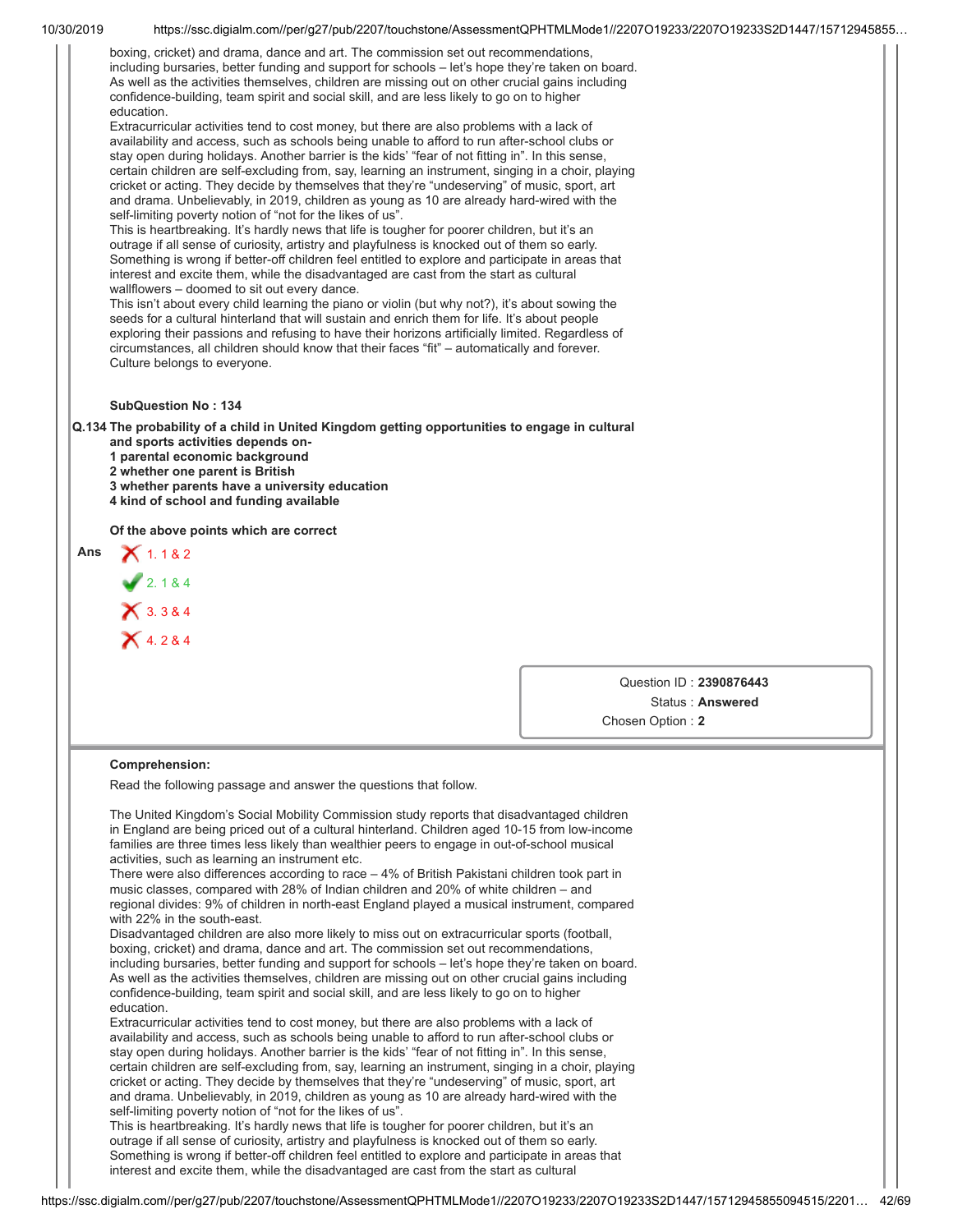|     | https://ssc.digialm.com//per/g27/pub/2207/touchstone/AssessmentQPHTMLMode1//2207O19233/2207O19233S2D1447/15712945855                                                                                                                                                                                                                                                                                                                                                                                                                                                                                                                                                                                                                                                                                                                                                                                                                                                                                                                                                                                                                                                                                                                                                                                                                                                                                                                                                                                                                                                                                                                                                                                                                                                                                                                                                                                                                                                                                                                                                                                                                                                                              |                  |                                             |
|-----|---------------------------------------------------------------------------------------------------------------------------------------------------------------------------------------------------------------------------------------------------------------------------------------------------------------------------------------------------------------------------------------------------------------------------------------------------------------------------------------------------------------------------------------------------------------------------------------------------------------------------------------------------------------------------------------------------------------------------------------------------------------------------------------------------------------------------------------------------------------------------------------------------------------------------------------------------------------------------------------------------------------------------------------------------------------------------------------------------------------------------------------------------------------------------------------------------------------------------------------------------------------------------------------------------------------------------------------------------------------------------------------------------------------------------------------------------------------------------------------------------------------------------------------------------------------------------------------------------------------------------------------------------------------------------------------------------------------------------------------------------------------------------------------------------------------------------------------------------------------------------------------------------------------------------------------------------------------------------------------------------------------------------------------------------------------------------------------------------------------------------------------------------------------------------------------------------|------------------|---------------------------------------------|
|     | wallflowers - doomed to sit out every dance.<br>This isn't about every child learning the piano or violin (but why not?), it's about sowing the<br>seeds for a cultural hinterland that will sustain and enrich them for life. It's about people<br>exploring their passions and refusing to have their horizons artificially limited. Regardless of<br>circumstances, all children should know that their faces "fit" - automatically and forever.<br>Culture belongs to everyone.                                                                                                                                                                                                                                                                                                                                                                                                                                                                                                                                                                                                                                                                                                                                                                                                                                                                                                                                                                                                                                                                                                                                                                                                                                                                                                                                                                                                                                                                                                                                                                                                                                                                                                               |                  |                                             |
|     | <b>SubQuestion No: 135</b>                                                                                                                                                                                                                                                                                                                                                                                                                                                                                                                                                                                                                                                                                                                                                                                                                                                                                                                                                                                                                                                                                                                                                                                                                                                                                                                                                                                                                                                                                                                                                                                                                                                                                                                                                                                                                                                                                                                                                                                                                                                                                                                                                                        |                  |                                             |
|     | Q.135 According to the passage which of the following is not the correct reason-<br>Exposure to cultural activities and sports at a young age is very important for children<br>because it-                                                                                                                                                                                                                                                                                                                                                                                                                                                                                                                                                                                                                                                                                                                                                                                                                                                                                                                                                                                                                                                                                                                                                                                                                                                                                                                                                                                                                                                                                                                                                                                                                                                                                                                                                                                                                                                                                                                                                                                                       |                  |                                             |
| Ans | 1. leads children to explore their talents.                                                                                                                                                                                                                                                                                                                                                                                                                                                                                                                                                                                                                                                                                                                                                                                                                                                                                                                                                                                                                                                                                                                                                                                                                                                                                                                                                                                                                                                                                                                                                                                                                                                                                                                                                                                                                                                                                                                                                                                                                                                                                                                                                       |                  |                                             |
|     | 2. brings about differences among children.                                                                                                                                                                                                                                                                                                                                                                                                                                                                                                                                                                                                                                                                                                                                                                                                                                                                                                                                                                                                                                                                                                                                                                                                                                                                                                                                                                                                                                                                                                                                                                                                                                                                                                                                                                                                                                                                                                                                                                                                                                                                                                                                                       |                  |                                             |
|     | 3. builds team spirit and social skills.                                                                                                                                                                                                                                                                                                                                                                                                                                                                                                                                                                                                                                                                                                                                                                                                                                                                                                                                                                                                                                                                                                                                                                                                                                                                                                                                                                                                                                                                                                                                                                                                                                                                                                                                                                                                                                                                                                                                                                                                                                                                                                                                                          |                  |                                             |
|     | X 4. helps in confidence building.                                                                                                                                                                                                                                                                                                                                                                                                                                                                                                                                                                                                                                                                                                                                                                                                                                                                                                                                                                                                                                                                                                                                                                                                                                                                                                                                                                                                                                                                                                                                                                                                                                                                                                                                                                                                                                                                                                                                                                                                                                                                                                                                                                |                  |                                             |
|     |                                                                                                                                                                                                                                                                                                                                                                                                                                                                                                                                                                                                                                                                                                                                                                                                                                                                                                                                                                                                                                                                                                                                                                                                                                                                                                                                                                                                                                                                                                                                                                                                                                                                                                                                                                                                                                                                                                                                                                                                                                                                                                                                                                                                   | Chosen Option: 2 | Question ID: 2390876444<br>Status: Answered |
|     | <b>Comprehension:</b>                                                                                                                                                                                                                                                                                                                                                                                                                                                                                                                                                                                                                                                                                                                                                                                                                                                                                                                                                                                                                                                                                                                                                                                                                                                                                                                                                                                                                                                                                                                                                                                                                                                                                                                                                                                                                                                                                                                                                                                                                                                                                                                                                                             |                  |                                             |
|     | Read the following passage and answer the questions that follow.                                                                                                                                                                                                                                                                                                                                                                                                                                                                                                                                                                                                                                                                                                                                                                                                                                                                                                                                                                                                                                                                                                                                                                                                                                                                                                                                                                                                                                                                                                                                                                                                                                                                                                                                                                                                                                                                                                                                                                                                                                                                                                                                  |                  |                                             |
|     | in England are being priced out of a cultural hinterland. Children aged 10-15 from low-income<br>families are three times less likely than wealthier peers to engage in out-of-school musical<br>activities, such as learning an instrument etc.<br>There were also differences according to race $-4\%$ of British Pakistani children took part in<br>music classes, compared with 28% of Indian children and 20% of white children – and<br>regional divides: 9% of children in north-east England played a musical instrument, compared<br>with 22% in the south-east.<br>Disadvantaged children are also more likely to miss out on extracurricular sports (football,<br>boxing, cricket) and drama, dance and art. The commission set out recommendations,<br>including bursaries, better funding and support for schools - let's hope they're taken on board.<br>As well as the activities themselves, children are missing out on other crucial gains including<br>confidence-building, team spirit and social skill, and are less likely to go on to higher<br>education.<br>Extracurricular activities tend to cost money, but there are also problems with a lack of<br>availability and access, such as schools being unable to afford to run after-school clubs or<br>stay open during holidays. Another barrier is the kids' "fear of not fitting in". In this sense,<br>certain children are self-excluding from, say, learning an instrument, singing in a choir, playing<br>cricket or acting. They decide by themselves that they're "undeserving" of music, sport, art<br>and drama. Unbelievably, in 2019, children as young as 10 are already hard-wired with the<br>self-limiting poverty notion of "not for the likes of us".<br>This is heartbreaking. It's hardly news that life is tougher for poorer children, but it's an<br>outrage if all sense of curiosity, artistry and playfulness is knocked out of them so early.<br>Something is wrong if better-off children feel entitled to explore and participate in areas that<br>interest and excite them, while the disadvantaged are cast from the start as cultural<br>wallflowers - doomed to sit out every dance. |                  |                                             |
|     | This isn't about every child learning the piano or violin (but why not?), it's about sowing the<br>seeds for a cultural hinterland that will sustain and enrich them for life. It's about people<br>exploring their passions and refusing to have their horizons artificially limited. Regardless of<br>circumstances, all children should know that their faces "fit" – automatically and forever.<br>Culture belongs to everyone.                                                                                                                                                                                                                                                                                                                                                                                                                                                                                                                                                                                                                                                                                                                                                                                                                                                                                                                                                                                                                                                                                                                                                                                                                                                                                                                                                                                                                                                                                                                                                                                                                                                                                                                                                               |                  |                                             |
|     | <b>SubQuestion No: 136</b><br>Q.136 Pick out a phrase or a word which means the same as-<br>a group of people considered to be superior to others because of their social standing                                                                                                                                                                                                                                                                                                                                                                                                                                                                                                                                                                                                                                                                                                                                                                                                                                                                                                                                                                                                                                                                                                                                                                                                                                                                                                                                                                                                                                                                                                                                                                                                                                                                                                                                                                                                                                                                                                                                                                                                                |                  |                                             |
|     | or wealth                                                                                                                                                                                                                                                                                                                                                                                                                                                                                                                                                                                                                                                                                                                                                                                                                                                                                                                                                                                                                                                                                                                                                                                                                                                                                                                                                                                                                                                                                                                                                                                                                                                                                                                                                                                                                                                                                                                                                                                                                                                                                                                                                                                         |                  |                                             |
| Ans | $\blacksquare$ 1. elitist                                                                                                                                                                                                                                                                                                                                                                                                                                                                                                                                                                                                                                                                                                                                                                                                                                                                                                                                                                                                                                                                                                                                                                                                                                                                                                                                                                                                                                                                                                                                                                                                                                                                                                                                                                                                                                                                                                                                                                                                                                                                                                                                                                         |                  |                                             |
|     | × 2. hard-wired<br>$\blacktriangleright$ 3. cultural wallflowers                                                                                                                                                                                                                                                                                                                                                                                                                                                                                                                                                                                                                                                                                                                                                                                                                                                                                                                                                                                                                                                                                                                                                                                                                                                                                                                                                                                                                                                                                                                                                                                                                                                                                                                                                                                                                                                                                                                                                                                                                                                                                                                                  |                  |                                             |

https://ssc.digialm.com//per/g27/pub/2207/touchstone/AssessmentQPHTMLMode1//2207O19233/2207O19233S2D1447/15712945855094515/2201… 43/69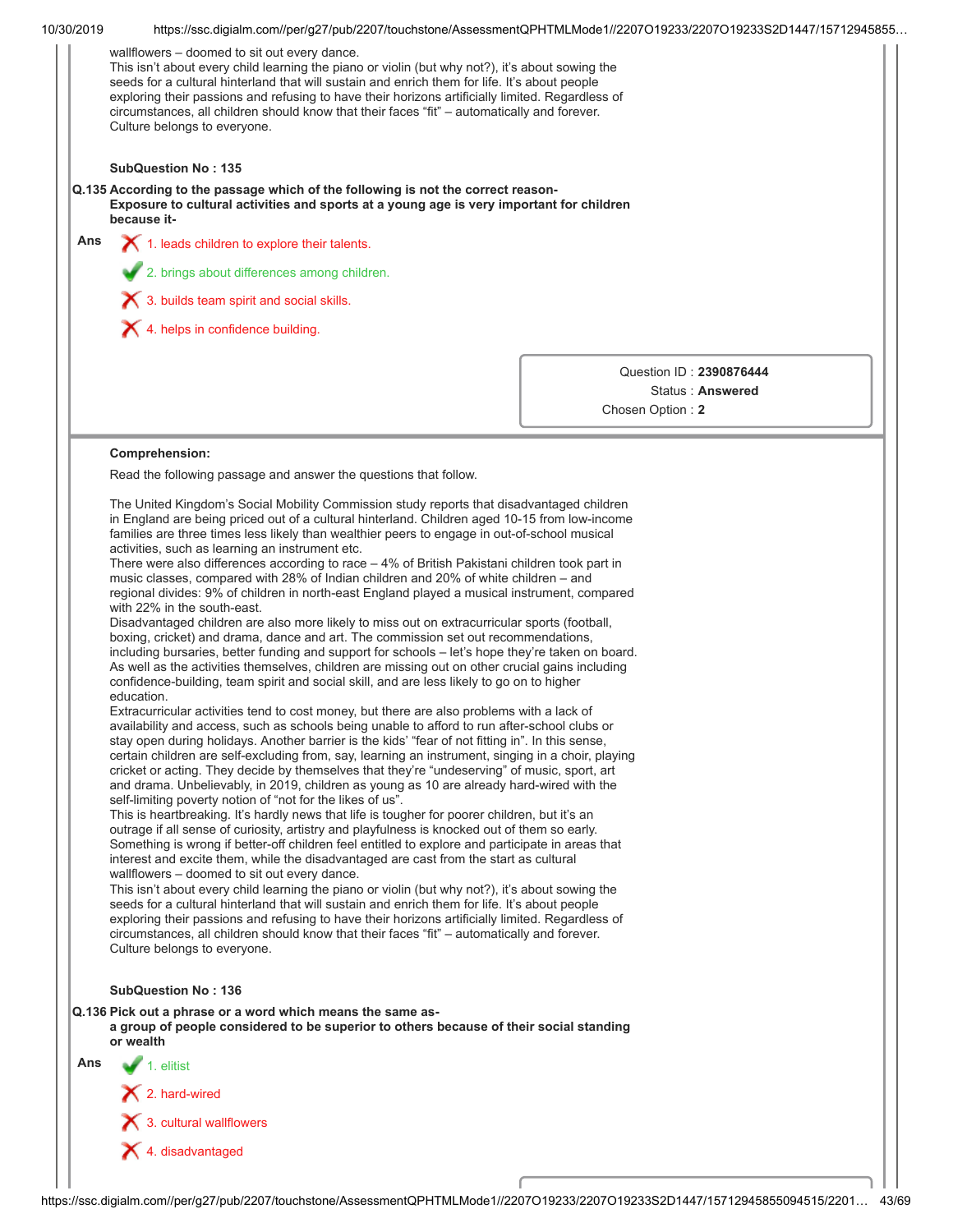Question ID : **2390876445**

| Status: Answered |  |  |  |  |
|------------------|--|--|--|--|
|------------------|--|--|--|--|

Chosen Option : **1**

## **Comprehension:**

Read the following passage and answer the questions that follow.

The United Kingdom's Social Mobility Commission study reports that disadvantaged children in England are being priced out of a cultural hinterland. Children aged 10-15 from low-income families are three times less likely than wealthier peers to engage in out-of-school musical activities, such as learning an instrument etc. There were also differences according to race – 4% of British Pakistani children took part in music classes, compared with 28% of Indian children and 20% of white children – and regional divides: 9% of children in north-east England played a musical instrument, compared with 22% in the south-east. Disadvantaged children are also more likely to miss out on extracurricular sports (football, boxing, cricket) and drama, dance and art. The commission set out recommendations, including bursaries, better funding and support for schools – let's hope they're taken on board. As well as the activities themselves, children are missing out on other crucial gains including confidence-building, team spirit and social skill, and are less likely to go on to higher education. Extracurricular activities tend to cost money, but there are also problems with a lack of availability and access, such as schools being unable to afford to run after-school clubs or stay open during holidays. Another barrier is the kids' "fear of not fitting in". In this sense, certain children are self-excluding from, say, learning an instrument, singing in a choir, playing cricket or acting. They decide by themselves that they're "undeserving" of music, sport, art and drama. Unbelievably, in 2019, children as young as 10 are already hard-wired with the self-limiting poverty notion of "not for the likes of us". This is heartbreaking. It's hardly news that life is tougher for poorer children, but it's an outrage if all sense of curiosity, artistry and playfulness is knocked out of them so early. Something is wrong if better-off children feel entitled to explore and participate in areas that interest and excite them, while the disadvantaged are cast from the start as cultural wallflowers – doomed to sit out every dance. This isn't about every child learning the piano or violin (but why not?), it's about sowing the seeds for a cultural hinterland that will sustain and enrich them for life. It's about people exploring their passions and refusing to have their horizons artificially limited. Regardless of circumstances, all children should know that their faces "fit" – automatically and forever. Culture belongs to everyone. **SubQuestion No : 137 Q.137 How will a wholesome education including arts and sports not benefit the disadvantaged?** Ans  $\mathsf{X}$  1. Children will no longer have the fear of not fitting in. 2. Children will get exposure to arts and sports. 3. Children will explore play and learning outside of class. 4. Children will have feelings of low self-esteem and self-exclusion. Question ID : **2390876446** Status : **Answered** Chosen Option : **4 Comprehension:** Read the following passage and answer the questions that follow. The United Kingdom's Social Mobility Commission study reports that disadvantaged children in England are being priced out of a cultural hinterland. Children aged 10-15 from low-income families are three times less likely than wealthier peers to engage in out-of-school musical activities, such as learning an instrument etc. There were also differences according to race – 4% of British Pakistani children took part in music classes, compared with 28% of Indian children and 20% of white children – and regional divides: 9% of children in north-east England played a musical instrument, compared with 22% in the south-east. Disadvantaged children are also more likely to miss out on extracurricular sports (football, boxing, cricket) and drama, dance and art. The commission set out recommendations, including bursaries, better funding and support for schools – let's hope they're taken on board. As well as the activities themselves, children are missing out on other crucial gains including confidence-building, team spirit and social skill, and are less likely to go on to higher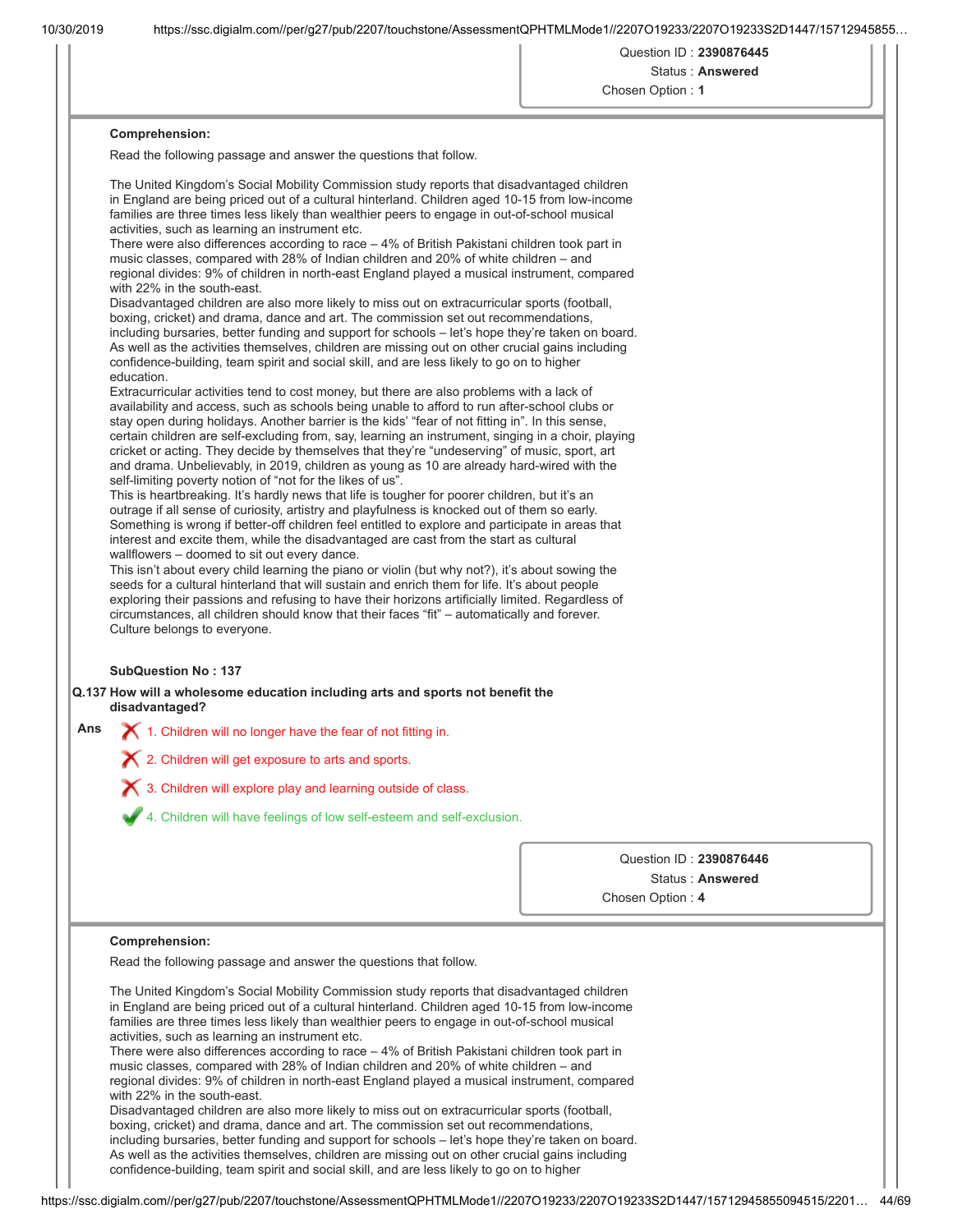| 10/30/2019 | https://ssc.digialm.com//per/g27/pub/2207/touchstone/AssessmentQPHTMLMode1//2207O19233/2207O19233S2D1447/15712945855                                                                                                                                                                                                                                                                                                                                                                                                                                                                                                                                                                                                                                                                                                                                                                                                                                                                                                                                                                                                                                                                                                                                                                                                                                                                                                                                                                                                                                              |                                      |
|------------|-------------------------------------------------------------------------------------------------------------------------------------------------------------------------------------------------------------------------------------------------------------------------------------------------------------------------------------------------------------------------------------------------------------------------------------------------------------------------------------------------------------------------------------------------------------------------------------------------------------------------------------------------------------------------------------------------------------------------------------------------------------------------------------------------------------------------------------------------------------------------------------------------------------------------------------------------------------------------------------------------------------------------------------------------------------------------------------------------------------------------------------------------------------------------------------------------------------------------------------------------------------------------------------------------------------------------------------------------------------------------------------------------------------------------------------------------------------------------------------------------------------------------------------------------------------------|--------------------------------------|
|            | education.<br>Extracurricular activities tend to cost money, but there are also problems with a lack of<br>availability and access, such as schools being unable to afford to run after-school clubs or<br>stay open during holidays. Another barrier is the kids' "fear of not fitting in". In this sense,<br>certain children are self-excluding from, say, learning an instrument, singing in a choir, playing<br>cricket or acting. They decide by themselves that they're "undeserving" of music, sport, art<br>and drama. Unbelievably, in 2019, children as young as 10 are already hard-wired with the<br>self-limiting poverty notion of "not for the likes of us".<br>This is heartbreaking. It's hardly news that life is tougher for poorer children, but it's an<br>outrage if all sense of curiosity, artistry and playfulness is knocked out of them so early.<br>Something is wrong if better-off children feel entitled to explore and participate in areas that<br>interest and excite them, while the disadvantaged are cast from the start as cultural<br>wallflowers - doomed to sit out every dance.<br>This isn't about every child learning the piano or violin (but why not?), it's about sowing the<br>seeds for a cultural hinterland that will sustain and enrich them for life. It's about people<br>exploring their passions and refusing to have their horizons artificially limited. Regardless of<br>circumstances, all children should know that their faces "fit" - automatically and forever.<br>Culture belongs to everyone. |                                      |
|            | <b>SubQuestion No: 138</b>                                                                                                                                                                                                                                                                                                                                                                                                                                                                                                                                                                                                                                                                                                                                                                                                                                                                                                                                                                                                                                                                                                                                                                                                                                                                                                                                                                                                                                                                                                                                        |                                      |
|            | Q.138 According to the author, what is truly heart- breaking and damaging for the kids is that                                                                                                                                                                                                                                                                                                                                                                                                                                                                                                                                                                                                                                                                                                                                                                                                                                                                                                                                                                                                                                                                                                                                                                                                                                                                                                                                                                                                                                                                    |                                      |
| Ans        | 1. schools wish to offer activities but don't have funds.                                                                                                                                                                                                                                                                                                                                                                                                                                                                                                                                                                                                                                                                                                                                                                                                                                                                                                                                                                                                                                                                                                                                                                                                                                                                                                                                                                                                                                                                                                         |                                      |
|            | X 2. teachers are told not to offer these opportunities as they are not tested.                                                                                                                                                                                                                                                                                                                                                                                                                                                                                                                                                                                                                                                                                                                                                                                                                                                                                                                                                                                                                                                                                                                                                                                                                                                                                                                                                                                                                                                                                   |                                      |
|            | $\chi$ 3. parents don't have money to pay for any additional classes for their children.                                                                                                                                                                                                                                                                                                                                                                                                                                                                                                                                                                                                                                                                                                                                                                                                                                                                                                                                                                                                                                                                                                                                                                                                                                                                                                                                                                                                                                                                          |                                      |
|            | 4. children themselves feel that the activities are not fit for the likes of them.                                                                                                                                                                                                                                                                                                                                                                                                                                                                                                                                                                                                                                                                                                                                                                                                                                                                                                                                                                                                                                                                                                                                                                                                                                                                                                                                                                                                                                                                                |                                      |
|            |                                                                                                                                                                                                                                                                                                                                                                                                                                                                                                                                                                                                                                                                                                                                                                                                                                                                                                                                                                                                                                                                                                                                                                                                                                                                                                                                                                                                                                                                                                                                                                   |                                      |
|            |                                                                                                                                                                                                                                                                                                                                                                                                                                                                                                                                                                                                                                                                                                                                                                                                                                                                                                                                                                                                                                                                                                                                                                                                                                                                                                                                                                                                                                                                                                                                                                   | Question ID: 2390876447              |
|            |                                                                                                                                                                                                                                                                                                                                                                                                                                                                                                                                                                                                                                                                                                                                                                                                                                                                                                                                                                                                                                                                                                                                                                                                                                                                                                                                                                                                                                                                                                                                                                   | Status: Answered                     |
|            | Q.139 Choose the most appropriate option to change the voice (active / passive) form of the<br>given sentence.                                                                                                                                                                                                                                                                                                                                                                                                                                                                                                                                                                                                                                                                                                                                                                                                                                                                                                                                                                                                                                                                                                                                                                                                                                                                                                                                                                                                                                                    | Chosen Option: 4                     |
| Ans        | Nobody told me Vanita was unwell.<br>1. I wasn't told by anybody that Vanita was unwell.<br>2. Nobody tells me that Vanita was unwell.                                                                                                                                                                                                                                                                                                                                                                                                                                                                                                                                                                                                                                                                                                                                                                                                                                                                                                                                                                                                                                                                                                                                                                                                                                                                                                                                                                                                                            |                                      |
|            | X 3. Nobody told me Vanita was being unwell.                                                                                                                                                                                                                                                                                                                                                                                                                                                                                                                                                                                                                                                                                                                                                                                                                                                                                                                                                                                                                                                                                                                                                                                                                                                                                                                                                                                                                                                                                                                      |                                      |
|            | X 4. I wasn't being told by anybody that Vanita was unwell.                                                                                                                                                                                                                                                                                                                                                                                                                                                                                                                                                                                                                                                                                                                                                                                                                                                                                                                                                                                                                                                                                                                                                                                                                                                                                                                                                                                                                                                                                                       |                                      |
|            |                                                                                                                                                                                                                                                                                                                                                                                                                                                                                                                                                                                                                                                                                                                                                                                                                                                                                                                                                                                                                                                                                                                                                                                                                                                                                                                                                                                                                                                                                                                                                                   | Question ID: 2390876311              |
|            |                                                                                                                                                                                                                                                                                                                                                                                                                                                                                                                                                                                                                                                                                                                                                                                                                                                                                                                                                                                                                                                                                                                                                                                                                                                                                                                                                                                                                                                                                                                                                                   | Status: Answered<br>Chosen Option: 1 |
|            |                                                                                                                                                                                                                                                                                                                                                                                                                                                                                                                                                                                                                                                                                                                                                                                                                                                                                                                                                                                                                                                                                                                                                                                                                                                                                                                                                                                                                                                                                                                                                                   |                                      |
|            | Q.140 Identify the segment in the sentence, which contains the grammatical error.                                                                                                                                                                                                                                                                                                                                                                                                                                                                                                                                                                                                                                                                                                                                                                                                                                                                                                                                                                                                                                                                                                                                                                                                                                                                                                                                                                                                                                                                                 |                                      |
|            | This summer, I've met down a lot of interesting people.                                                                                                                                                                                                                                                                                                                                                                                                                                                                                                                                                                                                                                                                                                                                                                                                                                                                                                                                                                                                                                                                                                                                                                                                                                                                                                                                                                                                                                                                                                           |                                      |
| Ans        | 1. interesting people                                                                                                                                                                                                                                                                                                                                                                                                                                                                                                                                                                                                                                                                                                                                                                                                                                                                                                                                                                                                                                                                                                                                                                                                                                                                                                                                                                                                                                                                                                                                             |                                      |
|            | $\bigtimes$ 2. This summer                                                                                                                                                                                                                                                                                                                                                                                                                                                                                                                                                                                                                                                                                                                                                                                                                                                                                                                                                                                                                                                                                                                                                                                                                                                                                                                                                                                                                                                                                                                                        |                                      |
|            | $\blacktriangleright$ 3. a lot of                                                                                                                                                                                                                                                                                                                                                                                                                                                                                                                                                                                                                                                                                                                                                                                                                                                                                                                                                                                                                                                                                                                                                                                                                                                                                                                                                                                                                                                                                                                                 |                                      |
|            | 4. I've met down                                                                                                                                                                                                                                                                                                                                                                                                                                                                                                                                                                                                                                                                                                                                                                                                                                                                                                                                                                                                                                                                                                                                                                                                                                                                                                                                                                                                                                                                                                                                                  |                                      |
|            |                                                                                                                                                                                                                                                                                                                                                                                                                                                                                                                                                                                                                                                                                                                                                                                                                                                                                                                                                                                                                                                                                                                                                                                                                                                                                                                                                                                                                                                                                                                                                                   | Question ID: 2390876274              |
|            |                                                                                                                                                                                                                                                                                                                                                                                                                                                                                                                                                                                                                                                                                                                                                                                                                                                                                                                                                                                                                                                                                                                                                                                                                                                                                                                                                                                                                                                                                                                                                                   | Status: Answered<br>Chosen Option: 4 |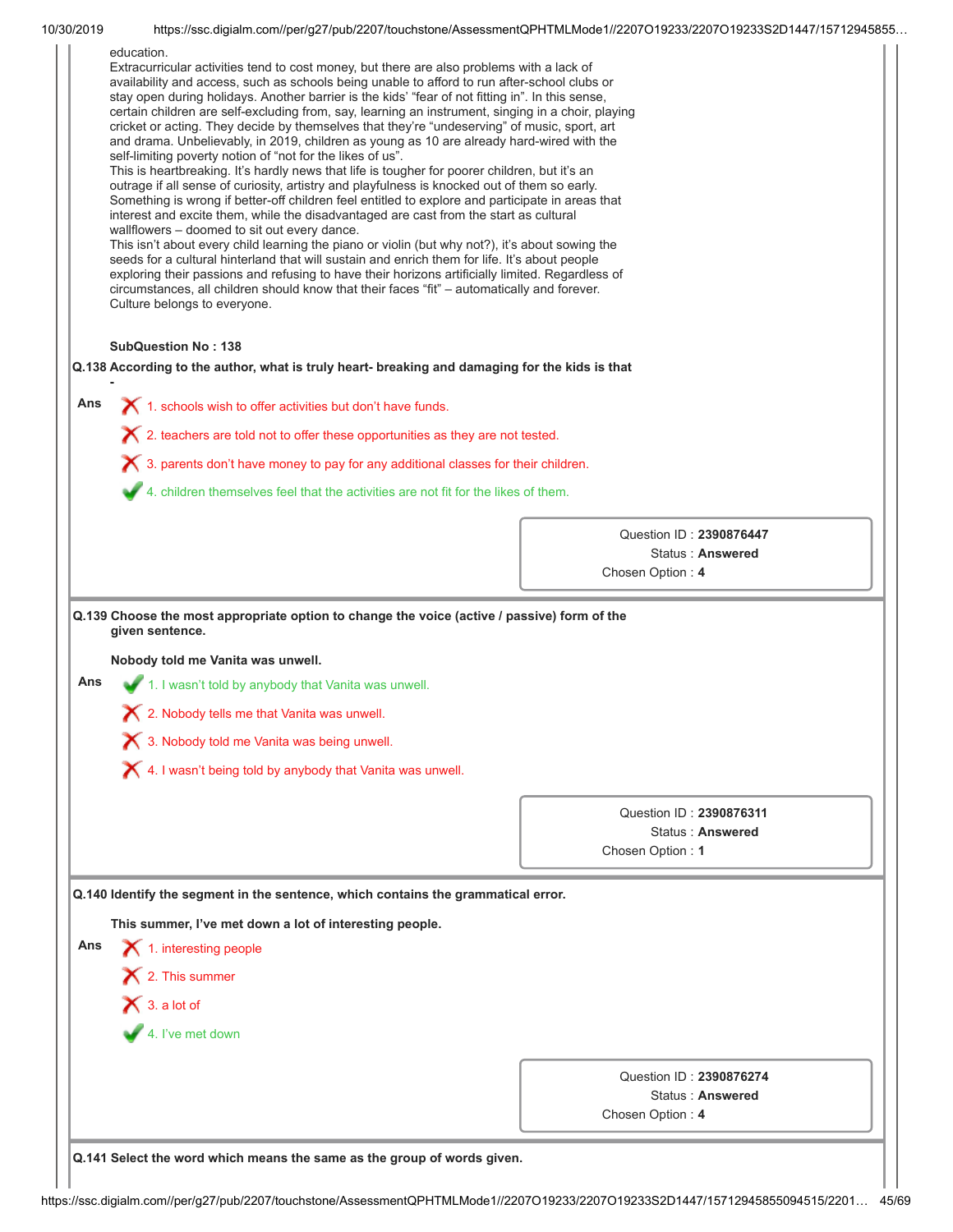| 10/30/2019 | https://ssc.digialm.com//per/q27/pub/2207/touchstone/AssessmentQPHTMLMode1//2207O19233/2207O19233S2D1447/15712945855 |
|------------|----------------------------------------------------------------------------------------------------------------------|

| To express in an unclear way<br>Ans<br>$\blacktriangleright$ 1. eloquent<br>$\sqrt{2}$ . garbled<br>$\blacktriangleright$ 3. lucid<br>X 4. Intelligible<br>Question ID: 2390876435<br>Status: Answered<br>Chosen Option: 2<br>Q.142 Identify the segment in the sentence, which contains the grammatical error.<br>I don't like movies who has an unhappy ending.<br>Ans<br>$\blacktriangleright$ 1. I don't<br>$\sqrt{2}$ . who has<br>1 3. like movies<br>$\blacktriangleright$ 4. an unhappy ending<br>Question ID: 2390876269<br>Status: Answered<br>Chosen Option: 2<br>Q.143 Select the word which means the same as the group of words given.<br>A distinguished conductor or performer of classical music<br>$\blacktriangleright$ 1. layman<br>Ans<br>$\mathsf{X}$ 2. amateur<br>$\bigtimes$ 3. novice<br>4. maestro<br>Question ID: 2390876438<br>Status: Answered<br>Chosen Option: 4<br>Q.144 Identify the segment in the sentence, which contains the grammatical error.<br>Last evening my friend tells me the funny joke that I have ever heard.<br>Ans<br>1. tells me the funny joke<br>$\bigtimes$ 2. that I have<br>1 3. ever heard<br>X 4. Last evening my friend<br>Question ID: 2390876277<br>Status: Answered<br>Chosen Option: 1<br>Q.145 Identify the segment in the sentence, which contains the grammatical error.<br>Does an English examination begin at 10 o'clock?<br>Ans<br>1. English examination<br>2. Does an | https://ssc.digialm.com//per/g27/pub/2207/touchstone/AssessmentQPHTMLMode1//2207O19233/2207O19233S2D1447/15712945855 |  |
|-------------------------------------------------------------------------------------------------------------------------------------------------------------------------------------------------------------------------------------------------------------------------------------------------------------------------------------------------------------------------------------------------------------------------------------------------------------------------------------------------------------------------------------------------------------------------------------------------------------------------------------------------------------------------------------------------------------------------------------------------------------------------------------------------------------------------------------------------------------------------------------------------------------------------------------------------------------------------------------------------------------------------------------------------------------------------------------------------------------------------------------------------------------------------------------------------------------------------------------------------------------------------------------------------------------------------------------------------------------------------------------------------------------------------------------------------|----------------------------------------------------------------------------------------------------------------------|--|
|                                                                                                                                                                                                                                                                                                                                                                                                                                                                                                                                                                                                                                                                                                                                                                                                                                                                                                                                                                                                                                                                                                                                                                                                                                                                                                                                                                                                                                                 |                                                                                                                      |  |
|                                                                                                                                                                                                                                                                                                                                                                                                                                                                                                                                                                                                                                                                                                                                                                                                                                                                                                                                                                                                                                                                                                                                                                                                                                                                                                                                                                                                                                                 |                                                                                                                      |  |
|                                                                                                                                                                                                                                                                                                                                                                                                                                                                                                                                                                                                                                                                                                                                                                                                                                                                                                                                                                                                                                                                                                                                                                                                                                                                                                                                                                                                                                                 |                                                                                                                      |  |
|                                                                                                                                                                                                                                                                                                                                                                                                                                                                                                                                                                                                                                                                                                                                                                                                                                                                                                                                                                                                                                                                                                                                                                                                                                                                                                                                                                                                                                                 |                                                                                                                      |  |
|                                                                                                                                                                                                                                                                                                                                                                                                                                                                                                                                                                                                                                                                                                                                                                                                                                                                                                                                                                                                                                                                                                                                                                                                                                                                                                                                                                                                                                                 |                                                                                                                      |  |
|                                                                                                                                                                                                                                                                                                                                                                                                                                                                                                                                                                                                                                                                                                                                                                                                                                                                                                                                                                                                                                                                                                                                                                                                                                                                                                                                                                                                                                                 |                                                                                                                      |  |
|                                                                                                                                                                                                                                                                                                                                                                                                                                                                                                                                                                                                                                                                                                                                                                                                                                                                                                                                                                                                                                                                                                                                                                                                                                                                                                                                                                                                                                                 |                                                                                                                      |  |
|                                                                                                                                                                                                                                                                                                                                                                                                                                                                                                                                                                                                                                                                                                                                                                                                                                                                                                                                                                                                                                                                                                                                                                                                                                                                                                                                                                                                                                                 |                                                                                                                      |  |
|                                                                                                                                                                                                                                                                                                                                                                                                                                                                                                                                                                                                                                                                                                                                                                                                                                                                                                                                                                                                                                                                                                                                                                                                                                                                                                                                                                                                                                                 |                                                                                                                      |  |
|                                                                                                                                                                                                                                                                                                                                                                                                                                                                                                                                                                                                                                                                                                                                                                                                                                                                                                                                                                                                                                                                                                                                                                                                                                                                                                                                                                                                                                                 |                                                                                                                      |  |
|                                                                                                                                                                                                                                                                                                                                                                                                                                                                                                                                                                                                                                                                                                                                                                                                                                                                                                                                                                                                                                                                                                                                                                                                                                                                                                                                                                                                                                                 |                                                                                                                      |  |
|                                                                                                                                                                                                                                                                                                                                                                                                                                                                                                                                                                                                                                                                                                                                                                                                                                                                                                                                                                                                                                                                                                                                                                                                                                                                                                                                                                                                                                                 |                                                                                                                      |  |
|                                                                                                                                                                                                                                                                                                                                                                                                                                                                                                                                                                                                                                                                                                                                                                                                                                                                                                                                                                                                                                                                                                                                                                                                                                                                                                                                                                                                                                                 |                                                                                                                      |  |
|                                                                                                                                                                                                                                                                                                                                                                                                                                                                                                                                                                                                                                                                                                                                                                                                                                                                                                                                                                                                                                                                                                                                                                                                                                                                                                                                                                                                                                                 |                                                                                                                      |  |
|                                                                                                                                                                                                                                                                                                                                                                                                                                                                                                                                                                                                                                                                                                                                                                                                                                                                                                                                                                                                                                                                                                                                                                                                                                                                                                                                                                                                                                                 |                                                                                                                      |  |
|                                                                                                                                                                                                                                                                                                                                                                                                                                                                                                                                                                                                                                                                                                                                                                                                                                                                                                                                                                                                                                                                                                                                                                                                                                                                                                                                                                                                                                                 |                                                                                                                      |  |
|                                                                                                                                                                                                                                                                                                                                                                                                                                                                                                                                                                                                                                                                                                                                                                                                                                                                                                                                                                                                                                                                                                                                                                                                                                                                                                                                                                                                                                                 |                                                                                                                      |  |
|                                                                                                                                                                                                                                                                                                                                                                                                                                                                                                                                                                                                                                                                                                                                                                                                                                                                                                                                                                                                                                                                                                                                                                                                                                                                                                                                                                                                                                                 |                                                                                                                      |  |
|                                                                                                                                                                                                                                                                                                                                                                                                                                                                                                                                                                                                                                                                                                                                                                                                                                                                                                                                                                                                                                                                                                                                                                                                                                                                                                                                                                                                                                                 |                                                                                                                      |  |
|                                                                                                                                                                                                                                                                                                                                                                                                                                                                                                                                                                                                                                                                                                                                                                                                                                                                                                                                                                                                                                                                                                                                                                                                                                                                                                                                                                                                                                                 |                                                                                                                      |  |
|                                                                                                                                                                                                                                                                                                                                                                                                                                                                                                                                                                                                                                                                                                                                                                                                                                                                                                                                                                                                                                                                                                                                                                                                                                                                                                                                                                                                                                                 |                                                                                                                      |  |
|                                                                                                                                                                                                                                                                                                                                                                                                                                                                                                                                                                                                                                                                                                                                                                                                                                                                                                                                                                                                                                                                                                                                                                                                                                                                                                                                                                                                                                                 |                                                                                                                      |  |
|                                                                                                                                                                                                                                                                                                                                                                                                                                                                                                                                                                                                                                                                                                                                                                                                                                                                                                                                                                                                                                                                                                                                                                                                                                                                                                                                                                                                                                                 |                                                                                                                      |  |
|                                                                                                                                                                                                                                                                                                                                                                                                                                                                                                                                                                                                                                                                                                                                                                                                                                                                                                                                                                                                                                                                                                                                                                                                                                                                                                                                                                                                                                                 |                                                                                                                      |  |
|                                                                                                                                                                                                                                                                                                                                                                                                                                                                                                                                                                                                                                                                                                                                                                                                                                                                                                                                                                                                                                                                                                                                                                                                                                                                                                                                                                                                                                                 |                                                                                                                      |  |
|                                                                                                                                                                                                                                                                                                                                                                                                                                                                                                                                                                                                                                                                                                                                                                                                                                                                                                                                                                                                                                                                                                                                                                                                                                                                                                                                                                                                                                                 |                                                                                                                      |  |
|                                                                                                                                                                                                                                                                                                                                                                                                                                                                                                                                                                                                                                                                                                                                                                                                                                                                                                                                                                                                                                                                                                                                                                                                                                                                                                                                                                                                                                                 |                                                                                                                      |  |
|                                                                                                                                                                                                                                                                                                                                                                                                                                                                                                                                                                                                                                                                                                                                                                                                                                                                                                                                                                                                                                                                                                                                                                                                                                                                                                                                                                                                                                                 |                                                                                                                      |  |
|                                                                                                                                                                                                                                                                                                                                                                                                                                                                                                                                                                                                                                                                                                                                                                                                                                                                                                                                                                                                                                                                                                                                                                                                                                                                                                                                                                                                                                                 |                                                                                                                      |  |
|                                                                                                                                                                                                                                                                                                                                                                                                                                                                                                                                                                                                                                                                                                                                                                                                                                                                                                                                                                                                                                                                                                                                                                                                                                                                                                                                                                                                                                                 |                                                                                                                      |  |
|                                                                                                                                                                                                                                                                                                                                                                                                                                                                                                                                                                                                                                                                                                                                                                                                                                                                                                                                                                                                                                                                                                                                                                                                                                                                                                                                                                                                                                                 |                                                                                                                      |  |
|                                                                                                                                                                                                                                                                                                                                                                                                                                                                                                                                                                                                                                                                                                                                                                                                                                                                                                                                                                                                                                                                                                                                                                                                                                                                                                                                                                                                                                                 |                                                                                                                      |  |
|                                                                                                                                                                                                                                                                                                                                                                                                                                                                                                                                                                                                                                                                                                                                                                                                                                                                                                                                                                                                                                                                                                                                                                                                                                                                                                                                                                                                                                                 |                                                                                                                      |  |
|                                                                                                                                                                                                                                                                                                                                                                                                                                                                                                                                                                                                                                                                                                                                                                                                                                                                                                                                                                                                                                                                                                                                                                                                                                                                                                                                                                                                                                                 |                                                                                                                      |  |
|                                                                                                                                                                                                                                                                                                                                                                                                                                                                                                                                                                                                                                                                                                                                                                                                                                                                                                                                                                                                                                                                                                                                                                                                                                                                                                                                                                                                                                                 |                                                                                                                      |  |
|                                                                                                                                                                                                                                                                                                                                                                                                                                                                                                                                                                                                                                                                                                                                                                                                                                                                                                                                                                                                                                                                                                                                                                                                                                                                                                                                                                                                                                                 |                                                                                                                      |  |
|                                                                                                                                                                                                                                                                                                                                                                                                                                                                                                                                                                                                                                                                                                                                                                                                                                                                                                                                                                                                                                                                                                                                                                                                                                                                                                                                                                                                                                                 |                                                                                                                      |  |
|                                                                                                                                                                                                                                                                                                                                                                                                                                                                                                                                                                                                                                                                                                                                                                                                                                                                                                                                                                                                                                                                                                                                                                                                                                                                                                                                                                                                                                                 |                                                                                                                      |  |
|                                                                                                                                                                                                                                                                                                                                                                                                                                                                                                                                                                                                                                                                                                                                                                                                                                                                                                                                                                                                                                                                                                                                                                                                                                                                                                                                                                                                                                                 |                                                                                                                      |  |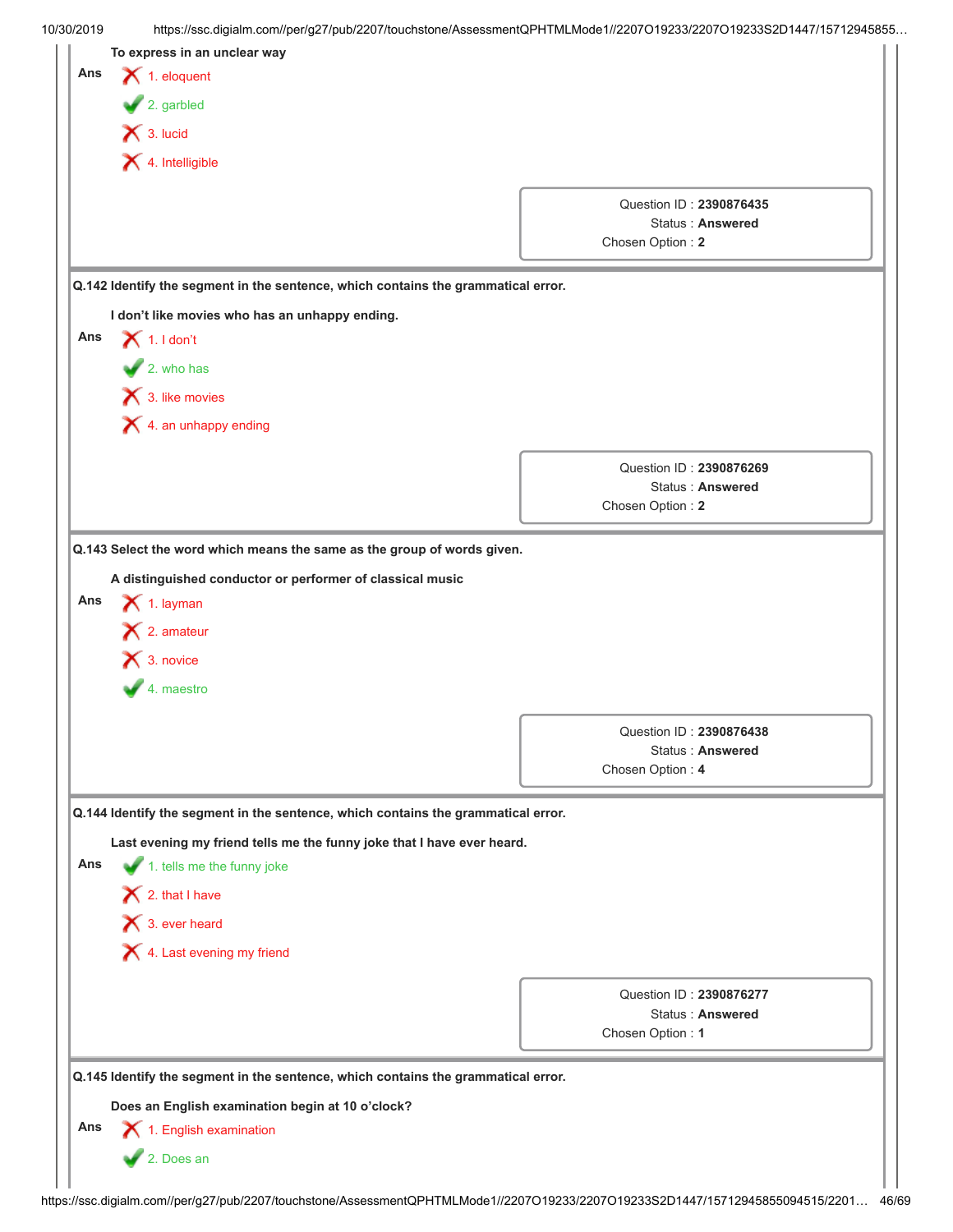| 10/30/2019 | https://ssc.digialm.com//per/g27/pub/2207/touchstone/AssessmentQPHTMLMode1//2207O19233/2207O19233S2D1447/15712945855                                   |                  |                                             |
|------------|--------------------------------------------------------------------------------------------------------------------------------------------------------|------------------|---------------------------------------------|
|            | $\bigtimes$ 3. begin at                                                                                                                                |                  |                                             |
|            | $\times$ 4.10 o'clock?                                                                                                                                 |                  |                                             |
|            |                                                                                                                                                        | Chosen Option: 3 | Question ID: 2390876272<br>Status: Answered |
|            | Q.146 Choose the most appropriate option to change the voice (active / passive) form of the<br>given sentence.                                         |                  |                                             |
|            | High interest rates are alarming automobile dealers.                                                                                                   |                  |                                             |
| Ans        | 1. High interest rates has been alarmed by automobile dealers.                                                                                         |                  |                                             |
|            | X 2. High interest rates have alarmed automobile dealers.                                                                                              |                  |                                             |
|            | X 3. Automobile dealers is being alarmed by high interest rates.                                                                                       |                  |                                             |
|            | 4. Automobile dealers are being alarmed by high interest rates.                                                                                        |                  |                                             |
|            |                                                                                                                                                        |                  |                                             |
|            |                                                                                                                                                        |                  | Question ID: 2390876313<br>Status: Answered |
|            |                                                                                                                                                        | Chosen Option: 4 |                                             |
|            |                                                                                                                                                        |                  |                                             |
|            | Q.147 Choose the most appropriate option to change the narration (direct / indirect) of the<br>given sentence.                                         |                  |                                             |
|            | "Let's go out for dinner. I've been home this whole week," said Anna.                                                                                  |                  |                                             |
| Ans        | 1. Anna told me she was wanting to go out for dinner and had been home this whole                                                                      |                  |                                             |
|            | week.                                                                                                                                                  |                  |                                             |
|            | $\boldsymbol{\times}$ 2. Anna told me she is at home the whole week and would like to go out for dinner.                                               |                  |                                             |
|            | 3. Anna said to me that we must go out for dinner as she has been home that whole<br>week.                                                             |                  |                                             |
|            | 4. Anna suggested we go out for dinner as she had been home that whole week.                                                                           |                  |                                             |
|            |                                                                                                                                                        |                  |                                             |
|            |                                                                                                                                                        |                  | Question ID: 2390876336                     |
|            |                                                                                                                                                        | Chosen Option: 4 | Status: Answered                            |
|            |                                                                                                                                                        |                  |                                             |
|            | Q.148 Given below are four jumbled sentences. Pick the option that gives their correct order.                                                          |                  |                                             |
|            | A In those allotted minutes the directors have the freedom to interpret the segments in                                                                |                  |                                             |
|            | their own unique way.<br>B The play has been divided into segments of 10 minutes each by the directors.                                                |                  |                                             |
|            | C Eight young directors, over 50 actors and one landmark play-Hayavadana.<br>D This unique collaboration is a tribute to the playwright Girish Karnad. |                  |                                             |
| Ans        | $\blacktriangleright$ 1. CDBA                                                                                                                          |                  |                                             |
|            | $\bigtimes$ 2. ADBC                                                                                                                                    |                  |                                             |
|            | X 3. BACD                                                                                                                                              |                  |                                             |
|            | X 4. CABD                                                                                                                                              |                  |                                             |
|            |                                                                                                                                                        |                  |                                             |
|            |                                                                                                                                                        |                  | Question ID: 2390876406                     |
|            |                                                                                                                                                        |                  | Status: Answered                            |
|            |                                                                                                                                                        | Chosen Option: 1 |                                             |
|            |                                                                                                                                                        |                  |                                             |
|            | Q.149 Choose the most appropriate option to change the narration (direct / indirect) of the                                                            |                  |                                             |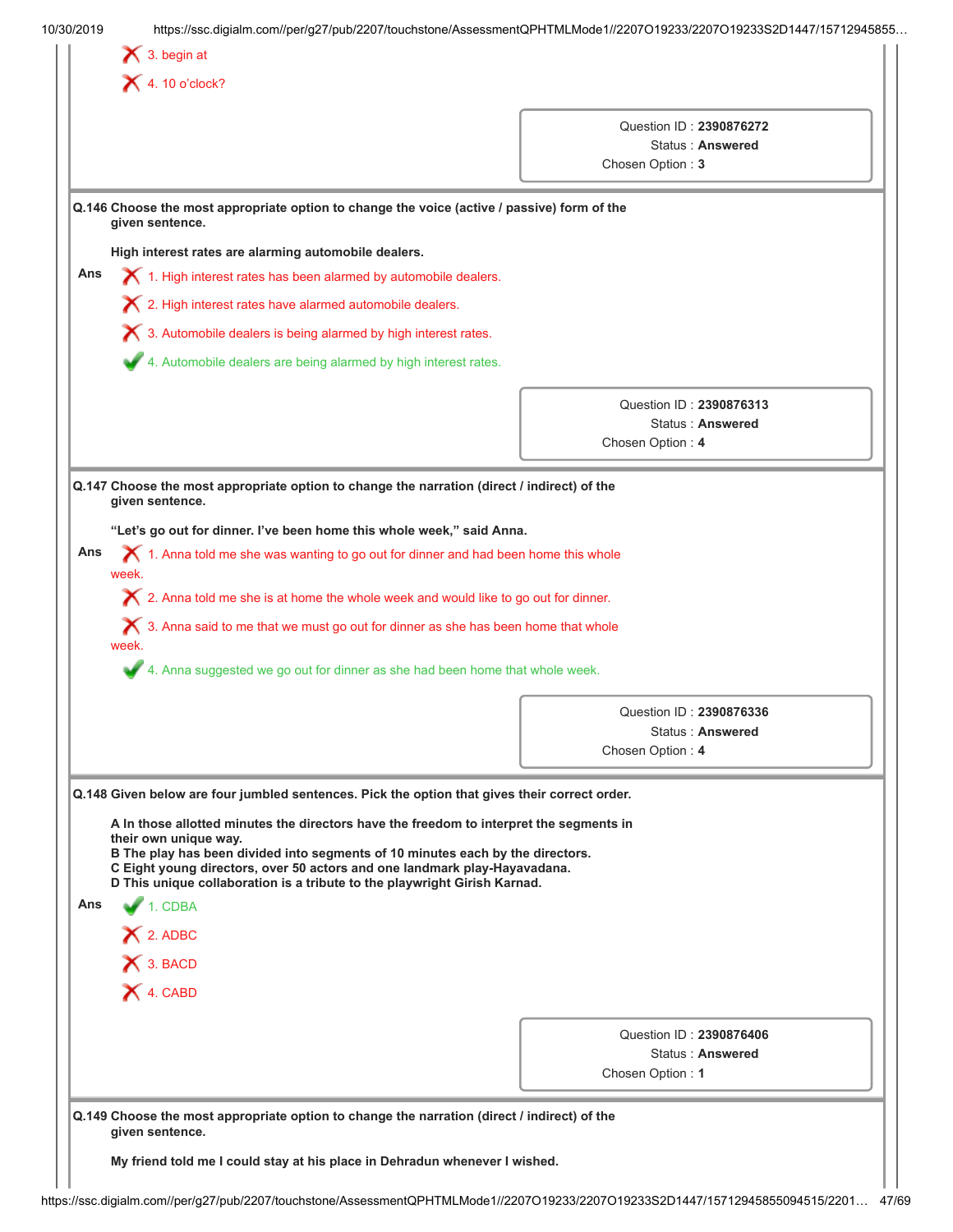| 10/30/2019 | https://ssc.digialm.com//per/g27/pub/2207/touchstone/AssessmentQPHTMLMode1//2207O19233/2207O19233S2D1447/15712945855                                                                                                                                                                                                                           |                                                                 |  |
|------------|------------------------------------------------------------------------------------------------------------------------------------------------------------------------------------------------------------------------------------------------------------------------------------------------------------------------------------------------|-----------------------------------------------------------------|--|
| Ans        | 1. My friend said, "You will be coming to stay at my place in Dehradun whenever you<br>wish."                                                                                                                                                                                                                                                  |                                                                 |  |
|            | 2. My friend said, "You can stay at my place in Dehradun whenever you wish."                                                                                                                                                                                                                                                                   |                                                                 |  |
|            | X 3. My friend said, "If you are wishing to come to Dehradun come and stay in my place."                                                                                                                                                                                                                                                       |                                                                 |  |
|            | X 4. My friend said, "You will come and be staying in my place in Dehradun whenever<br>you wish."                                                                                                                                                                                                                                              |                                                                 |  |
|            |                                                                                                                                                                                                                                                                                                                                                | Question ID: 2390876331<br>Status: Answered<br>Chosen Option: 2 |  |
|            | Q.150 Choose the most appropriate option to change the narration (direct / indirect) of the<br>given sentence.                                                                                                                                                                                                                                 |                                                                 |  |
|            | Rita said, "I'm not feeling well."                                                                                                                                                                                                                                                                                                             |                                                                 |  |
| Ans        | 1. Rita said she will not be feeling well.                                                                                                                                                                                                                                                                                                     |                                                                 |  |
|            | X 2. Rita says that I'm not feeling well.                                                                                                                                                                                                                                                                                                      |                                                                 |  |
|            | 3. Rita said that she was not feeling well.                                                                                                                                                                                                                                                                                                    |                                                                 |  |
|            | X 4. Rita said she is not feeling well.                                                                                                                                                                                                                                                                                                        |                                                                 |  |
|            |                                                                                                                                                                                                                                                                                                                                                | Question ID: 2390876345                                         |  |
|            |                                                                                                                                                                                                                                                                                                                                                | Status: Answered                                                |  |
|            |                                                                                                                                                                                                                                                                                                                                                |                                                                 |  |
|            | Q.151 Given below are four jumbled sentences. Pick the option that gives their correct order.<br>A Therefore an advanced ambulance needs to reach the patient immediately.<br>B A cardiac arrest, as is well known, needs revival within 4 minutes.<br>C A question often asked by us in India is whether we will get timely health care in an | Chosen Option: 3                                                |  |
| Ans        | emergency.<br>D But even in Delhi, the capital city, a patient does not get emergency care.<br>$\blacktriangleright$ 1. CDAB<br>$\bigtimes$ 2. BCAD                                                                                                                                                                                            |                                                                 |  |
|            | $\bigvee$ 3. CBAD                                                                                                                                                                                                                                                                                                                              |                                                                 |  |
|            | $\mathsf{X}$ 4. ABDC                                                                                                                                                                                                                                                                                                                           |                                                                 |  |
|            |                                                                                                                                                                                                                                                                                                                                                | Question ID: 2390876408                                         |  |
|            |                                                                                                                                                                                                                                                                                                                                                | Status: Answered                                                |  |
|            |                                                                                                                                                                                                                                                                                                                                                | Chosen Option: 3                                                |  |
|            | Q.152 Choose the most appropriate option to change the voice (active / passive) form of the<br>given sentence.                                                                                                                                                                                                                                 |                                                                 |  |
|            | Preparations are being made for our Annual fest.                                                                                                                                                                                                                                                                                               |                                                                 |  |
| Ans        | 1. Preparations were being made for our Annual fest.                                                                                                                                                                                                                                                                                           |                                                                 |  |
|            | 2. We are making preparations for our Annual fest.                                                                                                                                                                                                                                                                                             |                                                                 |  |
|            | X 3. We have made preparations for our Annual fest.                                                                                                                                                                                                                                                                                            |                                                                 |  |
|            | 4. Our Annual fest preparations are made.                                                                                                                                                                                                                                                                                                      |                                                                 |  |
|            |                                                                                                                                                                                                                                                                                                                                                | Question ID: 2390876323                                         |  |
|            |                                                                                                                                                                                                                                                                                                                                                | Status: Answered<br>Chosen Option: 2                            |  |

**Q.153 Select the most appropriate idiom ( in the context) to fill in the sentence.**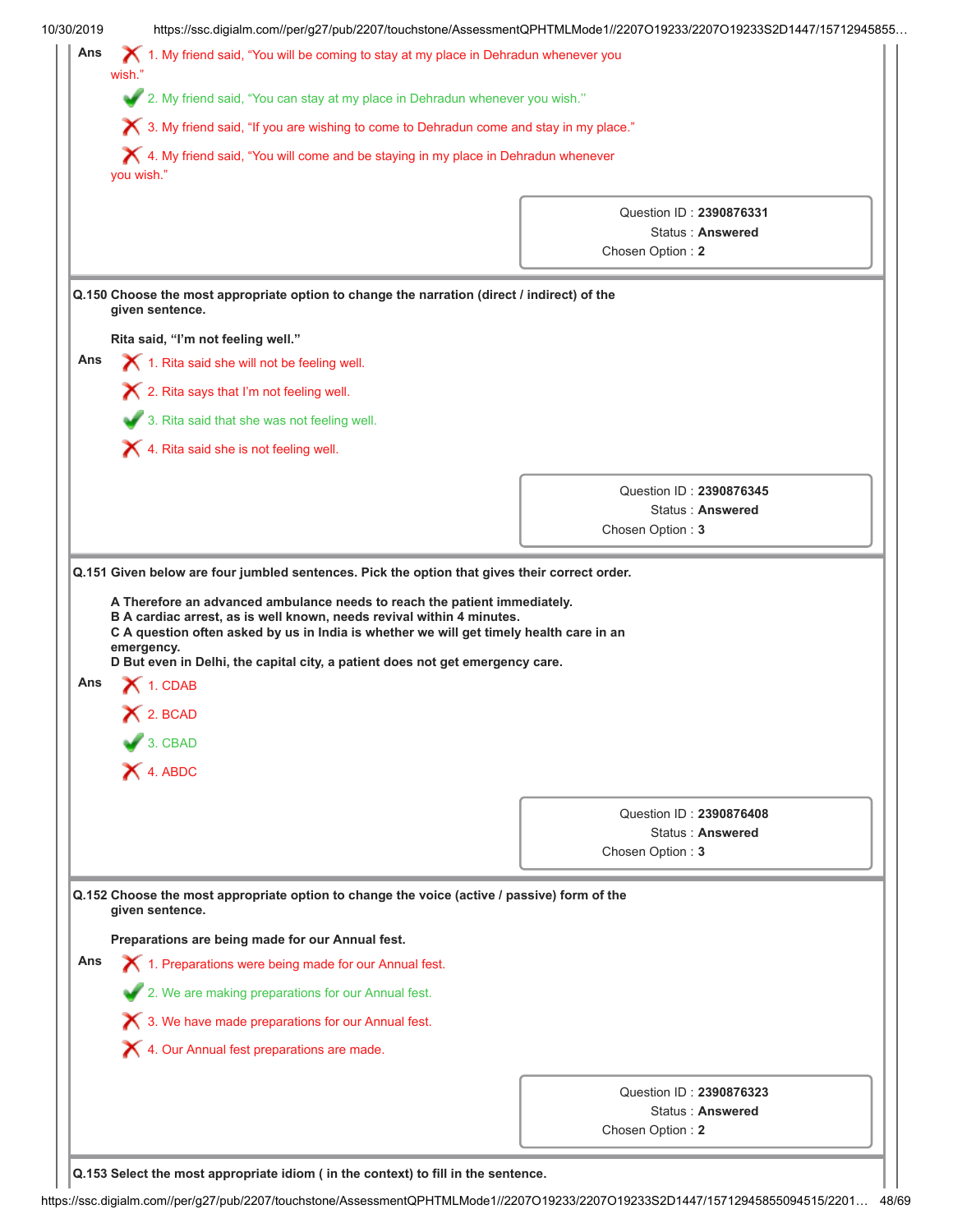| Ans | 1. missed the boat                                                                                                                                                                                |                         |  |
|-----|---------------------------------------------------------------------------------------------------------------------------------------------------------------------------------------------------|-------------------------|--|
|     | $\blacktriangleright$ 2. made a scene                                                                                                                                                             |                         |  |
|     | $\blacktriangleright$ 3. hit the bull's eye                                                                                                                                                       |                         |  |
|     | 4. got cold feet                                                                                                                                                                                  |                         |  |
|     |                                                                                                                                                                                                   |                         |  |
|     |                                                                                                                                                                                                   | Question ID: 2390876421 |  |
|     |                                                                                                                                                                                                   | Status: Answered        |  |
|     |                                                                                                                                                                                                   | Chosen Option: 4        |  |
|     | Comprehension:                                                                                                                                                                                    |                         |  |
|     | Read the following passage and answer the questions that follow.                                                                                                                                  |                         |  |
|     | A few years ago it seemed as if the moment for stand-up comedy had arrived. By the end of<br>2017, stand-up comedians were on the cover of a magazine, signaling the coming of age of             |                         |  |
|     | the industry.<br>The stand-up game attracted investors in the right places: on platforms like Netflix and                                                                                         |                         |  |
|     | Amazon Prime, apart from increasing open mic schedules in venues across cities. Two major<br>companies Comedy Store and Canvas Laugh Club arrived on the scene and were game                      |                         |  |
|     | changers.<br>But despite a heady start, the comic landscape has changed drastically today with stand-up                                                                                           |                         |  |
|     | comedians feeling the brunt of faltering payments and cancelled shows.<br>Despite a good start, the Indian stand-up industry is still unorganized and uncertain for                               |                         |  |
|     | comics.<br>If you ask viral comic Kunal Kamra about the scene, he says that the audience isn't really                                                                                             |                         |  |
|     | 'invested' in the art form at the moment and that only ten or twenty tickets would sell if comics<br>weren't on the internet promoting themselves. And this is despite the surge in open mics and |                         |  |
|     | more stand-ups coming in.                                                                                                                                                                         |                         |  |
|     | Last year, new-age Indian comedy's reputation came under strain when allegations under the<br>#MeToo movement exposed a darker side of the circuit. Since then, the big three comedy              |                         |  |
|     | groups: All India Bakchod, SNG Comedy and East India Comedy, have either disbanded or                                                                                                             |                         |  |
|     | had founding members quit.<br>Jeeya Sethi, a leading comedian says, "It's a good thing that these -collectives have died                                                                          |                         |  |
|     | because they mostly had men with no women being showcased."                                                                                                                                       |                         |  |
|     | Sethi adds saying that it isn't as easy as it sounds. "In a fledgling industry, a viral YouTube<br>video isn't a sign that you've made it". Craft takes time. Every comic who does two open mics  |                         |  |
|     | calls himself a comedian. In my opinion, you have to do comedy for more than 20 years to be<br>a comic. It takes at least five years to find your voice."                                         |                         |  |
|     |                                                                                                                                                                                                   |                         |  |
|     | <b>SubQuestion No: 154</b><br>Q.154 By saying 'the audience has not invested in the stand-up comedy art form' the author                                                                          |                         |  |
|     | means that-                                                                                                                                                                                       |                         |  |
| Ans | $\chi$ 1. there are faltering payments and cancelled shows.                                                                                                                                       |                         |  |
|     | 2. it is a new art form and it will take time to build an audience.                                                                                                                               |                         |  |
|     | X 3. the audience don't wish to develop a sense of humour.                                                                                                                                        |                         |  |
|     | 4. the audience prefers to watch only women comedians.                                                                                                                                            |                         |  |
|     |                                                                                                                                                                                                   |                         |  |
|     |                                                                                                                                                                                                   | Question ID: 2390876449 |  |
|     |                                                                                                                                                                                                   | Status: Answered        |  |
|     |                                                                                                                                                                                                   | Chosen Option: 2        |  |
|     | Comprehension:                                                                                                                                                                                    |                         |  |
|     | Read the following passage and answer the questions that follow.                                                                                                                                  |                         |  |
|     |                                                                                                                                                                                                   |                         |  |
|     | A few years ago it seemed as if the moment for stand-up comedy had arrived. By the end of<br>2017, stand-up comedians were on the cover of a magazine, signaling the coming of age of             |                         |  |
|     | the industry.<br>The stand-up game attracted investors in the right places: on platforms like Netflix and                                                                                         |                         |  |
|     |                                                                                                                                                                                                   |                         |  |
|     | Amazon Prime, apart from increasing open mic schedules in venues across cities. Two major<br>companies Comedy Store and Canvas Laugh Club arrived on the scene and were game                      |                         |  |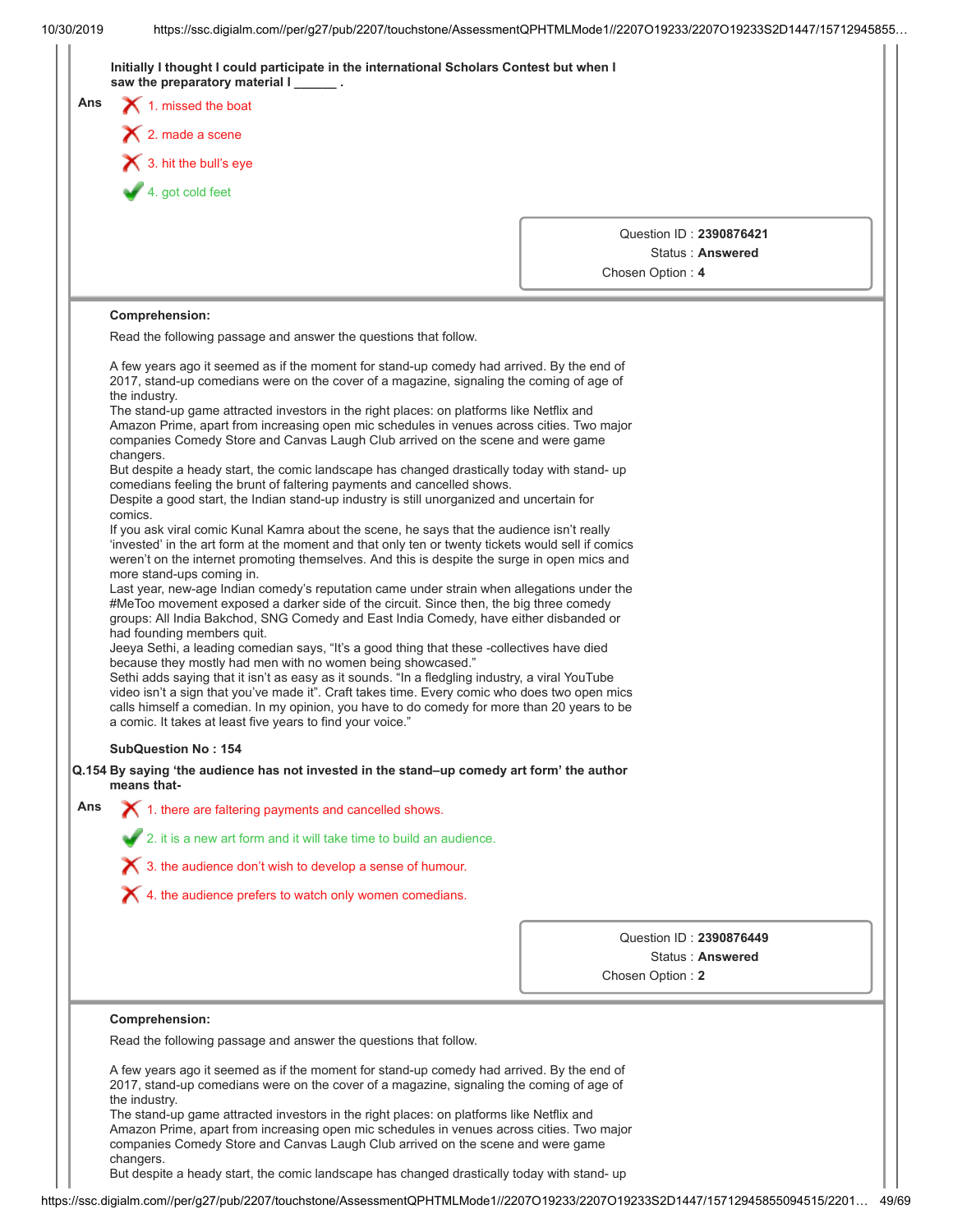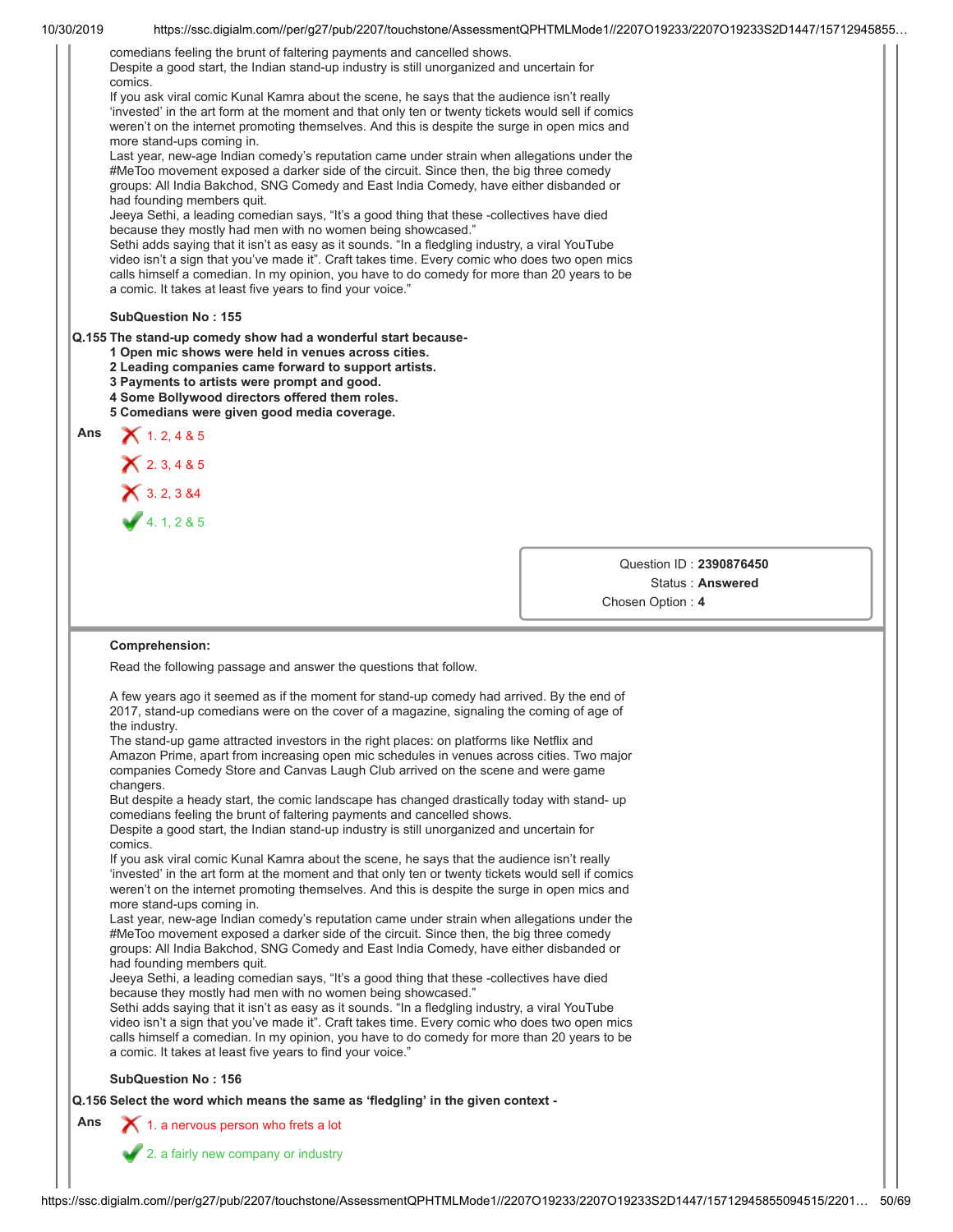| 10/30/2019 | https://ssc.digialm.com//per/g27/pub/2207/touchstone/AssessmentQPHTMLMode1//2207O19233/2207O19233S2D1447/15712945855                                                                                                                                                                                                                                                                                                                                                                                                                                                                                                                                                                                                                                                                                                                                                                                                                                                                                                                                                                                                                                                                                                                                                                                                                                                                                                                                                                                                                                                                                                                                                                                                                                                                                                                                                                            |                  |                                             |  |  |
|------------|-------------------------------------------------------------------------------------------------------------------------------------------------------------------------------------------------------------------------------------------------------------------------------------------------------------------------------------------------------------------------------------------------------------------------------------------------------------------------------------------------------------------------------------------------------------------------------------------------------------------------------------------------------------------------------------------------------------------------------------------------------------------------------------------------------------------------------------------------------------------------------------------------------------------------------------------------------------------------------------------------------------------------------------------------------------------------------------------------------------------------------------------------------------------------------------------------------------------------------------------------------------------------------------------------------------------------------------------------------------------------------------------------------------------------------------------------------------------------------------------------------------------------------------------------------------------------------------------------------------------------------------------------------------------------------------------------------------------------------------------------------------------------------------------------------------------------------------------------------------------------------------------------|------------------|---------------------------------------------|--|--|
|            | 3. a mature person who performs well                                                                                                                                                                                                                                                                                                                                                                                                                                                                                                                                                                                                                                                                                                                                                                                                                                                                                                                                                                                                                                                                                                                                                                                                                                                                                                                                                                                                                                                                                                                                                                                                                                                                                                                                                                                                                                                            |                  |                                             |  |  |
|            | $\boldsymbol{\times}$ 4. a successful and established venture                                                                                                                                                                                                                                                                                                                                                                                                                                                                                                                                                                                                                                                                                                                                                                                                                                                                                                                                                                                                                                                                                                                                                                                                                                                                                                                                                                                                                                                                                                                                                                                                                                                                                                                                                                                                                                   |                  |                                             |  |  |
|            |                                                                                                                                                                                                                                                                                                                                                                                                                                                                                                                                                                                                                                                                                                                                                                                                                                                                                                                                                                                                                                                                                                                                                                                                                                                                                                                                                                                                                                                                                                                                                                                                                                                                                                                                                                                                                                                                                                 | Chosen Option: 2 | Question ID: 2390876451<br>Status: Answered |  |  |
|            | Comprehension:                                                                                                                                                                                                                                                                                                                                                                                                                                                                                                                                                                                                                                                                                                                                                                                                                                                                                                                                                                                                                                                                                                                                                                                                                                                                                                                                                                                                                                                                                                                                                                                                                                                                                                                                                                                                                                                                                  |                  |                                             |  |  |
|            | Read the following passage and answer the questions that follow.                                                                                                                                                                                                                                                                                                                                                                                                                                                                                                                                                                                                                                                                                                                                                                                                                                                                                                                                                                                                                                                                                                                                                                                                                                                                                                                                                                                                                                                                                                                                                                                                                                                                                                                                                                                                                                |                  |                                             |  |  |
|            | A few years ago it seemed as if the moment for stand-up comedy had arrived. By the end of<br>2017, stand-up comedians were on the cover of a magazine, signaling the coming of age of<br>the industry.<br>The stand-up game attracted investors in the right places: on platforms like Netflix and<br>Amazon Prime, apart from increasing open mic schedules in venues across cities. Two major<br>companies Comedy Store and Canvas Laugh Club arrived on the scene and were game<br>changers.<br>But despite a heady start, the comic landscape has changed drastically today with stand- up<br>comedians feeling the brunt of faltering payments and cancelled shows.<br>Despite a good start, the Indian stand-up industry is still unorganized and uncertain for<br>comics.<br>If you ask viral comic Kunal Kamra about the scene, he says that the audience isn't really<br>'invested' in the art form at the moment and that only ten or twenty tickets would sell if comics<br>weren't on the internet promoting themselves. And this is despite the surge in open mics and<br>more stand-ups coming in.<br>Last year, new-age Indian comedy's reputation came under strain when allegations under the<br>#MeToo movement exposed a darker side of the circuit. Since then, the big three comedy<br>groups: All India Bakchod, SNG Comedy and East India Comedy, have either disbanded or<br>had founding members quit.<br>Jeeya Sethi, a leading comedian says, "It's a good thing that these -collectives have died<br>because they mostly had men with no women being showcased."<br>Sethi adds saying that it isn't as easy as it sounds. "In a fledgling industry, a viral YouTube<br>video isn't a sign that you've made it". Craft takes time. Every comic who does two open mics<br>calls himself a comedian. In my opinion, you have to do comedy for more than 20 years to be |                  |                                             |  |  |
|            | a comic. It takes at least five years to find your voice."<br><b>SubQuestion No: 157</b>                                                                                                                                                                                                                                                                                                                                                                                                                                                                                                                                                                                                                                                                                                                                                                                                                                                                                                                                                                                                                                                                                                                                                                                                                                                                                                                                                                                                                                                                                                                                                                                                                                                                                                                                                                                                        |                  |                                             |  |  |
|            | Q.157 How has the situation been reversed from the early success of stand-up comedy?                                                                                                                                                                                                                                                                                                                                                                                                                                                                                                                                                                                                                                                                                                                                                                                                                                                                                                                                                                                                                                                                                                                                                                                                                                                                                                                                                                                                                                                                                                                                                                                                                                                                                                                                                                                                            |                  |                                             |  |  |
| Ans        | 1. Comedians are being offered double the price asked by them.                                                                                                                                                                                                                                                                                                                                                                                                                                                                                                                                                                                                                                                                                                                                                                                                                                                                                                                                                                                                                                                                                                                                                                                                                                                                                                                                                                                                                                                                                                                                                                                                                                                                                                                                                                                                                                  |                  |                                             |  |  |
|            | X 2. SNG Comedy and East India Comedy support the comedians.                                                                                                                                                                                                                                                                                                                                                                                                                                                                                                                                                                                                                                                                                                                                                                                                                                                                                                                                                                                                                                                                                                                                                                                                                                                                                                                                                                                                                                                                                                                                                                                                                                                                                                                                                                                                                                    |                  |                                             |  |  |
|            | X 3. Comedy Store and Canvas Laugh Club are offering bigger platforms to comedians.                                                                                                                                                                                                                                                                                                                                                                                                                                                                                                                                                                                                                                                                                                                                                                                                                                                                                                                                                                                                                                                                                                                                                                                                                                                                                                                                                                                                                                                                                                                                                                                                                                                                                                                                                                                                             |                  |                                             |  |  |
|            | 4. Comedy groups are packing up and founders are resigning.                                                                                                                                                                                                                                                                                                                                                                                                                                                                                                                                                                                                                                                                                                                                                                                                                                                                                                                                                                                                                                                                                                                                                                                                                                                                                                                                                                                                                                                                                                                                                                                                                                                                                                                                                                                                                                     |                  |                                             |  |  |
|            |                                                                                                                                                                                                                                                                                                                                                                                                                                                                                                                                                                                                                                                                                                                                                                                                                                                                                                                                                                                                                                                                                                                                                                                                                                                                                                                                                                                                                                                                                                                                                                                                                                                                                                                                                                                                                                                                                                 |                  |                                             |  |  |
|            |                                                                                                                                                                                                                                                                                                                                                                                                                                                                                                                                                                                                                                                                                                                                                                                                                                                                                                                                                                                                                                                                                                                                                                                                                                                                                                                                                                                                                                                                                                                                                                                                                                                                                                                                                                                                                                                                                                 | Chosen Option: 4 | Question ID: 2390876452<br>Status: Answered |  |  |
|            | <b>Comprehension:</b>                                                                                                                                                                                                                                                                                                                                                                                                                                                                                                                                                                                                                                                                                                                                                                                                                                                                                                                                                                                                                                                                                                                                                                                                                                                                                                                                                                                                                                                                                                                                                                                                                                                                                                                                                                                                                                                                           |                  |                                             |  |  |
|            | Read the following passage and answer the questions that follow.                                                                                                                                                                                                                                                                                                                                                                                                                                                                                                                                                                                                                                                                                                                                                                                                                                                                                                                                                                                                                                                                                                                                                                                                                                                                                                                                                                                                                                                                                                                                                                                                                                                                                                                                                                                                                                |                  |                                             |  |  |
|            | A few years ago it seemed as if the moment for stand-up comedy had arrived. By the end of<br>2017, stand-up comedians were on the cover of a magazine, signaling the coming of age of<br>the industry.<br>The stand-up game attracted investors in the right places: on platforms like Netflix and<br>Amazon Prime, apart from increasing open mic schedules in venues across cities. Two major<br>companies Comedy Store and Canvas Laugh Club arrived on the scene and were game<br>changers.<br>But despite a heady start, the comic landscape has changed drastically today with stand- up<br>comedians feeling the brunt of faltering payments and cancelled shows.<br>Despite a good start, the Indian stand-up industry is still unorganized and uncertain for<br>comics.<br>If you ask viral comic Kunal Kamra about the scene, he says that the audience isn't really                                                                                                                                                                                                                                                                                                                                                                                                                                                                                                                                                                                                                                                                                                                                                                                                                                                                                                                                                                                                                  |                  |                                             |  |  |
|            | 'invested' in the art form at the moment and that only ten or twenty tickets would sell if comics<br>weren't on the internet promoting themselves. And this is despite the surge in open mics and<br>more stand-ups coming in.<br>Last year, new-age Indian comedy's reputation came under strain when allegations under the                                                                                                                                                                                                                                                                                                                                                                                                                                                                                                                                                                                                                                                                                                                                                                                                                                                                                                                                                                                                                                                                                                                                                                                                                                                                                                                                                                                                                                                                                                                                                                    |                  |                                             |  |  |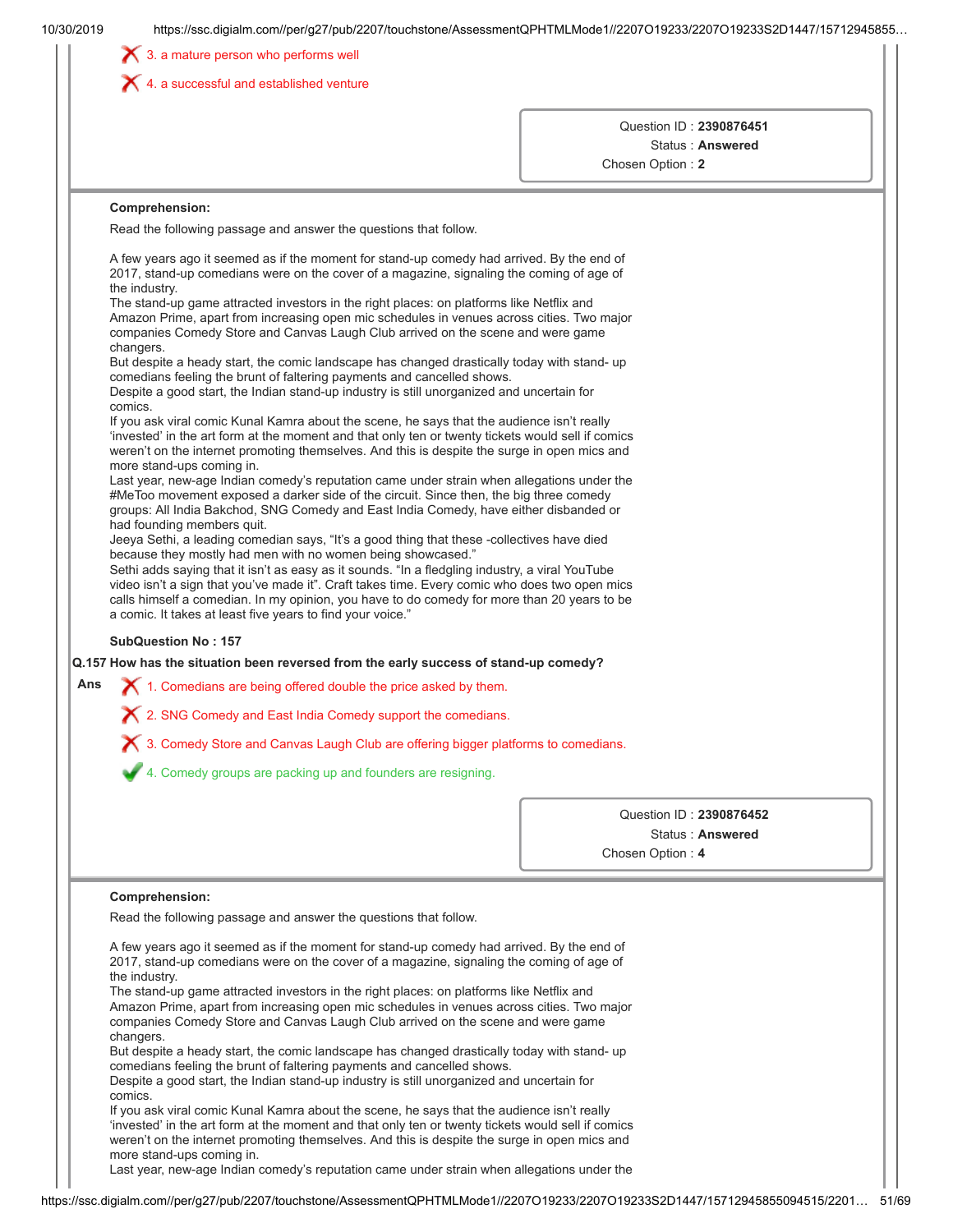|     | #MeToo movement exposed a darker side of the circuit. Since then, the big three comedy                                                                         |                                             |  |
|-----|----------------------------------------------------------------------------------------------------------------------------------------------------------------|---------------------------------------------|--|
|     | groups: All India Bakchod, SNG Comedy and East India Comedy, have either disbanded or<br>had founding members quit.                                            |                                             |  |
|     | Jeeya Sethi, a leading comedian says, "It's a good thing that these -collectives have died                                                                     |                                             |  |
|     | because they mostly had men with no women being showcased."<br>Sethi adds saying that it isn't as easy as it sounds. "In a fledgling industry, a viral YouTube |                                             |  |
|     | video isn't a sign that you've made it". Craft takes time. Every comic who does two open mics                                                                  |                                             |  |
|     | calls himself a comedian. In my opinion, you have to do comedy for more than 20 years to be<br>a comic. It takes at least five years to find your voice."      |                                             |  |
|     | <b>SubQuestion No: 158</b>                                                                                                                                     |                                             |  |
|     | Q.158 Sethi believes that-                                                                                                                                     |                                             |  |
|     | 1 The road to success is only through YouTube.<br>2 A a viral YouTube video is a sign of success.                                                              |                                             |  |
|     | 3 Comedy is an art form and takes hard work and patience.<br>4 The true comic artist takes years to find one's voice.                                          |                                             |  |
| Ans | $X$ 1.182                                                                                                                                                      |                                             |  |
|     | X 2.183                                                                                                                                                        |                                             |  |
|     | 3.384                                                                                                                                                          |                                             |  |
|     | $X$ 4.2 & 4                                                                                                                                                    |                                             |  |
|     |                                                                                                                                                                |                                             |  |
|     |                                                                                                                                                                | Question ID: 2390876453                     |  |
|     |                                                                                                                                                                | Status: Answered                            |  |
|     |                                                                                                                                                                | Chosen Option: 3                            |  |
|     | Q.159 Pick a word opposite in meaning to                                                                                                                       |                                             |  |
|     |                                                                                                                                                                |                                             |  |
|     | optimistic.                                                                                                                                                    |                                             |  |
| Ans |                                                                                                                                                                |                                             |  |
|     | $\blacktriangleright$ 1. energetic                                                                                                                             |                                             |  |
|     | $\blacktriangleright$ 2. realistic                                                                                                                             |                                             |  |
|     | $\blacktriangleright$ 3. pessimistic                                                                                                                           |                                             |  |
|     | $\blacktriangleright$ 4. idealistic                                                                                                                            |                                             |  |
|     |                                                                                                                                                                |                                             |  |
|     |                                                                                                                                                                | Question ID: 2390876416                     |  |
|     |                                                                                                                                                                | Status: Answered<br>Chosen Option: 3        |  |
|     |                                                                                                                                                                |                                             |  |
|     | Q.160 Choose the most appropriate option to change the voice (active / passive) form of the<br>given sentence.                                                 |                                             |  |
|     | Do you think that the government will accept our demands?                                                                                                      |                                             |  |
|     | $\chi$ 1. Do you think that our demands have been accepted by the government?                                                                                  |                                             |  |
| Ans | X 2. Do you think we will accept the government demands?                                                                                                       |                                             |  |
|     | 3. Do you think that our demands will be accepted by the government?                                                                                           |                                             |  |
|     | X 4. Do you think that the government is going to accept our demands?                                                                                          |                                             |  |
|     |                                                                                                                                                                |                                             |  |
|     |                                                                                                                                                                | Question ID: 2390876327<br>Status: Answered |  |
|     |                                                                                                                                                                | Chosen Option: 3                            |  |
|     |                                                                                                                                                                |                                             |  |
|     | Q.161 Select the most appropriate idiom ( in the context) to fill in the sentence.                                                                             |                                             |  |
|     | During the staff meeting there was a lot of ruckus since many didn't _____ with the<br>authorities.                                                            |                                             |  |
| Ans | $\blacktriangleright$ 1. move up in the world                                                                                                                  |                                             |  |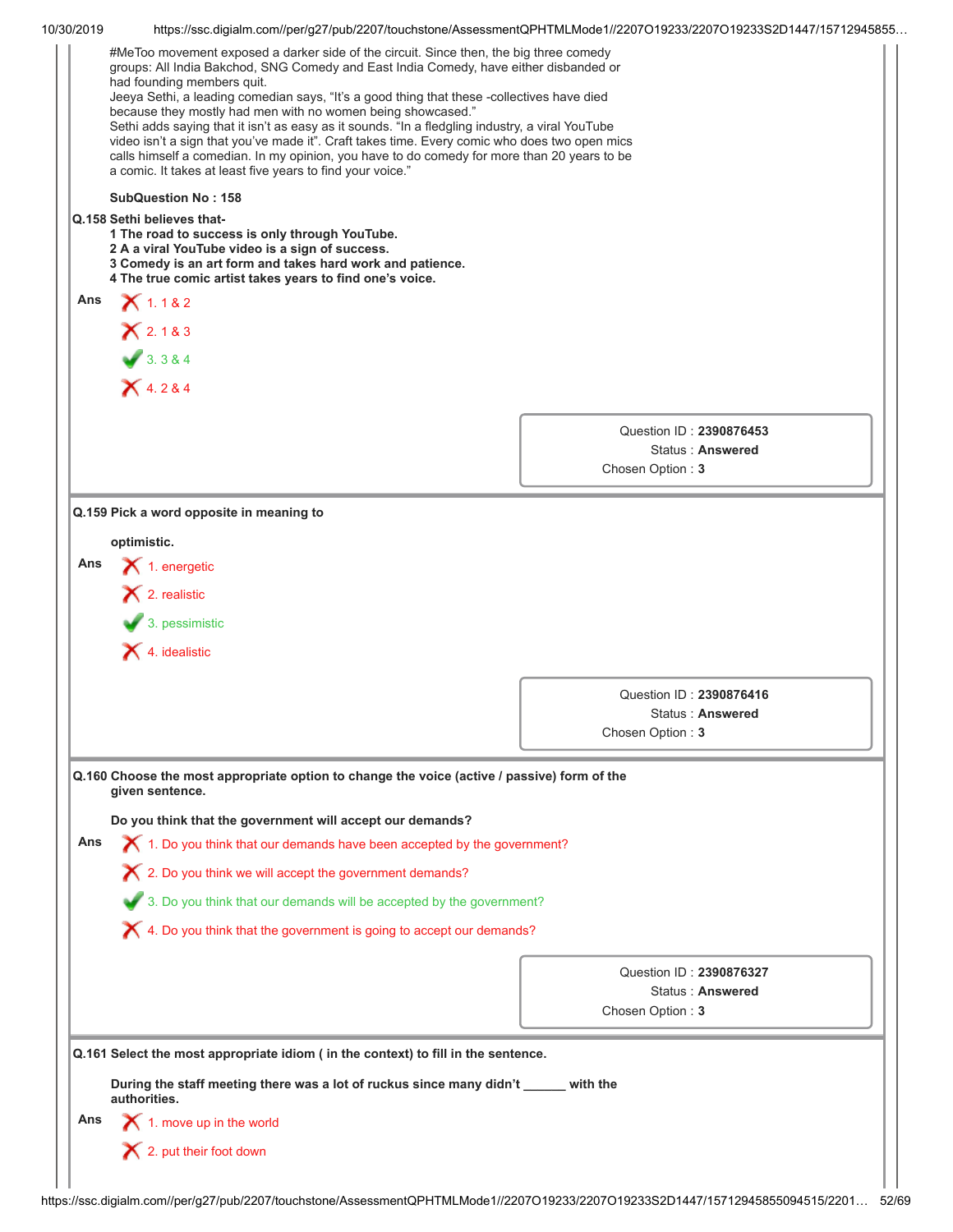| 10/30/2019 | https://ssc.digialm.com//per/g27/pub/2207/touchstone/AssessmentQPHTMLMode1//2207O19233/2207O19233S2D1447/15712945855 |                   |                                                        |
|------------|----------------------------------------------------------------------------------------------------------------------|-------------------|--------------------------------------------------------|
|            | $\bullet$ 3. see eye to eye                                                                                          |                   |                                                        |
|            | X 4. put their best foot forward                                                                                     |                   |                                                        |
|            |                                                                                                                      | Chosen Option: -- | Question ID: 2390876418<br><b>Status: Not Answered</b> |
|            | Q.162 Identify the word that is misspelt.                                                                            |                   |                                                        |
| Ans        | $\blacktriangleright$ 1. implement                                                                                   |                   |                                                        |
|            | $\mathsf{\times}$ 2. Immediate                                                                                       |                   |                                                        |
|            | $\bigvee$ 3. iliterate                                                                                               |                   |                                                        |
|            | X 4. illogical                                                                                                       |                   |                                                        |
|            |                                                                                                                      |                   | Question ID: 2390876439                                |
|            |                                                                                                                      |                   | Status: Answered                                       |
|            |                                                                                                                      | Chosen Option: 3  |                                                        |
|            | Q.163 Identify the segment in the sentence, which contains the grammatical error.                                    |                   |                                                        |
|            | What shall we do on ourselves this evening?                                                                          |                   |                                                        |
| Ans        | $\blacktriangleright$ 1. this evening                                                                                |                   |                                                        |
|            | $\sqrt{2}$ . on ourselves                                                                                            |                   |                                                        |
|            | 1 3. What shall                                                                                                      |                   |                                                        |
|            | $\bigtimes$ 4. we do                                                                                                 |                   |                                                        |
|            |                                                                                                                      |                   |                                                        |
|            |                                                                                                                      |                   | Question ID: 2390876275                                |
|            |                                                                                                                      | Chosen Option: 2  | Status: Answered                                       |
|            |                                                                                                                      |                   |                                                        |
|            | Q.164 Choose the most appropriate option to change the narration (direct / indirect) of the<br>given sentence.       |                   |                                                        |
|            | "Go on, apply for the job," said my best friend.                                                                     |                   |                                                        |
| Ans        | 1. My best friend had said to me to go on and apply for the job.                                                     |                   |                                                        |
|            | X 2. You should apply for the job my best friend said.                                                               |                   |                                                        |
|            | X 3. My best friend says I should go off and apply for the job.                                                      |                   |                                                        |
|            | 4. My best friend encouraged me to apply for the job.                                                                |                   |                                                        |
|            |                                                                                                                      |                   |                                                        |
|            |                                                                                                                      |                   | Question ID: 2390876337                                |
|            |                                                                                                                      | Chosen Option: 4  | <b>Status: Answered</b>                                |
|            |                                                                                                                      |                   |                                                        |
|            | Q.165 Choose the most appropriate option to change the voice (active / passive) form of the<br>given sentence.       |                   |                                                        |
|            | People are reading the articles on using plastic waste innovatively with interest.                                   |                   |                                                        |
|            |                                                                                                                      |                   |                                                        |
| Ans        | $\boldsymbol{\times}$ 1. People were reading the articles on using plastic waste innovatively with interest.         |                   |                                                        |
|            | 2. The articles on using plastic waste innovatively are being read with interest.                                    |                   |                                                        |
|            | X 3. People have been reading the articles on using plastic waste innovatively with                                  |                   |                                                        |
|            | interest.<br>$\blacktriangleright$ 4. The articles on innovative use of plastic waste are read with interest.        |                   |                                                        |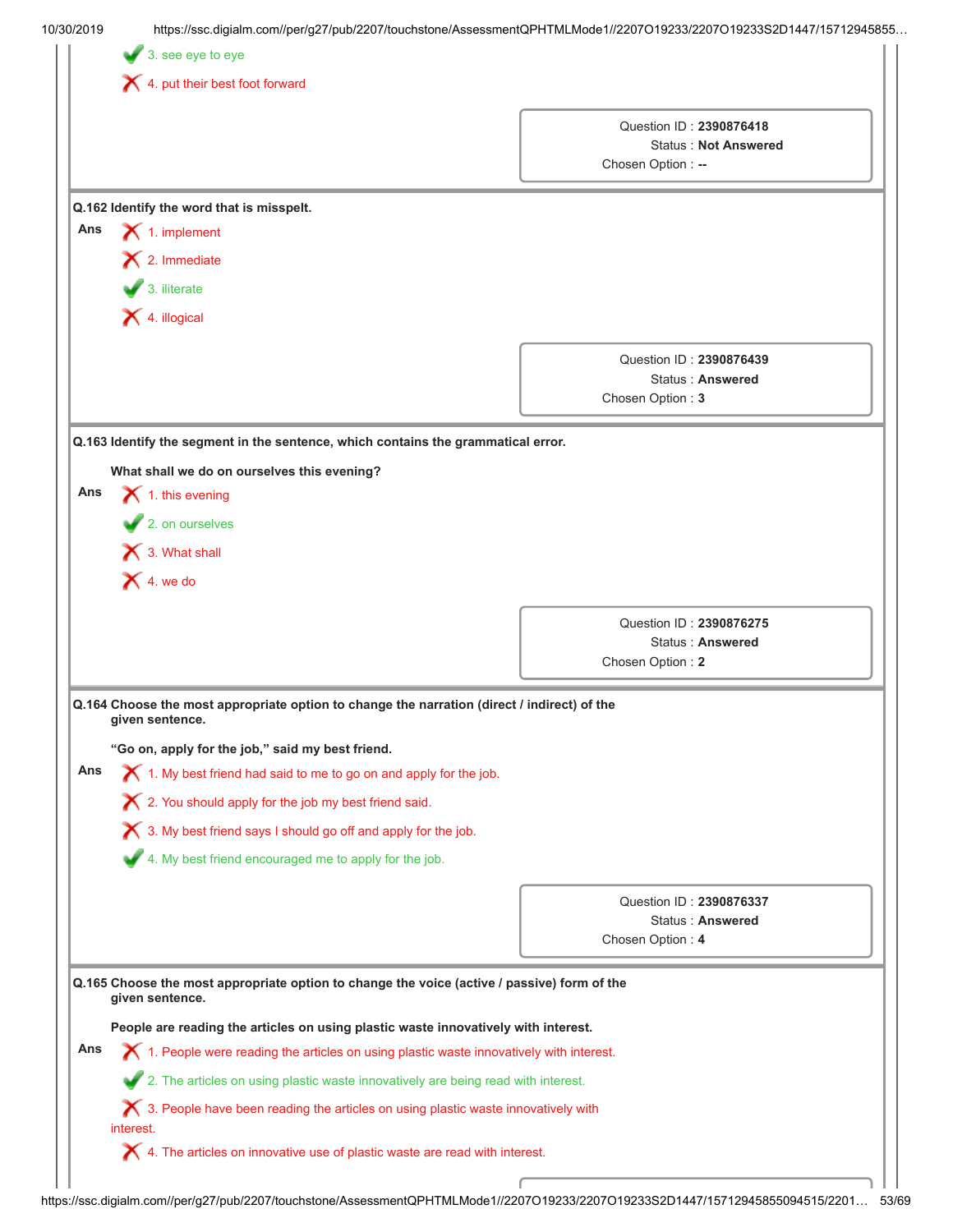| 10/30/2019 | https://ssc.digialm.com//per/g27/pub/2207/touchstone/AssessmentQPHTMLMode1//2207O19233/2207O19233S2D1447/15712945855 |
|------------|----------------------------------------------------------------------------------------------------------------------|
|            |                                                                                                                      |

|     |                                                                                                                                                                                                                                                                                                                                                                                                                                   | Question ID: 2390876326<br>Status: Answered<br>Chosen Option: 2 |
|-----|-----------------------------------------------------------------------------------------------------------------------------------------------------------------------------------------------------------------------------------------------------------------------------------------------------------------------------------------------------------------------------------------------------------------------------------|-----------------------------------------------------------------|
|     | Q.166 Identify the best way to improve the underlined part of the given sentence. If there is<br>no improvement required, select 'no improvement'.                                                                                                                                                                                                                                                                                |                                                                 |
|     | You have been so unwell! How you feeling now?                                                                                                                                                                                                                                                                                                                                                                                     |                                                                 |
| Ans | $\blacktriangleright$ 1. you are feeling                                                                                                                                                                                                                                                                                                                                                                                          |                                                                 |
|     | $\blacktriangleright$ 2. you is feeling                                                                                                                                                                                                                                                                                                                                                                                           |                                                                 |
|     | 3. are you feeling                                                                                                                                                                                                                                                                                                                                                                                                                |                                                                 |
|     | 4. No improvement                                                                                                                                                                                                                                                                                                                                                                                                                 |                                                                 |
|     |                                                                                                                                                                                                                                                                                                                                                                                                                                   |                                                                 |
|     |                                                                                                                                                                                                                                                                                                                                                                                                                                   | Question ID: 2390876299                                         |
|     |                                                                                                                                                                                                                                                                                                                                                                                                                                   | Status: Answered<br>Chosen Option: 3                            |
|     |                                                                                                                                                                                                                                                                                                                                                                                                                                   |                                                                 |
|     | Q.167 Given below are four jumbled sentences. Pick the option that gives their correct order.                                                                                                                                                                                                                                                                                                                                     |                                                                 |
| Ans | B Post this announcement a video of a crocodile attacking a dog has gone viral<br>causing people to panic further.<br>C The authorities have announced that more crocodiles would be sighted once the<br>waters recede.<br>D After the monsoon deluge the Forest Department of Vadodara has so far rescued<br>three crocodiles which had swum into residential areas.<br>1. DACB<br>$\bigtimes$ 2. BDAC<br>X 3. ADBC<br>X 4. DCAB |                                                                 |
|     |                                                                                                                                                                                                                                                                                                                                                                                                                                   | Question ID: 2390876399                                         |
|     |                                                                                                                                                                                                                                                                                                                                                                                                                                   |                                                                 |
|     |                                                                                                                                                                                                                                                                                                                                                                                                                                   | Status: Answered                                                |
|     |                                                                                                                                                                                                                                                                                                                                                                                                                                   | Chosen Option: 1                                                |
|     | Q.168 Choose the most appropriate option to change the narration (direct / indirect) of the<br>given sentence.<br>My grandfather wished that God should give me success in my new venture. He<br>further said that his prayers would always be with me.                                                                                                                                                                           |                                                                 |
|     | $\chi$ 1. My grandfather wished to me, "May God give to you success in your new venture!<br>My prayers are always with you."                                                                                                                                                                                                                                                                                                      |                                                                 |
|     | $\boldsymbol{\times}$ 2. My grandfather says to me, "God might give you success in your new venture! My<br>prayers are always going to be with you."                                                                                                                                                                                                                                                                              |                                                                 |
|     | 3. My grandfather said to me, "May God give you success in your new venture! My<br>prayers will always be with you."                                                                                                                                                                                                                                                                                                              |                                                                 |
|     | X 4. My grandfather said to me, "Maybe God will give you success in your new venture!<br>My prayers would always be with you."                                                                                                                                                                                                                                                                                                    |                                                                 |
|     |                                                                                                                                                                                                                                                                                                                                                                                                                                   | Question ID: 2390876356                                         |
| Ans |                                                                                                                                                                                                                                                                                                                                                                                                                                   | Status: Answered                                                |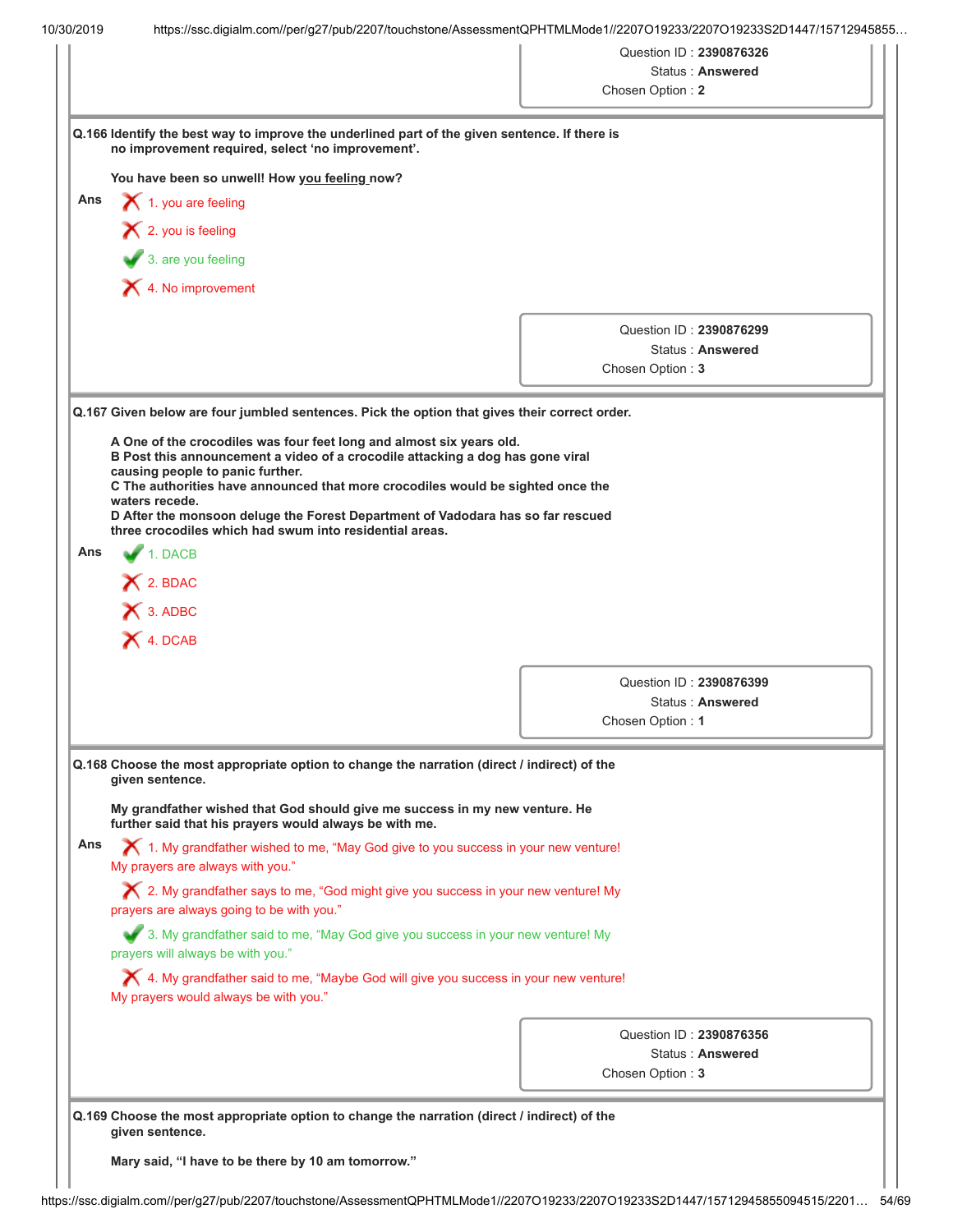| Ans | 1. Mary says to me that she has to be there by 10 am.                                                                                                                                                                                                                                          |                  |                                             |  |  |
|-----|------------------------------------------------------------------------------------------------------------------------------------------------------------------------------------------------------------------------------------------------------------------------------------------------|------------------|---------------------------------------------|--|--|
|     |                                                                                                                                                                                                                                                                                                |                  |                                             |  |  |
|     | X 2. Mary tells me she has to be there by 10 am tomorrow.                                                                                                                                                                                                                                      |                  |                                             |  |  |
|     | 3. Mary told me that she had to be there by 10 am the next day.                                                                                                                                                                                                                                |                  |                                             |  |  |
|     | X 4. Mary is telling me that she has to be there by 10 am tomorrow.                                                                                                                                                                                                                            |                  |                                             |  |  |
|     |                                                                                                                                                                                                                                                                                                |                  | Question ID: 2390876338                     |  |  |
|     |                                                                                                                                                                                                                                                                                                |                  | Status: Answered                            |  |  |
|     |                                                                                                                                                                                                                                                                                                | Chosen Option: 3 |                                             |  |  |
|     | Q.170 Select the most appropriate option to fill in the blank.                                                                                                                                                                                                                                 |                  |                                             |  |  |
|     | When my friend suggested going to the mall for lunch, I agreed ______.                                                                                                                                                                                                                         |                  |                                             |  |  |
| Ans | $\blacksquare$ 1. at once                                                                                                                                                                                                                                                                      |                  |                                             |  |  |
|     | $\mathsf{\times}$ 2. at large                                                                                                                                                                                                                                                                  |                  |                                             |  |  |
|     | $\bigtimes$ 3. at ease                                                                                                                                                                                                                                                                         |                  |                                             |  |  |
|     | X 4. at most                                                                                                                                                                                                                                                                                   |                  |                                             |  |  |
|     |                                                                                                                                                                                                                                                                                                |                  |                                             |  |  |
|     |                                                                                                                                                                                                                                                                                                |                  | Question ID: 2390876359                     |  |  |
|     |                                                                                                                                                                                                                                                                                                |                  | Status: Answered                            |  |  |
|     |                                                                                                                                                                                                                                                                                                |                  |                                             |  |  |
| Ans | Q.171 Choose the most appropriate option to change the narration (direct / indirect) of the<br>given sentence.<br>"You should lock your car as there have been some instances of theft," said Anil.<br>X 1. There have been instances of theft so I should lock my car was told to me by Anil. | Chosen Option: 1 |                                             |  |  |
|     | 2. Anil advised me that I should lock my car as there had been some instances of theft.<br>X 3. There have been some instances of theft so I should have locked my car said Anil.<br>X 4. Anil said he must lock his car because there were some instances of theft.                           | Chosen Option: 2 | Question ID: 2390876335<br>Status: Answered |  |  |
|     | Q.172 Choose the most appropriate option to change the narration (direct / indirect) of the                                                                                                                                                                                                    |                  |                                             |  |  |
|     | given sentence.<br>My uncle said, "Just my luck! I've missed the bus again."                                                                                                                                                                                                                   |                  |                                             |  |  |
| Ans | $\chi$ 1. My uncle says that he is unlucky as he has missed the bus again.                                                                                                                                                                                                                     |                  |                                             |  |  |
|     | X 2. My uncle exclaimed that he is once again lucky to miss the bus.                                                                                                                                                                                                                           |                  |                                             |  |  |
|     | 3. My uncle exclaimed that he was unlucky as he had missed the bus again.                                                                                                                                                                                                                      |                  |                                             |  |  |
|     | X 4. My uncle said he was lucky as he had missed the bus again.                                                                                                                                                                                                                                |                  |                                             |  |  |
|     |                                                                                                                                                                                                                                                                                                |                  |                                             |  |  |
|     |                                                                                                                                                                                                                                                                                                |                  | Question ID: 2390876355                     |  |  |
|     |                                                                                                                                                                                                                                                                                                |                  |                                             |  |  |
|     |                                                                                                                                                                                                                                                                                                |                  |                                             |  |  |
|     |                                                                                                                                                                                                                                                                                                |                  |                                             |  |  |
|     |                                                                                                                                                                                                                                                                                                |                  |                                             |  |  |
|     |                                                                                                                                                                                                                                                                                                |                  |                                             |  |  |
|     |                                                                                                                                                                                                                                                                                                |                  |                                             |  |  |
|     |                                                                                                                                                                                                                                                                                                |                  |                                             |  |  |
|     |                                                                                                                                                                                                                                                                                                |                  |                                             |  |  |
|     |                                                                                                                                                                                                                                                                                                |                  |                                             |  |  |
|     |                                                                                                                                                                                                                                                                                                |                  |                                             |  |  |
|     |                                                                                                                                                                                                                                                                                                |                  |                                             |  |  |
|     |                                                                                                                                                                                                                                                                                                |                  | Status: Answered                            |  |  |

https://ssc.digialm.com//per/g27/pub/2207/touchstone/AssessmentQPHTMLMode1//2207O19233/2207O19233S2D1447/15712945855094515/2201… 55/69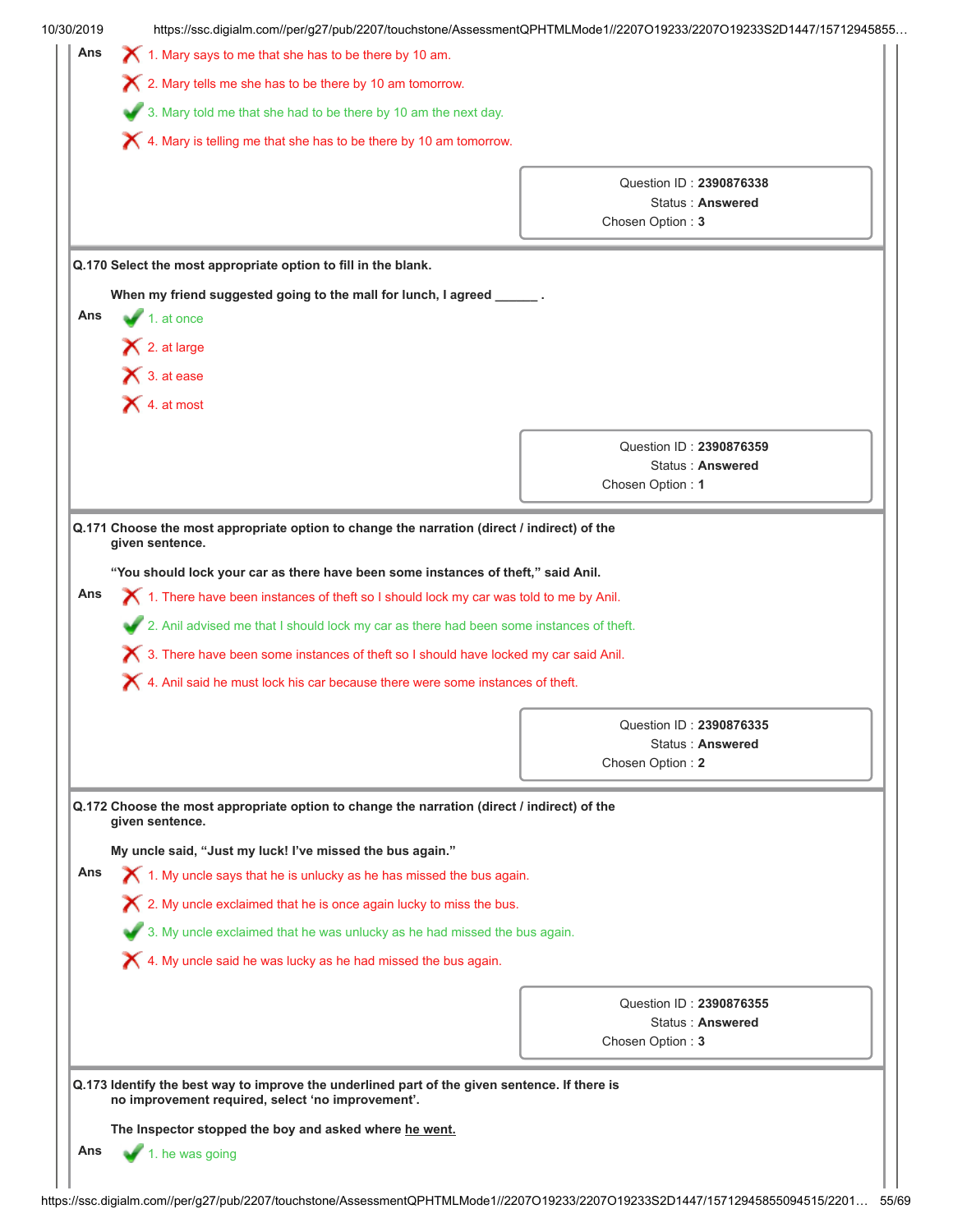|     | 2. No improvement                                                                                                                                                                                                                                                           |                  |                                             |  |
|-----|-----------------------------------------------------------------------------------------------------------------------------------------------------------------------------------------------------------------------------------------------------------------------------|------------------|---------------------------------------------|--|
|     |                                                                                                                                                                                                                                                                             |                  |                                             |  |
|     | $\bigtimes$ 3. he has gone                                                                                                                                                                                                                                                  |                  |                                             |  |
|     | $\blacktriangleright$ 4. he had going                                                                                                                                                                                                                                       |                  |                                             |  |
|     |                                                                                                                                                                                                                                                                             |                  | Question ID: 2390876295                     |  |
|     |                                                                                                                                                                                                                                                                             |                  | Status: Answered                            |  |
|     |                                                                                                                                                                                                                                                                             | Chosen Option: 1 |                                             |  |
|     | Q.174 Choose the most appropriate option to change the voice (active / passive) form of the<br>given sentence.                                                                                                                                                              |                  |                                             |  |
|     | An apple carries about 100 million useful bacteria.                                                                                                                                                                                                                         |                  |                                             |  |
| Ans | 1. The useful bacteria to be carried in an apple is about 100 million.                                                                                                                                                                                                      |                  |                                             |  |
|     | X 2. An apple will carry about 100 million useful bacteria.                                                                                                                                                                                                                 |                  |                                             |  |
|     | 3. About 100 million useful bacteria are carried by an apple.                                                                                                                                                                                                               |                  |                                             |  |
|     | X 4. About 100 million useful bacteria are being carried by an apple.                                                                                                                                                                                                       |                  |                                             |  |
|     |                                                                                                                                                                                                                                                                             |                  |                                             |  |
|     |                                                                                                                                                                                                                                                                             |                  | Question ID: 2390876320<br>Status: Answered |  |
|     |                                                                                                                                                                                                                                                                             | Chosen Option: 3 |                                             |  |
|     | One can soon feast (1) _______ eyes on Humayun's Tomb (2) _______ Safdarjung Tomb at night ,with the government deciding to keep 10 heritage (3) ______ open to the (4) ______<br>from sunrise $(5)$ ________ 9 p.m. The announcement was made $(6)$ _______ morning by the |                  |                                             |  |
|     | <b>SubQuestion No: 175</b><br>Q.175 Select the most appropriate option to fill in blank No.1<br>$\blacktriangleright$ 1. ours<br>$\blacktriangleright$ 2. theirs<br>$\bullet$ 3. one's                                                                                      |                  |                                             |  |
| Ans | $\overline{\mathsf{X}}$ 4. her's                                                                                                                                                                                                                                            |                  |                                             |  |
|     |                                                                                                                                                                                                                                                                             | Chosen Option: 3 | Question ID: 2390876381<br>Status: Answered |  |
|     |                                                                                                                                                                                                                                                                             |                  |                                             |  |
|     | Comprehension:<br>Read the following passage and fill in each blank with words chosen from options given                                                                                                                                                                    |                  |                                             |  |
|     | One can soon feast (1) ______ eyes on Humayun's Tomb (2) ______ Safdarjung Tomb at<br>night, with the government deciding to keep 10 heritage (3) ______ open to the (4)<br>from sunrise (5) 9 p.m. The announcement was made (6) ______ morning by the                     |                  |                                             |  |
|     | Union Minister for Culture and (7) ________. Currently, most monuments (8) ________ for visitors at 6pm. The change in timings (9) _________ effective for a period (10) ________ 3 years.<br><b>SubQuestion No: 176</b>                                                    |                  |                                             |  |
|     | Q.176 Select the most appropriate option to fill in blank No.2                                                                                                                                                                                                              |                  |                                             |  |
|     | $\bigtimes$ 1. both                                                                                                                                                                                                                                                         |                  |                                             |  |
|     | $\sqrt{2}$ and                                                                                                                                                                                                                                                              |                  |                                             |  |
| Ans | $\bigtimes$ 3. therefore                                                                                                                                                                                                                                                    |                  |                                             |  |

https://ssc.digialm.com//per/g27/pub/2207/touchstone/AssessmentQPHTMLMode1//2207O19233/2207O19233S2D1447/15712945855094515/2201… 56/69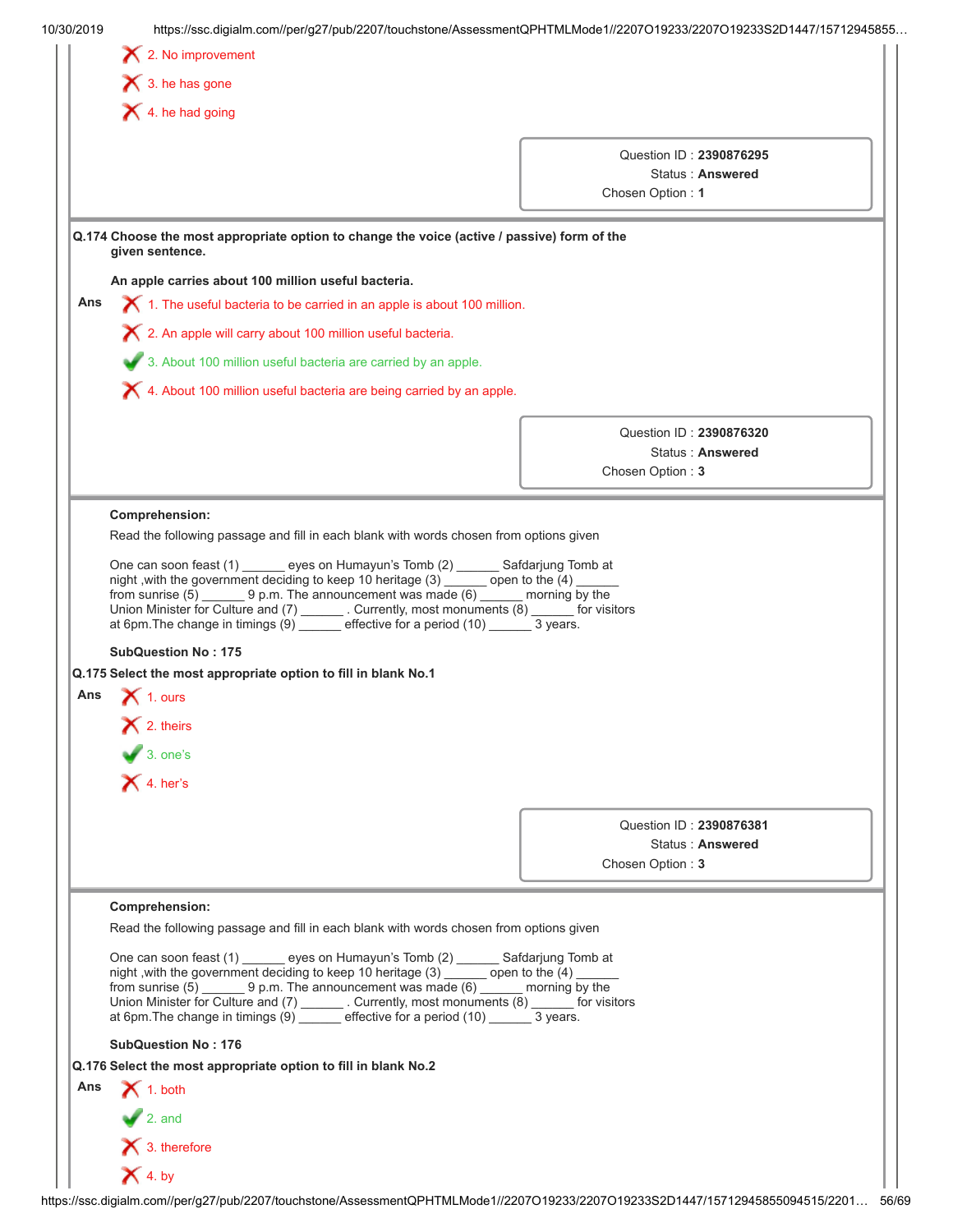|     |                                                                                                                                                                                                                                                                                                                                                                                                                                                                                                                                                                                                                                                                                 | Chosen Option: 2 | Question ID: 2390876382<br>Status: Answered |
|-----|---------------------------------------------------------------------------------------------------------------------------------------------------------------------------------------------------------------------------------------------------------------------------------------------------------------------------------------------------------------------------------------------------------------------------------------------------------------------------------------------------------------------------------------------------------------------------------------------------------------------------------------------------------------------------------|------------------|---------------------------------------------|
|     |                                                                                                                                                                                                                                                                                                                                                                                                                                                                                                                                                                                                                                                                                 |                  |                                             |
|     | Comprehension:                                                                                                                                                                                                                                                                                                                                                                                                                                                                                                                                                                                                                                                                  |                  |                                             |
|     | Read the following passage and fill in each blank with words chosen from options given                                                                                                                                                                                                                                                                                                                                                                                                                                                                                                                                                                                          |                  |                                             |
|     | One can soon feast (1) ______ eyes on Humayun's Tomb (2) ______ Safdarjung Tomb at<br>night, with the government deciding to keep 10 heritage (3) ______ open to the (4)<br>from sunrise $(5)$ ________ 9 p.m. The announcement was made $(6)$ _______ morning by the<br>Union Minister for Culture and (7) ________. Currently, most monuments (8) _______ for visitors<br>at 6pm. The change in timings (9) _______ effective for a period (10) _______ 3 years.                                                                                                                                                                                                              |                  |                                             |
|     | <b>SubQuestion No: 177</b>                                                                                                                                                                                                                                                                                                                                                                                                                                                                                                                                                                                                                                                      |                  |                                             |
|     | Q.177 Select the most appropriate option to fill in blank No. 3                                                                                                                                                                                                                                                                                                                                                                                                                                                                                                                                                                                                                 |                  |                                             |
| Ans | $\blacktriangleright$ 1. monuments                                                                                                                                                                                                                                                                                                                                                                                                                                                                                                                                                                                                                                              |                  |                                             |
|     | $\mathsf{\times}$ 2. apartments                                                                                                                                                                                                                                                                                                                                                                                                                                                                                                                                                                                                                                                 |                  |                                             |
|     | $\blacktriangleright$ 3. building                                                                                                                                                                                                                                                                                                                                                                                                                                                                                                                                                                                                                                               |                  |                                             |
|     |                                                                                                                                                                                                                                                                                                                                                                                                                                                                                                                                                                                                                                                                                 |                  |                                             |
|     | X 4. monument                                                                                                                                                                                                                                                                                                                                                                                                                                                                                                                                                                                                                                                                   |                  |                                             |
|     |                                                                                                                                                                                                                                                                                                                                                                                                                                                                                                                                                                                                                                                                                 |                  | Question ID: 2390876383                     |
|     |                                                                                                                                                                                                                                                                                                                                                                                                                                                                                                                                                                                                                                                                                 |                  | Status: Answered                            |
|     |                                                                                                                                                                                                                                                                                                                                                                                                                                                                                                                                                                                                                                                                                 | Chosen Option: 1 |                                             |
| Ans | from sunrise $(5)$ 9 p.m. The announcement was made $(6)$ ______ morning by the<br>Union Minister for Culture and (7) ________. Currently, most monuments (8) _______ for visitors<br>at 6pm. The change in timings $(9)$ effective for a period $(10)$ 3 years.<br><b>SubQuestion No: 178</b><br>Q.178 Select the most appropriate option to fill in blank No.4<br>$\blacktriangleright$ 1. residents                                                                                                                                                                                                                                                                          |                  |                                             |
|     | $\blacktriangleright$ 2. public<br>$\mathsf{\times}$ 3. peoples<br>$\bigtimes$ 4. mob                                                                                                                                                                                                                                                                                                                                                                                                                                                                                                                                                                                           |                  |                                             |
|     |                                                                                                                                                                                                                                                                                                                                                                                                                                                                                                                                                                                                                                                                                 |                  |                                             |
|     |                                                                                                                                                                                                                                                                                                                                                                                                                                                                                                                                                                                                                                                                                 |                  | Question ID: 2390876384<br>Status: Answered |
|     |                                                                                                                                                                                                                                                                                                                                                                                                                                                                                                                                                                                                                                                                                 | Chosen Option: 2 |                                             |
|     | <b>Comprehension:</b><br>Read the following passage and fill in each blank with words chosen from options given<br>One can soon feast (1) ______ eyes on Humayun's Tomb (2) ______ Safdarjung Tomb at<br>night, with the government deciding to keep 10 heritage (3) ______ open to the (4)<br>from sunrise $(5)$ ________ 9 p.m. The announcement was made $(6)$ _______ morning by the<br>Union Minister for Culture and $(7)$ ________. Currently, most monuments $(8)$ _________ for visitors<br>at 6pm. The change in timings $(9)$ effective for a period $(10)$ 3 years.<br><b>SubQuestion No: 179</b><br>Q.179 Select the most appropriate option to fill in blank No.5 |                  |                                             |
| Ans |                                                                                                                                                                                                                                                                                                                                                                                                                                                                                                                                                                                                                                                                                 |                  |                                             |
|     | $\bigtimes$ 1. by<br>$\mathsf{X}$ 2. for                                                                                                                                                                                                                                                                                                                                                                                                                                                                                                                                                                                                                                        |                  |                                             |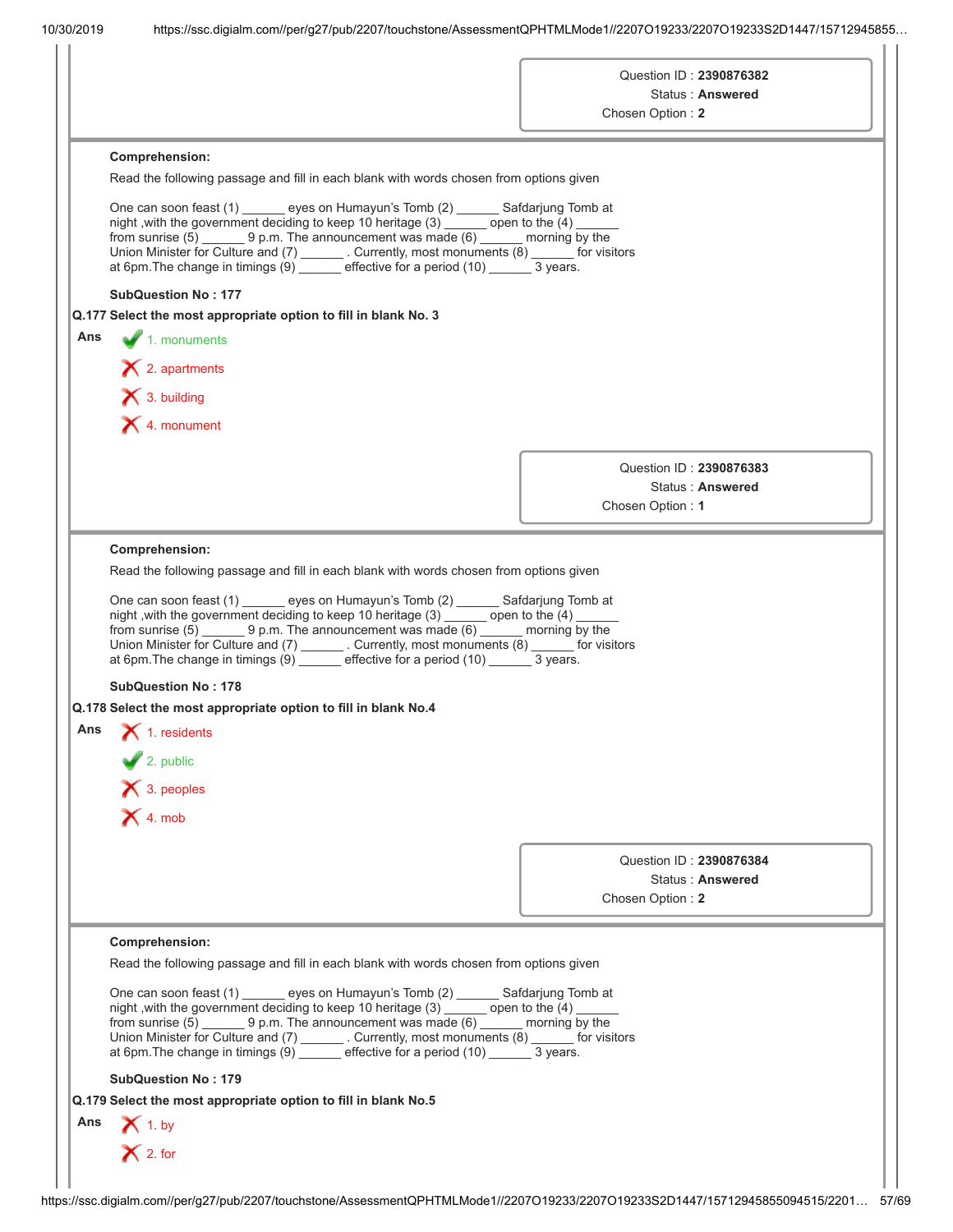|     | https://ssc.digialm.com//per/g27/pub/2207/touchstone/AssessmentQPHTMLMode1//2207O19233/2207O19233S2D1447/15712945855                                                                                                                                                                                                                                                                                      |                         |                  |
|-----|-----------------------------------------------------------------------------------------------------------------------------------------------------------------------------------------------------------------------------------------------------------------------------------------------------------------------------------------------------------------------------------------------------------|-------------------------|------------------|
|     | $3.$ till                                                                                                                                                                                                                                                                                                                                                                                                 |                         |                  |
|     | $\mathsf{X}$ 4. in                                                                                                                                                                                                                                                                                                                                                                                        |                         |                  |
|     |                                                                                                                                                                                                                                                                                                                                                                                                           |                         |                  |
|     |                                                                                                                                                                                                                                                                                                                                                                                                           | Question ID: 2390876385 |                  |
|     |                                                                                                                                                                                                                                                                                                                                                                                                           |                         | Status: Answered |
|     |                                                                                                                                                                                                                                                                                                                                                                                                           | Chosen Option: 3        |                  |
|     | Comprehension:                                                                                                                                                                                                                                                                                                                                                                                            |                         |                  |
|     | Read the following passage and fill in each blank with words chosen from options given                                                                                                                                                                                                                                                                                                                    |                         |                  |
|     | One can soon feast (1) ______ eyes on Humayun's Tomb (2) _______ Safdarjung Tomb at                                                                                                                                                                                                                                                                                                                       |                         |                  |
|     | night, with the government deciding to keep 10 heritage (3) ______ open to the (4)                                                                                                                                                                                                                                                                                                                        |                         |                  |
|     | from sunrise $(5)$ ________ 9 p.m. The announcement was made $(6)$ _______ morning by the<br>Union Minister for Culture and (7) ________. Currently, most monuments (8) _______ for visitors                                                                                                                                                                                                              |                         |                  |
|     | at 6pm. The change in timings (9) ______ effective for a period (10) ______ 3 years.                                                                                                                                                                                                                                                                                                                      |                         |                  |
|     | <b>SubQuestion No: 180</b>                                                                                                                                                                                                                                                                                                                                                                                |                         |                  |
|     | Q.180 Select the most appropriate option to fill in blank No.6.                                                                                                                                                                                                                                                                                                                                           |                         |                  |
| Ans | $\bigtimes$ 1. those                                                                                                                                                                                                                                                                                                                                                                                      |                         |                  |
|     | $\bigtimes$ 2. that                                                                                                                                                                                                                                                                                                                                                                                       |                         |                  |
|     | $\mathsf{X}$ 3. then                                                                                                                                                                                                                                                                                                                                                                                      |                         |                  |
|     |                                                                                                                                                                                                                                                                                                                                                                                                           |                         |                  |
|     | $\blacktriangleright$ 4. this                                                                                                                                                                                                                                                                                                                                                                             |                         |                  |
|     |                                                                                                                                                                                                                                                                                                                                                                                                           |                         |                  |
|     |                                                                                                                                                                                                                                                                                                                                                                                                           | Question ID: 2390876386 | Status: Answered |
|     |                                                                                                                                                                                                                                                                                                                                                                                                           | Chosen Option: 4        |                  |
|     | One can soon feast (1) ______ eyes on Humayun's Tomb (2) ______ Safdarjung Tomb at                                                                                                                                                                                                                                                                                                                        |                         |                  |
|     | night, with the government deciding to keep 10 heritage (3) ______ open to the (4)<br>from sunrise $(5)$ ________ 9 p.m. The announcement was made $(6)$ _______ morning by the<br>Union Minister for Culture and (7) _________. Currently, most monuments (8) _______ for visitors<br>at 6pm. The change in timings (9) ______ effective for a period (10) ______ 3 years.<br><b>SubQuestion No: 181</b> |                         |                  |
|     | Q.181 Select the most appropriate option to fill in blank No.7                                                                                                                                                                                                                                                                                                                                            |                         |                  |
| Ans | $\blacktriangleright$ 1. Tour                                                                                                                                                                                                                                                                                                                                                                             |                         |                  |
|     | $\blacktriangleright$ 2. Tourists                                                                                                                                                                                                                                                                                                                                                                         |                         |                  |
|     | 3. Tourism                                                                                                                                                                                                                                                                                                                                                                                                |                         |                  |
|     |                                                                                                                                                                                                                                                                                                                                                                                                           |                         |                  |
|     | X 4. Tourist                                                                                                                                                                                                                                                                                                                                                                                              |                         |                  |
|     |                                                                                                                                                                                                                                                                                                                                                                                                           | Question ID: 2390876387 |                  |
|     |                                                                                                                                                                                                                                                                                                                                                                                                           |                         | Status: Answered |
|     |                                                                                                                                                                                                                                                                                                                                                                                                           | Chosen Option: 3        |                  |
|     |                                                                                                                                                                                                                                                                                                                                                                                                           |                         |                  |
|     | Comprehension:                                                                                                                                                                                                                                                                                                                                                                                            |                         |                  |
|     | Read the following passage and fill in each blank with words chosen from options given                                                                                                                                                                                                                                                                                                                    |                         |                  |
|     | One can soon feast (1) _______ eyes on Humayun's Tomb (2) _______ Safdarjung Tomb at night, with the government deciding to keep 10 heritage (3) _______ open to the (4) ______<br>from sunrise $(5)$ ________ 9 p.m. The announcement was made $(6)$ _______ morning by the<br>Union Minister for Culture and (7) ________. Currently, most monuments (8) _______ for visitors                           |                         |                  |
|     | at 6pm. The change in timings (9) effective for a period (10) 3 years.                                                                                                                                                                                                                                                                                                                                    |                         |                  |
|     | <b>SubQuestion No: 182</b><br>Q.182 Select the most appropriate option to fill in blank No. 8                                                                                                                                                                                                                                                                                                             |                         |                  |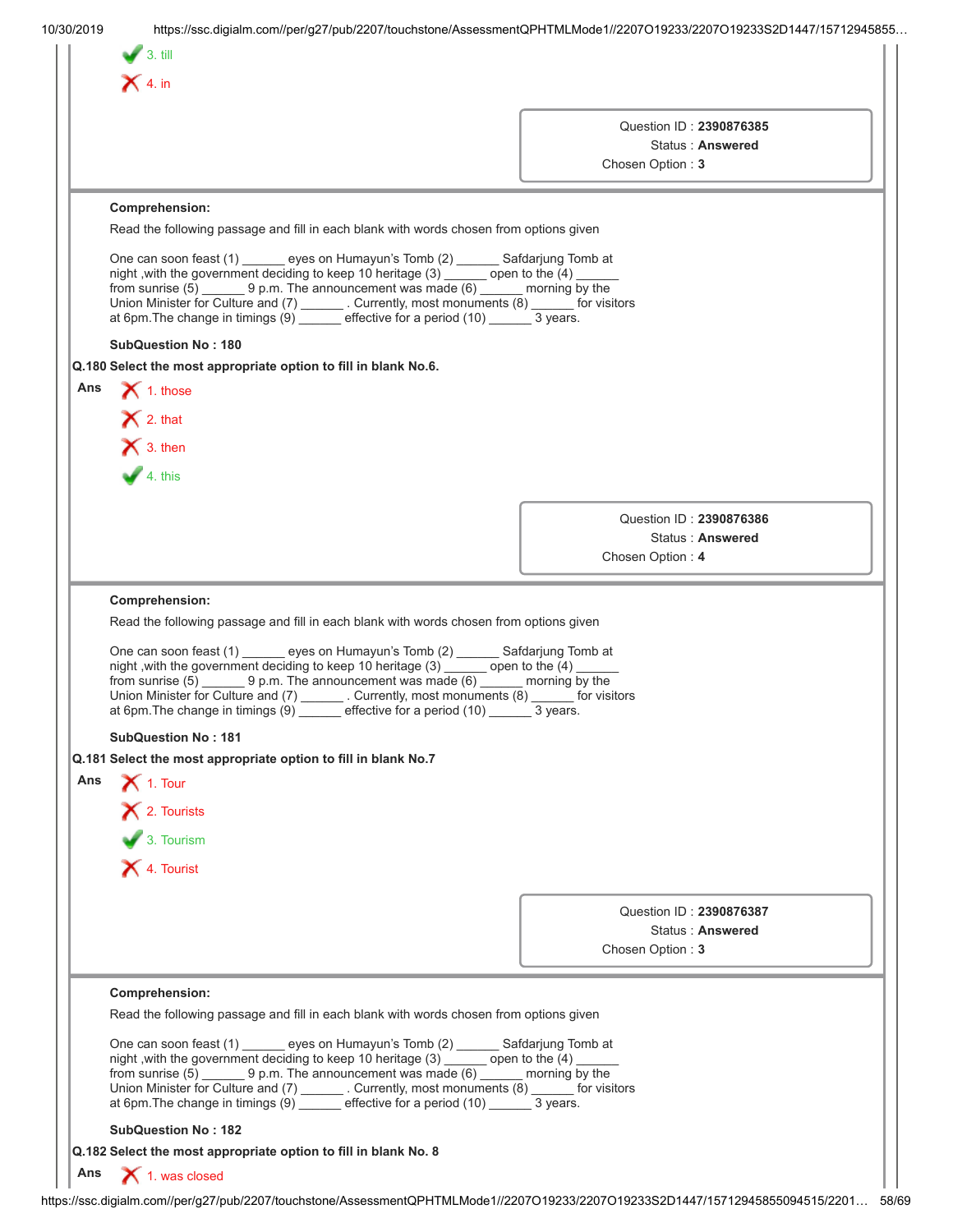| $2.$ close                                                             |                                                                                                                                                                                                                                                                                                                                                                                                                                                                                                                                                                                                  |                                             |
|------------------------------------------------------------------------|--------------------------------------------------------------------------------------------------------------------------------------------------------------------------------------------------------------------------------------------------------------------------------------------------------------------------------------------------------------------------------------------------------------------------------------------------------------------------------------------------------------------------------------------------------------------------------------------------|---------------------------------------------|
|                                                                        | 3. having closed                                                                                                                                                                                                                                                                                                                                                                                                                                                                                                                                                                                 |                                             |
|                                                                        | X 4. was being closed                                                                                                                                                                                                                                                                                                                                                                                                                                                                                                                                                                            |                                             |
|                                                                        |                                                                                                                                                                                                                                                                                                                                                                                                                                                                                                                                                                                                  |                                             |
|                                                                        |                                                                                                                                                                                                                                                                                                                                                                                                                                                                                                                                                                                                  | Question ID: 2390876388<br>Status: Answered |
|                                                                        |                                                                                                                                                                                                                                                                                                                                                                                                                                                                                                                                                                                                  | Chosen Option: 2                            |
|                                                                        |                                                                                                                                                                                                                                                                                                                                                                                                                                                                                                                                                                                                  |                                             |
|                                                                        | Comprehension:                                                                                                                                                                                                                                                                                                                                                                                                                                                                                                                                                                                   |                                             |
|                                                                        | Read the following passage and fill in each blank with words chosen from options given                                                                                                                                                                                                                                                                                                                                                                                                                                                                                                           |                                             |
|                                                                        | One can soon feast (1) _______ eyes on Humayun's Tomb (2) _______ Safdarjung Tomb at                                                                                                                                                                                                                                                                                                                                                                                                                                                                                                             |                                             |
|                                                                        | night, with the government deciding to keep 10 heritage (3) ______ open to the (4) _<br>from sunrise $(5)$ ________ 9 p.m. The announcement was made $(6)$ _______ morning by the                                                                                                                                                                                                                                                                                                                                                                                                                |                                             |
|                                                                        | Union Minister for Culture and (7) _________. Currently, most monuments (8) _______ for visitors                                                                                                                                                                                                                                                                                                                                                                                                                                                                                                 |                                             |
|                                                                        | at 6pm. The change in timings (9) effective for a period (10) 3 years.                                                                                                                                                                                                                                                                                                                                                                                                                                                                                                                           |                                             |
|                                                                        | <b>SubQuestion No: 183</b>                                                                                                                                                                                                                                                                                                                                                                                                                                                                                                                                                                       |                                             |
|                                                                        | Q.183 Select the most appropriate option to fill in blank No. 9                                                                                                                                                                                                                                                                                                                                                                                                                                                                                                                                  |                                             |
| Ans                                                                    | 1. would have been                                                                                                                                                                                                                                                                                                                                                                                                                                                                                                                                                                               |                                             |
|                                                                        | $\bullet$ 2. will be                                                                                                                                                                                                                                                                                                                                                                                                                                                                                                                                                                             |                                             |
|                                                                        | $\bigtimes$ 3. has been                                                                                                                                                                                                                                                                                                                                                                                                                                                                                                                                                                          |                                             |
|                                                                        | 1. will have been                                                                                                                                                                                                                                                                                                                                                                                                                                                                                                                                                                                |                                             |
|                                                                        |                                                                                                                                                                                                                                                                                                                                                                                                                                                                                                                                                                                                  |                                             |
|                                                                        |                                                                                                                                                                                                                                                                                                                                                                                                                                                                                                                                                                                                  | Question ID: 2390876389                     |
|                                                                        |                                                                                                                                                                                                                                                                                                                                                                                                                                                                                                                                                                                                  | Status: Answered                            |
|                                                                        |                                                                                                                                                                                                                                                                                                                                                                                                                                                                                                                                                                                                  | Chosen Option: 2                            |
| Ans<br>$\bigtimes$ 1. about<br>$\mathsf{X}$ 2. into<br>$\bigvee$ 3. of | One can soon feast (1) ______ eyes on Humayun's Tomb (2) _______ Safdarjung Tomb at<br>night, with the government deciding to keep 10 heritage (3) ______ open to the (4) ____<br>from sunrise $(5)$ __________ 9 p.m. The announcement was made $(6)$ ________ morning by the<br>Union Minister for Culture and (7) ________. Currently, most monuments (8) ________ for visitors at 6pm. The change in timings (9) _________ effective for a period (10) __________ 3 years.<br><b>SubQuestion No: 184</b><br>Q.184 Select the most appropriate option to fill in blank No. 10<br>X 4. through |                                             |
|                                                                        |                                                                                                                                                                                                                                                                                                                                                                                                                                                                                                                                                                                                  | Question ID: 2390876390                     |
|                                                                        |                                                                                                                                                                                                                                                                                                                                                                                                                                                                                                                                                                                                  | Status: Answered<br>Chosen Option: 3        |
|                                                                        |                                                                                                                                                                                                                                                                                                                                                                                                                                                                                                                                                                                                  |                                             |
|                                                                        | Q.185 Given below are four jumbled sentences. Pick the option that gives their correct order.                                                                                                                                                                                                                                                                                                                                                                                                                                                                                                    |                                             |
|                                                                        | A Its chief feature is that the reader is given the opportunity to play along and engage<br>in the process of deduction.<br>B A whodunit is a kind of detective story made famous by Agatha Christie.<br>C Thus, along with the protagonist the reader is also involved in solving the case.<br>D As the reader goes along he/she takes note of the clues, deduces and tries to                                                                                                                                                                                                                  |                                             |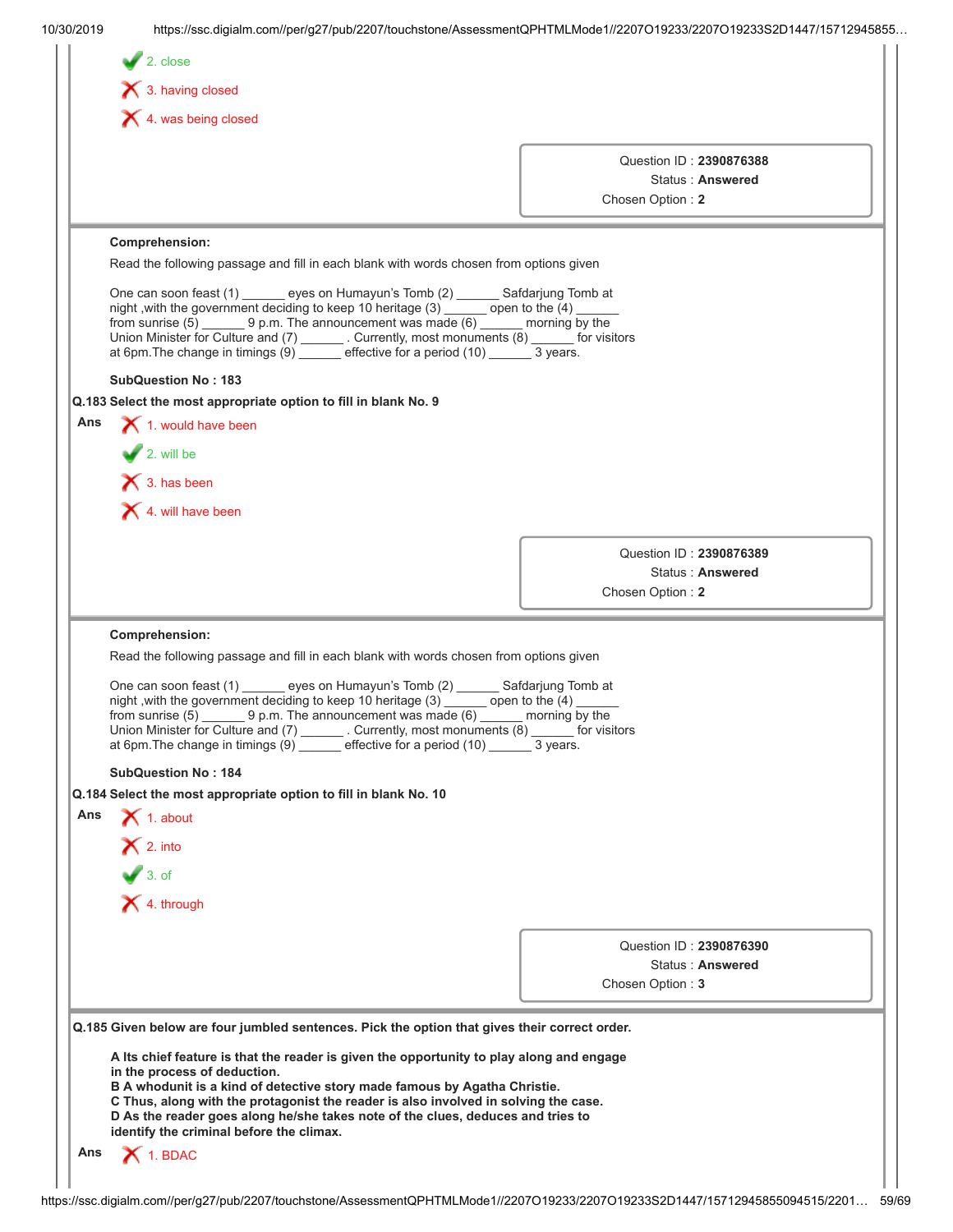| 10/30/2019 | https://ssc.digialm.com//per/g27/pub/2207/touchstone/AssessmentQPHTMLMode1//2207O19233/2207O19233S2D1447/15712945855                                                                                                                                                                                                                                                                                                                                                                                                                                                                                                                                                                                                                                                                                                                                                                                                                                                                                                                                                                                          |                  |                         |  |
|------------|---------------------------------------------------------------------------------------------------------------------------------------------------------------------------------------------------------------------------------------------------------------------------------------------------------------------------------------------------------------------------------------------------------------------------------------------------------------------------------------------------------------------------------------------------------------------------------------------------------------------------------------------------------------------------------------------------------------------------------------------------------------------------------------------------------------------------------------------------------------------------------------------------------------------------------------------------------------------------------------------------------------------------------------------------------------------------------------------------------------|------------------|-------------------------|--|
|            | $\bigtimes$ 2. ABCD                                                                                                                                                                                                                                                                                                                                                                                                                                                                                                                                                                                                                                                                                                                                                                                                                                                                                                                                                                                                                                                                                           |                  |                         |  |
|            | X 3. DABC                                                                                                                                                                                                                                                                                                                                                                                                                                                                                                                                                                                                                                                                                                                                                                                                                                                                                                                                                                                                                                                                                                     |                  |                         |  |
|            | $4.$ BADC                                                                                                                                                                                                                                                                                                                                                                                                                                                                                                                                                                                                                                                                                                                                                                                                                                                                                                                                                                                                                                                                                                     |                  |                         |  |
|            |                                                                                                                                                                                                                                                                                                                                                                                                                                                                                                                                                                                                                                                                                                                                                                                                                                                                                                                                                                                                                                                                                                               |                  |                         |  |
|            |                                                                                                                                                                                                                                                                                                                                                                                                                                                                                                                                                                                                                                                                                                                                                                                                                                                                                                                                                                                                                                                                                                               |                  | Question ID: 2390876397 |  |
|            |                                                                                                                                                                                                                                                                                                                                                                                                                                                                                                                                                                                                                                                                                                                                                                                                                                                                                                                                                                                                                                                                                                               |                  | Status: Answered        |  |
|            |                                                                                                                                                                                                                                                                                                                                                                                                                                                                                                                                                                                                                                                                                                                                                                                                                                                                                                                                                                                                                                                                                                               | Chosen Option: 4 |                         |  |
|            | Q.186 Given below are four jumbled sentences. Pick the option that gives their correct order.                                                                                                                                                                                                                                                                                                                                                                                                                                                                                                                                                                                                                                                                                                                                                                                                                                                                                                                                                                                                                 |                  |                         |  |
|            | A Some of the Vitamin A rich sources of foods are carrots, broccoli, spinach, fish and                                                                                                                                                                                                                                                                                                                                                                                                                                                                                                                                                                                                                                                                                                                                                                                                                                                                                                                                                                                                                        |                  |                         |  |
|            | meat.                                                                                                                                                                                                                                                                                                                                                                                                                                                                                                                                                                                                                                                                                                                                                                                                                                                                                                                                                                                                                                                                                                         |                  |                         |  |
|            | B An American research study has found that Vitamin A intake can lower risk of skin<br>cancer.                                                                                                                                                                                                                                                                                                                                                                                                                                                                                                                                                                                                                                                                                                                                                                                                                                                                                                                                                                                                                |                  |                         |  |
|            | C It suggests that we should consume a diet with fruits and vegetables.<br>D This study has been published in JAMA Dermatology.                                                                                                                                                                                                                                                                                                                                                                                                                                                                                                                                                                                                                                                                                                                                                                                                                                                                                                                                                                               |                  |                         |  |
| Ans        | 1. CABD                                                                                                                                                                                                                                                                                                                                                                                                                                                                                                                                                                                                                                                                                                                                                                                                                                                                                                                                                                                                                                                                                                       |                  |                         |  |
|            |                                                                                                                                                                                                                                                                                                                                                                                                                                                                                                                                                                                                                                                                                                                                                                                                                                                                                                                                                                                                                                                                                                               |                  |                         |  |
|            | 2. BDCA                                                                                                                                                                                                                                                                                                                                                                                                                                                                                                                                                                                                                                                                                                                                                                                                                                                                                                                                                                                                                                                                                                       |                  |                         |  |
|            | X 3. BADC                                                                                                                                                                                                                                                                                                                                                                                                                                                                                                                                                                                                                                                                                                                                                                                                                                                                                                                                                                                                                                                                                                     |                  |                         |  |
|            | X 4. ABDC                                                                                                                                                                                                                                                                                                                                                                                                                                                                                                                                                                                                                                                                                                                                                                                                                                                                                                                                                                                                                                                                                                     |                  |                         |  |
|            |                                                                                                                                                                                                                                                                                                                                                                                                                                                                                                                                                                                                                                                                                                                                                                                                                                                                                                                                                                                                                                                                                                               |                  |                         |  |
|            |                                                                                                                                                                                                                                                                                                                                                                                                                                                                                                                                                                                                                                                                                                                                                                                                                                                                                                                                                                                                                                                                                                               |                  | Question ID: 2390876410 |  |
|            |                                                                                                                                                                                                                                                                                                                                                                                                                                                                                                                                                                                                                                                                                                                                                                                                                                                                                                                                                                                                                                                                                                               | Chosen Option: 2 | Status: Answered        |  |
|            |                                                                                                                                                                                                                                                                                                                                                                                                                                                                                                                                                                                                                                                                                                                                                                                                                                                                                                                                                                                                                                                                                                               |                  |                         |  |
|            | According to a new American study headed by Dr. Willis, it has been found that people who<br>exercise in the morning seem to lose more weight than people completing the same workouts<br>later in the day.<br>These findings help shed light on the vexing issue of why some people shed considerable<br>weight with exercise and others almost none. The study adds to the growing body of science<br>suggesting that the timing of various activities, including exercise, could affect how those<br>activities affect us.<br>The relationship between exercise and body weight is somewhat befuddling. Multiple past<br>studies show that a majority of people who take up exercise to lose weight drop fewer pounds<br>than would be expected, given how many calories they are burning during their workouts.<br>Some gain weight. But a few respond quite well, shedding pound after pound with the same<br>exercise regimen that prompts others to add inches.<br>The Midwest Trial 2, was conducted in the University of Kansas, U.S. on how regular,<br>supervised exercise influences body weight. |                  |                         |  |
|            | The trial involved 100 overweight, previously inactive young men and women who were made<br>to work out five times a week at a physiology lab, jogging or otherwise sweating until they had<br>burned up to 600 calories per session.<br>After 10 months of this regimen, almost everyone had dropped pounds. But the extent of their<br>losses fluctuated wildly, even though everyone was doing the same, supervised workout. A<br>team of researchers started brainstorming what could be responsible for the enormous<br>variability in the weight loss.                                                                                                                                                                                                                                                                                                                                                                                                                                                                                                                                                  |                  |                         |  |
|            |                                                                                                                                                                                                                                                                                                                                                                                                                                                                                                                                                                                                                                                                                                                                                                                                                                                                                                                                                                                                                                                                                                               |                  |                         |  |
|            | They hit upon activity timing. They decided to do a Follow -up study of the Mid West Trial 2.<br>In this new study, the Mid West Trial 2 Follow up study the researchers now studied a team of<br>participants who could visit the gym whenever they wished between 7 a.m. and 7 p.m. They<br>also tracked everyone's calorie intakes and daily movement habits throughout the 10 months.<br>They knew, too, whether and by how much people's weights had changed.<br>Now, they checked weight change against exercise schedules and quickly noticed a<br>consistent pattern.<br>Those people who usually worked out before noon had lost more weight, on average, than the<br>men and women who typically exercised after 3 p.m.<br>The researchers uncovered a few other, possibly relevant differences between the morning                                                                                                                                                                                                                                                                                 |                  |                         |  |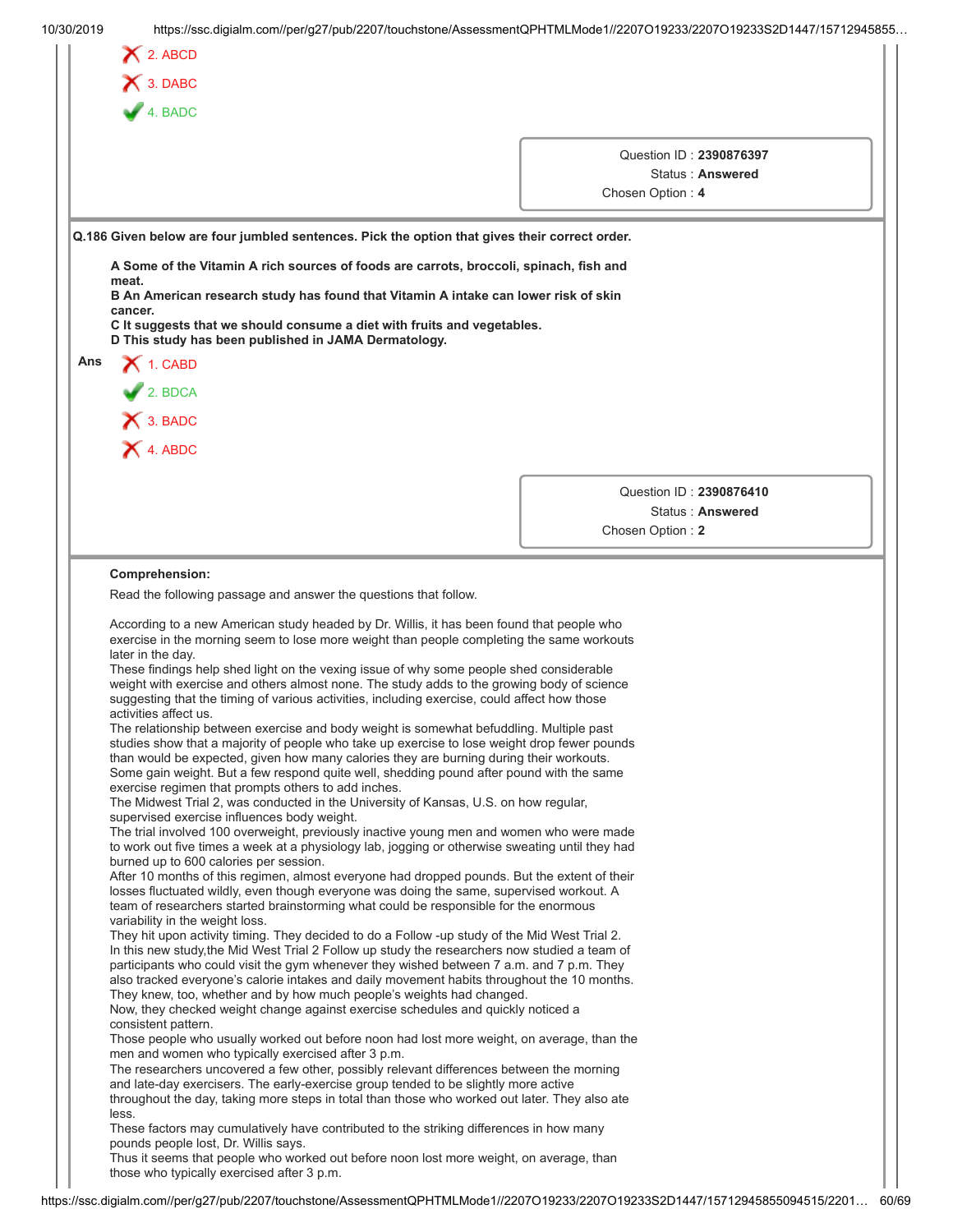10/30/2019 https://ssc.digialm.com//per/g27/pub/2207/touchstone/AssessmentQPHTMLMode1//2207O19233/2207O19233S2D1447/15712945855… But Dr. Willis also points out that most of those who worked out later in the day did lose weight, even if not as much as the larkish exercisers, and almost certainly became healthier. "I would not want anyone to think that it's not worth exercising if you can't do it first thing in the morning," he says. "Any exercise, at any time of day, is going to be better than none." **SubQuestion No : 187 Q.187 The Mid West Trail 2 was a Ans** 1. U.S based study on 100 participants who exercised 5 times a week and burnt 600 calories  $\blacktriangleright$  2. A European study on 100 participants who exercised 7 times a week and burnt 800 **calories** 3. Canadian study on 500 participants who exercised 6 times a week and burnt 600 calories. 4. U.S based study on 100 participants who exercised 3 times a week and burnt 300 **calories** Question ID : **2390876455** Status : **Answered** Chosen Option : **1 Comprehension:** Read the following passage and answer the questions that follow. According to a new American study headed by Dr. Willis, it has been found that people who exercise in the morning seem to lose more weight than people completing the same workouts later in the day. These findings help shed light on the vexing issue of why some people shed considerable weight with exercise and others almost none. The study adds to the growing body of science suggesting that the timing of various activities, including exercise, could affect how those activities affect us. The relationship between exercise and body weight is somewhat befuddling. Multiple past studies show that a majority of people who take up exercise to lose weight drop fewer pounds than would be expected, given how many calories they are burning during their workouts. Some gain weight. But a few respond quite well, shedding pound after pound with the same exercise regimen that prompts others to add inches. The Midwest Trial 2, was conducted in the University of Kansas, U.S. on how regular, supervised exercise influences body weight. The trial involved 100 overweight, previously inactive young men and women who were made to work out five times a week at a physiology lab, jogging or otherwise sweating until they had burned up to 600 calories per session. After 10 months of this regimen, almost everyone had dropped pounds. But the extent of their losses fluctuated wildly, even though everyone was doing the same, supervised workout. A team of researchers started brainstorming what could be responsible for the enormous variability in the weight loss. They hit upon activity timing. They decided to do a Follow -up study of the Mid West Trial 2. In this new study,the Mid West Trial 2 Follow up study the researchers now studied a team of participants who could visit the gym whenever they wished between 7 a.m. and 7 p.m. They also tracked everyone's calorie intakes and daily movement habits throughout the 10 months. They knew, too, whether and by how much people's weights had changed. Now, they checked weight change against exercise schedules and quickly noticed a consistent pattern. Those people who usually worked out before noon had lost more weight, on average, than the men and women who typically exercised after 3 p.m. The researchers uncovered a few other, possibly relevant differences between the morning and late-day exercisers. The early-exercise group tended to be slightly more active throughout the day, taking more steps in total than those who worked out later. They also ate less. These factors may cumulatively have contributed to the striking differences in how many pounds people lost, Dr. Willis says. Thus it seems that people who worked out before noon lost more weight, on average, than those who typically exercised after 3 p.m. But Dr. Willis also points out that most of those who worked out later in the day did lose weight, even if not as much as the larkish exercisers, and almost certainly became healthier. "I would not want anyone to think that it's not worth exercising if you can't do it first thing in the morning," he says. "Any exercise, at any time of day, is going to be better than none." **SubQuestion No : 188**

**Q.188 The Mid West Trial 2 duration was -**

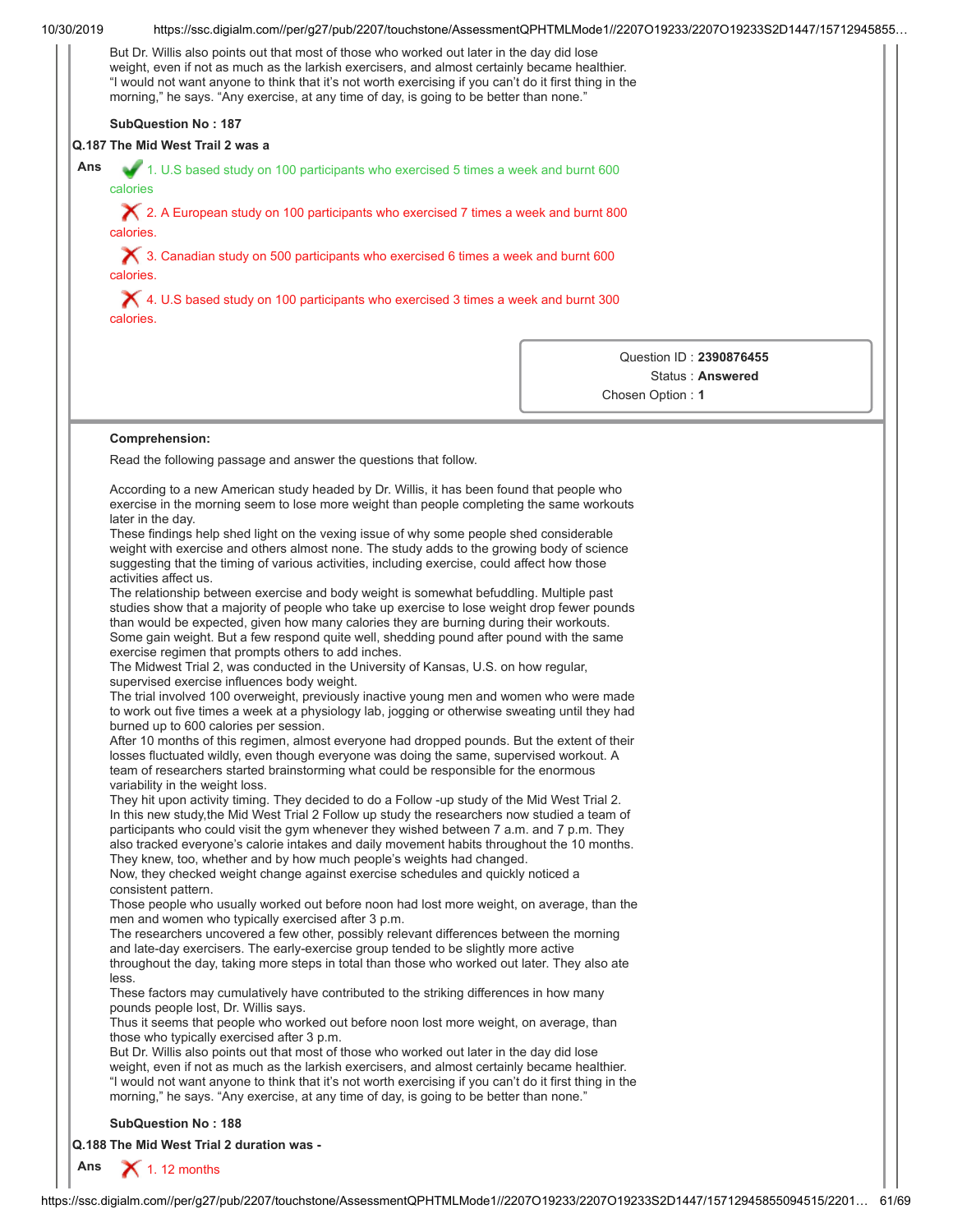| 10/30/2019 | https://ssc.digialm.com//per/g27/pub/2207/touchstone/AssessmentQPHTMLMode1//2207O19233/2207O19233S2D1447/15712945855                                                                                    |                         |  |  |  |
|------------|---------------------------------------------------------------------------------------------------------------------------------------------------------------------------------------------------------|-------------------------|--|--|--|
|            | $\sqrt{2}$ . 10 months                                                                                                                                                                                  |                         |  |  |  |
|            | $\blacktriangleright$ 3.6 months                                                                                                                                                                        |                         |  |  |  |
|            | $\blacktriangleright$ 4.18 months                                                                                                                                                                       |                         |  |  |  |
|            |                                                                                                                                                                                                         | Question ID: 2390876456 |  |  |  |
|            |                                                                                                                                                                                                         | Status: Answered        |  |  |  |
|            |                                                                                                                                                                                                         | Chosen Option: 2        |  |  |  |
|            |                                                                                                                                                                                                         |                         |  |  |  |
|            | Comprehension:                                                                                                                                                                                          |                         |  |  |  |
|            | Read the following passage and answer the questions that follow.                                                                                                                                        |                         |  |  |  |
|            | According to a new American study headed by Dr. Willis, it has been found that people who                                                                                                               |                         |  |  |  |
|            | exercise in the morning seem to lose more weight than people completing the same workouts<br>later in the day.                                                                                          |                         |  |  |  |
|            | These findings help shed light on the vexing issue of why some people shed considerable                                                                                                                 |                         |  |  |  |
|            | weight with exercise and others almost none. The study adds to the growing body of science<br>suggesting that the timing of various activities, including exercise, could affect how those              |                         |  |  |  |
|            | activities affect us.                                                                                                                                                                                   |                         |  |  |  |
|            | The relationship between exercise and body weight is somewhat befuddling. Multiple past<br>studies show that a majority of people who take up exercise to lose weight drop fewer pounds                 |                         |  |  |  |
|            | than would be expected, given how many calories they are burning during their workouts.                                                                                                                 |                         |  |  |  |
|            | Some gain weight. But a few respond quite well, shedding pound after pound with the same                                                                                                                |                         |  |  |  |
|            | exercise regimen that prompts others to add inches.<br>The Midwest Trial 2, was conducted in the University of Kansas, U.S. on how regular,                                                             |                         |  |  |  |
|            | supervised exercise influences body weight.                                                                                                                                                             |                         |  |  |  |
|            | The trial involved 100 overweight, previously inactive young men and women who were made<br>to work out five times a week at a physiology lab, jogging or otherwise sweating until they had             |                         |  |  |  |
|            | burned up to 600 calories per session.                                                                                                                                                                  |                         |  |  |  |
|            | After 10 months of this regimen, almost everyone had dropped pounds. But the extent of their<br>losses fluctuated wildly, even though everyone was doing the same, supervised workout. A                |                         |  |  |  |
|            | team of researchers started brainstorming what could be responsible for the enormous                                                                                                                    |                         |  |  |  |
|            | variability in the weight loss.<br>They hit upon activity timing. They decided to do a Follow -up study of the Mid West Trial 2.                                                                        |                         |  |  |  |
|            | In this new study, the Mid West Trial 2 Follow up study the researchers now studied a team of                                                                                                           |                         |  |  |  |
|            | participants who could visit the gym whenever they wished between 7 a.m. and 7 p.m. They<br>also tracked everyone's calorie intakes and daily movement habits throughout the 10 months.                 |                         |  |  |  |
|            | They knew, too, whether and by how much people's weights had changed.                                                                                                                                   |                         |  |  |  |
|            | Now, they checked weight change against exercise schedules and quickly noticed a                                                                                                                        |                         |  |  |  |
|            | consistent pattern.<br>Those people who usually worked out before noon had lost more weight, on average, than the                                                                                       |                         |  |  |  |
|            | men and women who typically exercised after 3 p.m.                                                                                                                                                      |                         |  |  |  |
|            | The researchers uncovered a few other, possibly relevant differences between the morning<br>and late-day exercisers. The early-exercise group tended to be slightly more active                         |                         |  |  |  |
|            | throughout the day, taking more steps in total than those who worked out later. They also ate                                                                                                           |                         |  |  |  |
|            | less.<br>These factors may cumulatively have contributed to the striking differences in how many                                                                                                        |                         |  |  |  |
|            | pounds people lost, Dr. Willis says.                                                                                                                                                                    |                         |  |  |  |
|            | Thus it seems that people who worked out before noon lost more weight, on average, than                                                                                                                 |                         |  |  |  |
|            | those who typically exercised after 3 p.m.<br>But Dr. Willis also points out that most of those who worked out later in the day did lose                                                                |                         |  |  |  |
|            | weight, even if not as much as the larkish exercisers, and almost certainly became healthier.<br>"I would not want anyone to think that it's not worth exercising if you can't do it first thing in the |                         |  |  |  |
|            | morning," he says. "Any exercise, at any time of day, is going to be better than none."                                                                                                                 |                         |  |  |  |
|            | <b>SubQuestion No: 189</b>                                                                                                                                                                              |                         |  |  |  |
|            | Q.189 Select the option that is not true as per the passage.                                                                                                                                            |                         |  |  |  |
|            | Several studies show that as a result of the workout-                                                                                                                                                   |                         |  |  |  |
| Ans        | 1. most gained a lot of weight.                                                                                                                                                                         |                         |  |  |  |
|            | 2. some gained some weight.                                                                                                                                                                             |                         |  |  |  |
|            | 3. a few had the desired weight loss.                                                                                                                                                                   |                         |  |  |  |
|            | $\blacktriangleright$ 4. the majority lost a little weight.                                                                                                                                             |                         |  |  |  |
|            |                                                                                                                                                                                                         |                         |  |  |  |
|            |                                                                                                                                                                                                         | Question ID: 2390876457 |  |  |  |
|            |                                                                                                                                                                                                         | Status: Answered        |  |  |  |
|            |                                                                                                                                                                                                         | Chosen Option: 1        |  |  |  |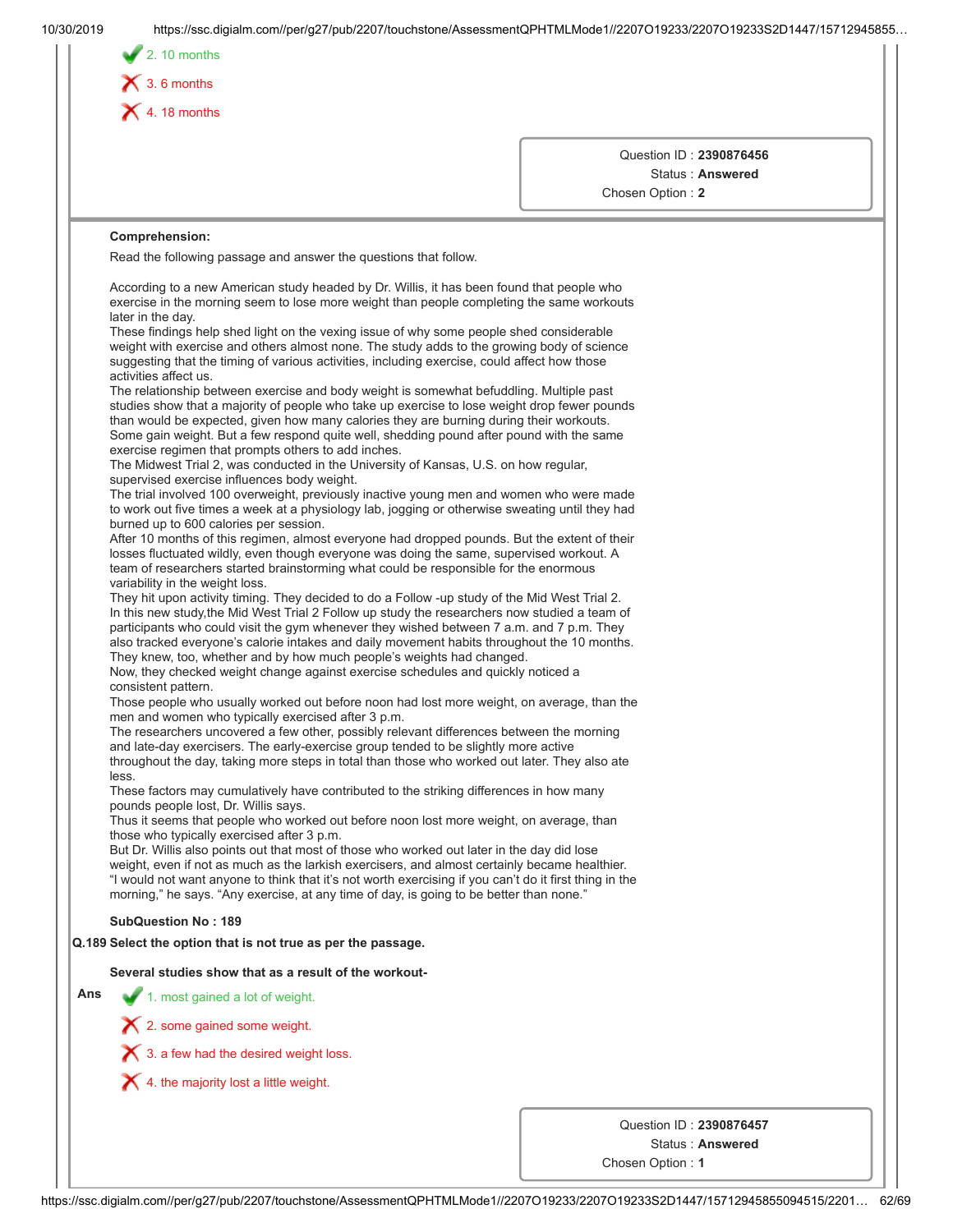|     | Comprehension:                                                                                                                                                                                                                                                                                                                                      |                  |                         |  |  |  |
|-----|-----------------------------------------------------------------------------------------------------------------------------------------------------------------------------------------------------------------------------------------------------------------------------------------------------------------------------------------------------|------------------|-------------------------|--|--|--|
|     | Read the following passage and answer the questions that follow.                                                                                                                                                                                                                                                                                    |                  |                         |  |  |  |
|     | According to a new American study headed by Dr. Willis, it has been found that people who<br>exercise in the morning seem to lose more weight than people completing the same workouts<br>later in the day.                                                                                                                                         |                  |                         |  |  |  |
|     | These findings help shed light on the vexing issue of why some people shed considerable<br>weight with exercise and others almost none. The study adds to the growing body of science<br>suggesting that the timing of various activities, including exercise, could affect how those<br>activities affect us.                                      |                  |                         |  |  |  |
|     | The relationship between exercise and body weight is somewhat befuddling. Multiple past<br>studies show that a majority of people who take up exercise to lose weight drop fewer pounds<br>than would be expected, given how many calories they are burning during their workouts.                                                                  |                  |                         |  |  |  |
|     | Some gain weight. But a few respond quite well, shedding pound after pound with the same<br>exercise regimen that prompts others to add inches.<br>The Midwest Trial 2, was conducted in the University of Kansas, U.S. on how regular,                                                                                                             |                  |                         |  |  |  |
|     | supervised exercise influences body weight.<br>The trial involved 100 overweight, previously inactive young men and women who were made<br>to work out five times a week at a physiology lab, jogging or otherwise sweating until they had                                                                                                          |                  |                         |  |  |  |
|     | burned up to 600 calories per session.<br>After 10 months of this regimen, almost everyone had dropped pounds. But the extent of their<br>losses fluctuated wildly, even though everyone was doing the same, supervised workout. A                                                                                                                  |                  |                         |  |  |  |
|     | team of researchers started brainstorming what could be responsible for the enormous<br>variability in the weight loss.<br>They hit upon activity timing. They decided to do a Follow -up study of the Mid West Trial 2.                                                                                                                            |                  |                         |  |  |  |
|     | In this new study, the Mid West Trial 2 Follow up study the researchers now studied a team of<br>participants who could visit the gym whenever they wished between 7 a.m. and 7 p.m. They<br>also tracked everyone's calorie intakes and daily movement habits throughout the 10 months.                                                            |                  |                         |  |  |  |
|     | They knew, too, whether and by how much people's weights had changed.<br>Now, they checked weight change against exercise schedules and quickly noticed a<br>consistent pattern.                                                                                                                                                                    |                  |                         |  |  |  |
|     | Those people who usually worked out before noon had lost more weight, on average, than the<br>men and women who typically exercised after 3 p.m.<br>The researchers uncovered a few other, possibly relevant differences between the morning                                                                                                        |                  |                         |  |  |  |
|     | and late-day exercisers. The early-exercise group tended to be slightly more active<br>throughout the day, taking more steps in total than those who worked out later. They also ate<br>less.                                                                                                                                                       |                  |                         |  |  |  |
|     | These factors may cumulatively have contributed to the striking differences in how many<br>pounds people lost, Dr. Willis says.<br>Thus it seems that people who worked out before noon lost more weight, on average, than                                                                                                                          |                  |                         |  |  |  |
|     | those who typically exercised after 3 p.m.<br>But Dr. Willis also points out that most of those who worked out later in the day did lose<br>weight, even if not as much as the larkish exercisers, and almost certainly became healthier.<br>"I would not want anyone to think that it's not worth exercising if you can't do it first thing in the |                  |                         |  |  |  |
|     | morning," he says. "Any exercise, at any time of day, is going to be better than none."<br><b>SubQuestion No: 190</b>                                                                                                                                                                                                                               |                  |                         |  |  |  |
|     | Q.190 What was the difference between the Mid West Trial 2 study and the Mid West Trial 2<br>Follow-up study that was taken up later?                                                                                                                                                                                                               |                  |                         |  |  |  |
| Ans | $\blacktriangleright$ 1. The duration of the follow up study was longer.                                                                                                                                                                                                                                                                            |                  |                         |  |  |  |
|     | 2. The calorie intake and the time of exercise were examined.                                                                                                                                                                                                                                                                                       |                  |                         |  |  |  |
|     | 3. Face to face interviews were conducted.                                                                                                                                                                                                                                                                                                          |                  |                         |  |  |  |
|     | X 4. Participants of the study stayed in the premises.                                                                                                                                                                                                                                                                                              |                  |                         |  |  |  |
|     |                                                                                                                                                                                                                                                                                                                                                     |                  | Question ID: 2390876458 |  |  |  |
|     |                                                                                                                                                                                                                                                                                                                                                     |                  | Status: Answered        |  |  |  |
|     |                                                                                                                                                                                                                                                                                                                                                     | Chosen Option: 2 |                         |  |  |  |
|     | Comprehension:                                                                                                                                                                                                                                                                                                                                      |                  |                         |  |  |  |
|     | Read the following passage and answer the questions that follow.                                                                                                                                                                                                                                                                                    |                  |                         |  |  |  |
|     | According to a new American study headed by Dr. Willis, it has been found that people who<br>exercise in the morning seem to lose more weight than people completing the same workouts                                                                                                                                                              |                  |                         |  |  |  |
|     | later in the day.<br>These findings help shed light on the vexing issue of why some people shed considerable<br>weight with exercise and others almost none. The study adds to the growing body of science                                                                                                                                          |                  |                         |  |  |  |
|     | suggesting that the timing of various activities, including exercise, could affect how those<br>activities affect us.<br>The relationship between exercise and body weight is somewhat befuddling. Multiple past                                                                                                                                    |                  |                         |  |  |  |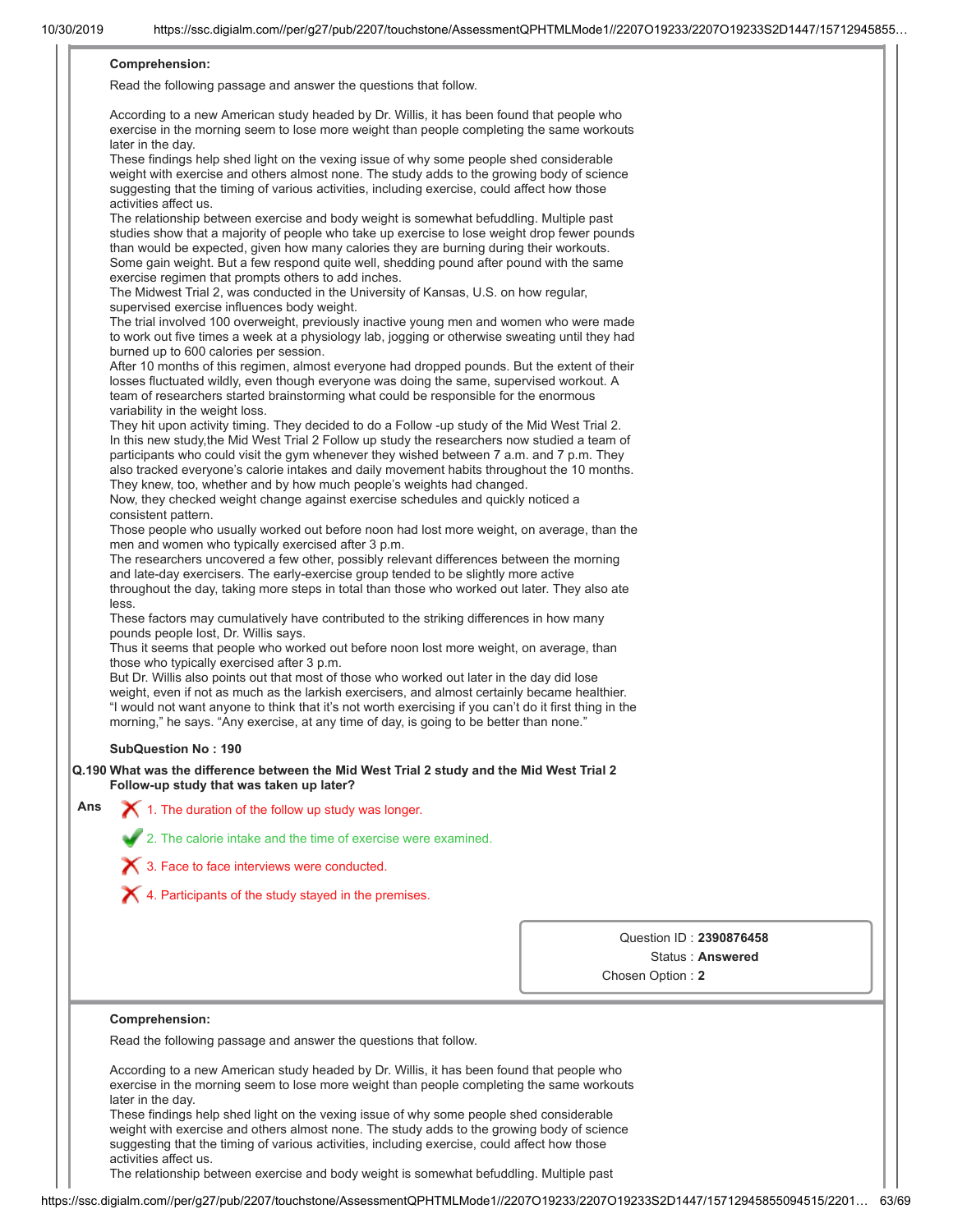|     |                                                                                                                                                                                                                                                                                                                                                                                                                                                                                                                                                                                                                                                                                                                                                                                                                                                                                                                                                                                                                                                                                                                                                                                                                                                                                                                                                                                                                                                                                                                                                                                                                                                                                                                                                                                                                                                                                                                                                                                                                                                                                                                                                                                                                                                                                                                                                                                                                                                                                                                                                                                                                                                                                                                                                                                                                                                                                                             | https://ssc.digialm.com//per/g27/pub/2207/touchstone/AssessmentQPHTMLMode1//2207O19233/2207O19233S2D1447/15712945855 |
|-----|-------------------------------------------------------------------------------------------------------------------------------------------------------------------------------------------------------------------------------------------------------------------------------------------------------------------------------------------------------------------------------------------------------------------------------------------------------------------------------------------------------------------------------------------------------------------------------------------------------------------------------------------------------------------------------------------------------------------------------------------------------------------------------------------------------------------------------------------------------------------------------------------------------------------------------------------------------------------------------------------------------------------------------------------------------------------------------------------------------------------------------------------------------------------------------------------------------------------------------------------------------------------------------------------------------------------------------------------------------------------------------------------------------------------------------------------------------------------------------------------------------------------------------------------------------------------------------------------------------------------------------------------------------------------------------------------------------------------------------------------------------------------------------------------------------------------------------------------------------------------------------------------------------------------------------------------------------------------------------------------------------------------------------------------------------------------------------------------------------------------------------------------------------------------------------------------------------------------------------------------------------------------------------------------------------------------------------------------------------------------------------------------------------------------------------------------------------------------------------------------------------------------------------------------------------------------------------------------------------------------------------------------------------------------------------------------------------------------------------------------------------------------------------------------------------------------------------------------------------------------------------------------------------------|----------------------------------------------------------------------------------------------------------------------|
| Ans | studies show that a majority of people who take up exercise to lose weight drop fewer pounds<br>than would be expected, given how many calories they are burning during their workouts.<br>Some gain weight. But a few respond quite well, shedding pound after pound with the same<br>exercise regimen that prompts others to add inches.<br>The Midwest Trial 2, was conducted in the University of Kansas, U.S. on how regular,<br>supervised exercise influences body weight.<br>The trial involved 100 overweight, previously inactive young men and women who were made<br>to work out five times a week at a physiology lab, jogging or otherwise sweating until they had<br>burned up to 600 calories per session.<br>After 10 months of this regimen, almost everyone had dropped pounds. But the extent of their<br>losses fluctuated wildly, even though everyone was doing the same, supervised workout. A<br>team of researchers started brainstorming what could be responsible for the enormous<br>variability in the weight loss.<br>They hit upon activity timing. They decided to do a Follow -up study of the Mid West Trial 2.<br>In this new study, the Mid West Trial 2 Follow up study the researchers now studied a team of<br>participants who could visit the gym whenever they wished between 7 a.m. and 7 p.m. They<br>also tracked everyone's calorie intakes and daily movement habits throughout the 10 months.<br>They knew, too, whether and by how much people's weights had changed.<br>Now, they checked weight change against exercise schedules and quickly noticed a<br>consistent pattern.<br>Those people who usually worked out before noon had lost more weight, on average, than the<br>men and women who typically exercised after 3 p.m.<br>The researchers uncovered a few other, possibly relevant differences between the morning<br>and late-day exercisers. The early-exercise group tended to be slightly more active<br>throughout the day, taking more steps in total than those who worked out later. They also ate<br>less.<br>These factors may cumulatively have contributed to the striking differences in how many<br>pounds people lost, Dr. Willis says.<br>Thus it seems that people who worked out before noon lost more weight, on average, than<br>those who typically exercised after 3 p.m.<br>But Dr. Willis also points out that most of those who worked out later in the day did lose<br>weight, even if not as much as the larkish exercisers, and almost certainly became healthier.<br>"I would not want anyone to think that it's not worth exercising if you can't do it first thing in the<br>morning," he says. "Any exercise, at any time of day, is going to be better than none."<br><b>SubQuestion No: 191</b><br>Q.191 The finding of the Mid West Trial 2 Follow- up study was that the best time for exercise<br>was- |                                                                                                                      |
|     | $\blacktriangleright$ 1. between 3-7 p.m.<br>$\blacktriangleright$ 2. before noon.<br>$\times$ 3.7 p.m. onwards.<br>$\blacktriangle$ 4. noon to 3 p.m.                                                                                                                                                                                                                                                                                                                                                                                                                                                                                                                                                                                                                                                                                                                                                                                                                                                                                                                                                                                                                                                                                                                                                                                                                                                                                                                                                                                                                                                                                                                                                                                                                                                                                                                                                                                                                                                                                                                                                                                                                                                                                                                                                                                                                                                                                                                                                                                                                                                                                                                                                                                                                                                                                                                                                      |                                                                                                                      |
|     |                                                                                                                                                                                                                                                                                                                                                                                                                                                                                                                                                                                                                                                                                                                                                                                                                                                                                                                                                                                                                                                                                                                                                                                                                                                                                                                                                                                                                                                                                                                                                                                                                                                                                                                                                                                                                                                                                                                                                                                                                                                                                                                                                                                                                                                                                                                                                                                                                                                                                                                                                                                                                                                                                                                                                                                                                                                                                                             |                                                                                                                      |
|     |                                                                                                                                                                                                                                                                                                                                                                                                                                                                                                                                                                                                                                                                                                                                                                                                                                                                                                                                                                                                                                                                                                                                                                                                                                                                                                                                                                                                                                                                                                                                                                                                                                                                                                                                                                                                                                                                                                                                                                                                                                                                                                                                                                                                                                                                                                                                                                                                                                                                                                                                                                                                                                                                                                                                                                                                                                                                                                             | Question ID: 2390876459                                                                                              |
|     |                                                                                                                                                                                                                                                                                                                                                                                                                                                                                                                                                                                                                                                                                                                                                                                                                                                                                                                                                                                                                                                                                                                                                                                                                                                                                                                                                                                                                                                                                                                                                                                                                                                                                                                                                                                                                                                                                                                                                                                                                                                                                                                                                                                                                                                                                                                                                                                                                                                                                                                                                                                                                                                                                                                                                                                                                                                                                                             | Status: Answered                                                                                                     |
|     |                                                                                                                                                                                                                                                                                                                                                                                                                                                                                                                                                                                                                                                                                                                                                                                                                                                                                                                                                                                                                                                                                                                                                                                                                                                                                                                                                                                                                                                                                                                                                                                                                                                                                                                                                                                                                                                                                                                                                                                                                                                                                                                                                                                                                                                                                                                                                                                                                                                                                                                                                                                                                                                                                                                                                                                                                                                                                                             | Chosen Option: 2                                                                                                     |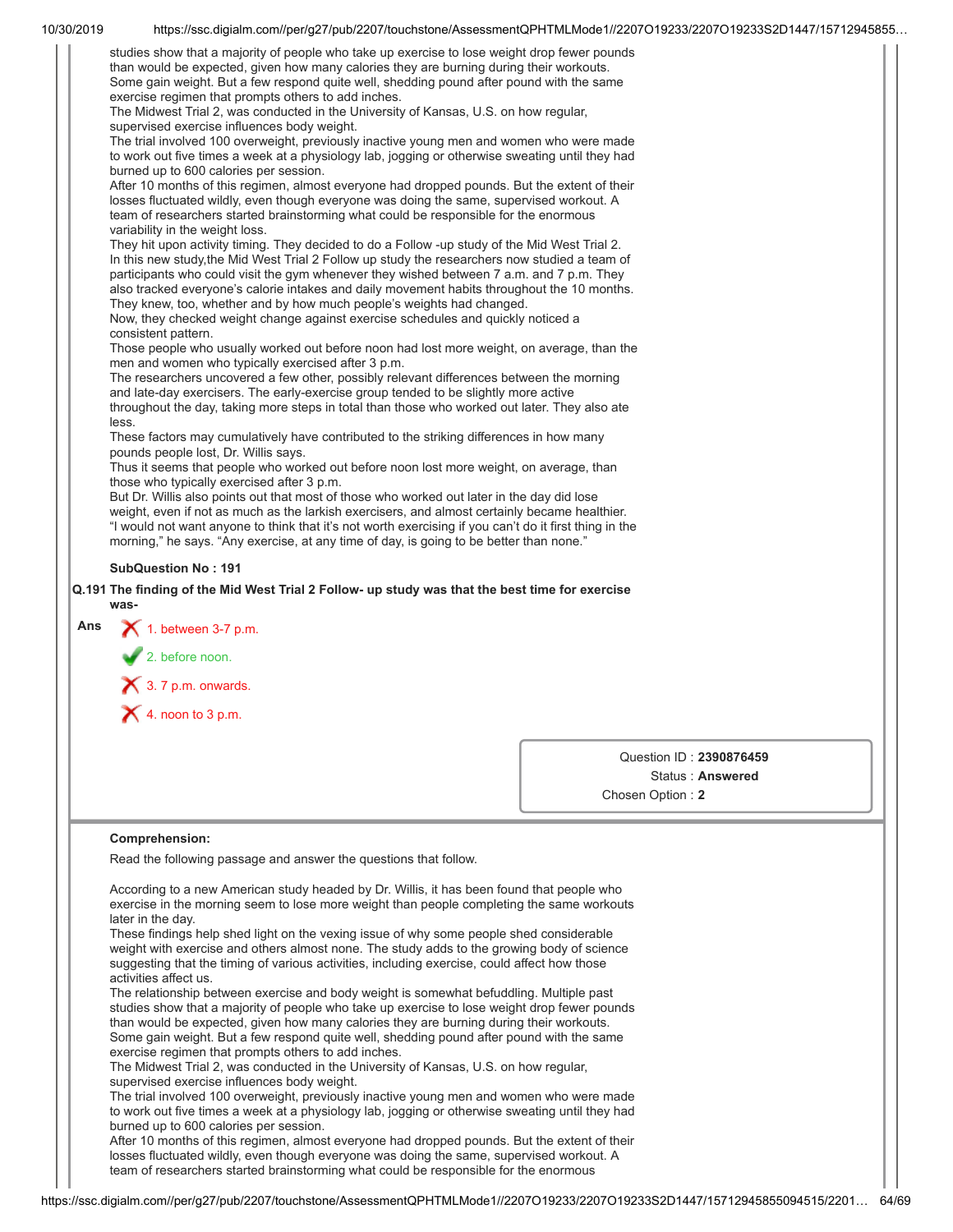| 10/30/2019 | https://ssc.digialm.com//per/g27/pub/2207/touchstone/AssessmentQPHTMLMode1//2207O19233/2207O19233S2D1447/15712945855                                                                                                                                                                                                                                                                                                                                                                                                                                                                                                                                                                                                                                                                                                                                                                                                                                                                                                                                                                                                                                                                                                                                                                                                                                                                                                                                                                                                                                                                                                                                                                                                                                                                                                                                                                                                                                                                                                                                                                                                                                                                                                                                                                                                          |
|------------|-------------------------------------------------------------------------------------------------------------------------------------------------------------------------------------------------------------------------------------------------------------------------------------------------------------------------------------------------------------------------------------------------------------------------------------------------------------------------------------------------------------------------------------------------------------------------------------------------------------------------------------------------------------------------------------------------------------------------------------------------------------------------------------------------------------------------------------------------------------------------------------------------------------------------------------------------------------------------------------------------------------------------------------------------------------------------------------------------------------------------------------------------------------------------------------------------------------------------------------------------------------------------------------------------------------------------------------------------------------------------------------------------------------------------------------------------------------------------------------------------------------------------------------------------------------------------------------------------------------------------------------------------------------------------------------------------------------------------------------------------------------------------------------------------------------------------------------------------------------------------------------------------------------------------------------------------------------------------------------------------------------------------------------------------------------------------------------------------------------------------------------------------------------------------------------------------------------------------------------------------------------------------------------------------------------------------------|
|            | variability in the weight loss.<br>They hit upon activity timing. They decided to do a Follow -up study of the Mid West Trial 2.<br>In this new study, the Mid West Trial 2 Follow up study the researchers now studied a team of<br>participants who could visit the gym whenever they wished between 7 a.m. and 7 p.m. They<br>also tracked everyone's calorie intakes and daily movement habits throughout the 10 months.<br>They knew, too, whether and by how much people's weights had changed.<br>Now, they checked weight change against exercise schedules and quickly noticed a<br>consistent pattern.<br>Those people who usually worked out before noon had lost more weight, on average, than the<br>men and women who typically exercised after 3 p.m.<br>The researchers uncovered a few other, possibly relevant differences between the morning<br>and late-day exercisers. The early-exercise group tended to be slightly more active<br>throughout the day, taking more steps in total than those who worked out later. They also ate<br>less.<br>These factors may cumulatively have contributed to the striking differences in how many<br>pounds people lost, Dr. Willis says.<br>Thus it seems that people who worked out before noon lost more weight, on average, than<br>those who typically exercised after 3 p.m.<br>But Dr. Willis also points out that most of those who worked out later in the day did lose<br>weight, even if not as much as the larkish exercisers, and almost certainly became healthier.<br>"I would not want anyone to think that it's not worth exercising if you can't do it first thing in the<br>morning," he says. "Any exercise, at any time of day, is going to be better than none."<br><b>SubQuestion No: 192</b><br>Q.192 Select the option which is not true.                                                                                                                                                                                                                                                                                                                                                                                                                                                                                                 |
|            | The successful weight losers in the Mid West Trial 2 Follow-up study _                                                                                                                                                                                                                                                                                                                                                                                                                                                                                                                                                                                                                                                                                                                                                                                                                                                                                                                                                                                                                                                                                                                                                                                                                                                                                                                                                                                                                                                                                                                                                                                                                                                                                                                                                                                                                                                                                                                                                                                                                                                                                                                                                                                                                                                        |
|            | Ans<br>$\blacktriangleright$ 1. remained active.<br>2. slept more.<br>13. walked more.<br>X 4. ate less.                                                                                                                                                                                                                                                                                                                                                                                                                                                                                                                                                                                                                                                                                                                                                                                                                                                                                                                                                                                                                                                                                                                                                                                                                                                                                                                                                                                                                                                                                                                                                                                                                                                                                                                                                                                                                                                                                                                                                                                                                                                                                                                                                                                                                      |
|            |                                                                                                                                                                                                                                                                                                                                                                                                                                                                                                                                                                                                                                                                                                                                                                                                                                                                                                                                                                                                                                                                                                                                                                                                                                                                                                                                                                                                                                                                                                                                                                                                                                                                                                                                                                                                                                                                                                                                                                                                                                                                                                                                                                                                                                                                                                                               |
|            | Question ID: 2390876460<br>Status: Answered<br>Chosen Option: 1                                                                                                                                                                                                                                                                                                                                                                                                                                                                                                                                                                                                                                                                                                                                                                                                                                                                                                                                                                                                                                                                                                                                                                                                                                                                                                                                                                                                                                                                                                                                                                                                                                                                                                                                                                                                                                                                                                                                                                                                                                                                                                                                                                                                                                                               |
|            | Comprehension:<br>Read the following passage and answer the questions that follow.<br>According to a new American study headed by Dr. Willis, it has been found that people who<br>exercise in the morning seem to lose more weight than people completing the same workouts<br>later in the day.<br>These findings help shed light on the vexing issue of why some people shed considerable<br>weight with exercise and others almost none. The study adds to the growing body of science<br>suggesting that the timing of various activities, including exercise, could affect how those<br>activities affect us.<br>The relationship between exercise and body weight is somewhat befuddling. Multiple past<br>studies show that a majority of people who take up exercise to lose weight drop fewer pounds<br>than would be expected, given how many calories they are burning during their workouts.<br>Some gain weight. But a few respond quite well, shedding pound after pound with the same<br>exercise regimen that prompts others to add inches.<br>The Midwest Trial 2, was conducted in the University of Kansas, U.S. on how regular,<br>supervised exercise influences body weight.<br>The trial involved 100 overweight, previously inactive young men and women who were made<br>to work out five times a week at a physiology lab, jogging or otherwise sweating until they had<br>burned up to 600 calories per session.<br>After 10 months of this regimen, almost everyone had dropped pounds. But the extent of their<br>losses fluctuated wildly, even though everyone was doing the same, supervised workout. A<br>team of researchers started brainstorming what could be responsible for the enormous<br>variability in the weight loss.<br>They hit upon activity timing. They decided to do a Follow -up study of the Mid West Trial 2.<br>In this new study, the Mid West Trial 2 Follow up study the researchers now studied a team of<br>participants who could visit the gym whenever they wished between 7 a.m. and 7 p.m. They<br>also tracked everyone's calorie intakes and daily movement habits throughout the 10 months.<br>They knew, too, whether and by how much people's weights had changed.<br>Now, they checked weight change against exercise schedules and quickly noticed a |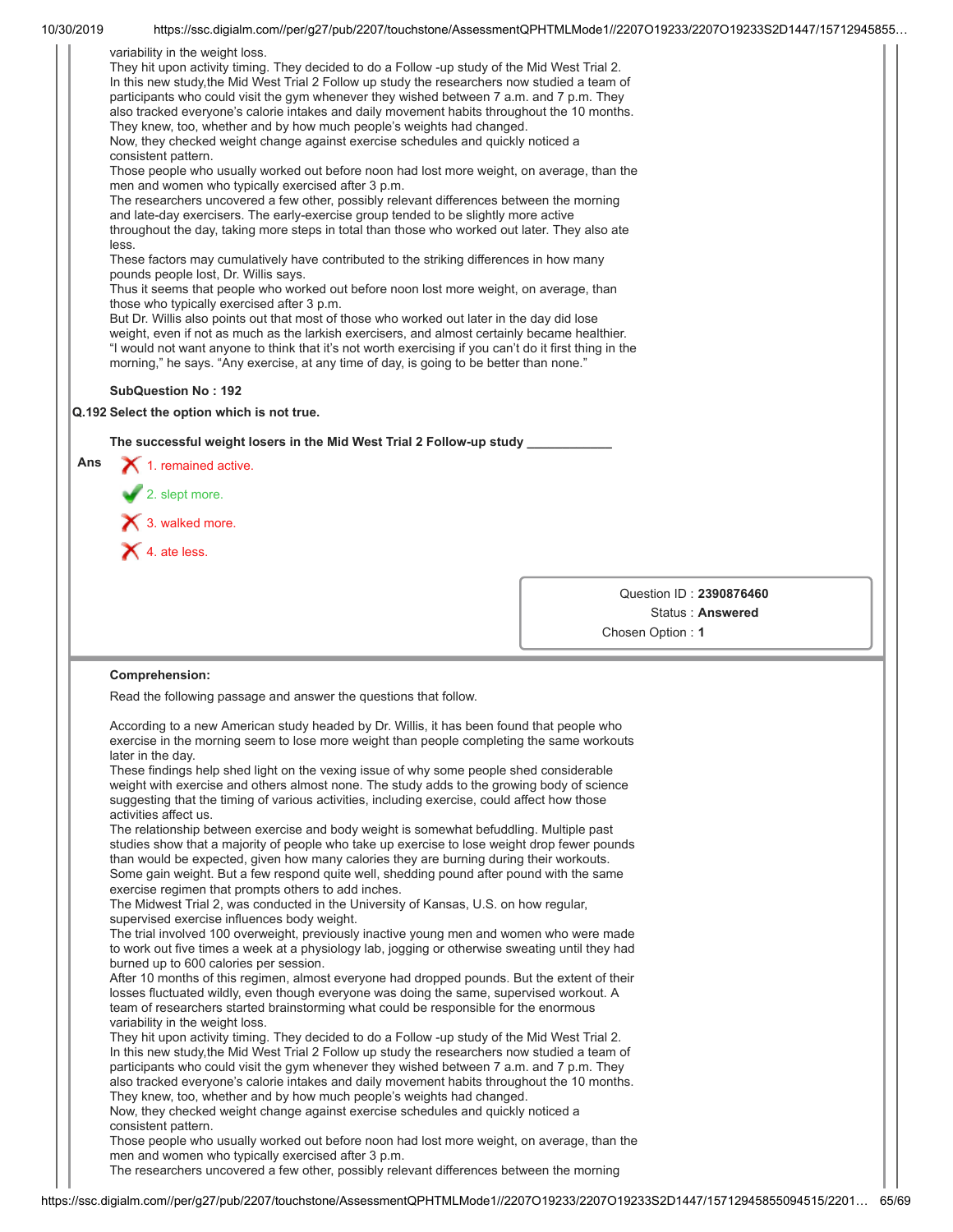10/30/2019 https://ssc.digialm.com//per/g27/pub/2207/touchstone/AssessmentQPHTMLMode1//2207O19233/2207O19233S2D1447/15712945855… https://ssc.digialm.com//per/g27/pub/2207/touchstone/AssessmentQPHTMLMode1//2207O19233/2207O19233S2D1447/15712945855094515/2201… 66/69 and late-day exercisers. The early-exercise group tended to be slightly more active throughout the day, taking more steps in total than those who worked out later. They also ate less. These factors may cumulatively have contributed to the striking differences in how many pounds people lost, Dr. Willis says. Thus it seems that people who worked out before noon lost more weight, on average, than those who typically exercised after 3 p.m. But Dr. Willis also points out that most of those who worked out later in the day did lose weight, even if not as much as the larkish exercisers, and almost certainly became healthier. "I would not want anyone to think that it's not worth exercising if you can't do it first thing in the morning," he says. "Any exercise, at any time of day, is going to be better than none." **SubQuestion No : 193 Q.193 Select the correct option. By 'larkish exercisers' the writer refers to people who-**Ans  $\sum$  1. like to exercise late with the larks. exercise in the morning. 3. love to see the lark in the morning. 4. like to sing in the morning. Question ID : **2390876461** Status : **Answered** Chosen Option : **2 Comprehension:** Read the following passage and answer the questions that follow. According to a new American study headed by Dr. Willis, it has been found that people who exercise in the morning seem to lose more weight than people completing the same workouts later in the day. These findings help shed light on the vexing issue of why some people shed considerable weight with exercise and others almost none. The study adds to the growing body of science suggesting that the timing of various activities, including exercise, could affect how those activities affect us. The relationship between exercise and body weight is somewhat befuddling. Multiple past studies show that a majority of people who take up exercise to lose weight drop fewer pounds than would be expected, given how many calories they are burning during their workouts. Some gain weight. But a few respond quite well, shedding pound after pound with the same exercise regimen that prompts others to add inches. The Midwest Trial 2, was conducted in the University of Kansas, U.S. on how regular, supervised exercise influences body weight. The trial involved 100 overweight, previously inactive young men and women who were made to work out five times a week at a physiology lab, jogging or otherwise sweating until they had burned up to 600 calories per session. After 10 months of this regimen, almost everyone had dropped pounds. But the extent of their losses fluctuated wildly, even though everyone was doing the same, supervised workout. A team of researchers started brainstorming what could be responsible for the enormous variability in the weight loss. They hit upon activity timing. They decided to do a Follow -up study of the Mid West Trial 2. In this new study,the Mid West Trial 2 Follow up study the researchers now studied a team of participants who could visit the gym whenever they wished between 7 a.m. and 7 p.m. They also tracked everyone's calorie intakes and daily movement habits throughout the 10 months. They knew, too, whether and by how much people's weights had changed. Now, they checked weight change against exercise schedules and quickly noticed a consistent pattern. Those people who usually worked out before noon had lost more weight, on average, than the men and women who typically exercised after 3 p.m. The researchers uncovered a few other, possibly relevant differences between the morning and late-day exercisers. The early-exercise group tended to be slightly more active throughout the day, taking more steps in total than those who worked out later. They also ate less. These factors may cumulatively have contributed to the striking differences in how many pounds people lost, Dr. Willis says. Thus it seems that people who worked out before noon lost more weight, on average, than those who typically exercised after 3 p.m. But Dr. Willis also points out that most of those who worked out later in the day did lose weight, even if not as much as the larkish exercisers, and almost certainly became healthier. "I would not want anyone to think that it's not worth exercising if you can't do it first thing in the morning," he says. "Any exercise, at any time of day, is going to be better than none."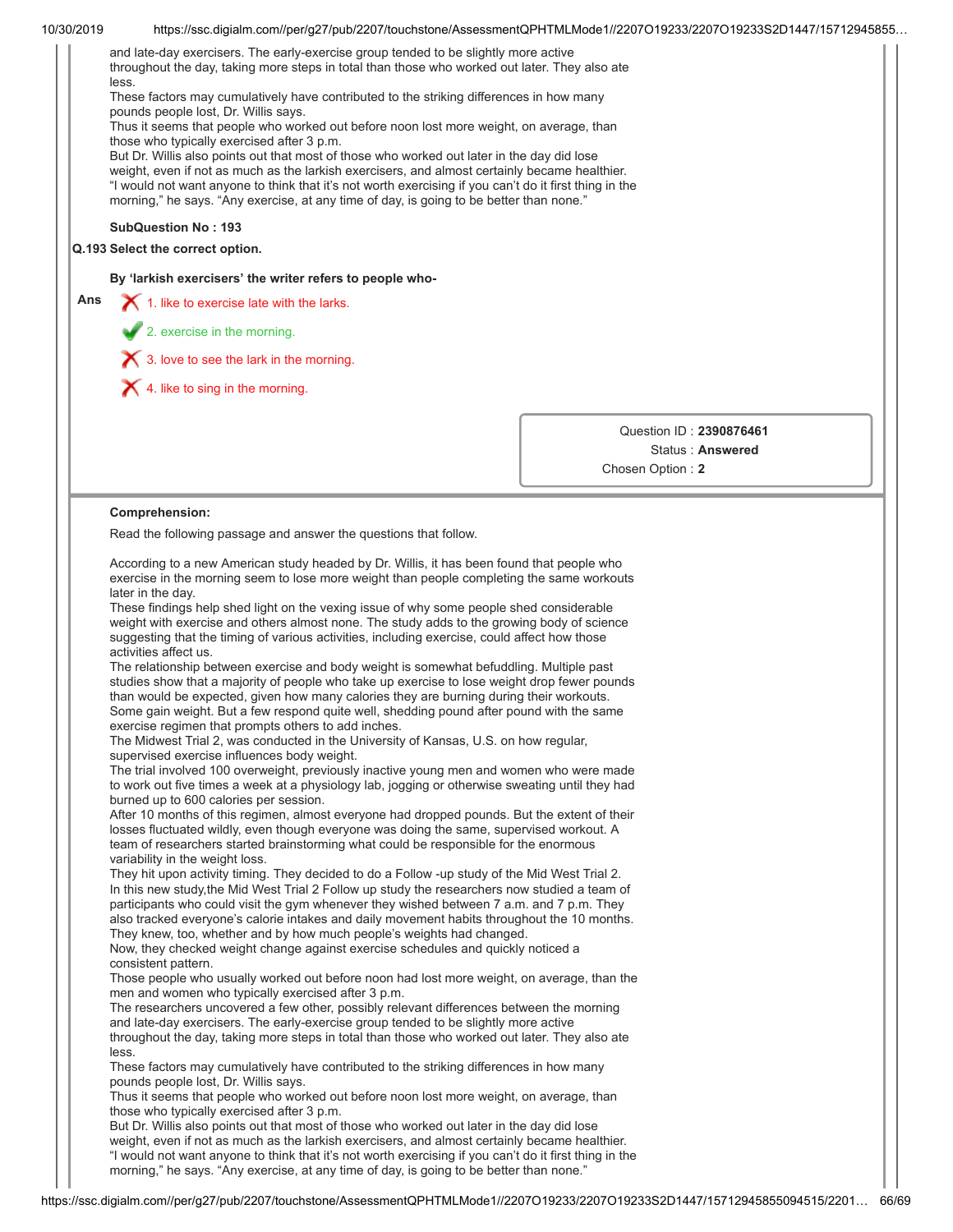10/30/2019 https://ssc.digialm.com//per/g27/pub/2207/touchstone/AssessmentQPHTMLMode1//2207O19233/2207O19233S2D1447/15712945855… **SubQuestion No : 194 Q.194 Find one word which means the same as the following. a set of rules about food and diet that someone follows** Ans 1. regimen 2. fundamental 3. catalogue 4. regiment Question ID : **2390876462** Status : **Answered** Chosen Option : **1 Comprehension:** Read the following passage and answer the questions that follow. According to a new American study headed by Dr. Willis, it has been found that people who exercise in the morning seem to lose more weight than people completing the same workouts later in the day. These findings help shed light on the vexing issue of why some people shed considerable weight with exercise and others almost none. The study adds to the growing body of science suggesting that the timing of various activities, including exercise, could affect how those activities affect us. The relationship between exercise and body weight is somewhat befuddling. Multiple past studies show that a majority of people who take up exercise to lose weight drop fewer pounds than would be expected, given how many calories they are burning during their workouts. Some gain weight. But a few respond quite well, shedding pound after pound with the same exercise regimen that prompts others to add inches. The Midwest Trial 2, was conducted in the University of Kansas, U.S. on how regular, supervised exercise influences body weight. The trial involved 100 overweight, previously inactive young men and women who were made to work out five times a week at a physiology lab, jogging or otherwise sweating until they had burned up to 600 calories per session. After 10 months of this regimen, almost everyone had dropped pounds. But the extent of their losses fluctuated wildly, even though everyone was doing the same, supervised workout. A team of researchers started brainstorming what could be responsible for the enormous variability in the weight loss. They hit upon activity timing. They decided to do a Follow -up study of the Mid West Trial 2. In this new study,the Mid West Trial 2 Follow up study the researchers now studied a team of participants who could visit the gym whenever they wished between 7 a.m. and 7 p.m. They also tracked everyone's calorie intakes and daily movement habits throughout the 10 months. They knew, too, whether and by how much people's weights had changed. Now, they checked weight change against exercise schedules and quickly noticed a consistent pattern. Those people who usually worked out before noon had lost more weight, on average, than the men and women who typically exercised after 3 p.m.

The researchers uncovered a few other, possibly relevant differences between the morning and late-day exercisers. The early-exercise group tended to be slightly more active throughout the day, taking more steps in total than those who worked out later. They also ate less.

These factors may cumulatively have contributed to the striking differences in how many pounds people lost, Dr. Willis says.

Thus it seems that people who worked out before noon lost more weight, on average, than those who typically exercised after 3 p.m.

But Dr. Willis also points out that most of those who worked out later in the day did lose weight, even if not as much as the larkish exercisers, and almost certainly became healthier. "I would not want anyone to think that it's not worth exercising if you can't do it first thing in the morning," he says. "Any exercise, at any time of day, is going to be better than none."

## **SubQuestion No : 195**

**Q.195 Find one word in the passage which means the same as 'confusing'.**

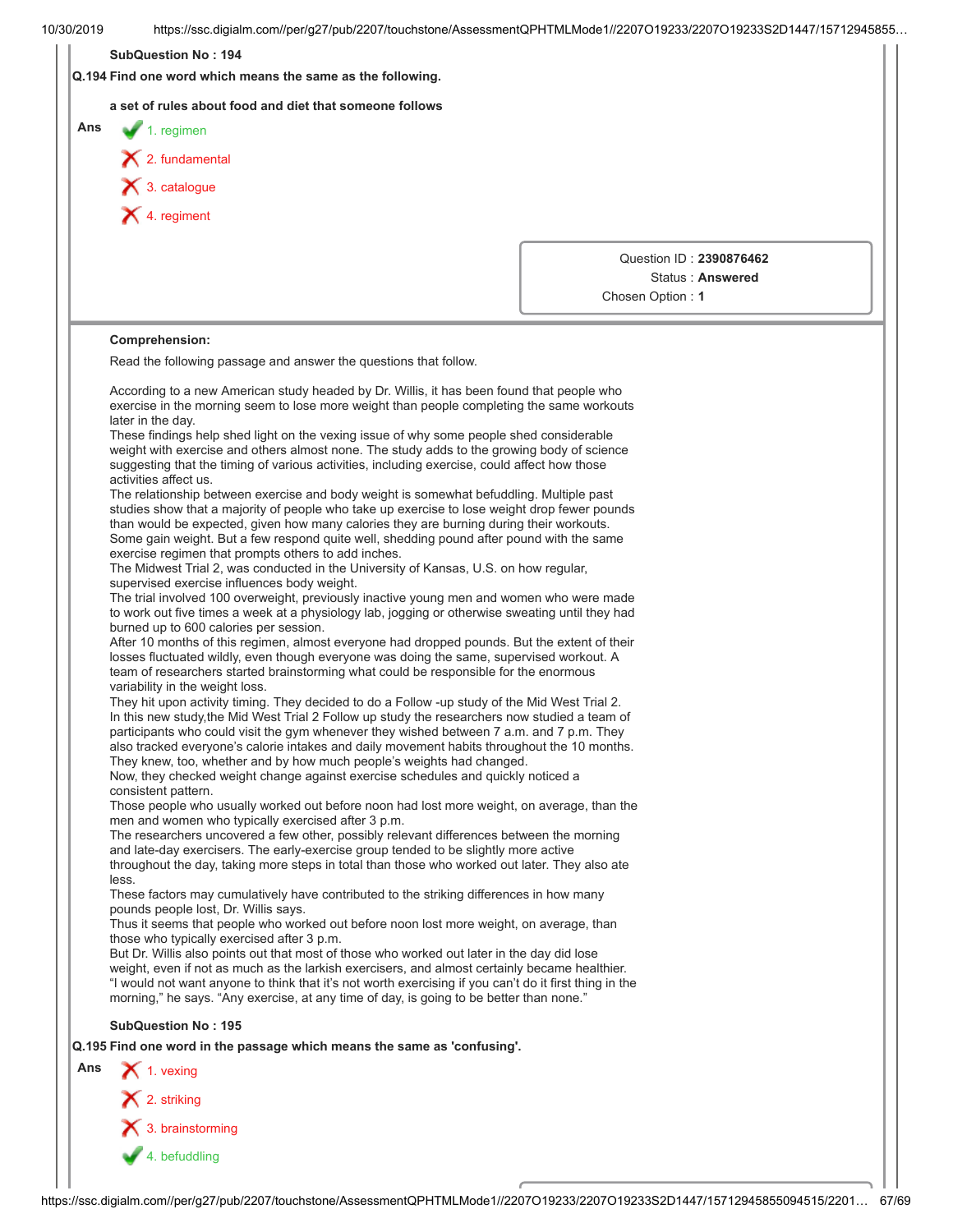Question ID : **2390876463**

Status : **Answered**

Chosen Option : **3**

## **Comprehension:**

|     | Read the following passage and answer the questions that follow.                                                                                                                                                                                                                                                                                                               |
|-----|--------------------------------------------------------------------------------------------------------------------------------------------------------------------------------------------------------------------------------------------------------------------------------------------------------------------------------------------------------------------------------|
|     | According to a new American study headed by Dr. Willis, it has been found that people who<br>exercise in the morning seem to lose more weight than people completing the same workouts<br>later in the day.                                                                                                                                                                    |
|     | These findings help shed light on the vexing issue of why some people shed considerable<br>weight with exercise and others almost none. The study adds to the growing body of science                                                                                                                                                                                          |
|     | suggesting that the timing of various activities, including exercise, could affect how those<br>activities affect us.                                                                                                                                                                                                                                                          |
|     | The relationship between exercise and body weight is somewhat befuddling. Multiple past<br>studies show that a majority of people who take up exercise to lose weight drop fewer pounds<br>than would be expected, given how many calories they are burning during their workouts.<br>Some gain weight. But a few respond quite well, shedding pound after pound with the same |
|     | exercise regimen that prompts others to add inches.<br>The Midwest Trial 2, was conducted in the University of Kansas, U.S. on how regular,                                                                                                                                                                                                                                    |
|     | supervised exercise influences body weight.                                                                                                                                                                                                                                                                                                                                    |
|     | The trial involved 100 overweight, previously inactive young men and women who were made<br>to work out five times a week at a physiology lab, jogging or otherwise sweating until they had<br>burned up to 600 calories per session.                                                                                                                                          |
|     | After 10 months of this regimen, almost everyone had dropped pounds. But the extent of their<br>losses fluctuated wildly, even though everyone was doing the same, supervised workout. A                                                                                                                                                                                       |
|     | team of researchers started brainstorming what could be responsible for the enormous<br>variability in the weight loss.                                                                                                                                                                                                                                                        |
|     | They hit upon activity timing. They decided to do a Follow -up study of the Mid West Trial 2.                                                                                                                                                                                                                                                                                  |
|     | In this new study, the Mid West Trial 2 Follow up study the researchers now studied a team of<br>participants who could visit the gym whenever they wished between 7 a.m. and 7 p.m. They                                                                                                                                                                                      |
|     | also tracked everyone's calorie intakes and daily movement habits throughout the 10 months.                                                                                                                                                                                                                                                                                    |
|     | They knew, too, whether and by how much people's weights had changed.<br>Now, they checked weight change against exercise schedules and quickly noticed a                                                                                                                                                                                                                      |
|     | consistent pattern.                                                                                                                                                                                                                                                                                                                                                            |
|     | Those people who usually worked out before noon had lost more weight, on average, than the                                                                                                                                                                                                                                                                                     |
|     | men and women who typically exercised after 3 p.m.<br>The researchers uncovered a few other, possibly relevant differences between the morning                                                                                                                                                                                                                                 |
|     | and late-day exercisers. The early-exercise group tended to be slightly more active                                                                                                                                                                                                                                                                                            |
|     | throughout the day, taking more steps in total than those who worked out later. They also ate<br>less.                                                                                                                                                                                                                                                                         |
|     | These factors may cumulatively have contributed to the striking differences in how many                                                                                                                                                                                                                                                                                        |
|     | pounds people lost, Dr. Willis says.                                                                                                                                                                                                                                                                                                                                           |
|     | Thus it seems that people who worked out before noon lost more weight, on average, than<br>those who typically exercised after 3 p.m.                                                                                                                                                                                                                                          |
|     | But Dr. Willis also points out that most of those who worked out later in the day did lose                                                                                                                                                                                                                                                                                     |
|     | weight, even if not as much as the larkish exercisers, and almost certainly became healthier.                                                                                                                                                                                                                                                                                  |
|     | "I would not want anyone to think that it's not worth exercising if you can't do it first thing in the<br>morning," he says. "Any exercise, at any time of day, is going to be better than none."                                                                                                                                                                              |
|     | <b>SubQuestion No: 196</b>                                                                                                                                                                                                                                                                                                                                                     |
|     | Q.196 What would Dr. Willis say to someone who has given up exercising because they<br>cannot do so in the morning?                                                                                                                                                                                                                                                            |
| Ans | 1. Evening is the worst time to exercise.                                                                                                                                                                                                                                                                                                                                      |
|     | 2. Any exercise is better than none.                                                                                                                                                                                                                                                                                                                                           |
|     | $\boldsymbol{\times}$ 3. Exercise only with a trainer.                                                                                                                                                                                                                                                                                                                         |
|     | $\boldsymbol{\times}$ 4. Exercise is good only in the morning.                                                                                                                                                                                                                                                                                                                 |
|     | Question ID: 2390876464                                                                                                                                                                                                                                                                                                                                                        |
|     | Status: Answered                                                                                                                                                                                                                                                                                                                                                               |
|     | Chosen Option: 2                                                                                                                                                                                                                                                                                                                                                               |
|     |                                                                                                                                                                                                                                                                                                                                                                                |
|     | Q.197 Choose the most appropriate option to change the voice (active / passive) form of the                                                                                                                                                                                                                                                                                    |
|     | given sentence.                                                                                                                                                                                                                                                                                                                                                                |
|     | Our home was built in 1990 by my father.                                                                                                                                                                                                                                                                                                                                       |
| Ans | 1. My father built our home in 1990.                                                                                                                                                                                                                                                                                                                                           |